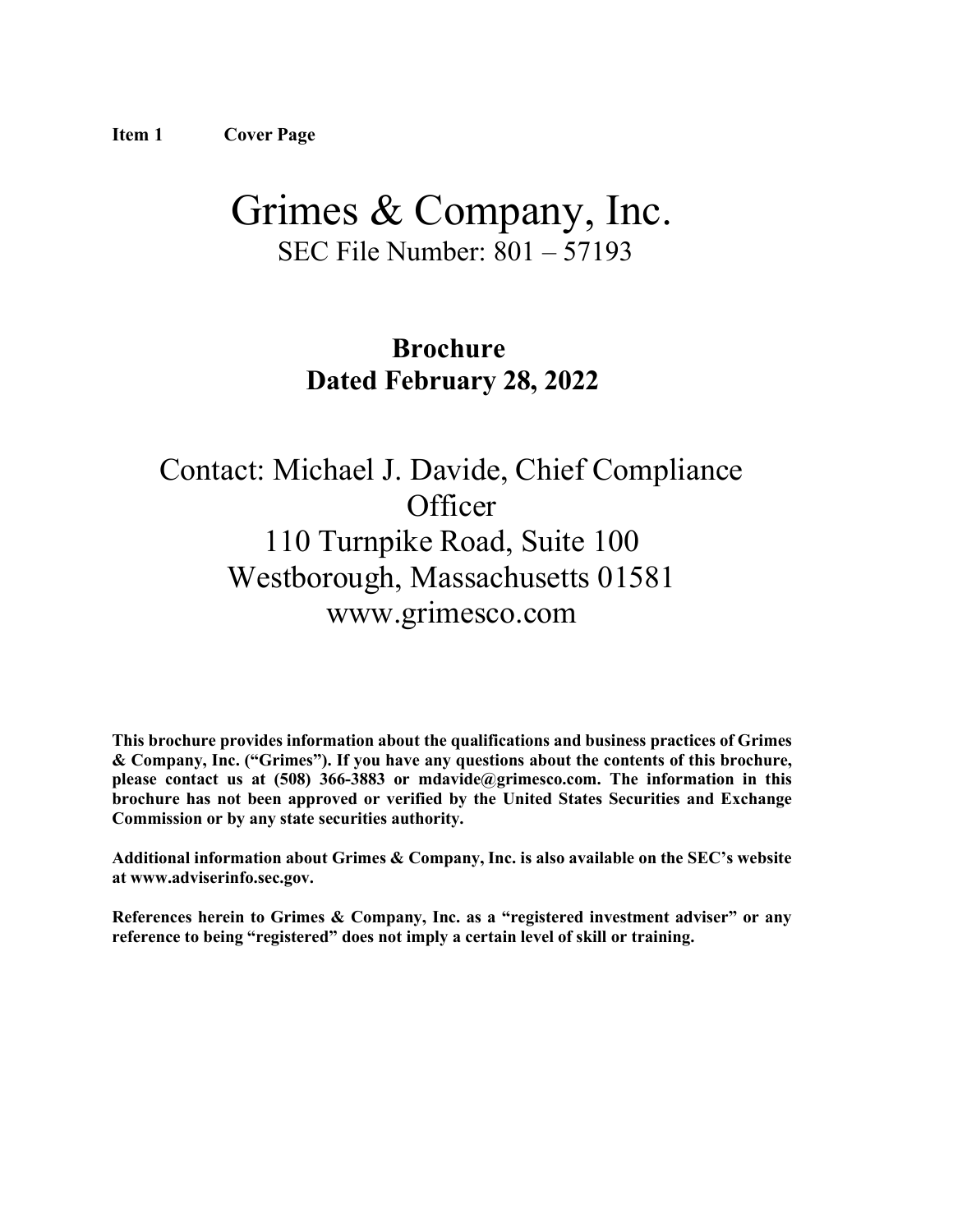#### <span id="page-1-0"></span>**Item 2 Material Changes**

Since the most recent Annual Amendment filing, dated March 5, 2021, Grimes & Company, Inc. ("Grimes") has amended this disclosure statement as follows:

- At Item 4 to revise disclosure language related to cash positions
- At Item 8 to incorporate disclosure language regarding use of margin and similar collateralized loan products

#### <span id="page-1-1"></span>**Item 3 Table of Contents**

| Item 1    | Cover Page                                                                               |  |
|-----------|------------------------------------------------------------------------------------------|--|
| Item 2    |                                                                                          |  |
| Item 3    |                                                                                          |  |
| Item 4    |                                                                                          |  |
| Item 5    |                                                                                          |  |
| Item 6    |                                                                                          |  |
| Item 7    |                                                                                          |  |
| Item 8    |                                                                                          |  |
| Item 9    |                                                                                          |  |
| Item 10   |                                                                                          |  |
| Item 11   | Code of Ethics, Participation or Interest in Client Transactions and Personal Trading 11 |  |
| Item 12   |                                                                                          |  |
| Item 13   |                                                                                          |  |
| Item 14   |                                                                                          |  |
| Item 15   |                                                                                          |  |
| Item $16$ |                                                                                          |  |
| Item 17   |                                                                                          |  |
| Item 18   |                                                                                          |  |

#### <span id="page-1-2"></span>**Item 4 Advisory Business**

- A. Grimes & Company, Inc. ("Grimes") is a corporation formed on October 20, 1999, in the Commonwealth of Massachusetts. Grimes became registered as an Investment Adviser Firm in January 2000. Grimes is principally owned by Kevin T. Grimes, Timothy J. Grimes, and the Timothy J. Grimes Dynasty Trust. Timothy J. Grimes and Kevin T. Grimes are Grimes' Principals.
- B. As discussed below, Grimes offers to its clients (individuals, business entities, trusts, pension and profit-sharing plans, estates and charitable organizations, and state or municipal government entities.) investment advisory services. Although Grimes does not hold itself out as providing financial planning and related consulting services, it may provide limited planning and related consulting services ancillary to the investment management process to the extent specifically requested by the client (See discussion below).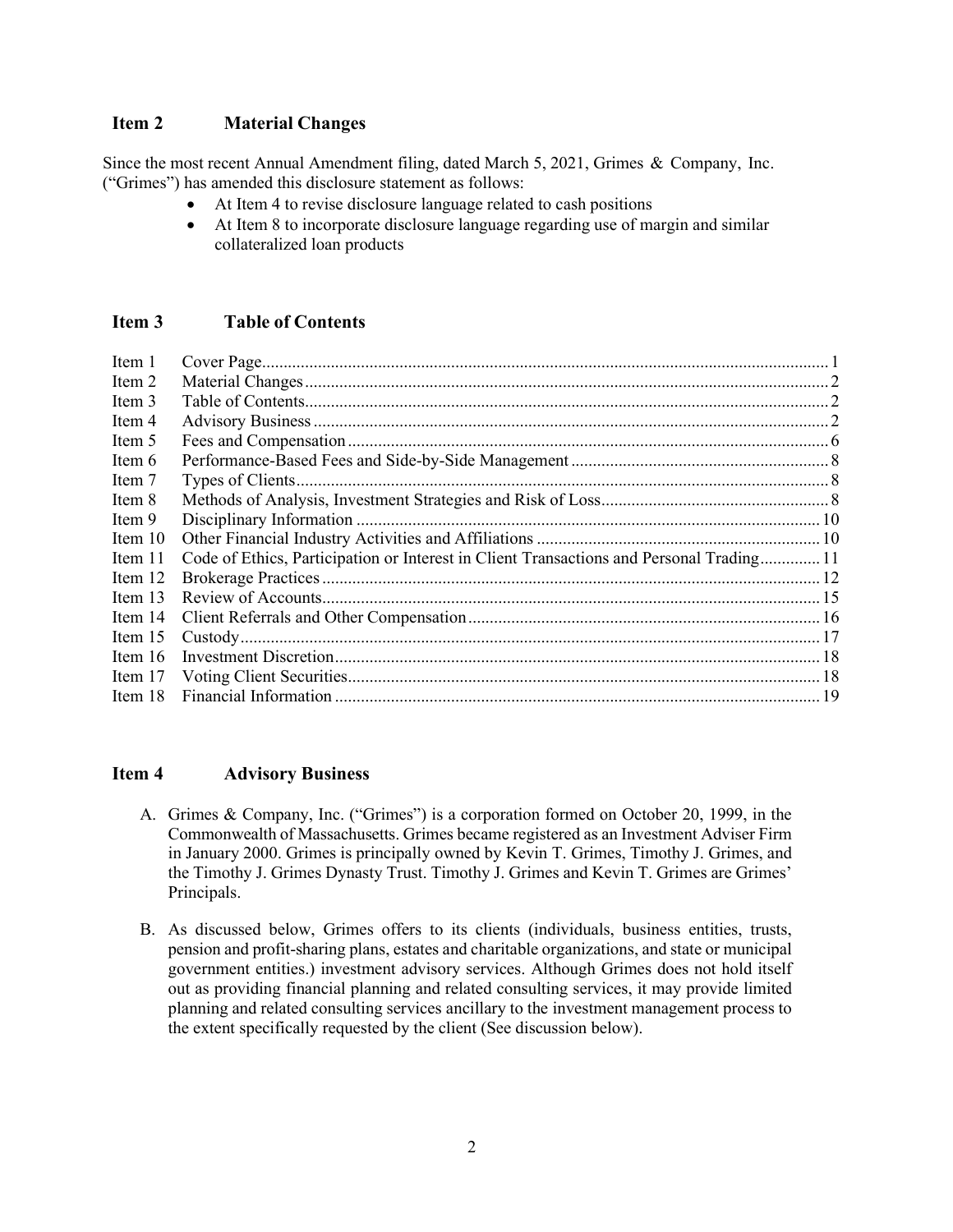#### **INVESTMENT ADVISORY SERVICES**

Grimes works with each client to develop a customized investment strategy in an effort to satisfy the unique needs of each individual, family, or institution that they serve. Proprietary research and portfolio management systems are deployed to develop investment policy, implement portfolios and manage allocations and exposures.

#### **MISCELLANEOUS**

**Limited Consulting/Implementation Services**. To the extent specifically requested, Grimes may provide financial planning and related consulting services to its investment management clients on matters such as estate planning, tax planning, insurance, etc. Grimes shall not receive any separate or additional fee for any such consultation services. Neither Grimes, nor any of its representatives, serves as an attorney, or accountant and no portion of Grimes' services should be construed as same. Accordingly, Grimes does not prepare estate planning or any other type of legal documents or tax returns. To the extent requested by a client, Grimes may recommend the services of other professionals for certain noninvestment implementation purposes (i.e., attorneys, accountants, insurance agents, etc.), including representatives of Grimes in their separate registered/licensed capacities as discussed below at Items 5 and 10. The client is under no obligation to engage the services of any such recommended professional. The client retains absolute discretion over all such implementation decisions and is free to accept or reject any recommendation from Grimes.

Grimes, unless otherwise agreed, does not provide on-going monitoring of itsfinancial planning services**.** Therefore, it remains the client's responsibility to promptly notify Grimes if there is ever any change in his/her/its financial situation or investment objectives for the purpose of reviewing/evaluating/revising Grimes' previous recommendations and/or services.

**Private Investment Funds**. Grimes continues to provide investment advice regarding unaffiliated private investment funds previously purchased by its clients. Grimes does not recommend private investment funds to its clients. The amount of assets invested in the fund(s) shall be included as part of "assets under management" for purposes of Grimes calculating its investment advisory fee.

Risk: Private investment funds generally involve various risk factors, including, but not limited to, potential for complete loss of principal, liquidity constraints and lack of transparency, a complete discussion of which is set forth in each fund's offering documents, which will be provided to each client for reviewand consideration. Unlike liquid investments that a client may maintain, private investmentfunds do not provide daily liquidity or pricing. Each prospective client investor will be required to complete a Subscription Agreement, pursuant to which the client shall establishthat he/she is qualified for investment in the fund, and acknowledges and accepts the variousrisk factors that are associated with such an investment.

Valuation: In the event that Grimes references private investment funds owned by the client on any supplemental account reports prepared by Grimes, the value(s) for all private investment funds owned by the client shall reflect the most recent valuation provided by the fund sponsor. If no subsequent valuation post-purchase is provided by the Fund Sponsor, then the valuation shall reflect the initial purchase price (and/or a value as of a previous date), orthe current value(s) (either the initial purchase price and/or the most recent valuation provided by the fund sponsor). If the valuation reflects the initial purchase price (and/or a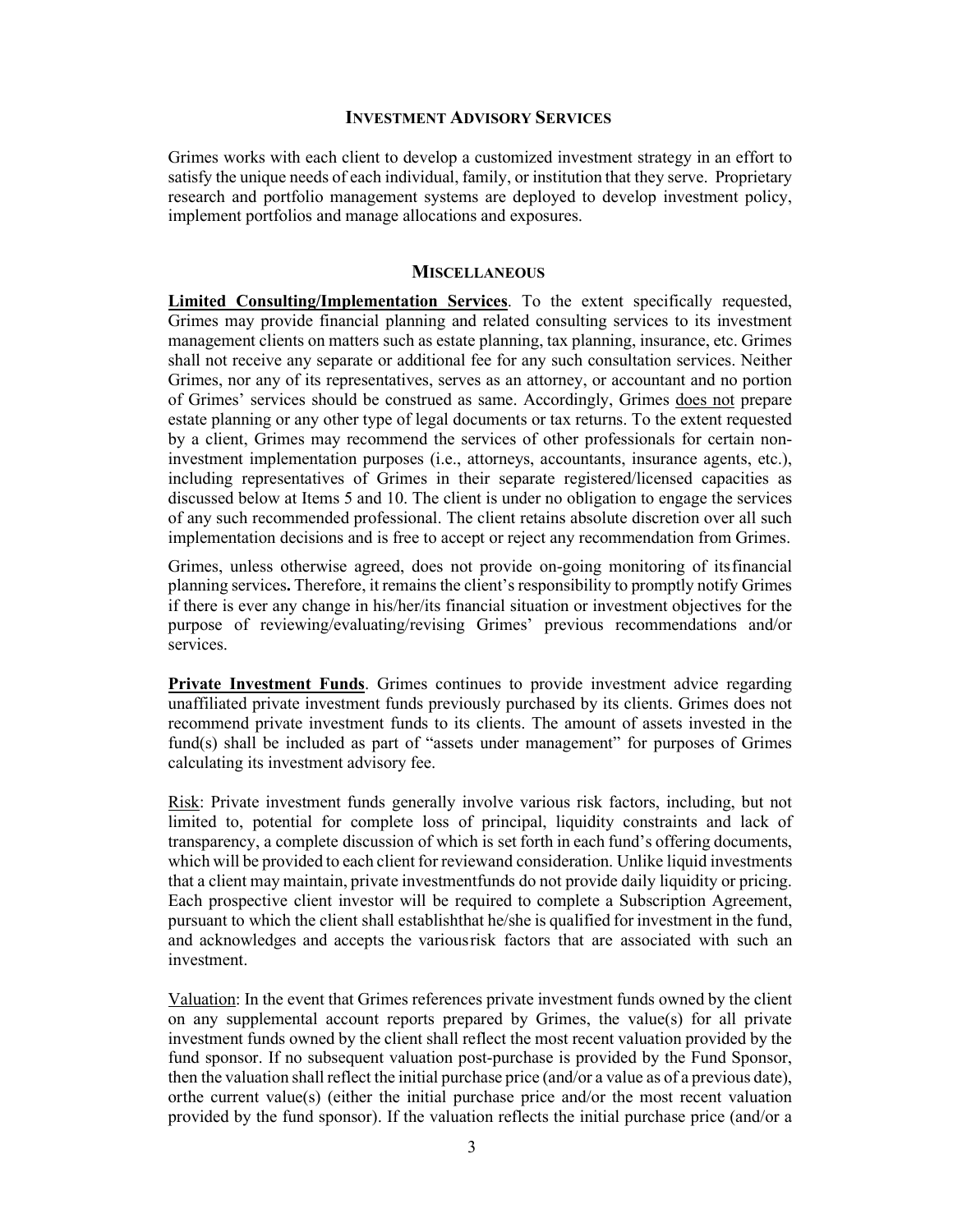value as of a previous date), the current value(s) (to the extent ascertainable) could be significantly more or less than the original purchase price. The client's advisory fee shallbe based upon reflected fund value(s).

**Use of Mutual and Exchange Traded Funds**: Grimes utilizes mutual funds and exchange traded funds for its client portfolios. In addition to Grimes' investment advisory fee described below, and transaction and/or custodial fees discussed below, clients will also incur, relative to all mutual fund and exchange traded fund purchases, charges imposed at the fund level (e.g. management fees and other fund expenses).

**Retirement Rollovers-Potential for Conflict of Interest**: A client or prospective client leaving an employer typically has four options regarding an existing retirement plan (and may engage in a combination of these options): (i) leave the money in the former employer's plan, if permitted, (ii) roll over the assets to the new employer's plan, if one is available and rollovers are permitted, (iii) roll over to an Individual Retirement Account ("IRA"), or (iv) cash out the account value (which could, depending upon the client's age, result in adverse tax consequences). If Grimes recommends that a client roll over their retirement plan assets into an account to be managed by Grimes, such a recommendation creates a conflict of interest if Grimes will earn new (or increase its current) compensation as a result of the rollover. If Grimes provides a recommendation as to whether a client should engage in a rollover or not, Grimes is acting as a fiduciary within the meaning of Title I of the Employee Retirement Income Security Act and/or the Internal Revenue Code, as applicable, which are laws governing retirement accounts. No client is under any obligation to roll over retirement plan assets to an account managed by Grimes**.**

#### **ERISA PLAN and 401(k) INDIVIDUAL ENGAGEMENTS**:

- **Trustee Directed Plans**. Grimes may be engaged to provide investment advisory services to ERISA retirement plans, whereby Grimes shall manage Plan assets consistent with the investment objective designated by the Plan trustees. In such engagements, Grimes will serve as an investment fiduciary as that term is defined under The Employee Retirement Income Security Act of 1974 ("ERISA"). Grimes will generally provide services on an "assets under management" fee basis per the terms and conditions of an *Investment Advisory Agreement* between the Plan and Grimes.
- **Participant Directed Retirement Plans**. Grimes may also provide investment advisory and consulting services to participant directed retirement plans per the terms and conditions of a *Retirement Plan Services Agreement* between Grimes and the Plan. For such engagements, Grimes shall assist the Plan sponsor with the selection of an investment platform from which Plan participants shall make their respective investment choices (which may include investment strategies devised and managed by Grimes), and, to the extent engaged to do so, may also provide corresponding education to assist the participants with their decision making process.
- **Client Retirement Plan Assets**. If requested to do so, Grimes shall provide investment advisory services relative to the client's 401(k) plan assets. In such event, Grimes shall recommend that the client allocate the retirement account assets among the investment options available on the 401(k) platform. Grimes shall be limited to making recommendations regarding the allocation of the assets among the investment alternatives available through the plan. Grimes will not receive any communications from the plan sponsor or custodian, and it shall remain the client's exclusive obligation to notify Grimes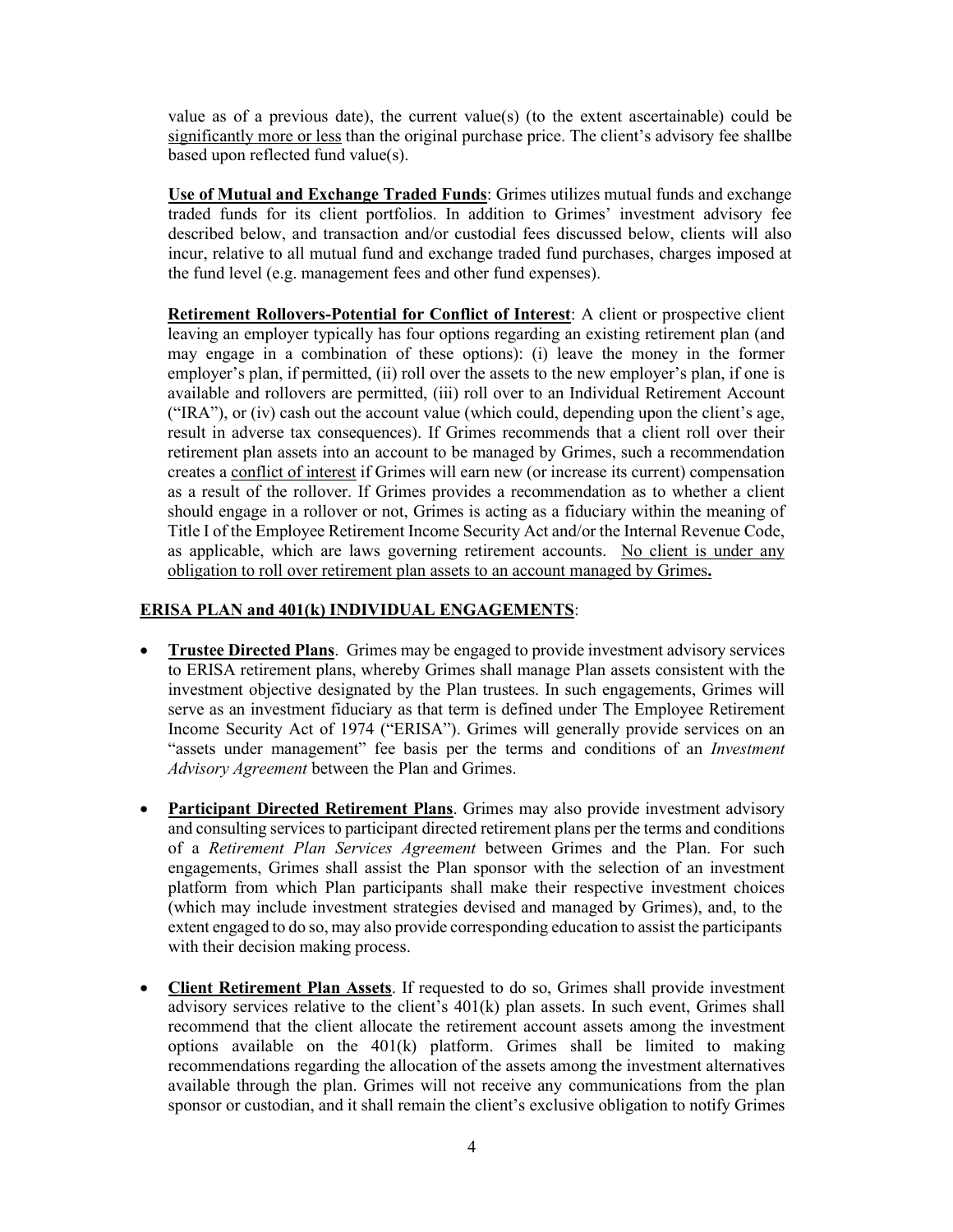of any changes in investment alternatives, restrictions, etc. pertaining to the retirement account.

#### **OTHER**:

**Portfolio Activity.** Grimes has a fiduciary duty to provide services consistent with the client's best interest. Grimes will review client portfolios on an ongoing basis to determine if any changes are necessary based upon various factors, including, but not limited to, investment performance, market conditions, fund manager tenure, style drift, account additions/withdrawals, and/or a change in the client's investment objective. Based upon these factors, there may be extended periods of time when Grimes determines that changes to a client's portfolio are neither necessary, nor prudent. Clients remain subject to the fees described in Item 5 below during periods of account inactivity.

**Sub-Advisory Engagements.** Grimes may also serve as a sub-adviser to unaffiliated registered investment advisers per the terms and conditions of a written Sub-Advisory Agreement. With respect to its sub-advisory services, the unaffiliated investment advisers that engage Grimes' sub-advisory services maintain both the initial and ongoing day-to-day relationship with the underlying client, including initial and ongoing determination of client suitability for Grimes' designated investment strategies. If the custodian/brokerdealer is determined by the unaffiliated investment adviser, Grimes will be unable to negotiate commissions and/or transaction costs, and/or seek better execution. As a result, client may pay higher commissions or other transaction costs or greater spreads, or receive less favorable net prices, on transactions for the account than would otherwise be the case through alternative clearing arrangements recommended by Grimes. Higher transaction costs adversely impact account performance.

**Independent Managers**. Grimes may allocate (and/or recommend that the client allocate) a portion of a client's investment assets among unaffiliated independent investment managers in accordance with the client's designated investment objective(s). In such situations, the *Independent Manager[s]* shall have day-to-day responsibility for the active discretionary management of the allocated assets. Grimes shall continue to render investment advisory services to the client relative to the ongoing monitoring and review of account performance, asset allocation and client investment objectives. Factors which Grimes shall consider in recommending *Independent Manager[s]* include the client's designated investment objective(s), management style, performance, reputation, financial strength, reporting, pricing, and research.

The investment management fee charged by the *Independent Manager[s]*is separate from, and in addition to, Grimes' advisory fee as set forth in the fee schedule at Item 5 below.

**Cash Positions.** Grimes continues to treat cash as an asset class. As such, unless determined to the contrary by Grimes, all cash positions (money markets, etc.) shall continue to be included as part of assets under management for purposes of calculating Grimes' advisory fee. At any specific point in time, depending upon perceived or anticipated market conditions/events (there being no guarantee that such anticipated market conditions/events will occur), Grimes may maintain cash positions for defensive purposes. In addition, while assets are maintained in cash, such amounts could miss market advances. Depending upon current yields, at any point in time, Grimes' advisory fee could exceed the interest paid by the client's money market fund.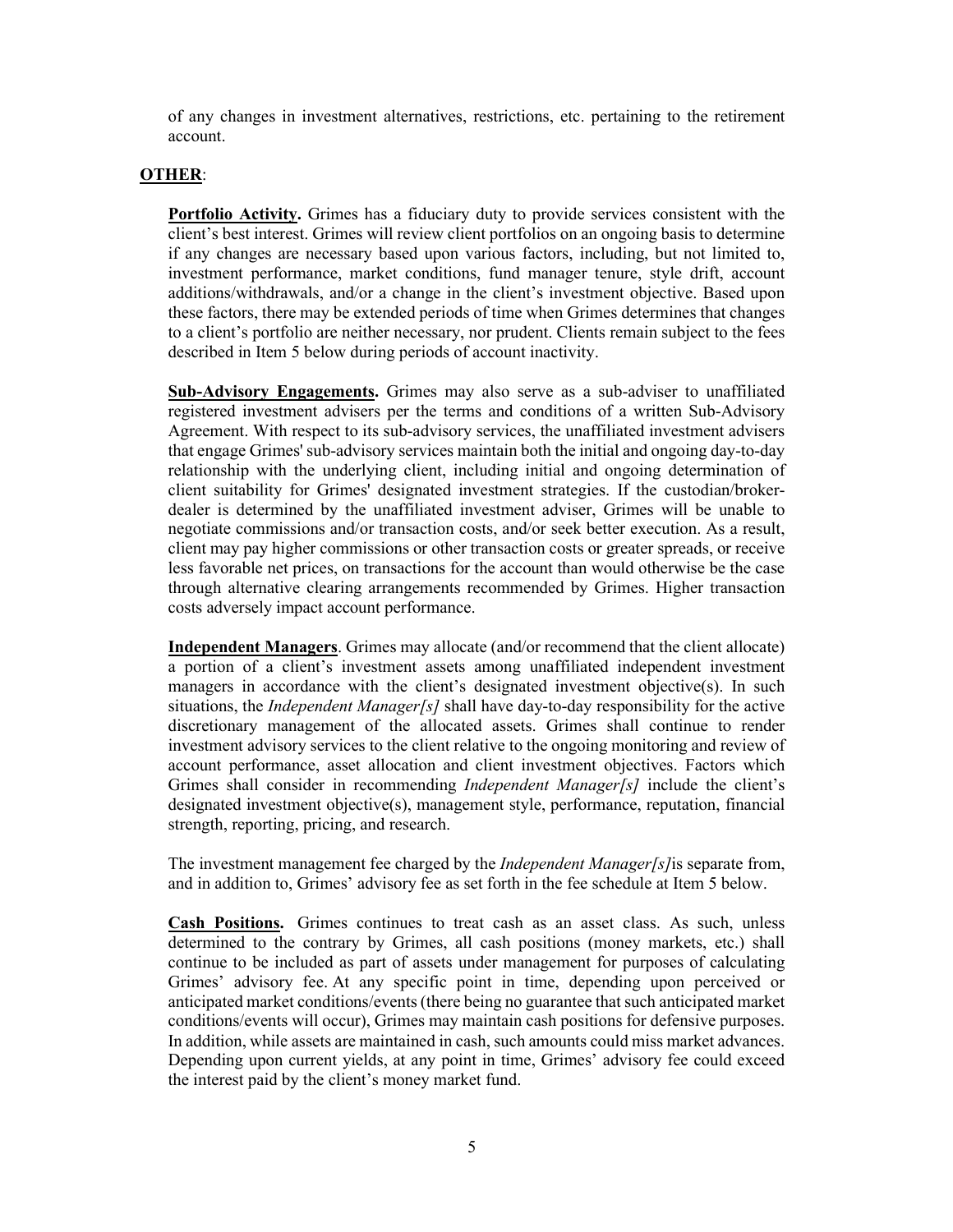**Client Obligations**. In performing its services, Grimes shall not be required to verify any information received from the client or from the client's other professionals, and is expressly authorized to rely thereon. Moreover, each client is advised that it remains his/her/its responsibility to promptly notify Grimes if there is ever any change in his/her/its financial situation or investment objectives for the purpose of reviewing/evaluating/revising Grimes' previous recommendations and/or services.

**Disclosure Statement**. A copy of Grimes' written Brochure and Client Relationship Summary, as set forth on Part 2A of Form ADV and Form CRS respectively, shall be provided to each client prior to, or contemporaneously with, the execution of the *Investment Advisory Agreement*.

- C. Grimes shall provide investment advisory services specific to the needs of each client. Prior to providing investment advisory services, an investment adviser representative will ascertain each client's investment objective(s). Thereafter, Grimes shall allocate and/or recommend that the client allocate investment assets consistent with the designated investment objective(s). The client may, at any time, impose reasonable restrictions, in writing, on Grimes' services.
- D. Grimes does not participate in a wrap fee program.
- E. As of December 31, 2021, Grimes had \$4,325,144,983 in regulatory assets under management on a discretionary basis and \$99,456,479 on a non-discretionary basis for a combined \$4,424,601,462 in regulatory assets under management.

#### <span id="page-5-0"></span>**Item 5 Fees and Compensation**

A.

#### **INVESTMENT ADVISORY SERVICES**

The client can determine to engage Grimes to provide discretionary investment advisory services on a negotiable fee basis. Annual management fees are calculated as a percentage (%) of the market valuation of assets under management, generally in accordance with the following published schedule of fees. Note that multiple client accounts are aggregated for fee calculation purposes.

| Market Value of Portfolio   | % of Assets |
|-----------------------------|-------------|
| Under \$500,000             | 1.25%       |
| \$500,000.01-\$2,000,000    | $1.00\%$    |
| \$2,000,000.01-\$7,000,000  | 0.75%       |
| \$7,000,000.01-\$10,000,000 | 0.65%       |
| Over \$10,000,000.01        | 0.50%       |

The published fee schedule is tiered in nature. Accordingly, the fee is 1.25% for the first \$500,000, 1.00% on the next \$1,500,000, 0.75% for the following \$5,000,000, etc. This annual fee shall be prorated and paid quarterly in arrears based on the market value of the assets on the last day of the previous quarter. In certain situations, the specific fee paid may differ from the above published schedule if agreed to in advance.

B. Clients shall have Grimes' advisory fees deducted from their custodial account. Both Grimes' *Investment Advisory Agreement* and the custodial/clearing agreement may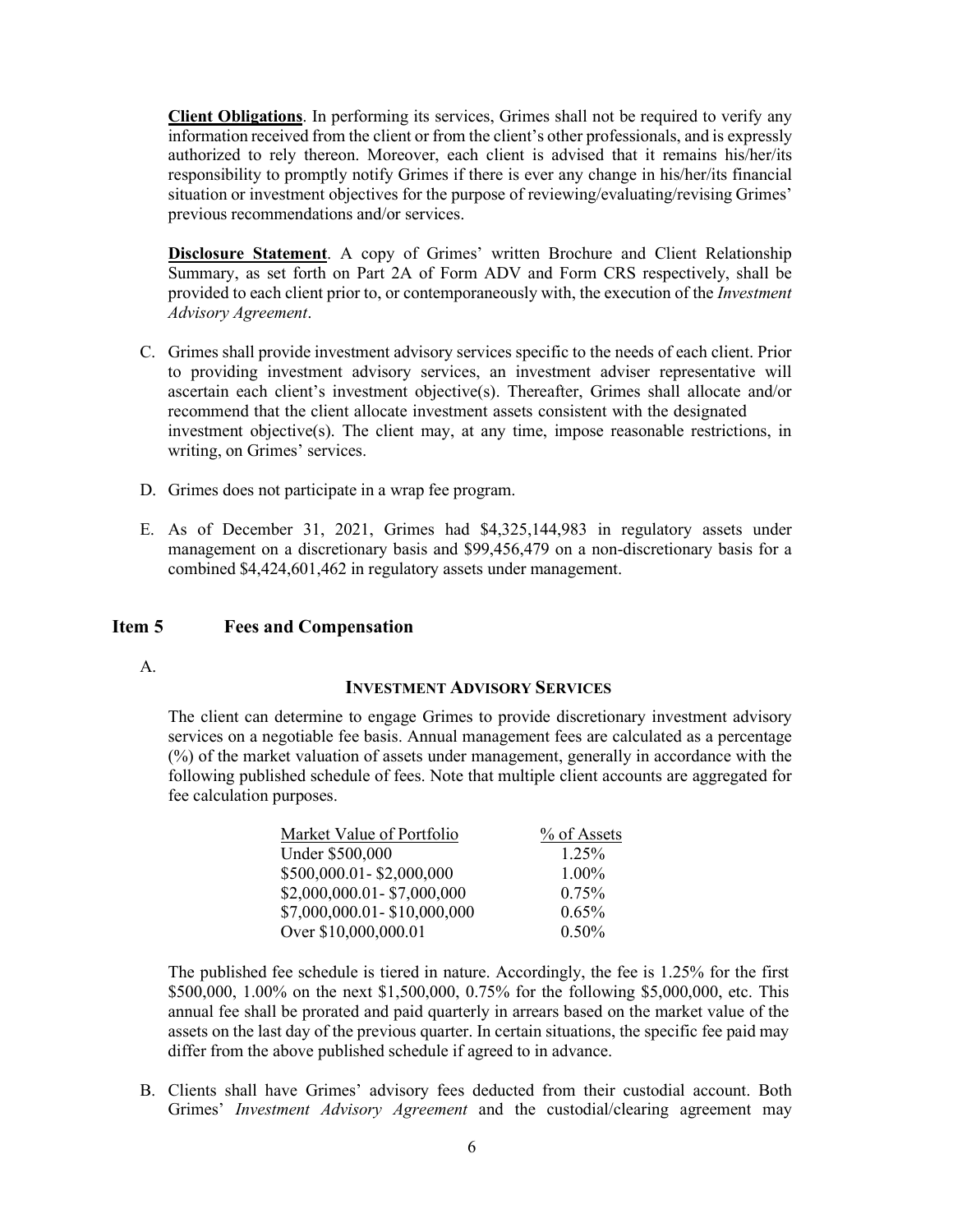authorize the custodian to debit the account for the amount of Grimes' investment advisory fee and to directly remit that management fee to Grimes in compliance with regulatory procedures. In the limited event that Grimes bills the client directly, payment is due upon receipt of Grimes' invoice. Grimes shall deduct fees and/or bill clients quarterly in arrears, based upon the market value of the assets, as well as any accrued interest, as of the last business day of the previous quarter.

C. As discussed below, unless the client directs otherwise or an individual client's circumstances require, Grimes shall generally recommend that Fidelity Investments *("Fidelity"), TD* Ameritrade Inc. ("TD Ameritrade") or Charles Schwab and Co., Inc. ("*Schwab"),* serve as the broker-dealer/custodian for client investment management assets. Broker-dealers such as *Fidelity, TD Ameritrade, or Schwab* charge brokerage commissions and/or transaction fees for effecting certain securities transactions.

For example, transactionfees may be charged for certain mutual funds and commissions may be charged for individual equity and fixed income securities transactions. These fees will be assessed in accordance with the transaction fee and commission schedule of the client's broker/dealer Custodian. In addition to Grimes' investment management fee, brokerage commissions and/or transaction fees, clients will also incur, relative to all mutual fund and exchange traded fund purchases, charges imposed at the fund level (e.g. management fees and other fund expenses).

D. Grimes' annual investment advisory fee shall be prorated and paid quarterly, in arrears, based upon the market value of the assets on the last business day of the previous quarter. Grimes generally requires a minimum asset level of \$500,000 for investment advisory services. Grimes, in its sole discretion, may charge a lesser investment management fee and/or waive or reduce its minimum asset requirement based upon certain criteria (i.e. anticipated future earning capacity, anticipated future additional assets, dollar amount of assets to be managed, related accounts, account composition, competition, negotiations with client, etc.).

As result of the above, similarly situated clients could pay different fees. In addition, similar advisory services may be available from other investment advisers for similar or lower fees.

The *Investment Advisory Agreement* between Grimes and the client will continue in effect until terminated by either party by written notice in accordance with the terms of the *Investment Advisory Agreement*. Upon termination, a pro-rated portion of the earned but unpaid advisory fee shall be due.

- E. **Securities Commission Transactions.** In the event that the client desires, the client can engage certain Grimes' representatives, in their individual capacities, as registered representatives of *NewEdge Securities Inc.* (*"NewEdge"*), an SEC registered and FINRA member broker-dealer, to implement investment recommendations on a commission basis. In the event the client chooses to purchase investment products through *NewEdge*, *NewEdge* will charge brokerage commissions to effect securities transactions, a portion of which commissions *NewEdge* shall pay to Grimes' representatives, as applicable. The brokerage commissions charged by *NewEdge* may be higher or lower than those chargedby other broker-dealers.
	- 1. **Conflict of Interest**: The recommendation that a client purchase a commission product from *NewEdge* presents a conflict of interest, as the receipt of commissions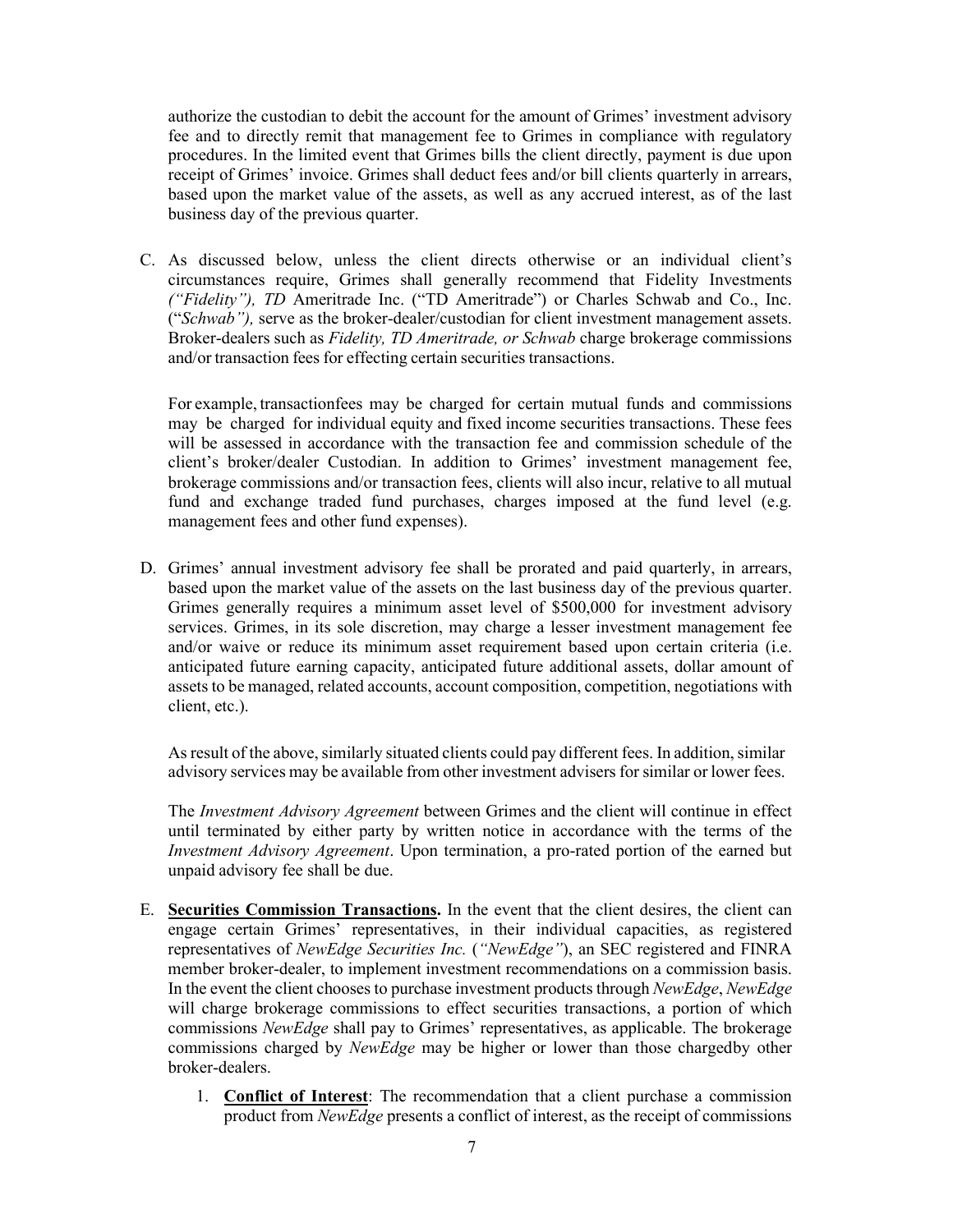may provide an incentive to recommend investment products based on commissions to be received, rather than on a particular client's need. No client is under any obligation to purchase any commission products from Grimes' representatives.

- 2. Clients may purchase investment products recommended by Grimes through other, non-affiliated broker dealers or agents.
- 3. Grimes does not receive more than 50% of its revenue from advisory clients as a result of commissions or other compensation for the sale of investment products Grimes recommends to its clients.
- 4. When Grimes' representatives sell an investment product on a commission basis, Grimes does not charge an advisory fee in addition to the commissions paid by the client for such product. When providing services on an advisory fee basis, Grimes' representatives do not also receive commission compensation for such advisory services. However, a client may engage Grimes to provide investment management services on an advisory fee basis and separate from such advisory services purchase an investment product from Grimes' representatives on a separate commission basis.

#### <span id="page-7-0"></span>**Item 6 Performance-Based Fees and Side-by-Side Management**

Neither Grimes nor any supervised person of Grimes charge performance-based fees on client accounts.

#### <span id="page-7-1"></span>**Item 7 Types of Clients**

Grimes' clients shall generally include individuals, business entities, trusts, estates and charitable organizations, pension and profit-sharing plans, and state or municipal government entities.

#### <span id="page-7-2"></span>**Item 8 Methods of Analysis, Investment Strategies and Risk of Loss**

- A. Grimes may utilize the following methods of security analysis:
	- Fundamental (analysis performed on historical and present data, with the goal of making financial forecasts)
	- Technical (analysis of price trends and volatility)

Grimes may utilize the following investment strategies when implementing investment advice given to clients:

- Long Term Purchases (securities held at least a year)
- Short Term Purchases (securities sold within a year)
- Options (contract for the purchase or sale of a security at a predetermined price during a specific period of time)

**Investment Risk**. Different types of investments involve varying degrees ofrisk, and it should not be assumed that future performance of any specific investment or investment strategy (including the investments and/or investment strategies recommended or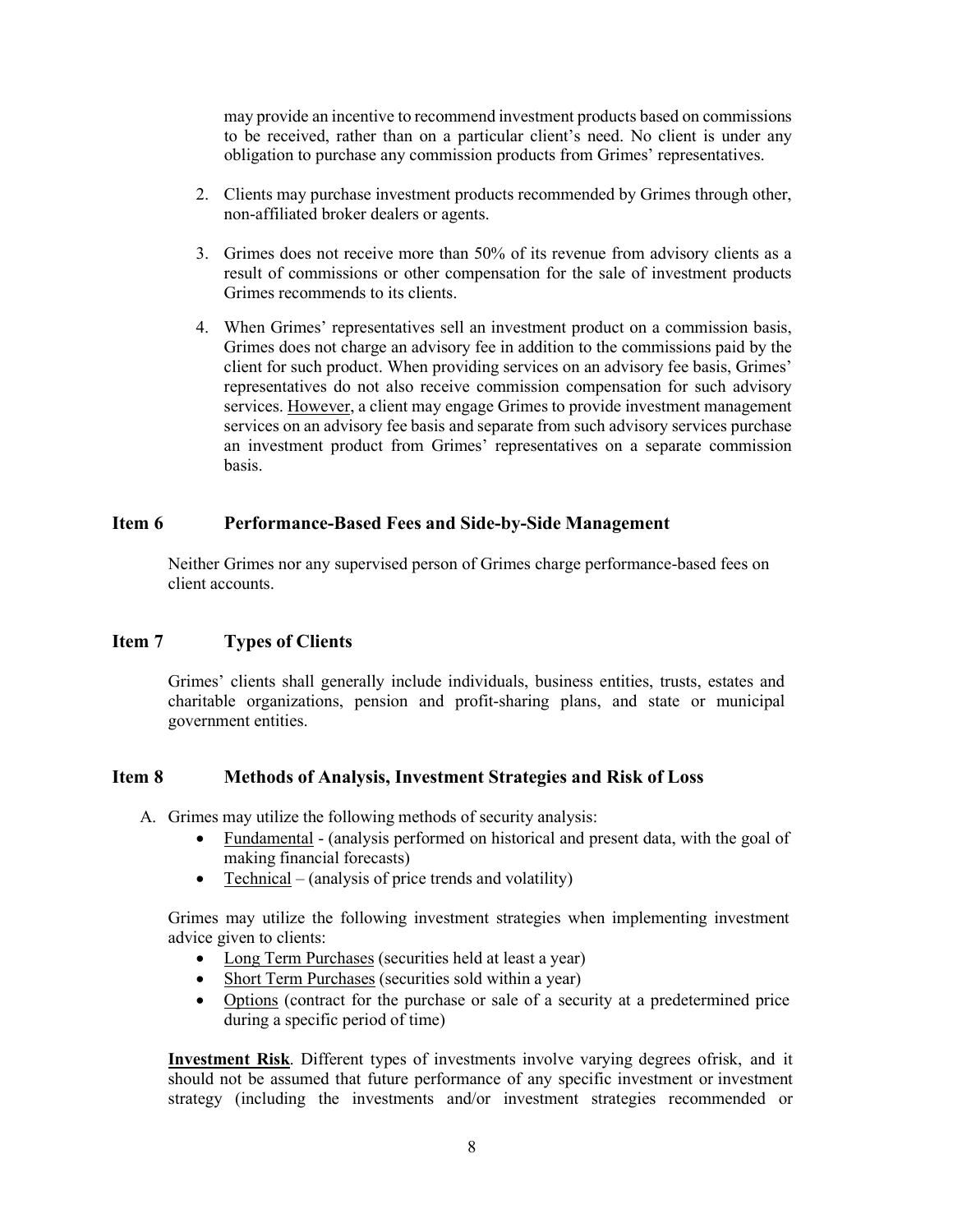undertaken by Grimes) will be profitable or equal any specific performance level(s).

B. Grimes' methods of analysis and investment strategies do not present any significant or unusual risks.

However, every method of analysis has its own inherent risks. To perform an accurate market analysis Grimes must have access to current/new market information. Grimes has no control over the dissemination rate of market information; therefore, unbeknownst to Grimes, certain analyses may be compiled with outdated market information, severely limiting the value of Grimes' analysis. Furthermore, an accurate market analysis can only produce a forecast of the direction of market values. There can be no assurances that a forecasted change in market value will materialize into actionable and/or profitable investment opportunities.

Grimes' primary investment strategies - Long Term Purchases and Short Term Purchases are fundamental investment strategies. However, every investment strategy has its own inherent risks and limitations. For example, longer term investment strategies require a longer investment time period to allow for the strategy to potentially develop. Shorter term investment strategies require a shorter investment time period to potentially develop but, as a result of more frequent trading, may incur higher transactional costs when compared to a longer term investment strategy.

In addition to the fundamental investment strategies discussed above, Grimes may also implement and/or recommend options transactions. This strategy has a high level of inherent risk. (*See* discussion below).

The use of options transactions as an investment strategy involves a high level of inherent risk. Option transactions establish a contract between two parties concerning the buying or selling of an asset at a predetermined price during a specific period of time. During the term of the option contract, the buyer of the option gains the right to demand fulfillment by the seller. Fulfillment may take the form of either selling or purchasing a security depending upon the nature of the option contract. Generally, the purchase or the recommendation to purchase an option contract by Grimes shall be with the intent of offsetting/"hedging" a potential market risk in a client's portfolio.

Although the intent of the options-related transactions that may be implemented by Grimes is to hedge against principal risk, certain of the options-related strategies (i.e. straddles, short positions, etc.), may, in and of themselves, produce principal volatility and/or risk. Therefore, a client must be willing to acceptthese enhanced volatility and principal risks associated with such strategies. In light of theseenhanced risks, client may direct Grimes, in writing, not to employ any or all such strategiesfor his/her/their/its accounts.

**Use of Margin and Collateralized Loans**. Grimes does not generally recommend the use of margin loans, collateralized loans, securities based loans, and/or pledged asset lines (collectively, "Loans") as an investment strategy, in which the client would leverage borrowed assets as collateral for the purchase of additional securities. However, Grimes may recommend the use of Loans for other purposes, such as personal cash flow management, or may otherwise assist a client in establishing a Loan account with the client's brokerdealer/custodian or their affiliated banks, as directed by the client. The terms and conditions of each Loan are contained in a separate agreement between the client and the Loan lender selected by the client, which terms and conditions may vary from client to client.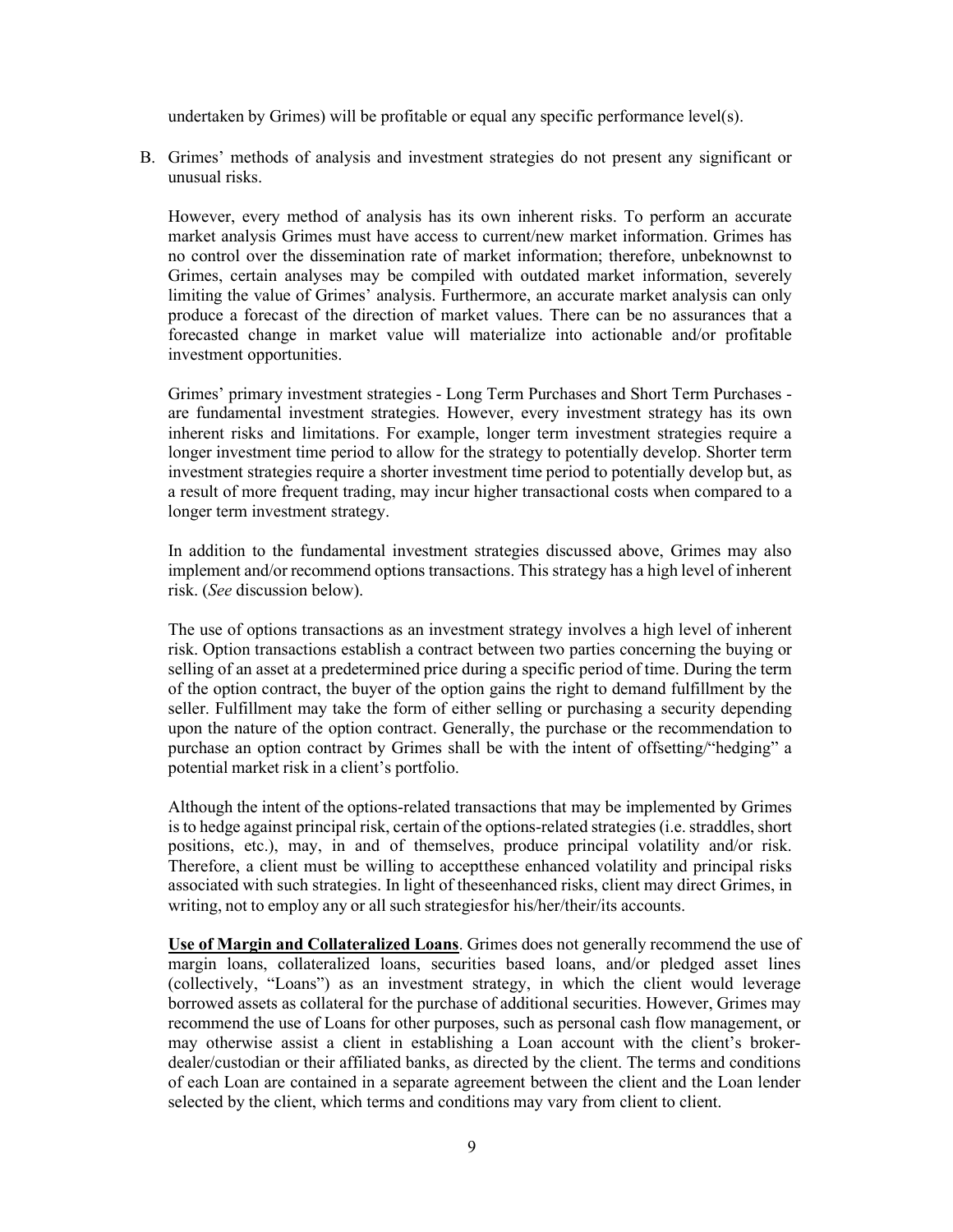Borrowing funds on Loan is not suitable for all clients and is subject to certain risks, including but not limited to those summarized below:

- Increased Portfolio Risk: Borrowing money on Loan to pay bills or other expenses increases a client's level of exposure to market risk and volatility. This is especially true in the event of a significant downturn in the value of the assets used to collateralize the Loan. In some circumstances, clients may lose more money than they originally invested and borrowed.
- Maintenance Calls: A Loan typically requires a certain minimum value of collateral to continue service of the Loan. If the value of the Loan collateral declines to an amount where it is no longer sufficient to support the borrower's line of credit or loan, the lender will issue a "Maintenance Call" (also referred to as a "margin call"). In that event, the client would be required to post additional collateral or repay the loan within a specified period of time. Maintenance Call requirements vary by lender and are subject to change without prior notice to the client or Grimes.
- Liquidation Risk: The lender commonly reserves the right to render the borrower's repayment immediately due, and/or terminate the Loan at any time without cause, at which point, the outstanding loan balance would become immediately due and payable. However, if the borrower is unable to repay the loan with readily available cash, the lender can typically liquidate the borrower's securities and keep the cash to satisfy the Maintenance Call.
- Liquidity Risk: Loans also have a significant effect on the liquidity of a client's portfolio. Namely, a security (whether an equity, mutual fund or ETF) that is used as collateral for a Loan loses its liquidity as long as the Loan is outstanding.

Clients considering the use of Loans should carefully consider the appropriateness of a Loan for your individual circumstances, and should take time to review and understand the features, benefits, and risks associated with establishing a Loan prior to engaging in such a transaction.

To the extent that a client authorizes the use of Loans, and the proceeds of any Loan are maintained in the investment accounts and/or are used to purchase securities that are managed by Grimes in the client's investment account, the market value of the client's account and corresponding fee payable by the client to Grimes may be increased. When calculating a client's asset-based fee, Grimes does not reduce the client's asset base by the amount owed pursuant to any Loan. As a result, in addition to understanding and assuming the risks associated with the Loans, clients authorizing the use of Loans are advised of the conflict of interest whereby the client's decision to employ the Loans may correspondingly increase the management fee payable to Grimes. Accordingly, as stated above, Grimes does not use Loans for investment purposes, and the decision as to whether to employ Loans is left totally to the discretion of client.

C. Currently, Grimes primarily allocates client investment assets among various no-load and/or load-waived mutual fund classes and/or individual debt and equity securities, and, on a limited basis, independent managers, on a discretionary basis in accordance with the client's designated investment objective(s). (*See* Independent Managers in Item 4.B above).

**Liquidity Constraints.** Grimes may utilize mutual funds and/or exchange traded funds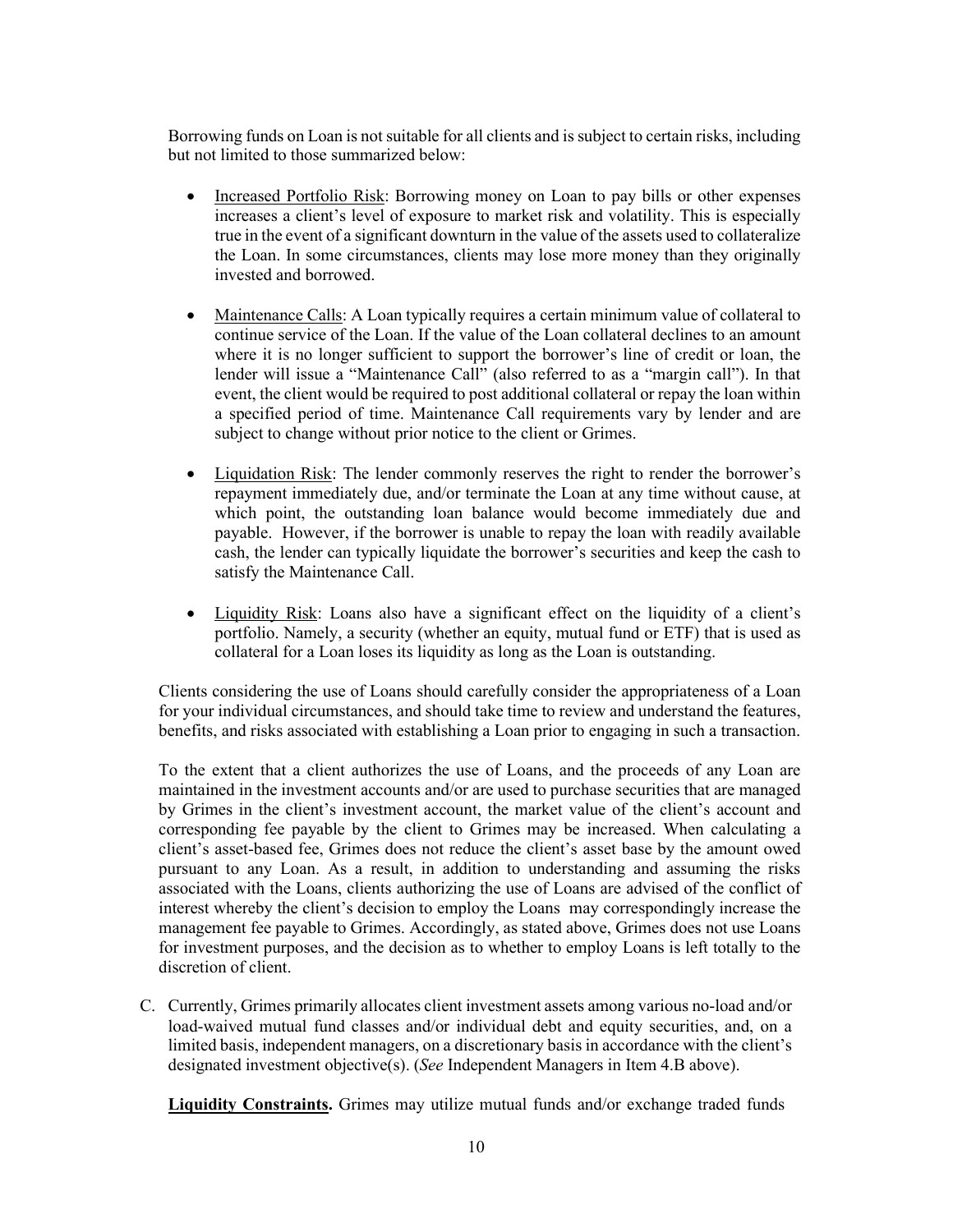that provide for limited liquidity, generally on a quarterly basis. Therefore, if we determined that the fund was no longer performing or if you ever determined to transfer your account, the fund could not be sold or transferred immediately. Rather, sale or transfer would need to await the quarterly permitted sale date. Moreover, the eventual net asset value for the fund could be substantially different (positive or negative) than the fund value on the date that the sale was requested. There can be no assurance that any such strategy will prove profitable or successful. In light of these enhanced risks/rewards, a client may direct Grimes, in writing, not to employ any or all such strategies for the client's account.

**Inverse/Enhanced Market Strategies.** Grimes may utilize long and short mutual funds and/or exchange traded funds that are designed to perform in either an: (1) inverse relationship to certain market indices (at a rate of 1 or more times the inverse [opposite] result of the corresponding index) as an investment strategy and/or for the purpose of hedging against downside market risk; and (2) enhanced relationship to certainmarket indices (at a rate of 1 or more times the actual result of the corresponding index) asan investment strategy and/or for the purpose of increasing gains in an advancing market. There can be no assurance that any such strategy will prove profitable or successful. In light of these enhanced risks/rewards, a client may direct Grimes, in writing, not to employ any or all such strategies for the client's account.

**Borrowing Against Assets/Risks**. A client who has a need to borrow money could determine to do so by using:

- **Margin**-The account custodian or broker-dealer lends money to the client. The custodian charges the client interest for the right to borrow money, and uses the assets in the client's brokerage account as collateral; and,
- **Pledged Assets Loan** In consideration for a lender (i.e., a bank, etc.) to make a loan to the client, the client pledges its investment assets held at the account custodian as collateral;

These above-described collateralized loans are generally utilized because they typically provide more favorable interest rates than standard commercial loans. These types of collateralized loans can assist with a pending home purchase, permit the retirement of more expensive debt, or enable borrowing in lieu of liquidating existing account positions and incurring capital gains taxes. However, such loans are not without potential material risk to the client's investment assets. The lender (i.e. custodian, bank, etc.) will have recourse against the client's investment assets in the event of loan default or if the assets fall below a certain level. For this reason, Grimes does not recommend such borrowing unless it is for specific short-term purposes (i.e. a bridge loan to purchase a new residence). Grimes in the market). Regardless, if the client was to determine to utilize margin or a pledged assets loan, the following economic benefits would inure to Grimes:

- by taking the loan rather than liquidating assets in the client's account, Grimes continues to earn a fee on such Account assets; and,
- if the client invests any portion of the loan proceeds in an account to be managed by Grimes, Grimes will receive an advisory fee on the invested amount; and,
- if Grimes' advisory fee is based upon the higher margined account value, Grimes will earn a correspondingly higher advisory fee. This could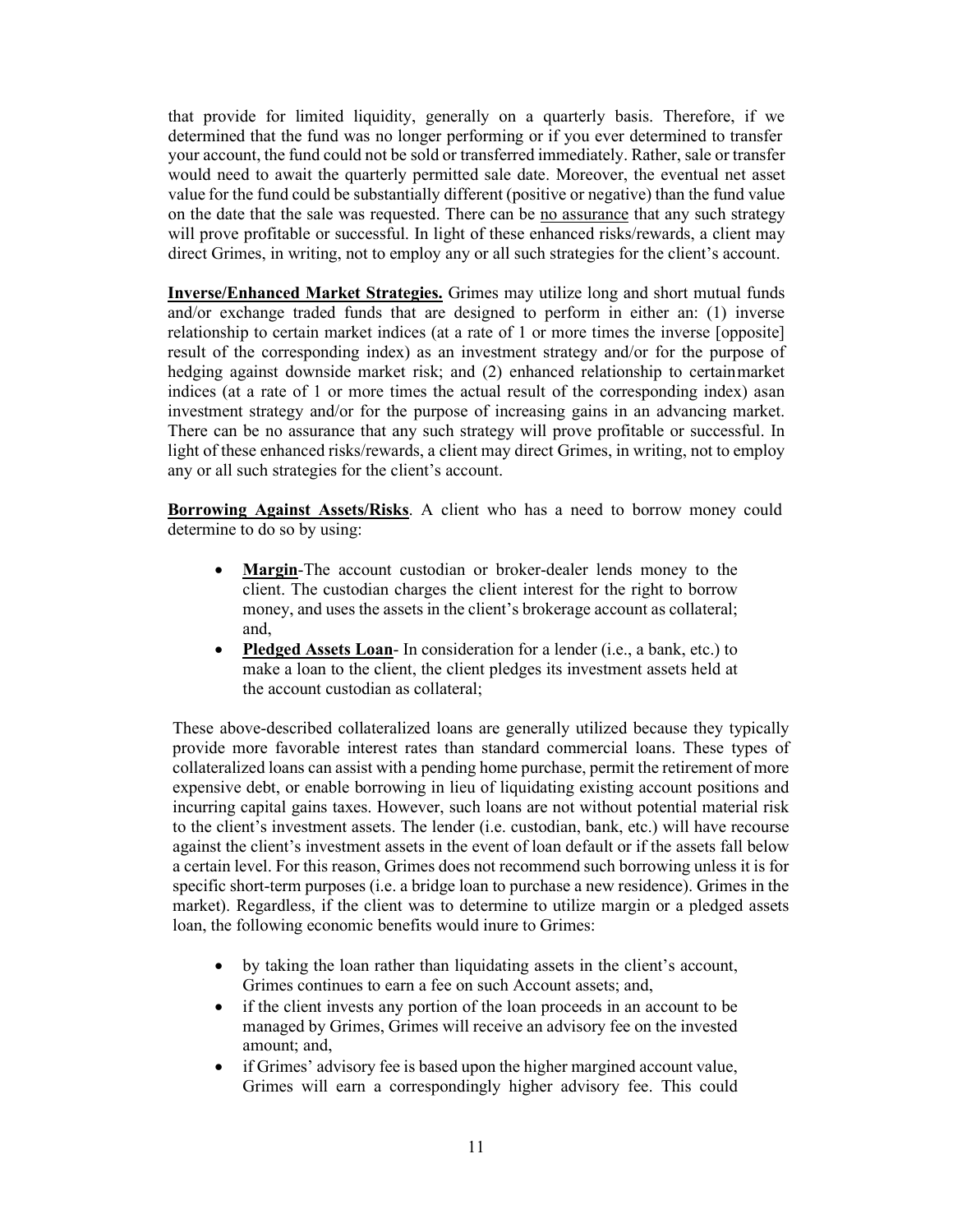provide Grimes with a disincentive to encourage the client to discontinue the use of margin.

The Client must accept the above risks and potential corresponding consequences associated with the use of margin or a pledged assets loans.

#### <span id="page-11-0"></span>**Item 9 Disciplinary Information**

Grimes has not been the subject of any disciplinary actions.

#### <span id="page-11-1"></span>**Item 10 Other Financial Industry Activities and Affiliations**

- A. **Registered Representative of** *NewEdge.* As disclosed above in Item 5.E, certain of Grimes' representatives are also registered representatives of *NewEdge Securities Inc. ("NewEdge")*,a FINRA member broker-dealer.
- B. Neither Grimes, nor its representatives, are registered or have an application pending to register, as a futures commission merchant, commodity pool operator, a commodity trading advisor, or a representative of the foregoing.
- C. **Broker Dealer.** As disclosed above in Item 5.E, certain of Grimes' representatives, are registered representatives of *NewEdge*, a FINRA member broker-dealer. Clients can choose to engage certain of Grimes' representatives, in their individual capacities, to effect securities brokerage transactions on a commission basis.

**Advisor Panels.** Kevin T. Grimes serves on the TD Ameritrade Institutional Advisor ("Panel"). The Panel consists of a number of independent investment advisors that inform and provide feedback to TD Ameritrade Institutional ("TDAI") on issuesrelevant to the independent advisor community. Mr. Grimes has been appointed to serveon the Panel for a three-year term by TDAI. TD Ameritrade, Inc. ("TD Ameritrade") does not compensate Mr. Grimes or Grimes & Company for serving on the Panel but TDAI pays or reimburses Grimes & Company for the travel, lodging and meal expenses incurred for attending in person Panel meetings. The potential benefits received by Grimes & Company or its personnel by serving on the Panel do not depend on the amount of brokerage transactions directed to TDAI.

Kevin T. Grimes, serves on the Schwab Advisor Services Advisory Board ("theAdvisory Board"). As described under Item 12 of this Form ADV, Grimes may recommend that clients establish brokerage accounts with Schwab and/or its affiliates (e.g. TD Ameritrade Institutional) to maintain custody of the clients' assets and effect trades for their accounts. The Advisory Board consists of representatives of independent investment advisory firms who have been invited by Schwab managementto participate in meetings and discussions of Schwab Advisor Services' services for independent investment advisory firms and their clients. Advisory Board members enter into nondisclosure agreements with Schwab under which they agree not to disclose confidential information shared with them. This information generally does not include material nonpublic information about Charles Schwab Corporation, whose common stock is listed for trading on the New York Stock Exchange (symbol SCHW). The Advisory Board meets in person or virtually approximately twice per year and has periodic conference calls scheduled as needed. Advisory Board members are not compensated by Schwab for their service, but Schwab does pay for or reimburse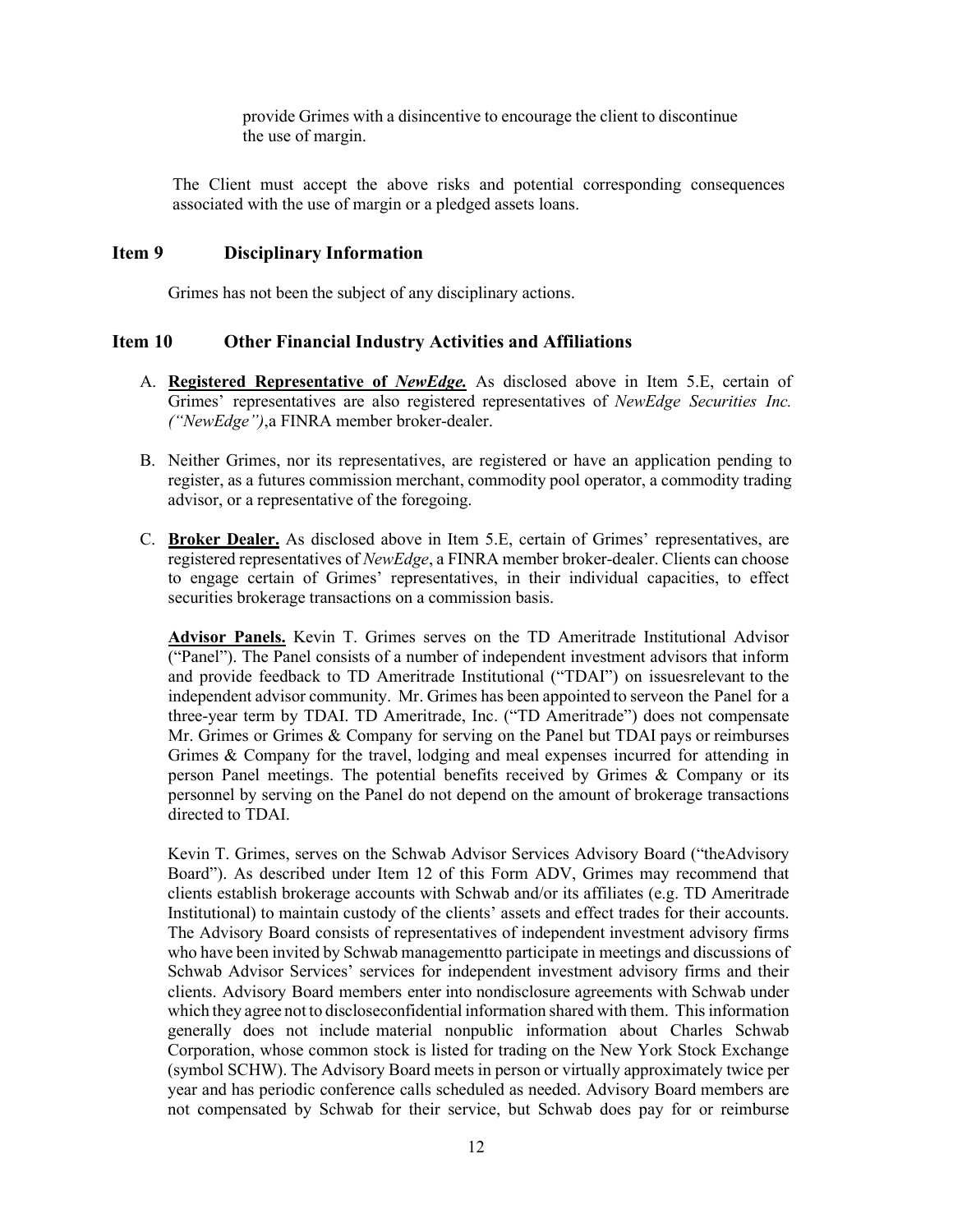Advisory Board members' travel, lodging, meals, and other incidental expenses incurred in attending Advisory Board meetings.

**Licensed Insurance Agents**. Certain of Grimes' representatives, in their individual capacities, are licensed insurance agents, and may recommend the purchase of certain insurance-related products on a commission basis. As referenced in Item 4.B above, clients can engage certain of Grimes' representatives to purchase insurance products on a commission basis. Grimes' representatives may offer insurance products in conjunction with unaffiliated licensed insurance professionals.

**Conflict of Interest**: The recommendation by certain of Grimes' representatives, that aclient purchase a securities or insurance commission product presents a conflict of interest, as the receipt of commissions may provide an incentive to recommend investment products based on commissions received, rather than on a particular client'sneed. No client is under any obligation to purchase any commission products from Grimes. Clients are reminded that they may purchase securities and/or insuranceproducts recommended by Grimes from other broker-dealers or insurance agents. **Grimes' Chief Compliance Officer, Michael J. Davide, remains available to address any questions that a client or prospective client may have regarding the above conflicts of interest**.

D. Grimes does not receive, directly or indirectly, compensation from investment advisors that it recommends or selects for its clients.

#### <span id="page-12-0"></span>**Item 11 Code of Ethics, Participation or Interest in Client Transactions and Personal Trading**

A. Grimes maintains an investment policy relative to personal securities transactions. This investment policy is part of Grimes' overall Code of Ethics, which serves to establish a standard of business conduct for all of Grimes' Representatives that is based upon fundamental principles of openness, integrity, honesty and trust, a copy of which is available upon request.

In accordance with Section 204A of the Investment Advisers Act of 1940, Grimes also maintains and enforces written policies reasonably designed to prevent the misuse of material non-public information by Grimes or any person associated with Grimes.

- B. Neither Grimes nor any related person of Grimes recommends, buys, or sells for client accounts, securities in which Grimes or any related person of Grimes has a material financial interest.
- C. Grimes and/or representatives of Grimes may buy or sell securities that are also recommended to clients. This practice may create a situation where Grimes and/or representatives of Grimes are in a position to materially benefit from the sale or purchase of those securities. Therefore, this situation creates a potential conflict of interest. Practices such as "scalping" (i.e., a practice whereby the owner of shares of a security recommends that security for investment and then immediately sells it at a profit upon the rise in the market price which follows the recommendation) could take place if Grimes did not have adequate policies in place to detect such activities. In addition, this requirement can help detect insider trading, "front-running" (i.e., personal trades executed prior to those of Grimes' clients) and other potentially abusive practices.

Grimes has a personal securities transaction policy in place to monitor the personal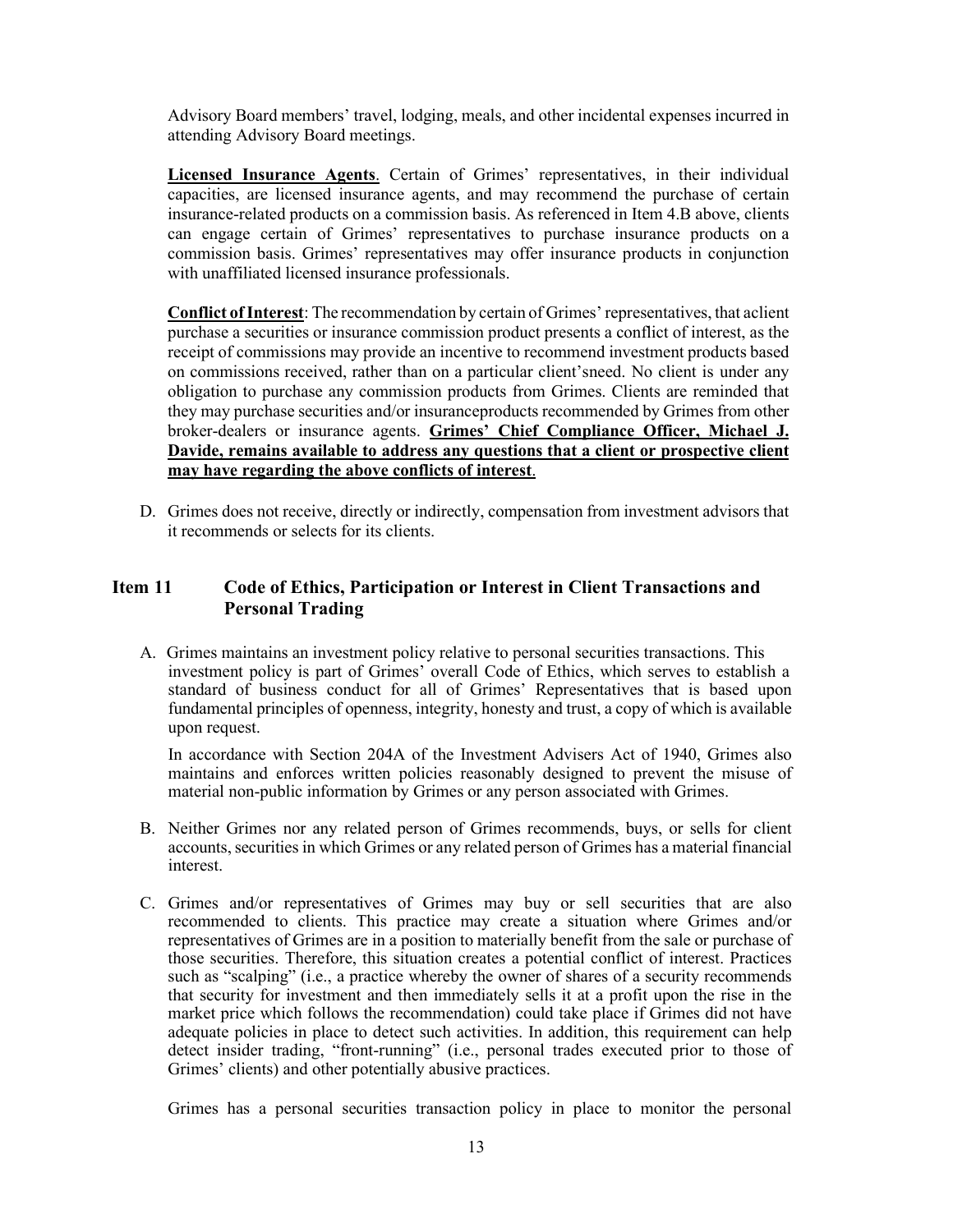securities transactions and securities holdings of each of Grimes' "Access Persons". Grimes' securities transaction policy requires that an Access Person of Grimes must provide the Chief Compliance Officer or his/her designee with a written report of their current securities holdings within ten (10) days after becoming an Access Person. Additionally, each Access Person must provide the Chief Compliance Officer or his/her designee with a written report of the Access Person's current securities holdings at least once each twelve (12) month period thereafter on a date Grimes selects; provided, however that at any time that Grimes has only one Access Person, he or she shall not be required to submit any securities report described above.

D. Grimes and/or representatives of Grimes *may* buy or sell securities, at or around the same time as those securities are recommended to clients. This practice creates a situation where Grimes and/or representatives of Grimes are in a position to materially benefit from the sale or purchase of those securities. Therefore, this situation creates a potential conflict of interest. As indicated above in Item 11.C, Grimes has a personal securities transaction policy in place to monitor the personal securities transaction and securities holdings of each of Grimes' Access Persons.

#### <span id="page-13-0"></span>**Item 12 Brokerage Practices**

A. In the event that the client requests that Grimes recommend a broker-dealer/custodian for execution and/or custodial services (exclusive of those clients that may direct Grimes to use a specific broker-dealer/custodian), Grimes generally recommends that investment management accounts be maintained at *Fidelity, TD Ameritrade, and/or Schwab*. Prior to engaging Grimes to provide investment management services, the client will be required to enter into a formal *Investment Advisory Agreement* with Grimes setting forth the terms and conditions under which Grimes shall manage the client's assets, and a separate custodial/clearing agreement with each designated broker-dealer/custodian.

Factors that Grimes considers in recommending *Fidelity, TD Ameritrade, and/or Schwab* (or any other broker-dealer/custodian to clients) include historical relationship with Grimes, financial strength, reputation, execution capabilities, pricing, research, and service. Although the commissions and/or transaction fees paid by Grimes' clients shall comply with Grimes' duty to seek best execution, a client may pay a commission that is higher than another qualified broker-dealer might charge to effect the same transaction where Grimes determines, in good faith, that the commission/transaction fee is reasonable. In seeking best execution, the determinative factor is not the lowest possible cost, but whether the transaction represents the best qualitative execution, taking into consideration the full range of a broker-dealer's services, including the value of research provided, execution capability, commission rates, and responsiveness. Accordingly, although Grimes will seek competitive rates, it may not necessarily obtain the lowest possible commission rates for client account transactions. The brokerage commissions or transaction fees charged by the designated broker-dealer/custodian are exclusive of, and in addition to, Grimes' investment management fee. Grimes' best execution responsibility is qualified if securities that it purchases for client accounts are mutual funds that trade at net asset value as determined at the daily market close.

1. Non-Soft Dollar Research and Additional Benefits

Although not a material consideration when determining whether to recommend that a client utilize the services of a particular broker-dealer/custodian, Grimes can receive from *Fidelity, TD Ameritrade, and/or Schwab* (or another broker-dealer/custodian, or investment platform, vendor, or product sponsor) without cost (and/or at a discount)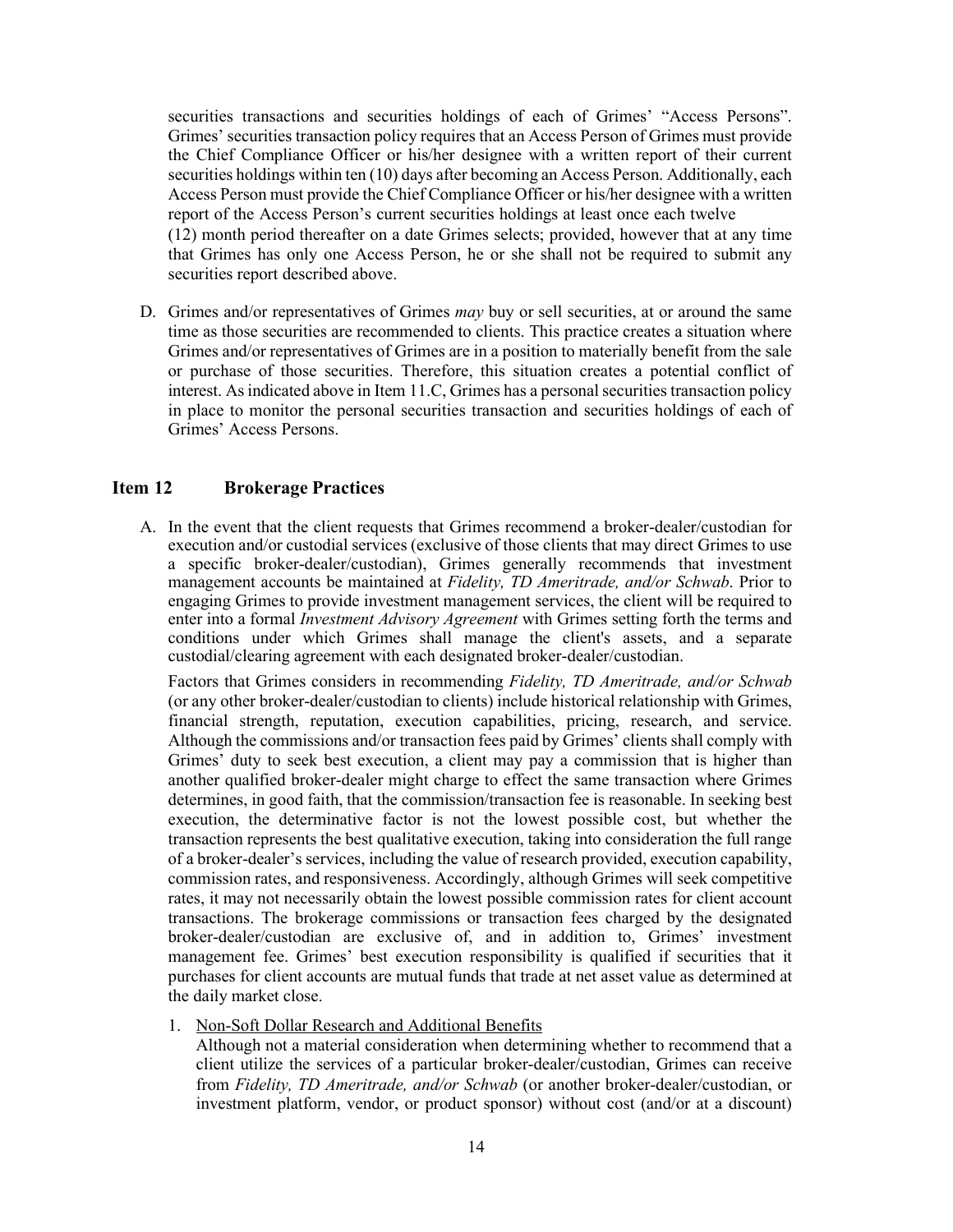support services and/or products, certain of which assist Grimes to better monitor and service client accounts maintained at such institutions. Included within the support services that can be obtained by Grimes may be investment-related research, pricing information and market data, software and other technology that provide access to client account data, compliance and/or practice management-related publications, discounted or gratis consulting services, discounted and/or gratis attendance at conferences, meetings, and other educational and/or social events, marketing support, computer hardware and/or software and/or other products used by Grimes in furtherance of its investment advisory business operations.

As indicated above, certain of the support services and/or products that can be received may assist Grimes in managing and administering client accounts. Others do not directly provide such assistance, but rather assist Grimes to manage and further develop its business enterprise.

There is no corresponding commitment made by Grimes to *Fidelity, TD Ameritrade, and/or Schwab* or any other entity to invest any specific amount or percentage of client assets in any specific mutual funds, securities or other investment products as a result of the above arrangement.

**TD Ameritrade Institutional Program**. Grimes participates in the TD Ameritrade Institutional program (the "Program") offered by TD Ameritrade Institutional. TD Ameritrade Institutional is a division of TD Ameritrade member FINRA/SIPC, an unaffiliated SEC registered broker-dealer and FINRA member. TD Ameritrade offers, to independent investment advisors, services which include custody of securities, trade execution, clearance, and settlement of transactions. Grimes receives some benefits from TD Ameritrade through its participation in the Program. (Please see the disclosure under Item 14 below.)

**Grimes' Chief Compliance Officer, Michael J. Davide, remains available to address any questions that a client or prospective client may have regarding any of the above arrangements and any corresponding conflicts of interest**.

2. Referral Programs:

**Fidelity Referral Program**. As discussed at Item 14 below, Grimes participates in the Fidelity Wealth Advisor Solutions Program® (the "WAS" Program). Grimes' participation in the referral program may raise potential conflicts of interest, since Fidelity will most likely refer clients to investment advisors that encourage their clients to custody their assets at Fidelity.

**TD Ameritrade AdvisorDirect Program**. As discussed at Item 14 below, Grimes may receive client referrals from TD Ameritrade through its participation in TD Ameritrade AdvisorDirect referral program. Grimes' participation in the referral program may raise potential conflicts of interest, since TD Ameritrade will most likely refer clients to investment advisors that encourage their clients to custody their assets at TD Ameritrade.

**Participation in Schwab Advisor Network®**. As discussed at Item 14 below, Grimes mayreceive client referrals from its participation in the Schwab Advisor Network®. Grimes' participation in the program may raise conflicts of interest, since Schwab would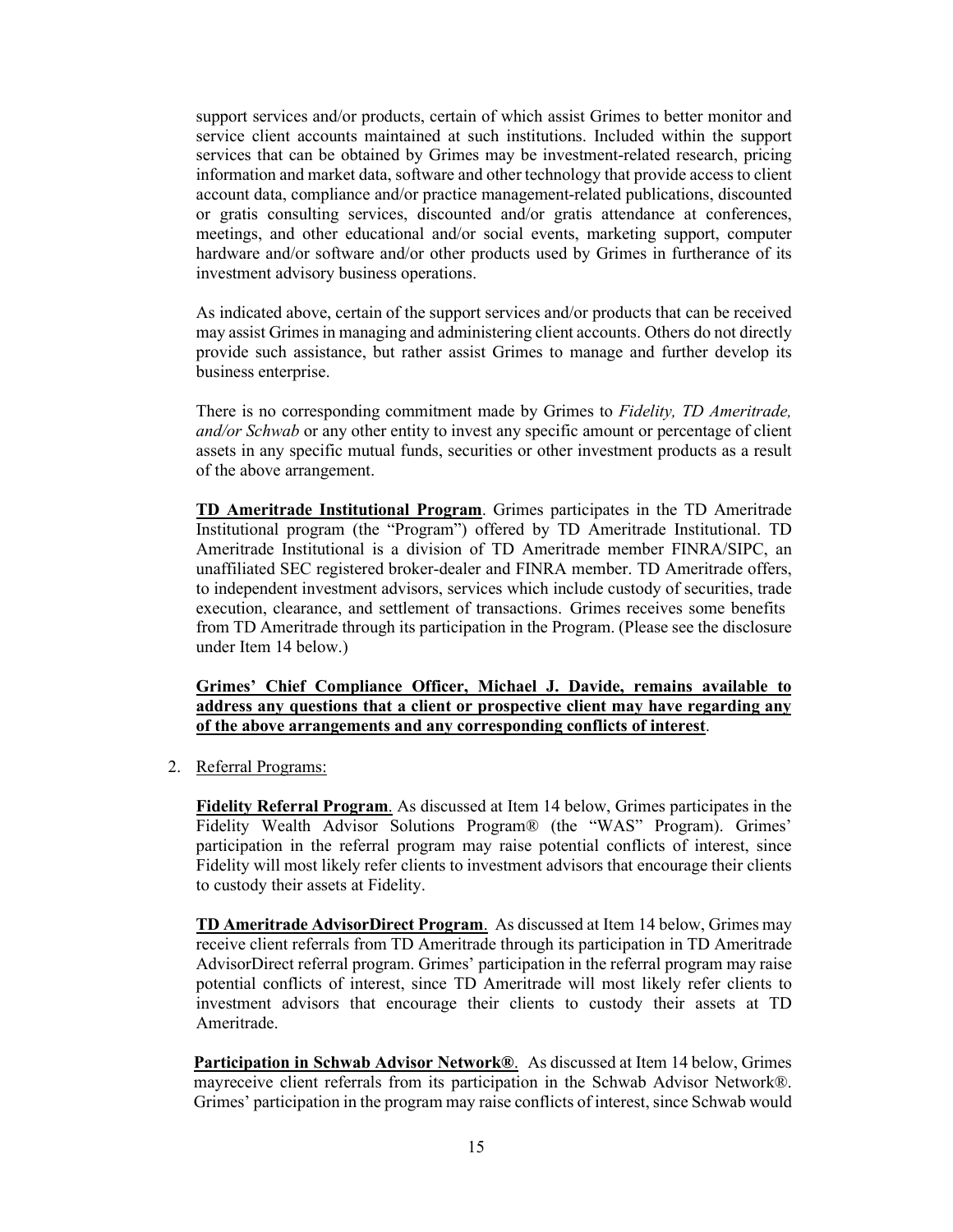likely refer clients to investment advisors that encourage their clients to custody their assets at Schwab.

#### **Grimes' Chief Compliance Officer, Michael J. Davide, remains available to address any questions that a client or prospective client may have regarding the above arrangement and any corresponding conflict of interest such arrangement may create.**

**Directed Brokerage.** Grimes recommends that its clients utilize the brokerage and custodial services provided by *Fidelity, TD Ameritrade, and/or Schwab*. Grimes generally does not accept directed brokerage arrangements (when a client requires that account transactions be effected through a specific broker-dealer). In such client directed arrangements, the client will negotiate terms and arrangements for their account with that broker-dealer, and Grimes will not seek better execution services or prices from other broker-dealers or be able to "batch" the client's transactions for execution through other broker-dealers with orders for other accounts managed by Grimes. As a result, a client may pay higher commissions or other transaction costs or greater spreads, or receive less favorable net prices, on transactions for the account than would otherwise be the case.

In the event that the client directs Grimes to effect securities transactions for the client's accounts through a specific broker-dealer, the client correspondingly acknowledges that such direction may causethe accounts to incur higher commissions or transaction costs than the accounts wouldotherwise incur had the client determined to effect account transactions throughalternative clearing arrangements that may be available through Grimes. Highertransaction costs adversely impact account performance.

Transactions for directed accounts will generally be executed following the execution of portfolio transactions for non-directed accounts.

B. Transactions for each client account generally will be effected independently, unless Grimes decides to purchase or sell the same securities for several clients at approximately the same time. Grimes may (but is not obligated to) combine or "bunch" such orders to seek best execution, to negotiate more favorable commission rates or to allocate equitably among Grimes' clients differences in prices and commissions or other transaction costs that might have been obtained had such orders been placed independently. Under this procedure, transactions will be averaged as to price and will be allocated among clients in proportion to the purchase and sale orders placed for each client account on any given day. Grimes shall not receive any additional compensation or remuneration as a result of such aggregation.

#### <span id="page-15-0"></span>**Item 13 Review of Accounts**

A. For those clients to whom Grimes provides investment supervisory services, accountreviews are conducted on an ongoing basis by Grimes' Principals and/or representatives. All investment supervisory clients are advised that it remains their responsibility to advise Grimes of any changes in their investment objectives and/or financial situation. All clients (in person or via telephone) are encouraged to review financial planning issues (to the extent applicable), investment objectives and account performance with Grimes on an annual basis.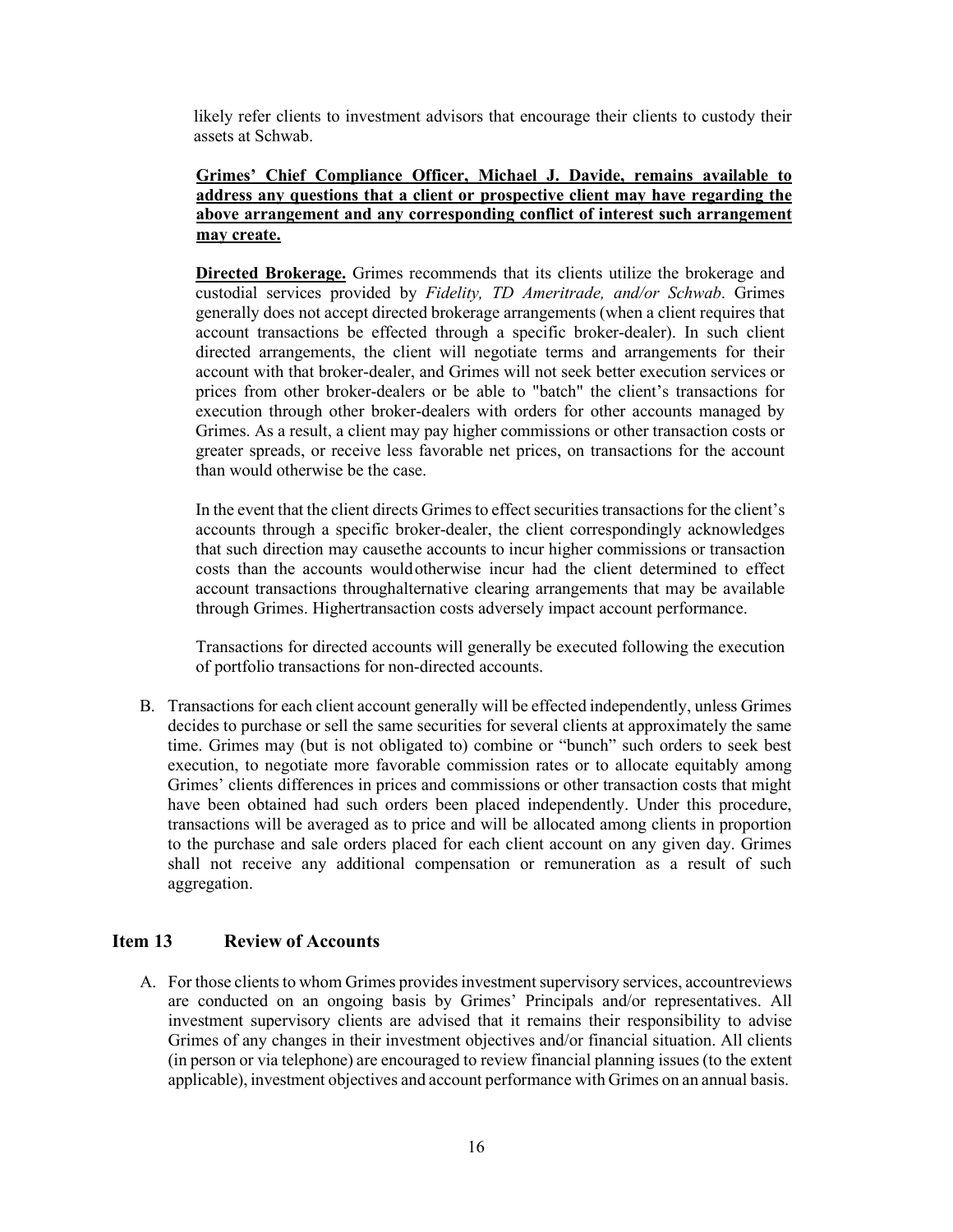- B. Grimes may conduct account reviews on an other than periodic basis upon the occurrence of a triggering event, such as a change in client investment objectives and/or financial situation, market corrections and client request.
- C. Clients are provided, at least quarterly, with written transaction confirmation notices and regular written summary account statements directly from the broker-dealer/custodian and/or program sponsor for the client accounts. Grimes may also provide a written periodic report summarizing account activity and performance.

#### <span id="page-16-0"></span>**Item 14 Client Referrals and Other Compensation**

A. As referenced in Item 12.A.1 above, Grimes may receive economic benefit from *Fidelity, TD Ameritrade, and/or Schwab*. Grimes, without cost (and/or at a discount), may receive support services and/or products from *Fidelity, TD Ameritrade, and/or Schwab*.

Thereis no corresponding commitment made by Grimes to *Fidelity, TD Ameritrade, and/or Schwab* or any other entity to invest any specific amount or percentage of client assets in any specific mutual funds, securities or other investment products as a result of the above arrangement.

#### **Grimes' Chief Compliance Officer, Michael J. Davide, remains available to address any questions that a client or prospective client may have regarding any of the above arrangements and any corresponding conflicts of interest.**

**TD Ameritrade Adviser Institutional Program.** As disclosed under Item 12 above, Grimes participates in TD Ameritrade's Institutional customer program and Grimes may require clients to maintain accounts with TD Ameritrade / recommend TD Ameritrade to clients for custody and brokerage services. There is no direct link between Grimes' participation in the program and the investment advice it gives to its clients, although Grimes receives economic benefits through its participation in the program that are typicallynot available to TD Ameritrade retail investors. These benefits include the following products and services (provided without cost or at a discount): receipt of duplicate client statements and confirmations; research related products and tools; consulting services; access to a trading desk serving Grimes participants; access to block trading (which providesthe ability to aggregate securities transactions for execution and then allocate the appropriateshares to client accounts); the ability to have advisory fees deducted directly from client accounts; access to an electronic communications network for client order entry and account information; access to mutual funds with no transaction fees and to certain institutional money managers; and compliance, marketing, research, technology, and practice management products or services provided to Grimes by third party vendors. TD Ameritrade may also have paid for business consulting and professional services received by Grimes' related persons. Some of the products and services made available by TD Ameritrade through the program may benefit Grimes but may not benefit its client accounts. These products or services may assist Grimes in managing and administering client accounts, including accounts not maintained at TD Ameritrade. Other services made available by TD Ameritrade are intended to help Grimes manage and further develop its business enterprise. The benefits received by Grimes or its personnel through participation in the program do not depend on the amount of brokerage transactions directed to TD Ameritrade. As part of its fiduciary duties to clients, Grimes endeavors at all times to put the interests of its clients first. Clients should be aware, however, that the receipt of economic benefits by Grimes or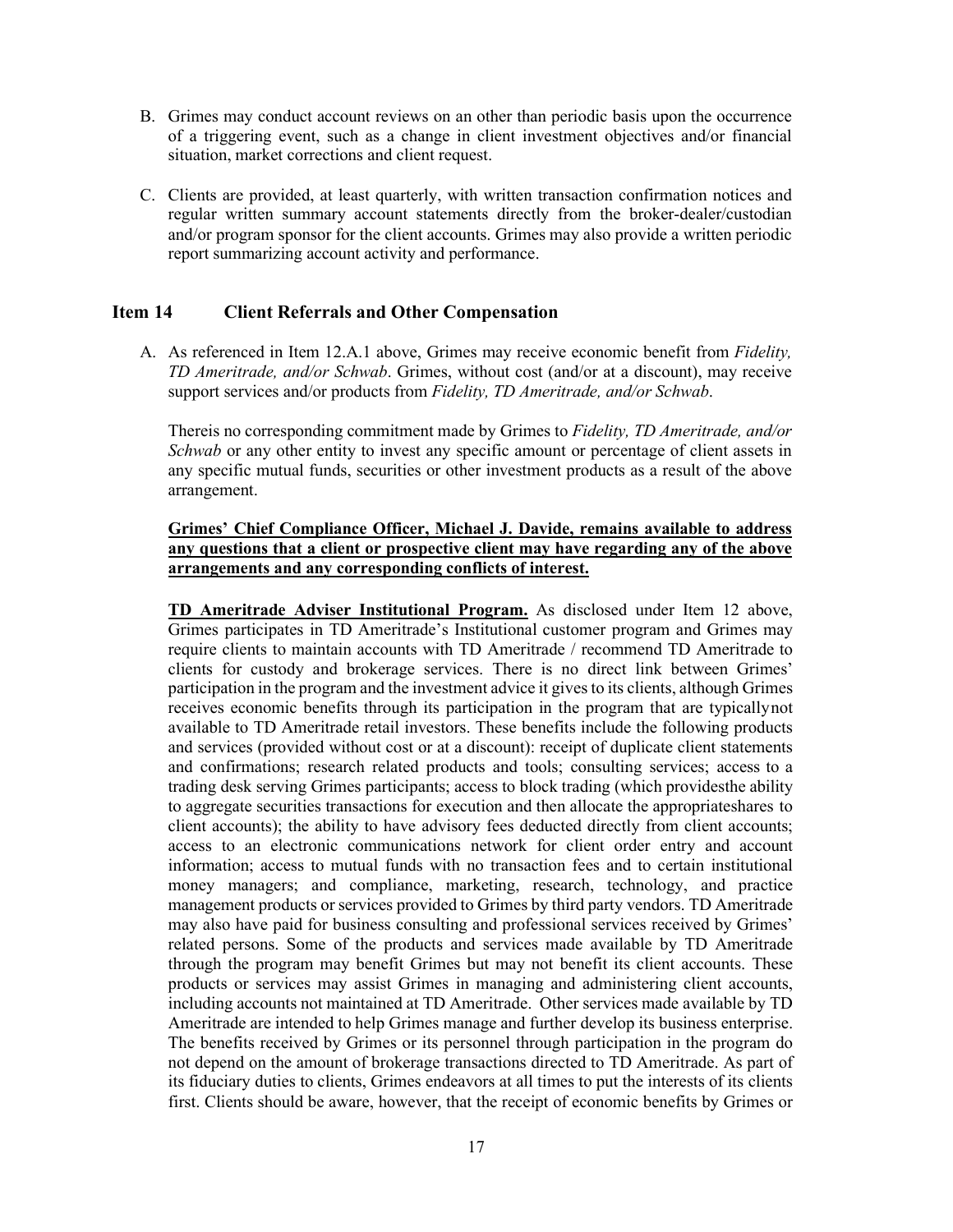its related persons in and of itself creates a potential conflict of interest and may indirectly influence Grimes' choice of TD Ameritrade for custody and brokerage services

#### **Grimes' Chief Compliance Officer**, **Michael J. Davide, remains available to address any questions that a client or prospective client may have regarding the above arrangement and any corresponding conflict of interest any such arrangement may create.**

B. If a client is introduced to Grimes by either an unaffiliated or an affiliated solicitor, Grimes *may* pay that solicitor a referral fee in accordance with the requirements of Rule 206(4)-3 of the Investment Advisers Act of 1940, and any corresponding state securities law requirements. Any such referral fee shall be paid solely from Grimes' investment management fee, and shall not result in any additional charge to the client. If the client is introduced to Grimes by an unaffiliated solicitor, the solicitor, at the time of the solicitation, shall disclose the nature of his/her/its solicitor relationship, and shall provide each prospective client with a copy of Grimes' written Brochure with a copy of the written disclosure statement from the solicitor to the client disclosing the terms of the solicitation arrangement between Grimes and the solicitor, including the compensation to be received by the solicitor from Grimes.

**Participation in the TD Ameritrade AdvisorDirect Program**. Grimes may receive client referrals from TD Ameritrade through its participation in TD Ameritrade AdvisorDirect Program. In addition to meeting the minimum eligibility criteria for participation in AdvisorDirect, Grimes may have been selected to participate in AdvisorDirect based on the amount and profitability to TD Ameritrade of the assets in, and trades placed for, client accounts maintained with TD Ameritrade. TD Ameritrade is a discount broker-dealer independent of and unaffiliated with Grimes and there is no employee or agency relationship between them. TD Ameritrade has established AdvisorDirect as a means of referring its brokerage customers and other investors seeking fee-based personal investment management services or financial planning services to independent investment advisors. TD Ameritrade does not supervise Grimes and has no responsibility for Grimes' management of client portfolios or Grimes' other advice or services. Grimes pays TD Ameritrade an ongoing fee for each successful client referral as follows:

| <b>Referred Client Assets</b>              | Referral Fee on Assets |
|--------------------------------------------|------------------------|
| Assets up to \$2 million                   | $.25\%$                |
| Assets over \$2 million up to \$10 million | $10\%$                 |
| Assets over \$10 million                   | $0.5\%$                |

Referred client account(s) are combined, and referral fees are calculated on the referred client's average business day balance.

Grimes will also pay TD Ameritrade the Solicitation Fee on any assets received by Grimes from any of a referred client's family members, including a spouse, child or any other immediate family member who resides with the referred client and hired Grimes on the recommendation of such referred client. Grimes will not charge clients referred through AdvisorDirect any fees or costs higher than its standard fee schedule offered to its clients or otherwise pass Solicitation Fees paid to TD Ameritrade to its clients. For information regarding additional or other fees paid directly or indirectly to TD Ameritrade, please refer to the TD Ameritrade AdvisorDirect Disclosure and Acknowledgement Form.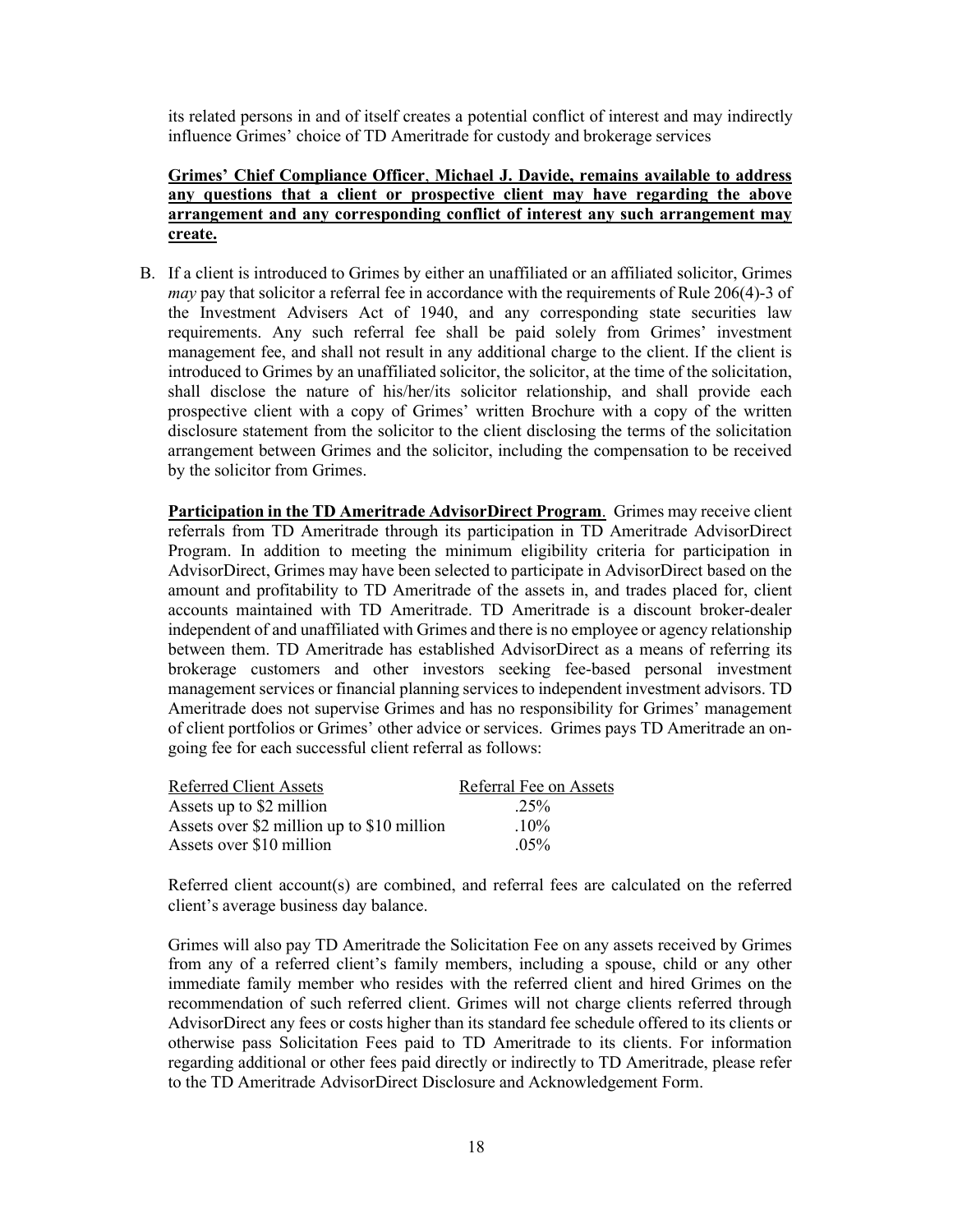Grimes' participation in AdvisorDirect raises potential conflicts of interest. TD Ameritrade will most likely refer clients through AdvisorDirect to investment advisors that encourage their clients to custody their assets at TD Ameritrade and whose client accounts are profitable to TD Ameritrade. Consequently, in order to obtain client referrals from TD Ameritrade, Grimes may have an incentive to recommend to clients that the assets under management by Grimes be held in custody with TD Ameritrade and to place transactions for client accounts with TD Ameritrade. In addition, Grimes has agreed not to solicit clients referred to it through AdvisorDirect to transfer their accounts from TD Ameritrade or to establish brokerage or custody accounts at other custodians, except when its fiduciary duties require doing so. Grimes' participation in AdvisorDirect does not diminish its duty to seek best execution of trades for client accounts. **Grimes' Chief Compliance Officer, Michael J. Davide, remains available to address any questions that a client or prospective client may have regarding the above arrangement and any corresponding conflictof interest such arrangement may create.**

**Participation in Fidelity Wealth Advisor Solutions®**. Grimes participates in the Fidelity Wealth Advisor Solutions Program® (the "WAS" Program), through which Grimes receives referrals from Fidelity Personal and Workplace Advisors LLC ("FPWA), a registered investment adviser and Fidelity Investments company. Grimes is independent and not affiliated with FPWA or any Fidelity company. FPWA does not supervise or control Grimes, and FPWA has no responsibility or oversight for Grimes' provision of investment management or other advisory services.

Under the WAS Program, FPWA acts as a solicitor for Grimes, and Grimes pays referral fees to FPWA for each referral received based on Grimes' assets under management attributable to each client referred by FPWA or members of each client's household. The WAS Program is designed to help investors find an independent investment advisor, and any referral from FPWA to Grimes does not constitute a recommendation or endorsement by FPWA of Grimes' particular investment management services or strategies. More specifically, Grimes pays the following amounts to FPWA for referrals: the sum of (i) an annual percentage of 0.10% of any and all assets in client accounts where such assets are identified as "fixed income" assets by FPWA, and (ii) an annual percentage of 0.25% of all other assets held in client accounts. For referrals made prior to April 1, 2017, these fees are payable for a maximum of seven years. Fees with respect to referrals made after that date are not subject to the seven year limitation. In addition, Grimes, has agreed to pay FPWA an annual program fee of \$50,000 to participate in the WAS Program. These referral fees are paid by Grimes and not the client.

Although Grimes will allocate client assets consistent with the client's designated investment objective, the fact that Grimes payslesser referral compensation (and, as a result, retains a greater portionof its advisory fee) when it allocates assets to FPWA identified as fixed income assets, Grimes has a conflict of interest since it is presented with an economic incentive to allocatemore dollars to those types of assets which will permit it to retain a greater portion of its advisory fee.

To receive referrals from the WAS Program, Grimes must meet certain minimum participation criteria, but Grimes may have been selected for participation in the WAS Program as a result of its other business relationships with FPWA and its affiliates, including Fidelity Brokerage Services, LLC ("FBS"). As a result of its participation in the WAS Program, Grimes may have a potential conflict of interest with respect to its decision to use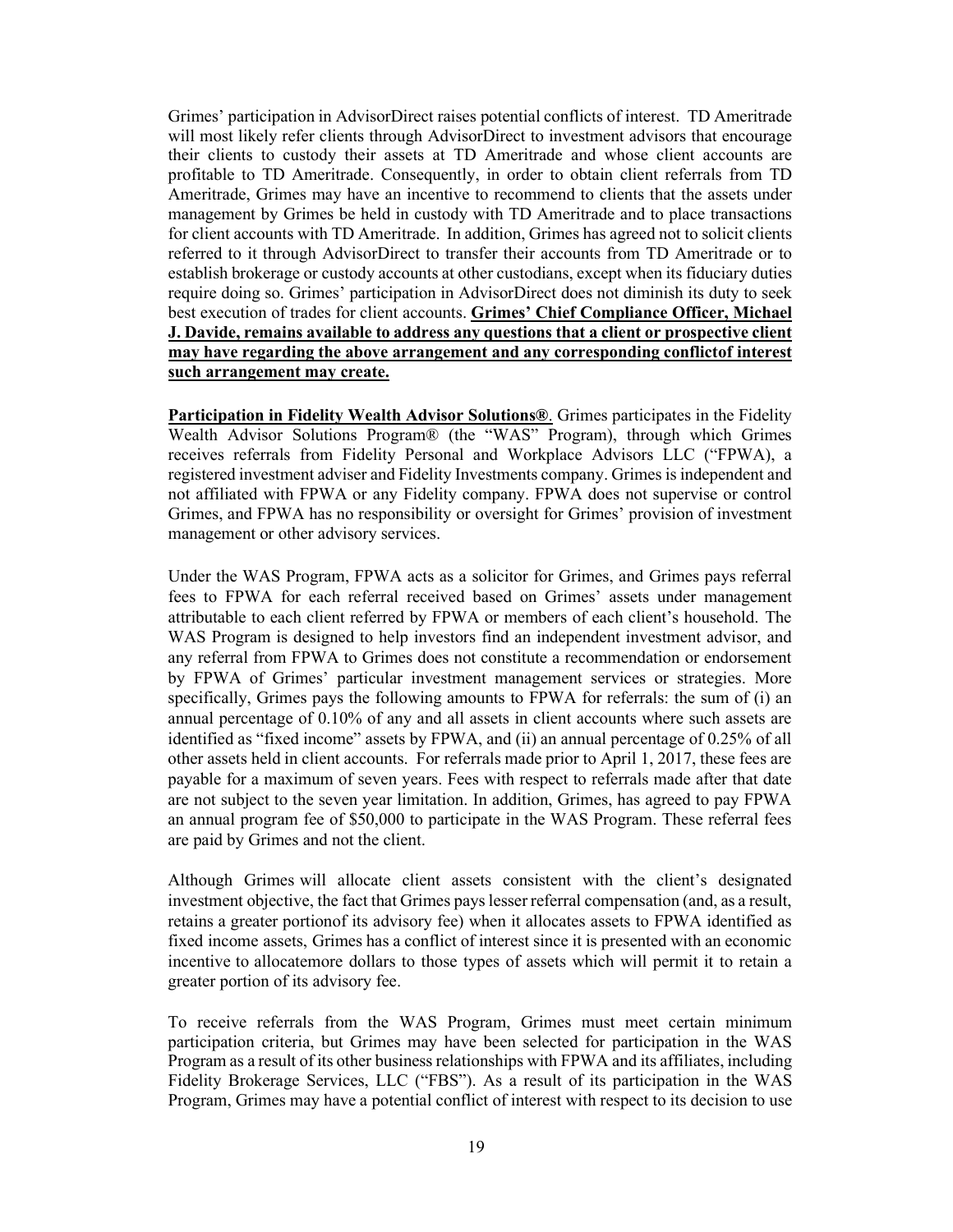certain affiliates of FPWA, including FBS, for execution, custody and clearing for certain client accounts, and Grimes may have a potential incentive to suggest the use of FBS and its affiliates to its advisory clients, whether or not those clients were referred to Grimes as part of the WAS Program. Under an agreement with FPWA, Grimes has agreed that Grimes will not charge clients more than the standard range of advisory fees disclosed in this Form ADV Part 2A Brochure to cover solicitation fees paid to FPWA as part of the WAS Program. Pursuant to these arrangements, Grimes has agreed not to solicit clients to transfer their brokerage accounts from affiliates of FPWA or establish brokerage accounts at other custodians for referred clients other than when Grimes' fiduciary duties would so require, and Grimes has agreed to pay FPWA a one-time fee equal to 0.75% of the assets in a client account that is transferred from FPWA's affiliates to another custodian; therefore, Grimes may have an incentive to suggest that referred clients and their household members maintain custody of their accounts with affiliates of FPWA. However, participation in the WAS Program does not limit Grimes' duty to select brokers on the basis of best execution.

**Grimes' Chief Compliance Officer, Michael J. Davide, remains available to address any questions that a client or prospective client may have regarding the above arrangement and any corresponding conflict of interest such arrangement may create.**

**Participation in Schwab Advisor Network®**. Grimes participates in and receives client referrals from Charles Schwab & Co., Inc. ("Schwab") through Grimes' participation in Schwab Advisor Network® ("the Service"). The Service is designed to help investors find an independent investment advisor. Schwab is a broker-dealer independent of an unaffiliated with Grimes. Schwab does not supervise Grimes and has no responsibility for Grimes' management of clients' portfolios or Grimes' other advice or services. Grimes pays Schwab fees to receive client referrals through the Service. Grimes' participation in the Service raises potential conflicts of interest described below.

Grimes pays Schwab a Participation Fee on all referred clients' accounts that are maintained in custody at Schwab and a separate one-time Transfer Fee on all accounts that are transferred to another custodian. The Transfer Fee creates a conflict of interest that encourages Grimes to recommend that client accounts be held in custody at Schwab. The Participation Fee paid by Grimes is a percentage of the value of the assets in the client's account. Grimes pays Schwab the Participation Fee for so long as the referred client's account remains in custody at Schwab. The Participation Fee and any Transfer fee is paid by Grimes and not by the client. Grimes has agreed not to charge clients referred through the Service fees or costs greater than the fees or costs Grimes charges clients with similar portfolios who were not referred through the Service.

The Participation and Transfer Fees are based on assets in accounts of Grimes' clients who were referred by Schwab and those referred clients' family members living in the same household. Therefore, Grimes will have incentives to recommend that client accounts and household members of clients referred through the Service maintain custody of their accounts at Schwab.

#### <span id="page-19-0"></span>**Item 15 Custody**

Grimes shall have the ability to deduct its advisory fee from the client's custodial account. Clients are provided with written transaction confirmation notices, and a written summary account statement directly from the custodian (i.e., Fidelity, TD Ameritrade, Schwab, etc.) at least quarterly.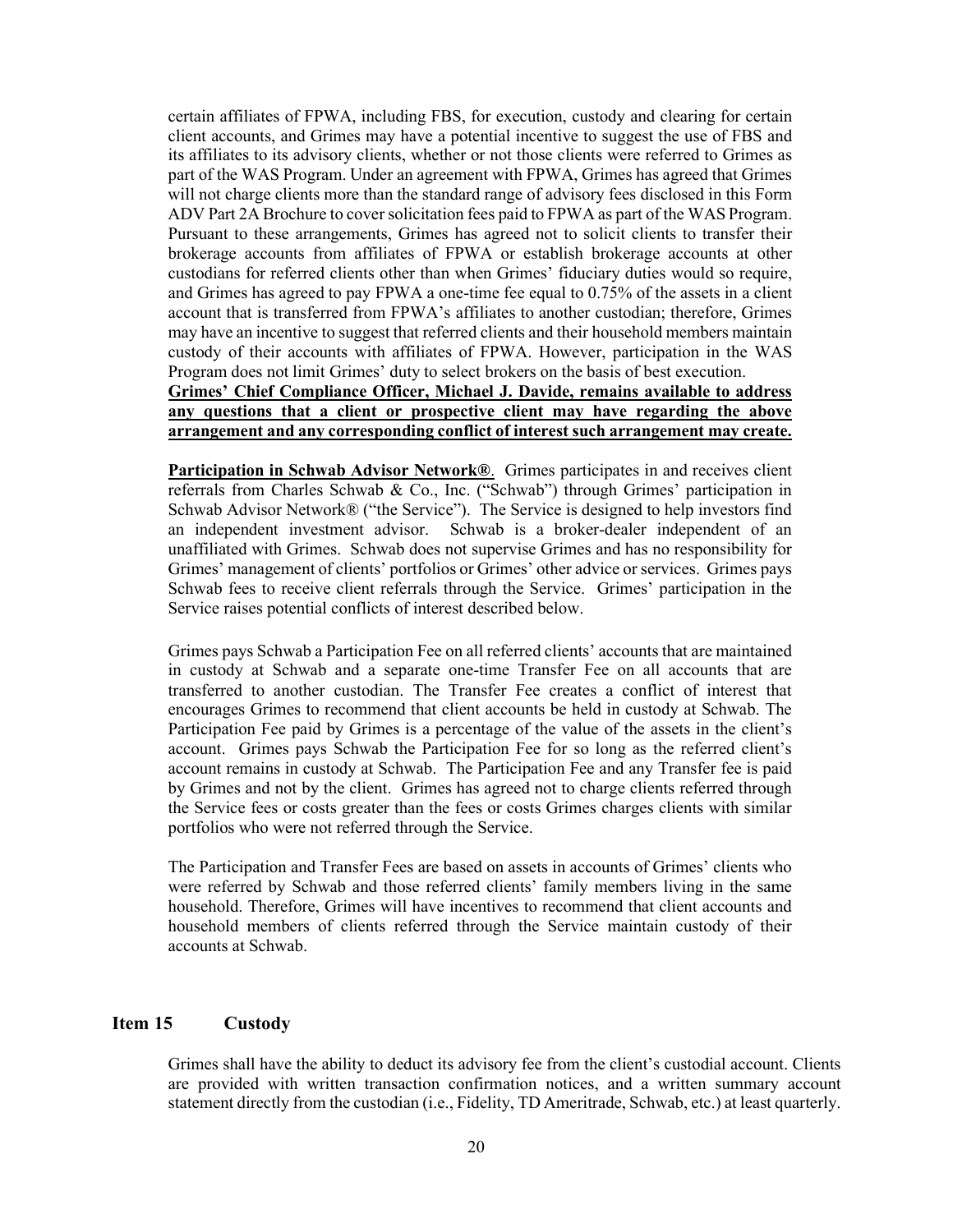Clients are urged to compare statements received from Grimes to statement provided by the custodian.

The account custodian does not verify the accuracy of Grimes' advisory fee calculation.

In addition, certain clients have established asset transfer authorizations that permit the qualified custodian to rely upon instructions from Grimes to transfer client funds or securities to third parties. These arrangements are disclosed at Item 9 of Part 1 of Form ADV. However, in accordance with the guidance provided in the SEC's February 21, 2017 *Investment Adviser Association* No-Action Letter, the affected accounts are not subject to an annual surprise CPA examination.

#### <span id="page-20-0"></span>**Item 16 Investment Discretion**

The client can determine to engage Grimes to provide investment advisory services on a discretionary basis. Prior to Grimes assuming discretionary authority over a client's account, the client shall be required to execute an *Investment Advisory Agreement*, naming Grimes as the client's attorney and agent in fact, granting Grimes full authority to buy, sell, or otherwise effect investment transactions involving the assets in the client's name found in the discretionary account.

Clients who engage Grimes on a discretionary basis may, at any time, impose restrictions, in writing, on Grimes' discretionary authority (i.e. limit the types/amounts of particular securities purchased for their account, exclude the ability to purchase securities with an inverse relationship to the market, limit or proscribe Grimes' use of margin, etc.).

#### <span id="page-20-1"></span>**Item 17 Voting Client Securities**

A. Unless a client directs otherwise in writing, in conjunction with the proxy voting and due diligence services provided by Broadridge Financial Solutions, Inc. ("Broadridge"), or its successors or assignees, Grimes shall be responsible for directing the manner in which proxies solicited by issuers of securities beneficially owned by the client shall be voted. Grimes and/or the client shall correspondingly instruct each custodian of the client's assets to forward to Grimes copies of all proxies and shareholder communications relating to such assets. In addition, in conjunction with the services provided by Broadridge, Grimes shall monitor corporate actions of individual issuers and investment companies consistent with Grimes' fiduciary duty to vote proxies in the best interests of its clients. With respect to individual issuers, Grimes may be solicited to vote on matters including corporate governance, adoption or amendments to compensation plans (including stock options), and matters involving social issues and corporate responsibility. With respect to investment companies (e.g., mutual funds), Grimes may be solicited to vote on matters including the approval of advisory contracts, distribution plans, and mergers.

With respect to class actionlawsuits, Grimes will provide trade data to Broadridge, which will research global class action cases and complete and calculate the applicable proof of claim. Broadridge will thenfile the applicable proof of claim with the Claims Administrator, verify payment received from the Claims Administrator and distribute the payment to the client, minus Broadridge'stwenty percent (20%) contingency fee of securities class action settlements collected. Grimes shall maintain records pertaining to proxy voting as required pursuant to Rule 204-2(c)(2) under the Investment Advisers Act of 1940. Copies of Rules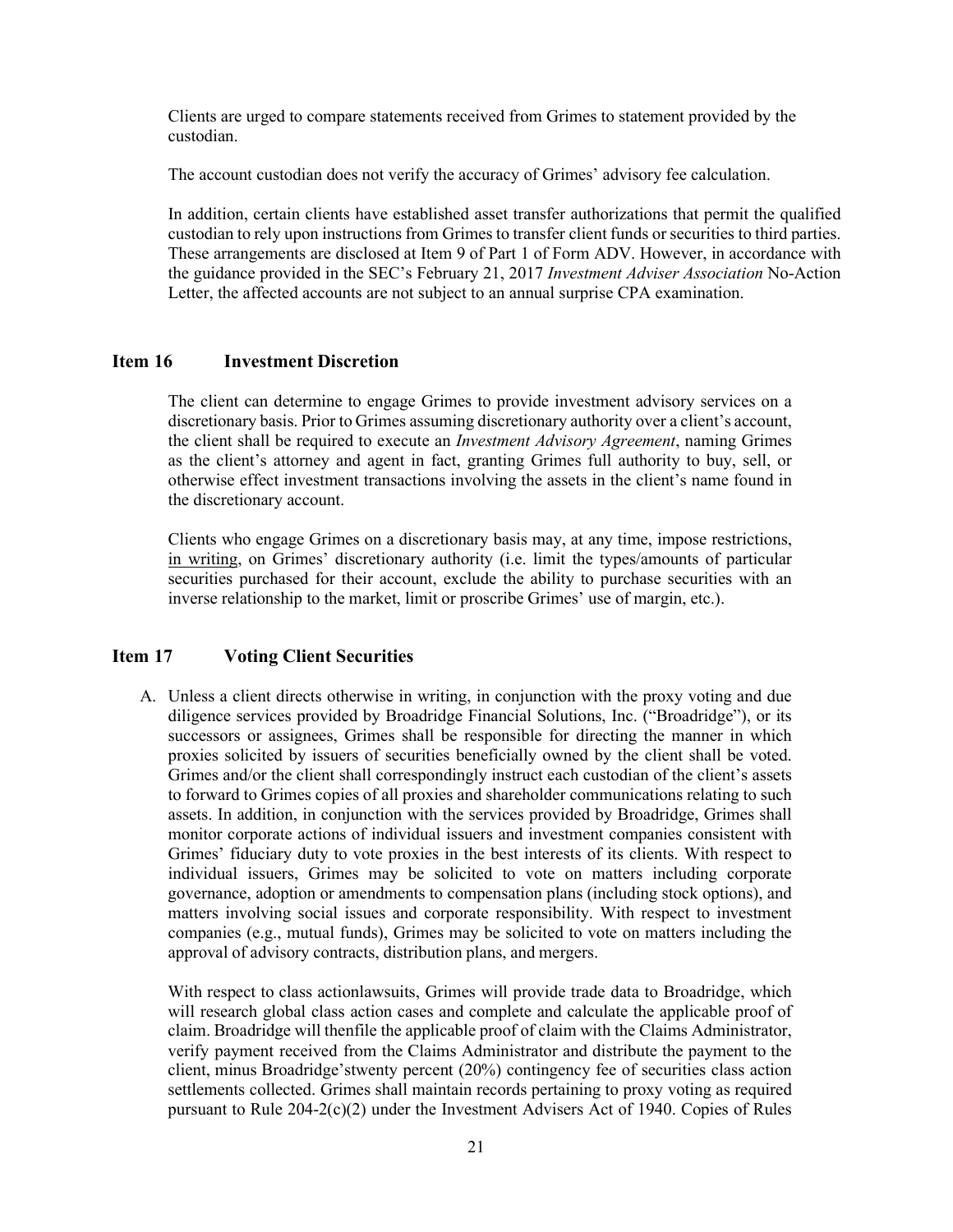$206(4)$ -6 and  $204-2(c)(2)$  are available upon written request. In addition, information pertaining to how Grimes voted on any specific proxy issue is also available upon written request. Grimes' Chief Compliance Officer, Michael J. Davide, remains available to address any questions that a client or prospective client may have regarding the above arrangement.

B. As set forth in Item 17.A, Grimes votes client proxies.

#### <span id="page-21-0"></span>**Item 18 Financial Information**

- A. Grimes does not solicit fees of more than \$1,200, per client, six months or more in advance.
- B. Grimes is unaware of any financial condition that is reasonably likely to impair its ability to meet its contractual commitments relating to its discretionary authority over certain client accounts.
- C. Grimes has not been the subject of a bankruptcy petition.

**Grimes' Chief Compliance Officer, Michael J. Davide remainsavailable to address any questions that a client or prospective client may have regarding the above disclosures and arrangements.**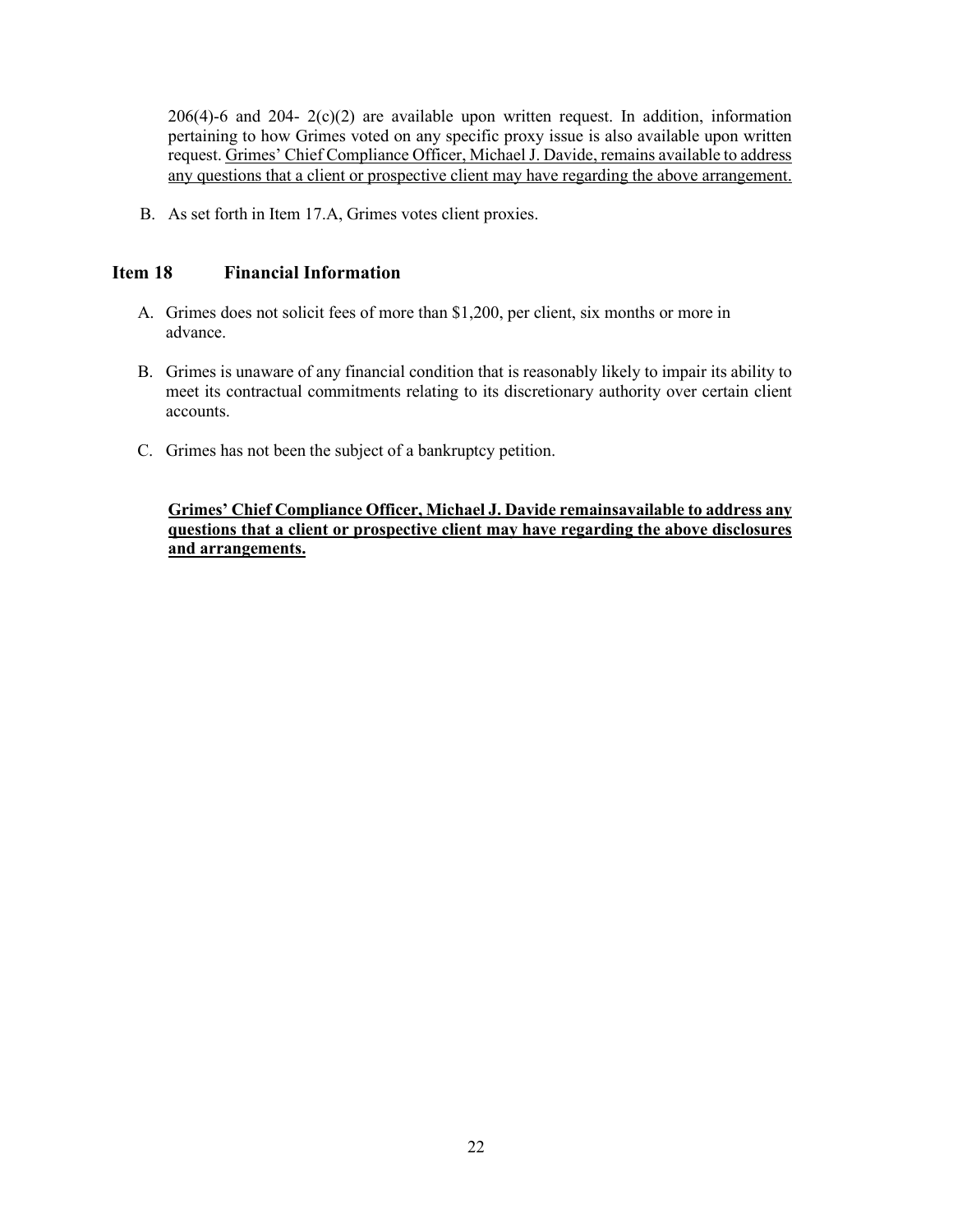# **James J. Barrett V, CFP®, AIF®**

Grimes & Company, Inc.

Brochure Supplement Dated February 28, 2022

## Contact: Michael J. Davide, Chief Compliance Officer 110 Turnpike Road, Suite 100 Westborough, Massachusetts 01581

**This Brochure Supplement provides information about James J. Barrett V that supplements the Grimes & Company, Inc. ("Grimes") Brochure. You should have received a copy of that Brochure. Please contact Michael J. Davide, Chief Compliance Officer, if you did** *not* **receive Grimes' Brochure or if you have any questions about the contents of this supplement.**

**Additional information about James J. Barrett V is available on the SEC's website at** [www.adviserinfo.sec.gov](http://www.adviserinfo.sec.gov/)**.**

## **Item 2 Education Background and Business Experience**

James J. Barrett V was born in 1989. Mr. Barrett received his Graduate Certificate in Financial Planning from Wake Forest University in 2014. Mr. Barrett graduated from Bentley University in 2013 with a Masters of Business Administration in Economics and Financial Markets and from Assumption College in 2011 with a Bachelor of Arts in Economics. He has been a Financial Advisor with Grimes since August 2015.

Mr. Barrett has held the designation of Certified Financial Planner (CFP®) since 2015. The CFP® designation identifies individuals who have completed the mandatory examination, education, experience, and ethics requirements mandated by the CFP Board. Candidates must have at least three years of qualifying work experience that relates to financial planning. Candidates are required to hold a bachelor's degree from an accredited university.  $CFP^®$  candidates must pass an examination that covers over 100 financial planning topics,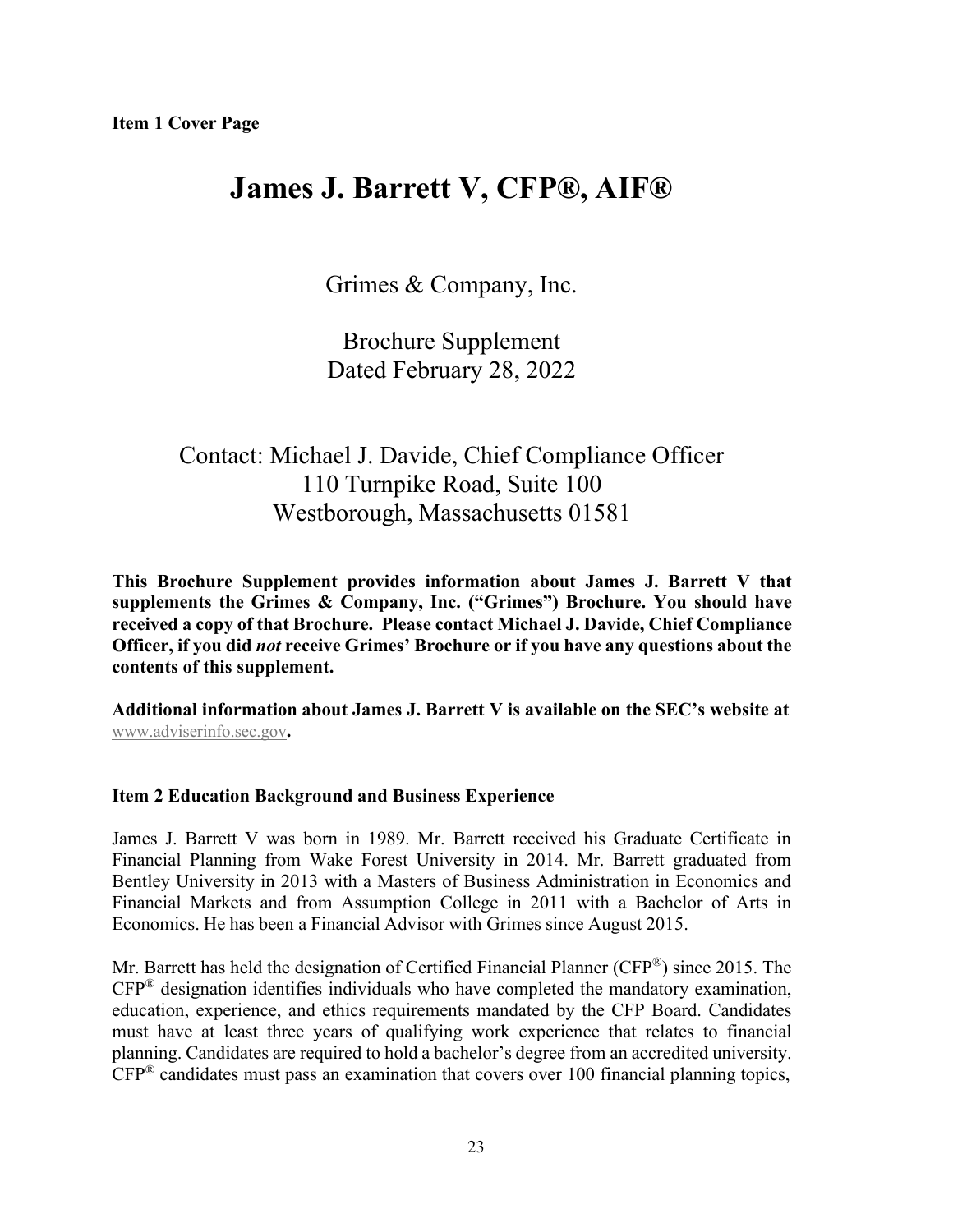which broadly include: general principles of financial planning, insurance planning and risk management, employee benefits planning, investment planning, income tax planning, retirement planning, and estate planning. Finally, candidates have ongoing ethics requirements and oversight by the CFP Board.

Mr. Barrett has held the Accredited Investment Fiduciary Designation (AIF®) since 2015. The AIF Designation certifies that the recipient has specialized knowledge of fiduciary standards of care and their application to the investment management process. To receive the AIF Designation, the individual must meet prerequisite criteria based on a combination of education, relevant industry experience, and/or ongoing professional development, complete a training program, successfully pass a comprehensive, closed-book final examination under the supervision of a proctor and agree to abide by the [Code of Ethics](http://www.fi360.com/main/pdf/codeofethics.pdf) and [Conduct Standards.](http://www.fi360.com/uploads/media/designationqualification.pdf) In order to maintain the AIF Designation, the individual must annually attest to the Code of Ethics and Conduct Standards, and accrue and report a minimum of six hours of continuing education. The Designation is administered by the Center for Fiduciary Studies, the standards-setting body of fi360.

### **Item 3 Disciplinary Information**

None.

### **Item 4 Other Business Activities**

None.

## **Item 5 Additional Compensation**

None.

#### **Item 6 Supervision**

Grimes provides investment advisory and supervisory services in accordance with Grimes' policies and procedures manual. The primary purpose of Rule 206(4)-7 in Grimes' policies and procedures is to comply with the supervision requirements of Section 203(e)(6) of the Investment Advisor's Act ("Act"). Grimes' Chief Compliance Officer, Michael J. Davide, is primarily responsible for the implementation of Grimes' policies and procedures and overseeing the activities of Grimes' supervised persons. Should an employee, independent contractor, investment adviser representative, or solicitor of Grimes have any questions regarding the applicability/relevance of the Act, the Rules thereunder, any section thereof, or any section of the policies and procedures, he/she should address those questions with the Chief Compliance Officer, Mr. Davide at (508) 366-3883.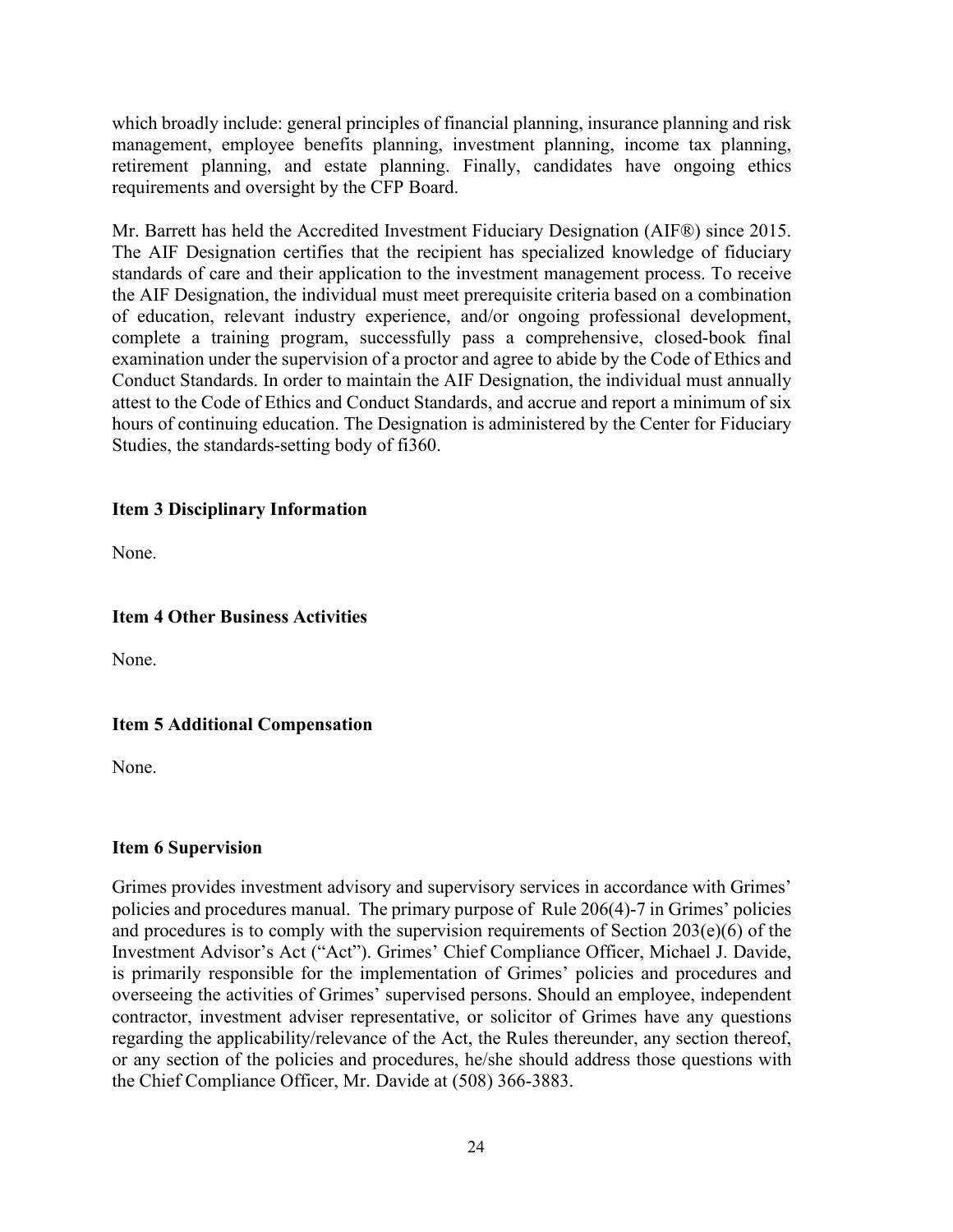# **Joseph J. Benoit, CFA**

Grimes & Company, Inc.

Brochure Supplement Dated February 28, 2022

## Contact: Michael J. Davide, Chief Compliance Officer 110 Turnpike Road, Suite 100 Westborough, Massachusetts 01581

**This Brochure Supplement provides information about Joseph J. Benoit that supplements the Grimes & Company, Inc. ("Grimes") Brochure. You should have received a copy of that Brochure. Please contact Michael J. Davide, Chief Compliance Officer, if you did** *not* **receive Grimes' Brochure or if you have any questions about the contents of this supplement.**

**Additional information about Joseph J. Benoit is available on the SEC's website at** [www.adviserinfo.sec.gov](http://www.adviserinfo.sec.gov/)**.**

## **Item 2 Education Background and Business Experience**

Joseph J. Benoit was born in 1984. Mr. Benoit graduated from Roger Williams University in 2006 with a Bachelor of Science degree in Financial Services. He has been a Portfolio Manager with Grimes since November 2013. Prior to that he was an Analyst with Grimes from July 2006 to October 2013. He was formerly a registered representative of NewEdge Securities Inc. from September 2009 through September 2017.

Mr. Benoit has held the designation of Chartered Financial Analyst (CFA) since 2012. The CFA charter is a globally respected, graduate-level investment credential established in 1962 and awarded by CFA Institute — the largest global association of investment professionals.

To earn the CFA charter, candidates must: 1) pass three sequential, six-hour examinations; 2) have at least four years of qualified professional investment experience; 3) join CFA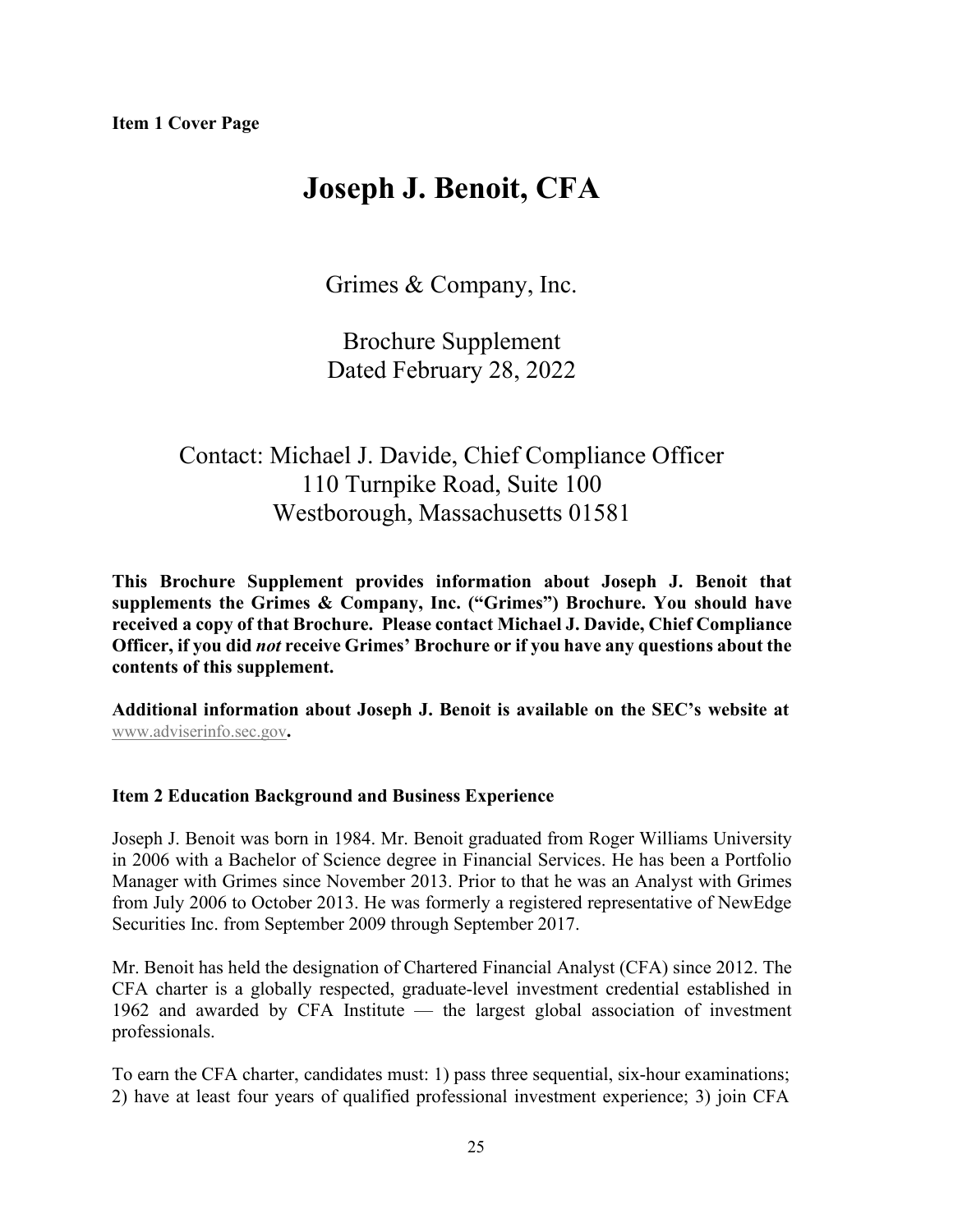Institute as members; and 4) commit to abide by, and annually reaffirm, their adherence to the CFA Institute Code of Ethics and Standards of Professional Conduct.

### **High Ethical Standards**

The CFA Institute Code of Ethics and Standards of Professional Conduct, enforced through an active professional conduct program, require CFA charterholders to:

- Place their clients' interests ahead of their own
- Maintain independence and objectivity
- Act with integrity
- Maintain and improve their professional competence
- Disclose conflicts of interest and legal matters

#### **Global Recognition**

Passing the three CFA exams is a difficult feat that requires extensive study (successful candidates report spending an average of 300 hours of study per level). Earning the CFA charter demonstrates mastery of many of the advanced skills needed for investment analysis and decision making in today's quickly evolving global financial industry. As a result, employers and clients are increasingly seeking CFA charterholders—often making the charter a prerequisite for employment.

Additionally, regulatory bodies in 22 countries and territories recognize the CFA charter as a proxy for meeting certain licensing requirements, and more than 125 colleges and universities around the world have incorporated a majority of the CFA Program curriculum into their own finance courses.

#### **Comprehensive and Current Knowledge**

The CFA Program curriculum provides a comprehensive framework of knowledge for investment decision making and is firmly grounded in the knowledge and skills used every day in the investment profession. The three levels of the CFA Program test a proficiency with a wide range of fundamental and advanced investment topics, including ethical and professional standards, fixed-income and equity analysis, alternative and derivative investments, economics, financial reporting standards, portfolio management, and wealth planning.

The CFA Program curriculum is updated every year by experts from around the world to ensure that candidates learn the most relevant and practical new tools, ideas, and investment and wealth management skills to reflect the dynamic and complex nature of the profession.

To learn more about the CFA charter, visit [www.cfainstitute.org.](http://www.cfainstitute.org/)

## **Item 3 Disciplinary Information**

None.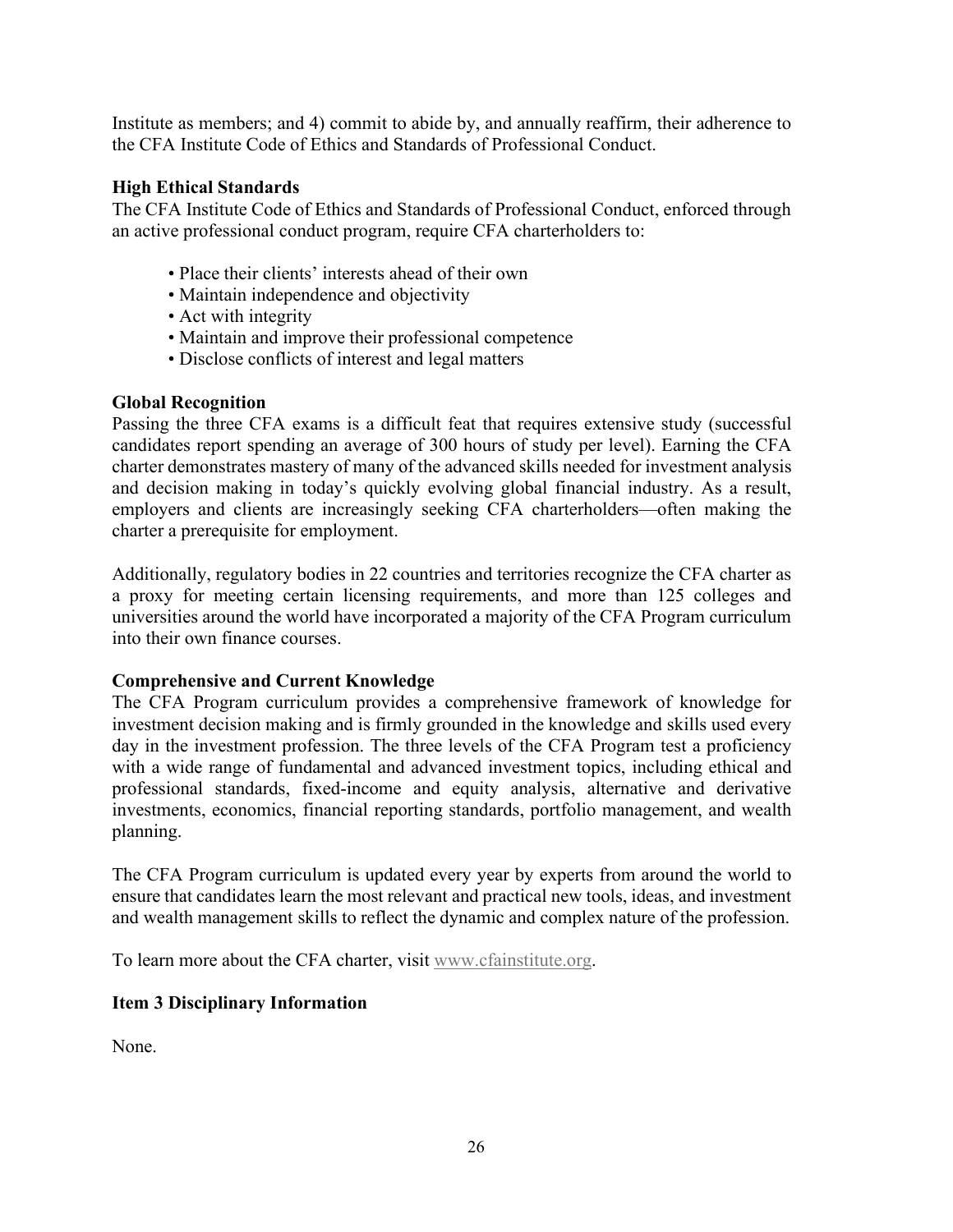### **Item 4 Other Business Activities**

None.

## **Item 5 Additional Compensation**

None.

#### **Item 6 Supervision**

Grimes provides investment advisory and supervisory services in accordance with Grimes' policies and procedures manual. The primary purpose of Rule 206(4)-7 in Grimes' policies and procedures is to comply with the supervision requirements of Section  $203(e)(6)$  of the Investment Advisor's Act ("*Act*"). Grimes' Chief Compliance Officer, Michael J. Davide, is primarily responsible for the implementation of Grimes' policies and procedures and overseeing the activities of Grimes' supervised persons. Should an employee, independent contractor, investment adviser representative, or solicitor of Grimes have any questions regarding the applicability/relevance of the *Act*, the Rules thereunder, any section thereof, or any section of the policies and procedures, he/she should address those questions with the Chief Compliance Officer, Mr. Davide at (508) 366-3883.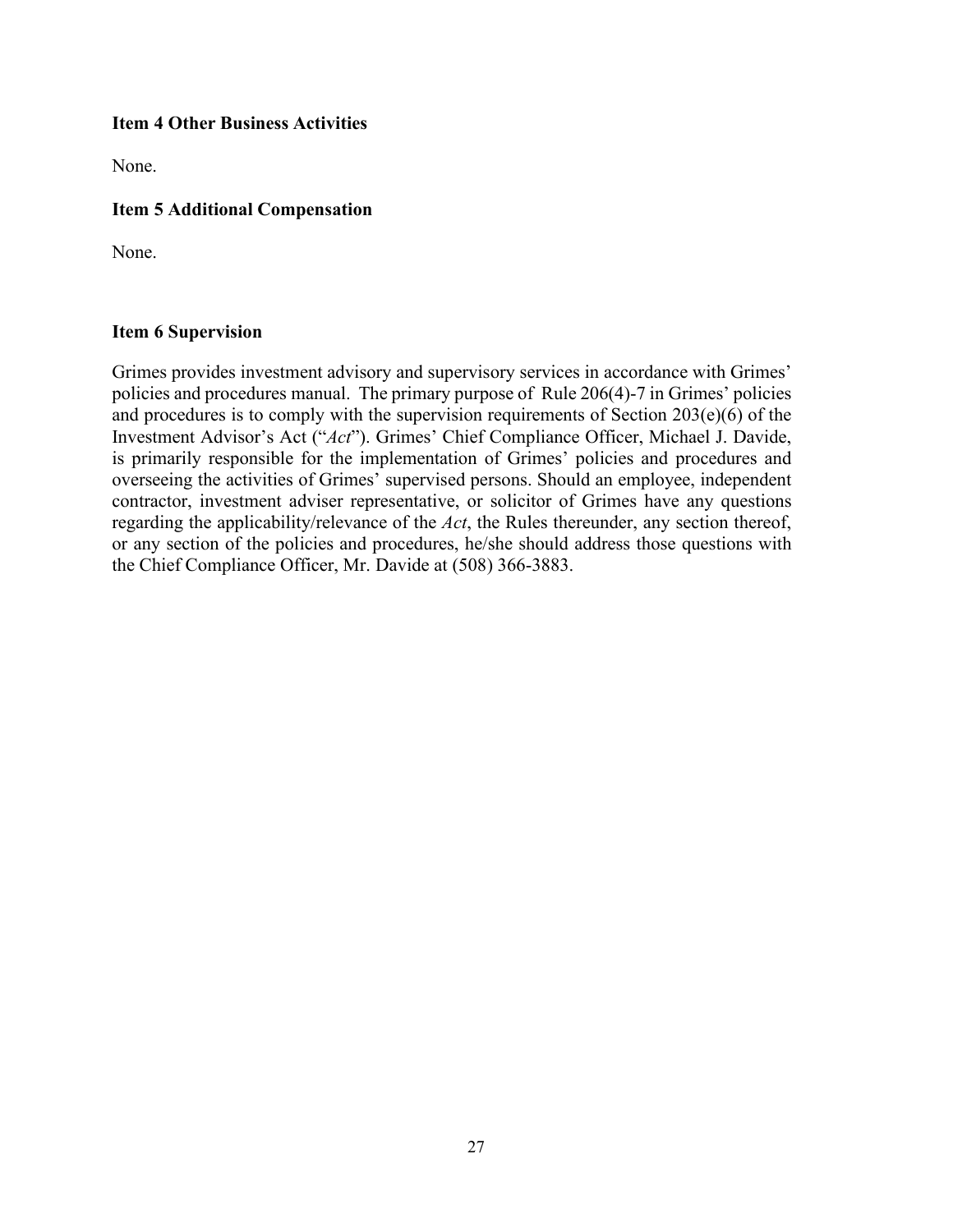# **Brian G. Carlson**

Grimes & Company, Inc.

Brochure Supplement Dated February 28, 2020

## Contact: Michael J. Davide, Chief Compliance Officer 110 Turnpike Road, Suite 100 Westborough, Massachusetts 01581

**This Brochure Supplement provides information about Brian G. Carlson that supplements the Grimes & Company, Inc. ("Grimes") Brochure. You should have received a copy of that Brochure. Please contact Michael J. Davide, Chief Compliance Officer, if you did** *not* **receive Grimes' Brochure or if you have any questions about the contents of this supplement.**

**Additional information about Brian G. Carlson is available on the SEC's website at** [www.adviserinfo.sec.gov](http://www.adviserinfo.sec.gov/)**.**

#### **Item 2 Education Background and Business Experience**

Brian G. Carlson was born in 1987. Mr. Carlson graduated from Gordon College in 2009 with a Bachelor of Arts in Finance and Business Administration. He has been a Financial Advisor with Grimes since March 2016. Prior to that, he was employed by Natixis Global Asset Management from June 2010 to June 2015.

#### **Item 3 Disciplinary Information**

None.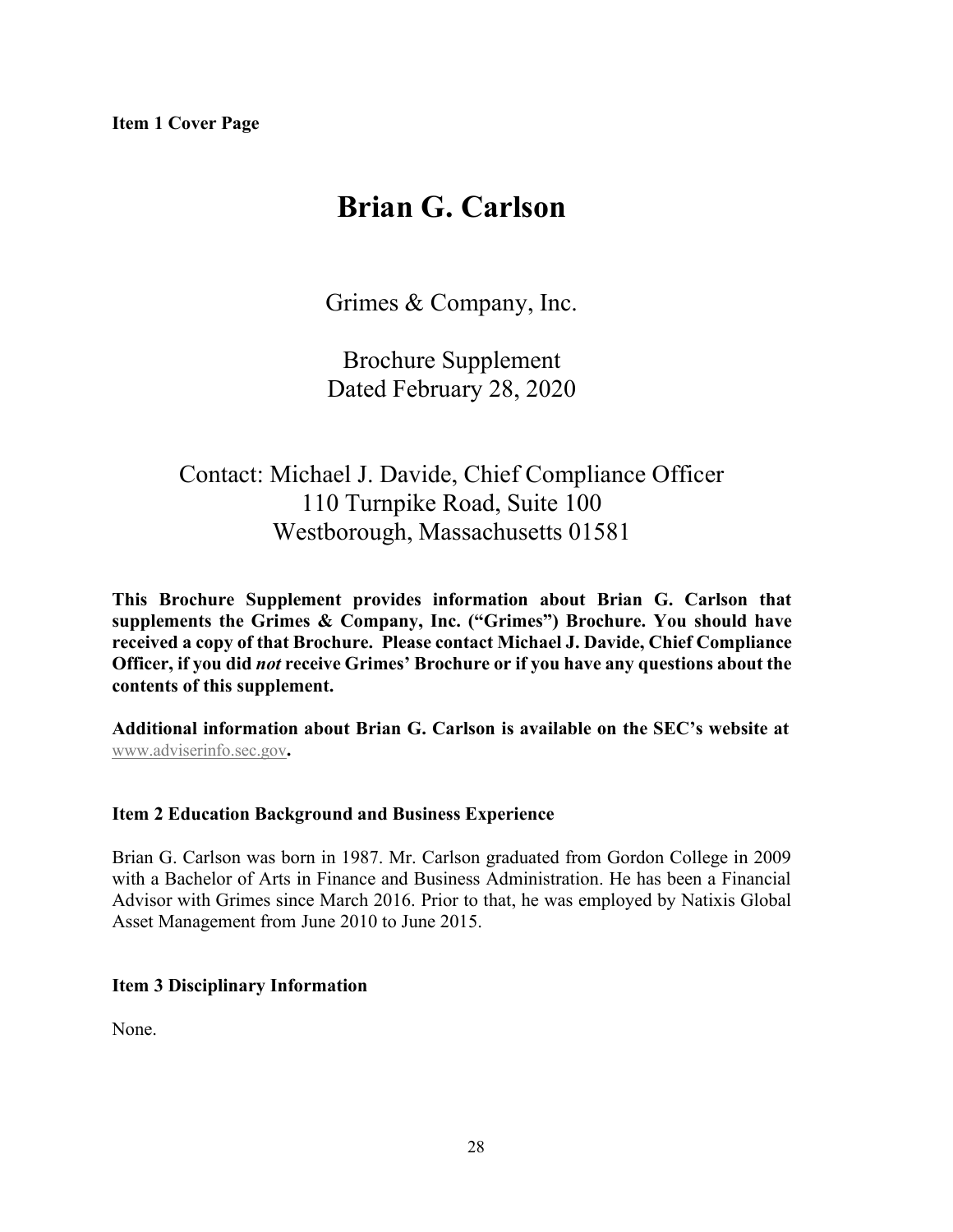### **Item 4 Other Business Activities**

None.

### **Item 5 Additional Compensation**

None.

#### **Item 6 Supervision**

Grimes provides investment advisory and supervisory services in accordance with Grimes' policies and procedures manual. The primary purpose of Rule 206(4)-7 in Grimes' policies and procedures is to comply with the supervision requirements of Section 203(e)(6) of the Investment Advisor's Act ("Act"). Grimes' Chief Compliance Officer, Michael J. Davide, is primarily responsible for the implementation of Grimes' policies and procedures and overseeing the activities of Grimes' supervised persons. Should an employee, independent contractor, investment adviser representative, or solicitor of Grimes have any questions regarding the applicability/relevance of the Act, the Rules thereunder, any section thereof, or any section of the policies and procedures, he/she should address those questions with the Chief Compliance Officer, Mr. Davide at (508) 366-3883.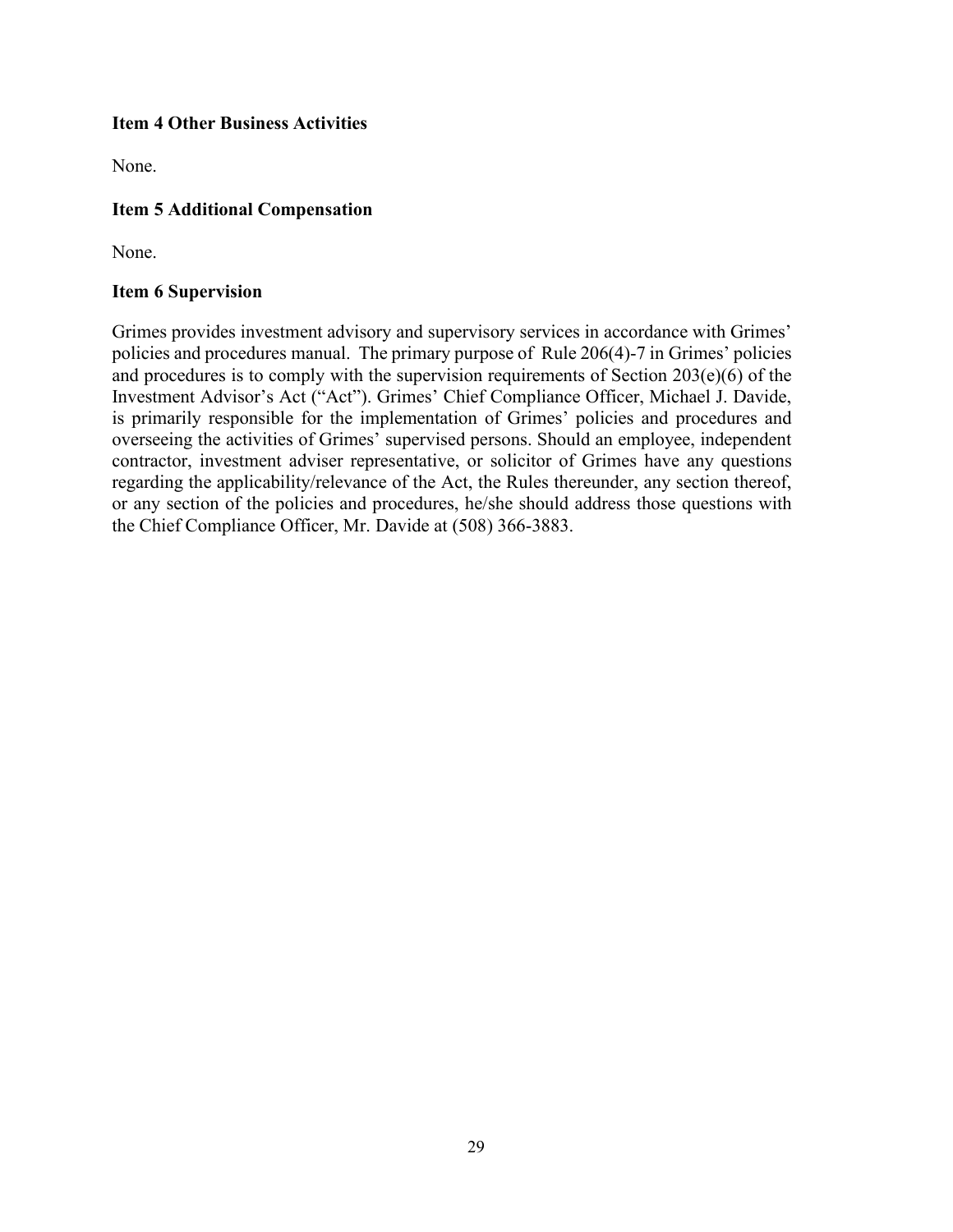# **Thomas Adam Clark**

Grimes & Company, Inc.

Brochure Supplement Dated February 28, 2022

## Contact: Michael J. Davide, Chief Compliance Officer 110 Turnpike Road, Suite 100 Westborough, Massachusetts 01581

**This Brochure Supplement provides information about Thomas Adam Clark that supplements the Grimes & Company, Inc. ("Grimes") Brochure. You should have received a copy of that Brochure. Please contact Michael J. Davide, Chief Compliance Officer, if you did** *not* **receive Grimes' Brochure or if you have any questions about the contents of this supplement.**

**Additional information about Thomas Adam Clark is available on the SEC's website at** [www.adviserinfo.sec.gov](http://www.adviserinfo.sec.gov/)**.**

## **Item 2 Education Background and Business Experience**

Thomas Adam Clark was born in 1989. Mr. Clark has not completed any formal post high school education. He has been a Financial Advisor with Grimes since June 2018. Prior to that, he was employed by JP Morgan Chase Bank from December 2017 to June 2018 and TD Ameritrade, Inc. from February 2815 to November 2017.

## **Item 3 Disciplinary Information**

None.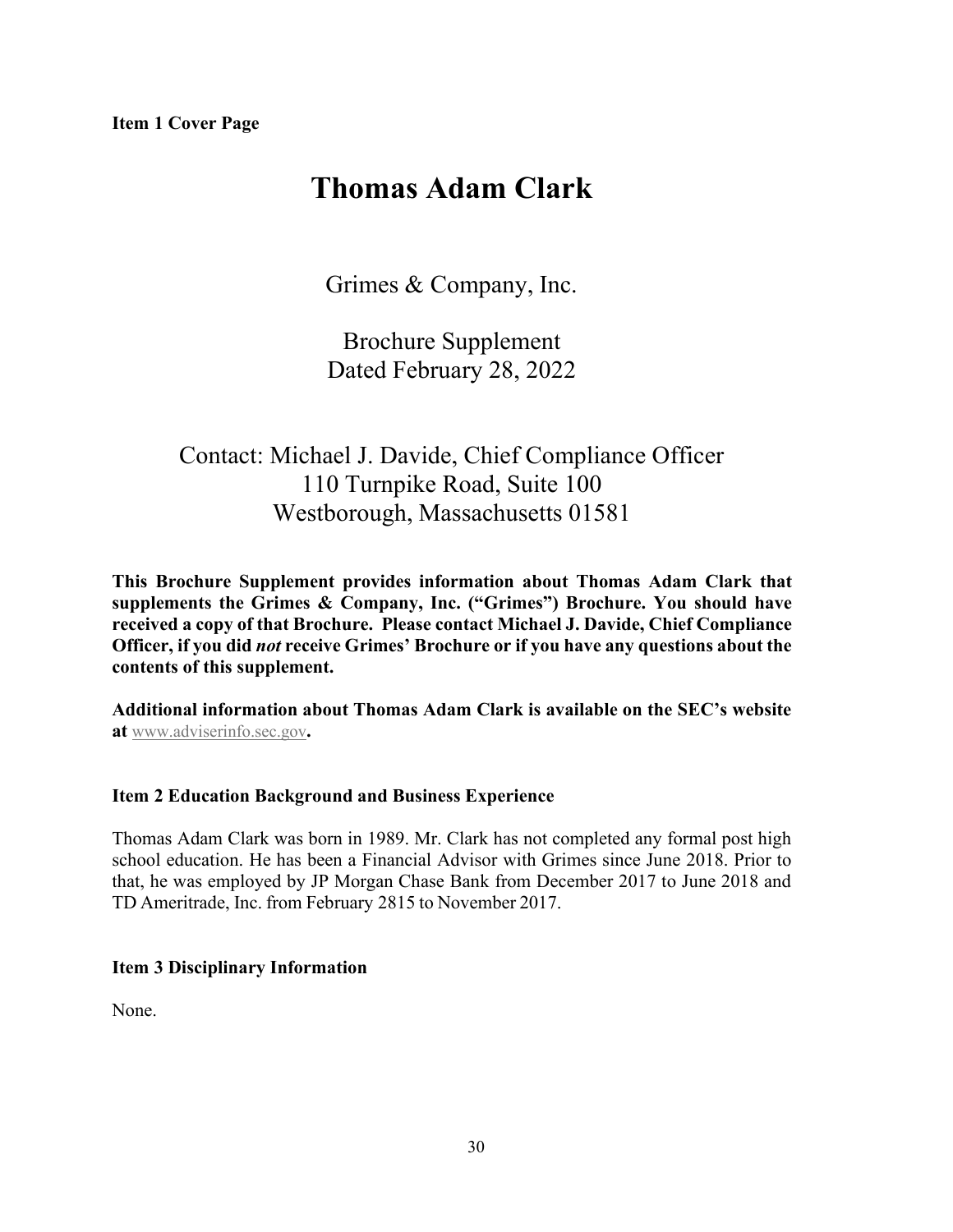### **Item 4 Other Business Activities**

None.

## **Item 5 Additional Compensation**

None.

#### **Item 6 Supervision**

Grimes provides investment advisory and supervisory services in accordance with Grimes' policies and procedures manual. The primary purpose of Rule 206(4)-7 in Grimes' policies and procedures is to comply with the supervision requirements of Section 203(e)(6) of the Investment Advisor's Act ("Act"). Grimes' Chief Compliance Officer, Michael J. Davide, is primarily responsible for the implementation of Grimes' policies and procedures and overseeing the activities of Grimes' supervised persons. Should an employee, independent contractor, investment adviser representative, or solicitor of Grimes have any questions regarding the applicability/relevance of the Act, the Rules thereunder, any section thereof, or any section of the policies and procedures, he/she should address those questions with the Chief Compliance Officer, Mr. Davide at (508) 366-3883.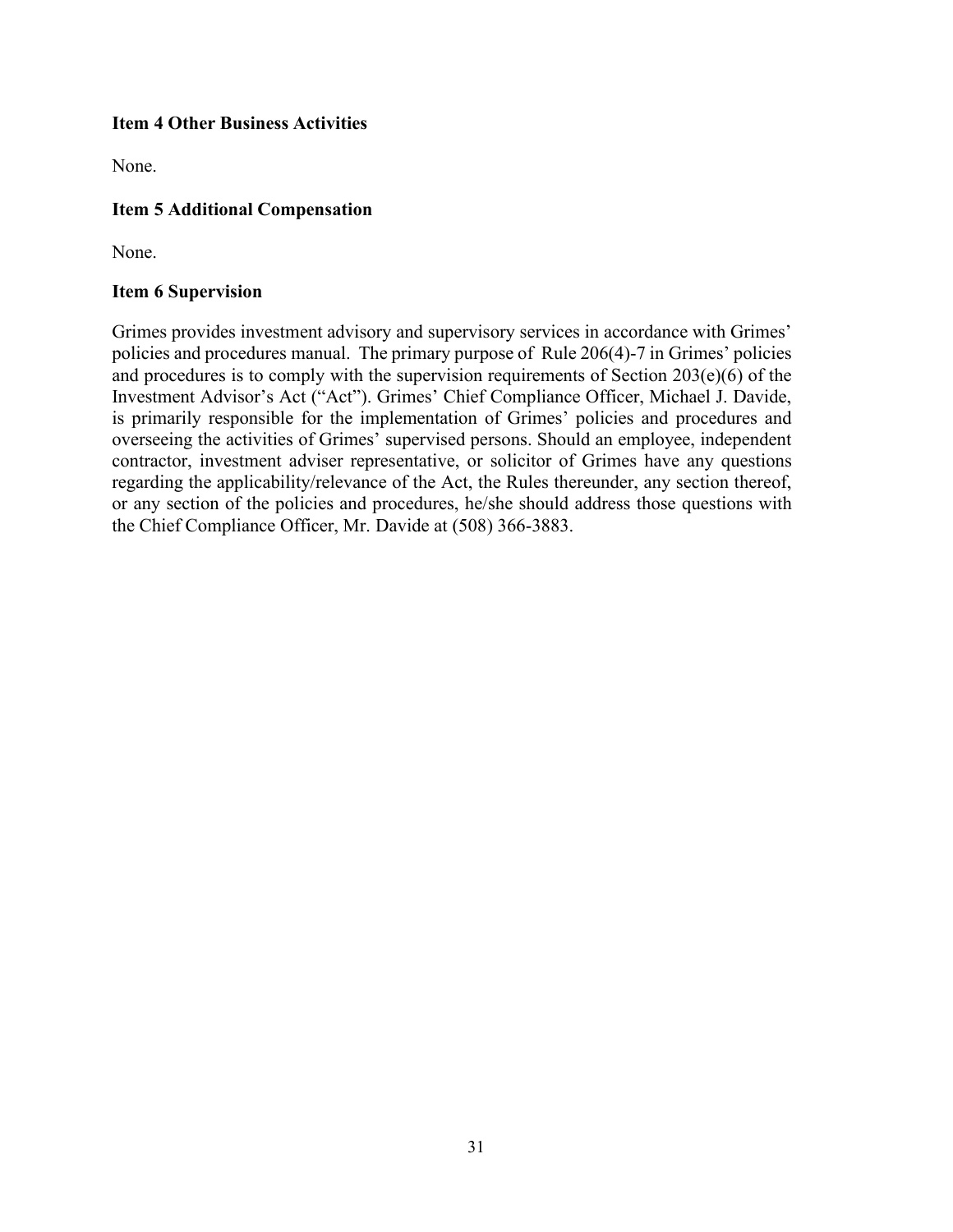# **Gerald S. Connolly, CFP®**

Grimes & Company, Inc.

Brochure Supplement Dated February 28, 2022

## Contact: Michael J. Davide, Chief Compliance Officer 110 Turnpike Road, Suite 100 Westborough, Massachusetts 01581

**This Brochure Supplement provides information about Gerald S. Connolly that supplements the Grimes & Company, Inc. ("Grimes") Brochure. You should have received a copy of that Brochure. Please contact Michael J. Davide, Chief Compliance Officer, if you did** *not* **receive Grimes' Brochure or if you have any questions about the contents of this supplement.**

**Additional information about Gerald S. Connolly is available on the SEC's website at [www.adviserinfo.sec.gov.](http://www.adviserinfo.sec.gov/)**

#### **Item 2 Education Background and Business Experience**

Gerald S. Connolly was born in 1950. Mr. Connolly graduated from Northeastern University in 1973, with a Bachelor of Science degree in Business Administration. He has been a Vice President of Grimes since November 1999. He served as the Chief Compliance Officer from November 1999 through June 2016. He has also been a registered representative of NewEdge Securities Inc. since September 2009.

Mr. Connolly has held the designation of Certified Financial Planner (CFP®) since 1989. The CFP® designation identifies individuals who have completed the mandatory examination, education, experience, and ethics requirements mandated by the CFP Board. Candidates must have at least three years of qualifying work experience that relates to financial planning. Candidates are required to hold a bachelor's degree from an accredited university.  $CFP^®$  candidates must pass an examination that covers over 100 financial planning topics, which broadly include: general principles of financial planning, insurance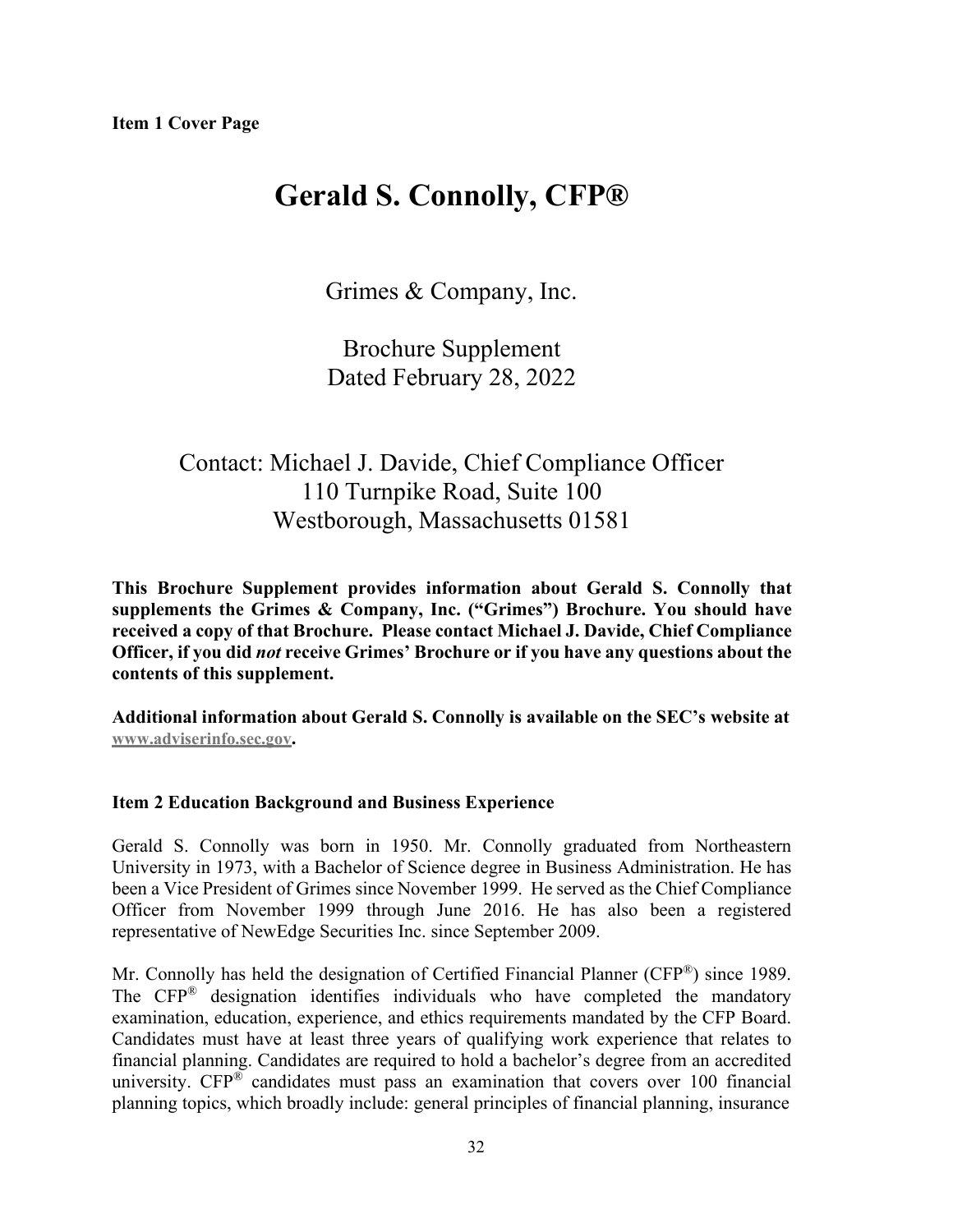planning and risk management, employee benefits planning, investment planning, income tax planning, retirement planning, and estate planning. Finally, candidates have ongoing ethics requirements and oversight by the CFP Board.

## **Item 3 Disciplinary Information**

None.

## **Item 4 Other Business Activities**

Mr. Connolly is a registered representative of NewEdge Securities Inc.("*NewEdge*"), an SEC Registered and FINRA member broker-dealer. Upon a client request, clients may choose to engage Mr. Connolly in his individual capacity as a registered representative of *NewEdge*, to implement investment recommendations on a commission basis, which could present a conflict of interest, as the receipt of commissions may provide an incentive to recommend investment products based on commissions to be received, rather than on a particular client's need.

In the event the client chooses to purchase investment products through *NewEdge*, brokerage commissions will be charged by *NewEdge* to effect securities transactions, a portion of whichcommissions shall be paid by *NewEdge* to Mr. Connolly. The brokerage commissions chargedby *NewEdge* may be higher or lower than those charged by other broker-dealers. In addition,*NewEdge*, as well as Mr. Connolly, relative to commission mutual fund purchases, may also receive additional ongoing 12b-1 trailing commission compensation directly from the mutual fund company during the period that the client maintains the mutual fund investment. The securities commission business conducted by Mr. Connolly is separate andapart from Grimes' investment management services discussed in Grimes' *Brochure*.

Licensed Insurance Agent. Mr. Connolly, in his individual capacity, is a licensed insurance agent. Upon a client request, clients can engage Mr. Connolly to purchase insurance products on a commission basis. The recommendation by Mr. Connolly that a client purchase an insurance commission product could present a conflict of interest, as the receipt of commissions may provide an incentive to recommend insurance products based on commissions to be received, rather than on a particular client's need.

Because of the extremely limited nature of Mr. Connolly's commission services as set forth above, Mr. Connolly's commission services are not material to Grimes' advisory operations. Grimes' Chief Compliance Officer, Michael J. Davide, remains available to address any questions that a client or prospective client may have regarding the above.

## **Item 5 Additional Compensation**

None.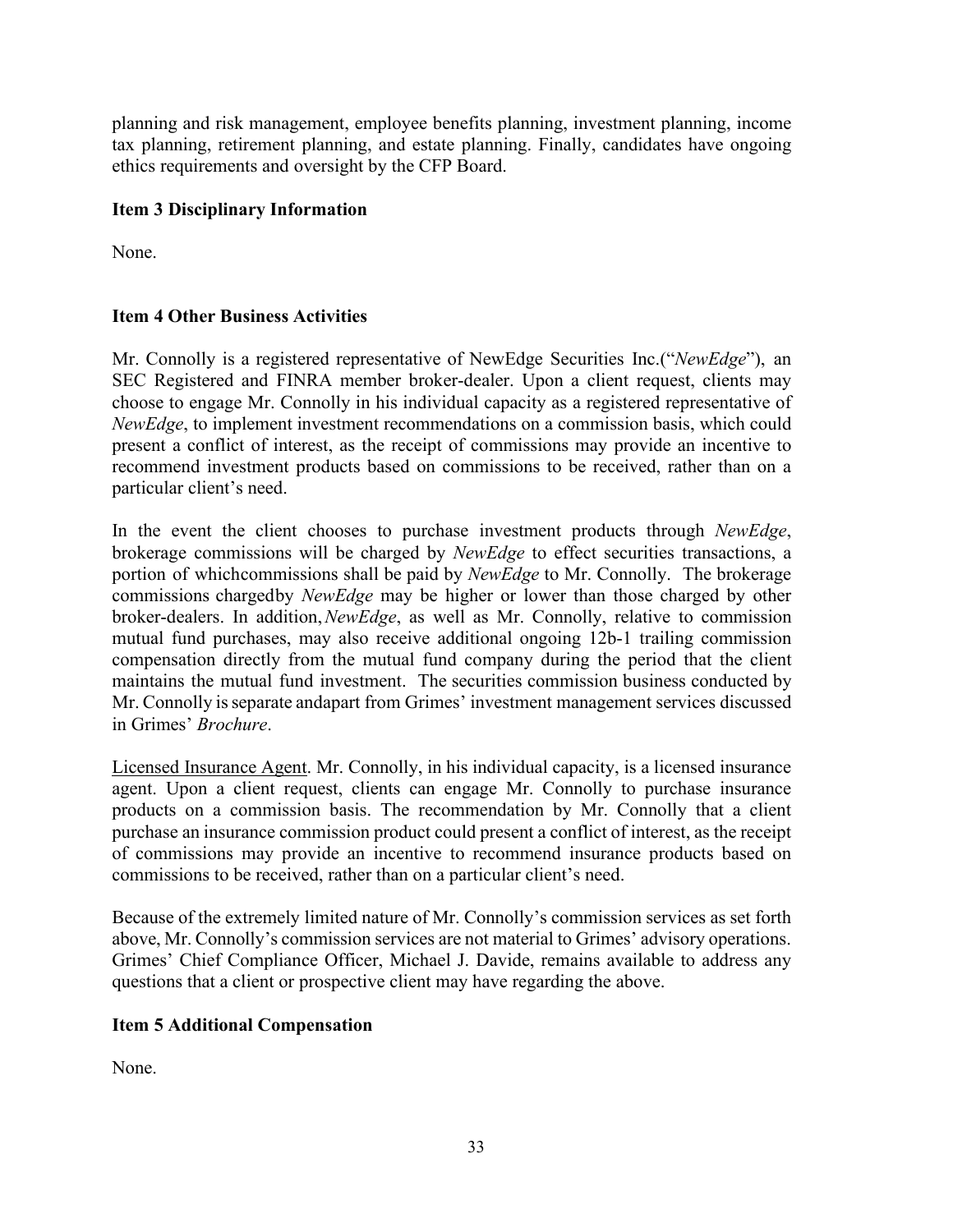#### **Item 6 Supervision**

Grimes provides investment advisory and supervisory services in accordance with Grimes' policies and procedures manual. The primary purpose of Rule 206(4)-7 in Grimes' policies and procedures is to comply with the supervision requirements of Section 203(e)(6) of the Investment Advisor's Act ("*Act*"). Grimes' Chief Compliance Officer, Michael J. Davide, is primarily responsible for the implementation of Grimes' policies and procedures and overseeing the activities of Grimes' supervised persons. Should an employee, independent contractor, investment adviser representative, or solicitor of Grimes have any questions regarding the applicability/relevance of the *Act*, the Rules thereunder, any section thereof, or any section of the policies and procedures, he/she should address those questions with the Chief Compliance Officer, Mr. Davide at (508) 366-3883.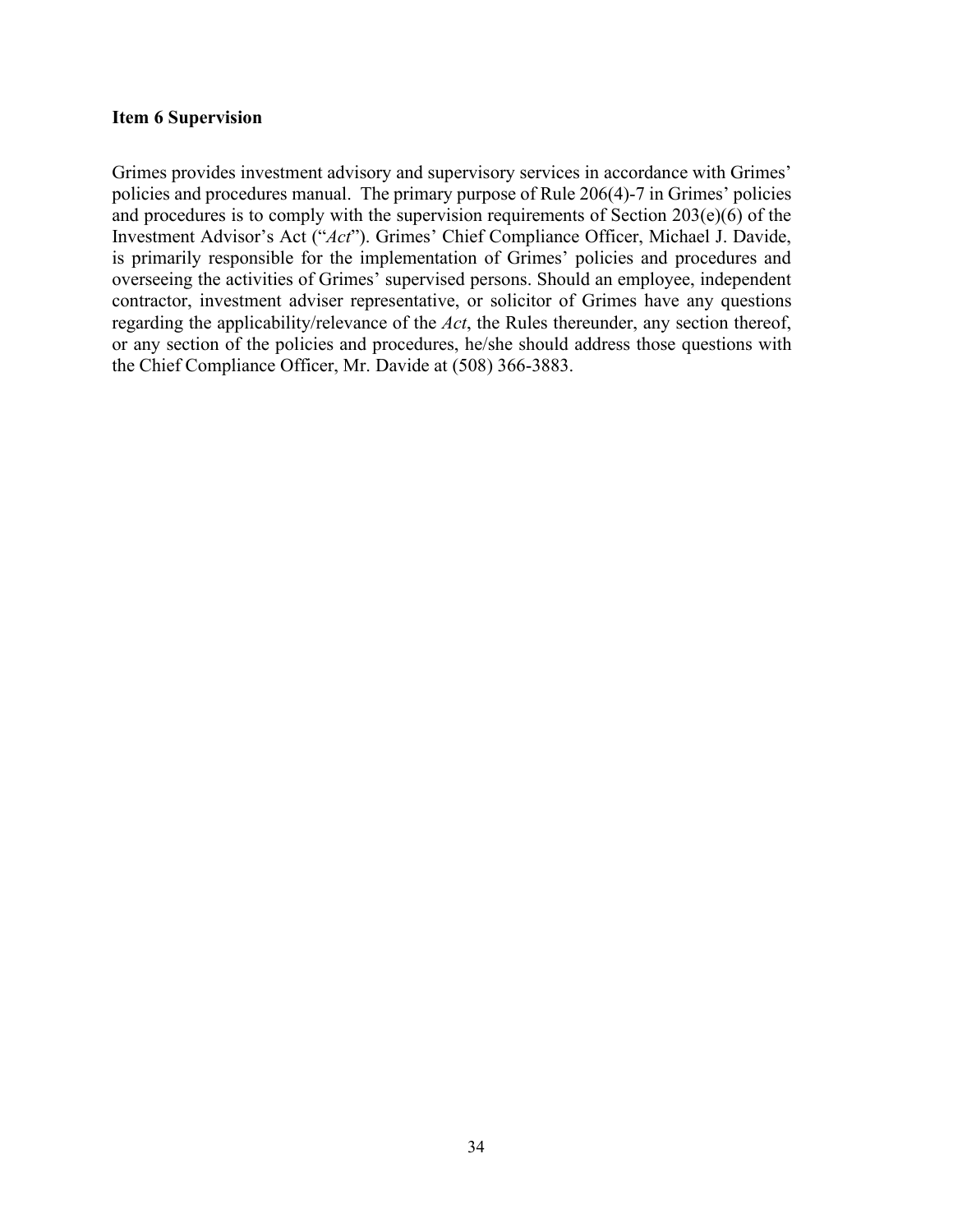## **Janelle L. Coulman, CFP®**

Grimes & Company, Inc.

Brochure Supplement Dated February 28, 2022

## Contact: Michael J. Davide, Chief Compliance Officer 110 Turnpike Road, Suite 100 Westborough, Massachusetts 01581

**This Brochure Supplement provides information about Janelle L. Coulman that supplements the Grimes & Company, Inc. ("Grimes") Brochure. You should have received a copy of that Brochure. Please contact Michael J. Davide, Chief Compliance Officer, if you did** *not* **receive Grimes' Brochure or if you have any questions about the contents of this supplement.**

**Additional information about Janelle L. Coulman is available on the SEC's website at [www.adviserinfo.sec.gov.](http://www.adviserinfo.sec.gov/)**

## **Item 2 Education Background and Business Experience**

Janelle L. Coulman was born in 1982. Ms. Coulman graduated from Bentley University in 2004, with a Bachelor of Science degree in Finance. She has been a Financial Advisor with Grimes since April 2014. She has also been a registered representative of NewEdge Securities Inc. since April 2014.

Ms. Coulman has held the designation of Certified Financial Planner (CFP®) since 2010. The CFP® designation identifies individuals who have completed the mandatory examination, education, experience, and ethics requirements mandated by the CFP Board. Candidates must have at least three years of qualifying work experience that relates to financial planning. Candidates are required to hold a bachelor's degree from an accredited university.  $CFP^{\circledast}$  candidates must pass an examination that covers over 100 financial planning topics, which broadly include: general principles of financial planning, insurance planning and risk management, employee benefits planning, investment planning, income tax planning, retirement planning, and estate planning. Finally, candidates have ongoing ethics requirements and oversight by the CFP Board.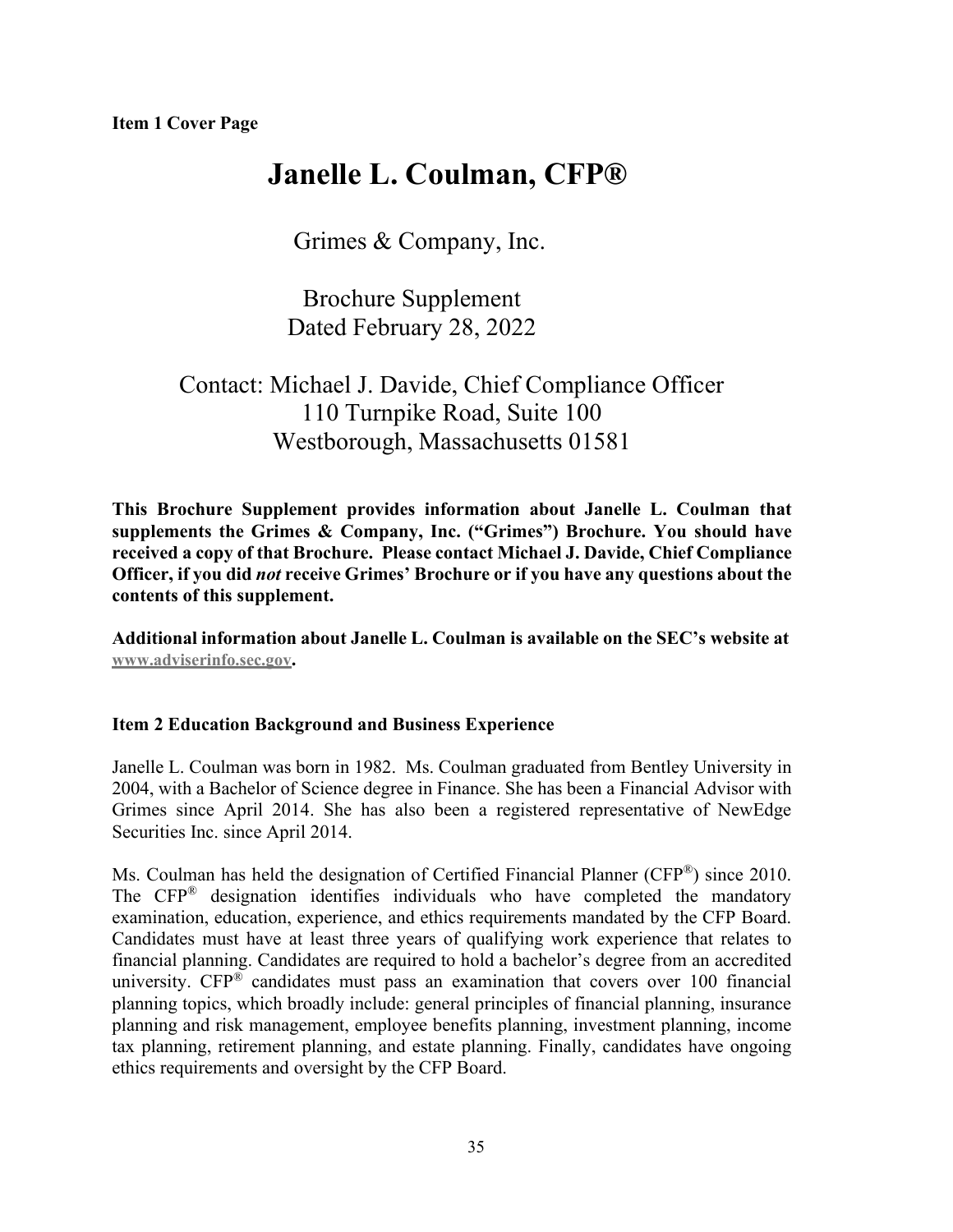## **Item 3 Disciplinary Information**

None.

## **Item 4 Other Business Activities**

Ms. Coulman is a registered representative of NewEdge Securities Inc.(" *NewEdge*"),an SEC Registered and FINRA member broker-dealer. Upon a client request, clients may choose to engage Ms. Coulman in her individual capacity as a registered representative of *NewEdge*, to implement investment recommendations on a commission basis, which could present a conflict of interest, as the receipt of commissions may provide an incentive to recommend investment products based on commissions to be received, rather than on a particular client's need.

In the event the client chooses to purchase investment products through *NewEdge*, brokerage commissions will be charged by *NewEdge* to effect securities transactions, a portion of whichcommissions shall be paid by *NewEdge* to Ms. Coulman. The brokerage commissions chargedby *NewEdge* may be higher or lower than those charged by other broker-dealers. In addition,*NewEdge*, as well as Ms. Coulman, relative to commission mutual fund purchases, may also receive additional ongoing 12b-1 trailing commission compensation directly from the mutual fund company during the period that the client maintains the mutual fund investment. The securities commission business conducted by Ms. Coulman is separate andapart from Grimes' investment management services discussed in Grimes' *Brochure*.

Licensed Insurance Agent. Ms. Coulman, in her individual capacity, is a licensed insurance agent. Upon a client request, clients can engage Ms. Coulman to purchase insurance products on a commission basis. The recommendation by Ms. Coulman that a client purchase an insurance commission product could present a conflict of interest, as the receipt of commissions may provide an incentive to recommend insurance products based on commissions to be received, rather than on a particular client's need.

Because of the extremely limited nature of Ms. Coulman's commission services as set forth above, Ms. Coulman's commission services are not material to Grimes' advisory operations. Grimes' Chief Compliance Officer, Michael J. Davide, remains available to address any questions that a client or prospective client may have regarding the above.

#### **Item 5 Additional Compensation**

None.

#### **Item 6 Supervision**

Grimes provides investment advisory and supervisory services in accordance with Grimes' policies and procedures manual. The primary purpose of Rule 206(4)-7 in Grimes' policies and procedures is to comply with the supervision requirements of Section 203(e)(6) of the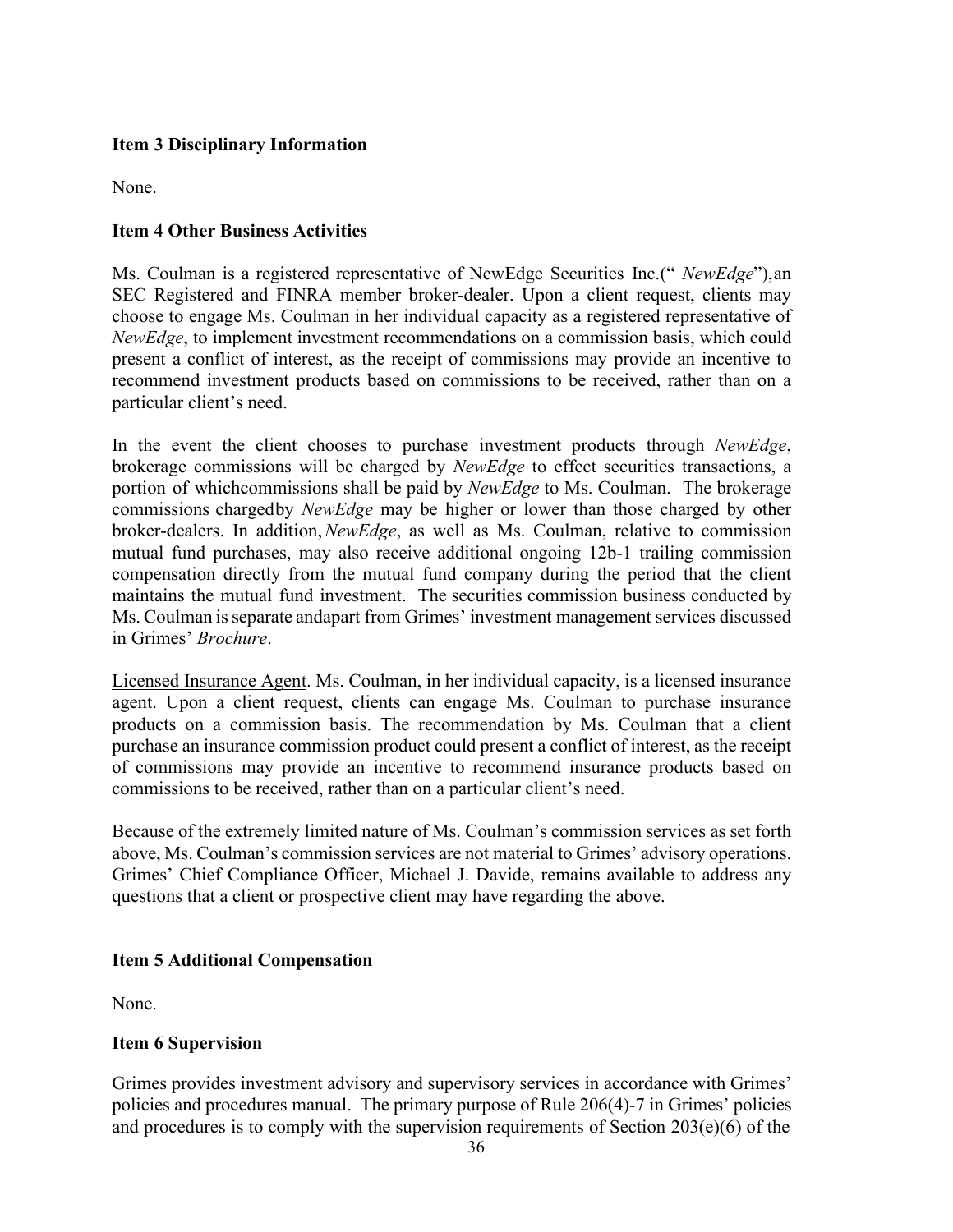Investment Advisor's Act ("*Act*"). Grimes' Chief Compliance Officer, Michael J. Davide, is primarily responsible for the implementation of Grimes' policies and procedures and overseeing the activities of Grimes supervised persons. Should an employee, independent contractor, investment adviser representative, or solicitor of Grimes have any questions regarding the applicability/relevance of the *Act*, the Rules thereunder, any section thereof, or any section of the policies and procedures, he/she should address those questions with the Chief Compliance Officer, Mr. Davide at (508) 366-3883.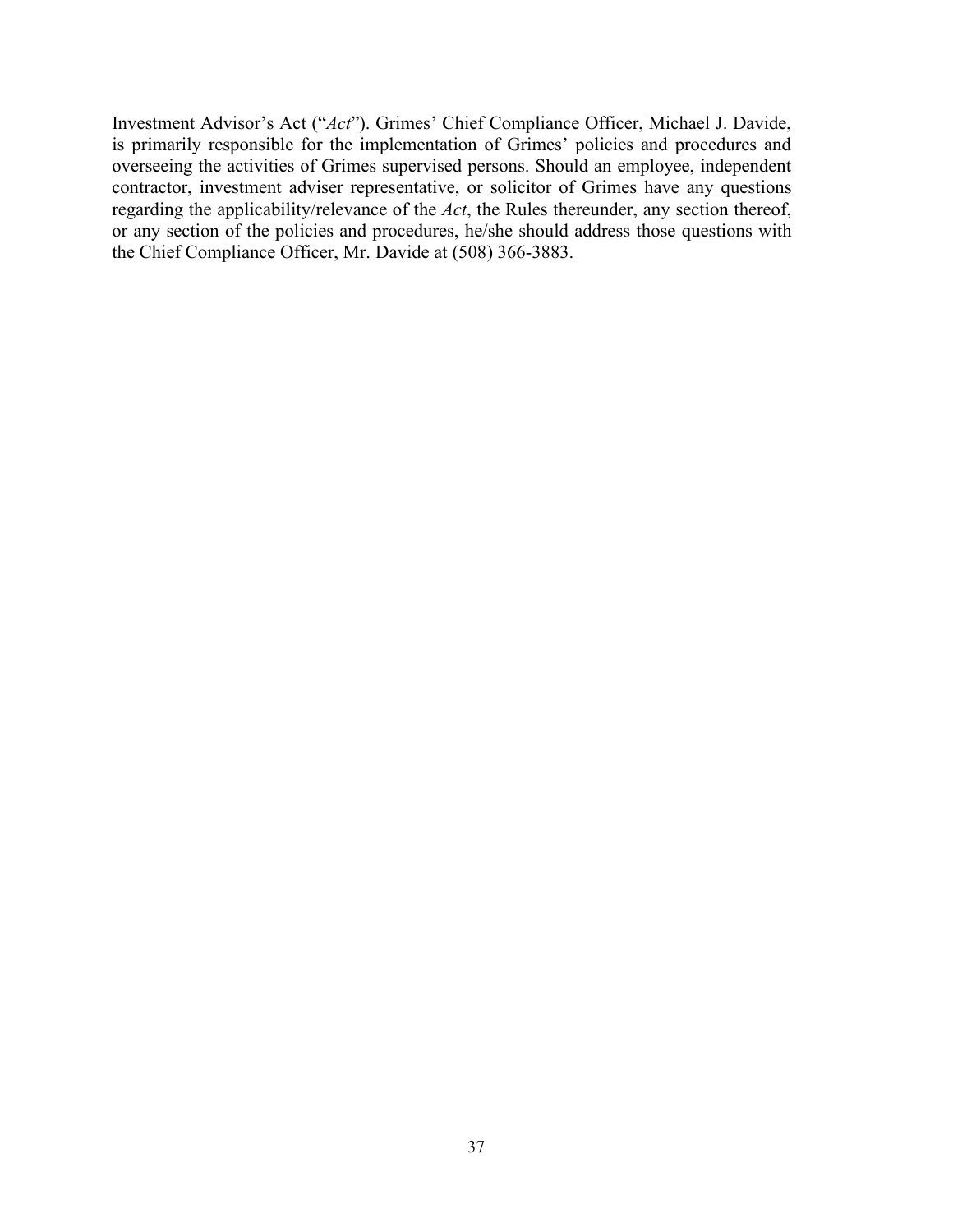# **Justin C. Davis, CFP®**

Grimes & Company, Inc.

Brochure Supplement Dated February 28, 2022

# Contact: Michael J. Davide, Chief Compliance Officer 110 Turnpike Road, Suite 100 Westborough, Massachusetts 01581

**This Brochure Supplement provides information about Justin C. Davis that supplements the Grimes & Company, Inc. ("Grimes") Brochure. You should have received a copy of that Brochure. Please contact Michael J. Davide, Chief Compliance Officer, if you did** *not* **receive Grimes' Brochure or if you have any questions about the contents of this supplement.**

**Additional information about Justin C. Davis is available on the SEC's website at** [www.adviserinfo.sec.gov](http://www.adviserinfo.sec.gov/)**.**

# **Item 2 Education Background and Business Experience**

Justin C. Davis was born in 1984. Mr. Davis graduated from Texas A&M – Commerce in 2020 with a bachelor's degree in Organizational Leadership. He has been a Financial Advisor with Grimes since April 2019. Prior to that, he was employed by JP Morgan Securities LLC from December 2017 to April 2019 and TD Ameritrade, Inc. from October 2009 to December 2017.

Mr. Davis has held the designation of Certified Financial Planner (CFP®) since 2021. The  $CFP^®$  designation identifies individuals who have completed the mandatory examination, education, experience, and ethics requirements mandated by the CFP Board. Candidates must have at least three years of qualifying work experience that relates to financial planning. Candidates are required to hold a bachelor's degree from an accredited university.  $CFP^®$  candidates must pass an examination that covers over 100 financial planning topics, which broadly include: general principles of financial planning, insurance planning and risk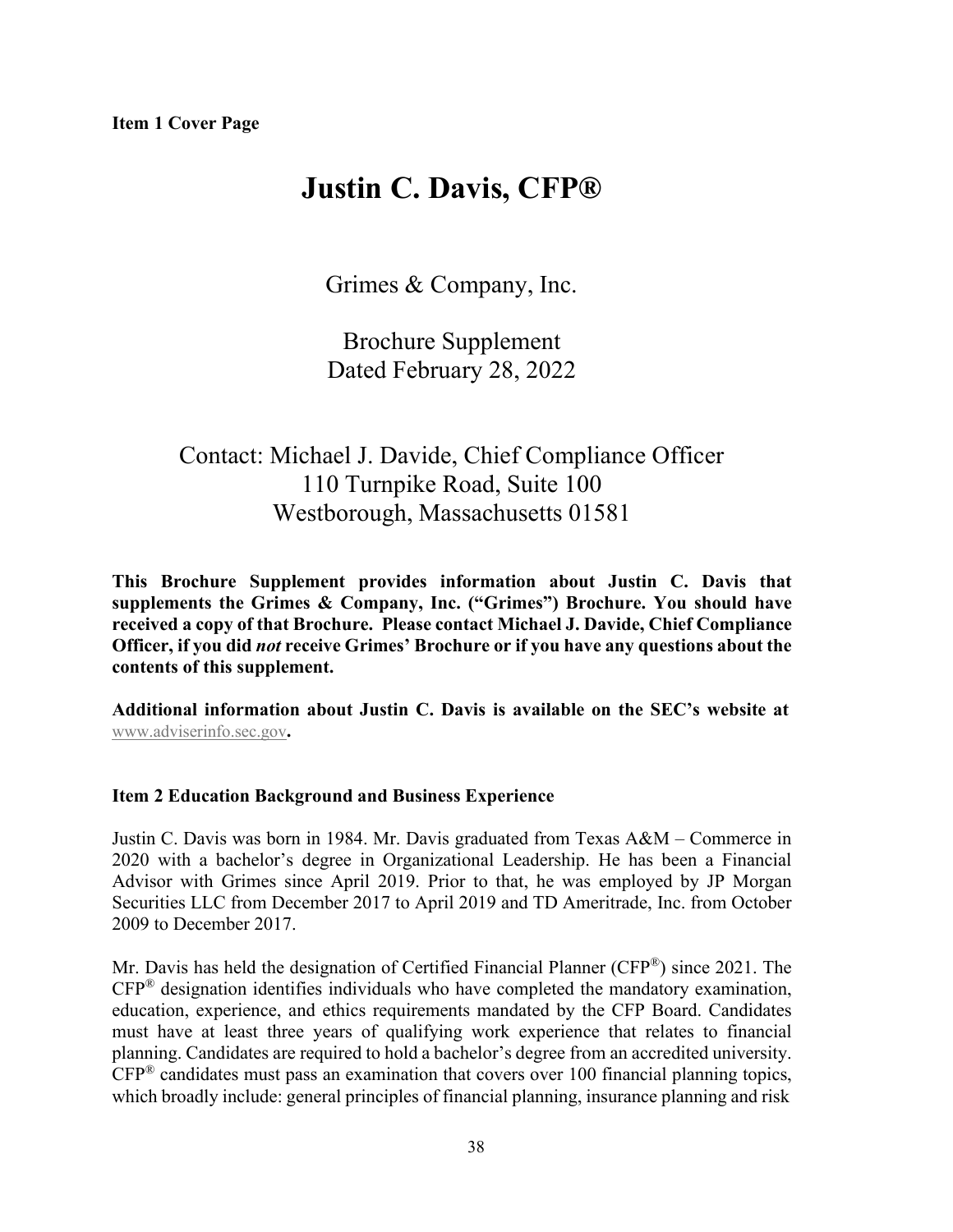management, employee benefits planning, investment planning, income tax planning, retirement planning, and estate planning. Finally, candidates have ongoing ethics requirements and oversight by the CFP Board.

# **Item 3 Disciplinary Information**

None.

# **Item 4 Other Business Activities**

None.

# **Item 5 Additional Compensation**

None.

## **Item 6 Supervision**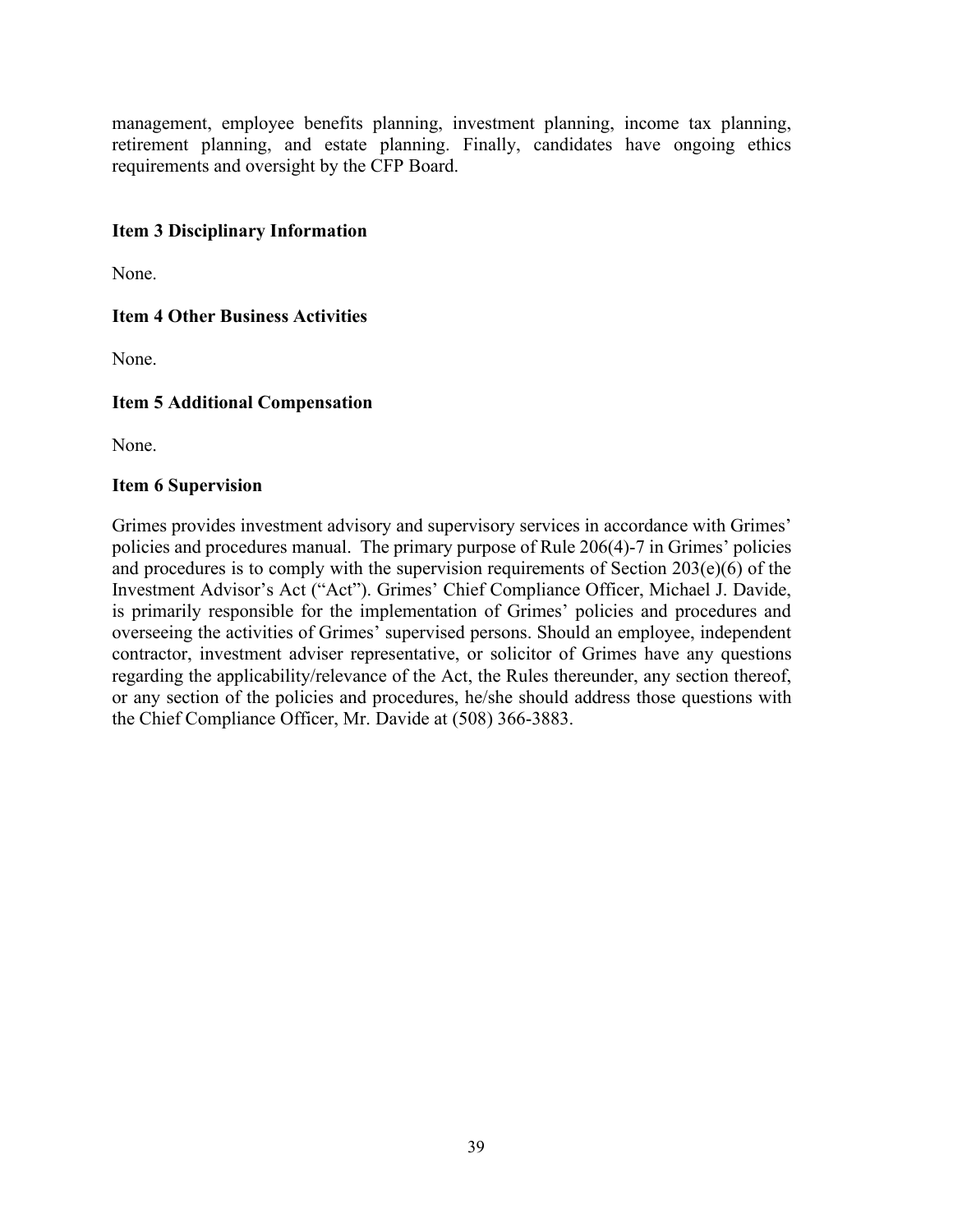# **Christopher S. Deeley, CFA**

Grimes & Company, Inc.

Brochure Supplement Dated February 28, 2022

# Contact: Michael J. Davide, Chief Compliance Officer 110 Turnpike Road, Suite 100 Westborough, Massachusetts 01581

**This Brochure Supplement provides information about Christopher S. Deeley that supplements the Grimes & Company, Inc. ("Grimes") Brochure. You should have received a copy of that Brochure. Please contact Michael J. Davide, Chief Compliance Officer, if you did** *not* **receive Grimes' Brochure or if you have any questions about the contents of this supplement.**

**Additional information about Christopher S. Deeley is available on the SEC's website at** [www.adviserinfo.sec.gov](http://www.adviserinfo.sec.gov/)**.**

## **Item 2 Education Background and Business Experience**

Christopher S. Deeley was born in 1973. Mr. Deeley graduated from Boston College in 1995 with a Bachelor of Science in Accounting and from Babson College in 2004 with a Master of Business Administration. He has been a Financial Advisor with Grimes since December 2017. Prior to that he was employed by Braver Wealth Management, LLC and Adviser Investmentsfrom February 2816 through December 2017, and LMCG Investments, LLC from May 2006 through January 2016.

Mr. Deeley has held the designation of Chartered Financial Analyst (CFA) since 2002. The CFA charter is a globally respected, graduate-level investment credential established in 1962 and awarded by CFA Institute — the largest global association of investment professionals.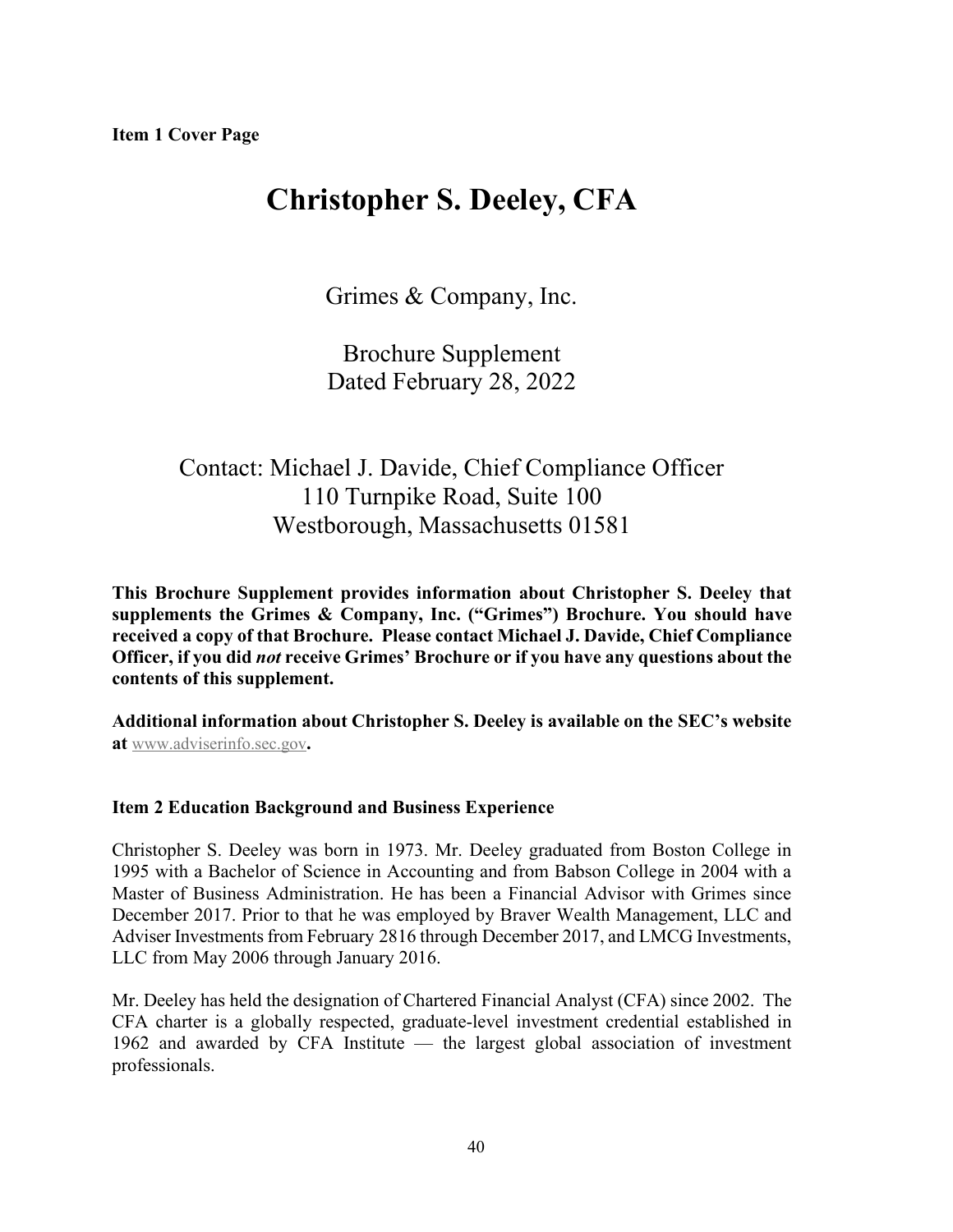To earn the CFA charter, candidates must: 1) pass three sequential, six-hour examinations; 2) have at least four years of qualified professional investment experience; 3) join CFA Institute as members; and 4) commit to abide by, and annually reaffirm, their adherence to the CFA Institute Code of Ethics and Standards of Professional Conduct.

# **High Ethical Standards**

The CFA Institute Code of Ethics and Standards of Professional Conduct, enforced through an active professional conduct program, require CFA charterholders to:

- Place their clients' interests ahead of their own
- Maintain independence and objectivity
- Act with integrity
- Maintain and improve their professional competence
- Disclose conflicts of interest and legal matters

# **Global Recognition**

Passing the three CFA exams is a difficult feat that requires extensive study (successful candidates report spending an average of 300 hours of study per level). Earning the CFA charter demonstrates mastery of many of the advanced skills needed for investment analysis and decision making in today's quickly evolving global financial industry. As a result, employers and clients are increasingly seeking CFA charterholders—often making the charter a prerequisite for employment.

Additionally, regulatory bodies in 22 countries and territories recognize the CFA charter as a proxy for meeting certain licensing requirements, and more than 125 colleges and universities around the world have incorporated a majority of the CFA Program curriculum into their own finance courses.

# **Comprehensive and Current Knowledge**

The CFA Program curriculum provides a comprehensive framework of knowledge for investment decision making and is firmly grounded in the knowledge and skills used every day in the investment profession. The three levels of the CFA Program test a proficiency with a wide range of fundamental and advanced investment topics, including ethical and professional standards, fixed-income and equity analysis, alternative and derivative investments, economics, financial reporting standards, portfolio management, and wealth planning.

The CFA Program curriculum is updated every year by experts from around the world to ensure that candidates learn the most relevant and practical new tools, ideas, and investment and wealth management skills to reflect the dynamic and complex nature of the profession.

To learn more about the CFA charter, visit [www.cfainstitute.org.](http://www.cfainstitute.org/)

# **Item 3 Disciplinary Information**

None.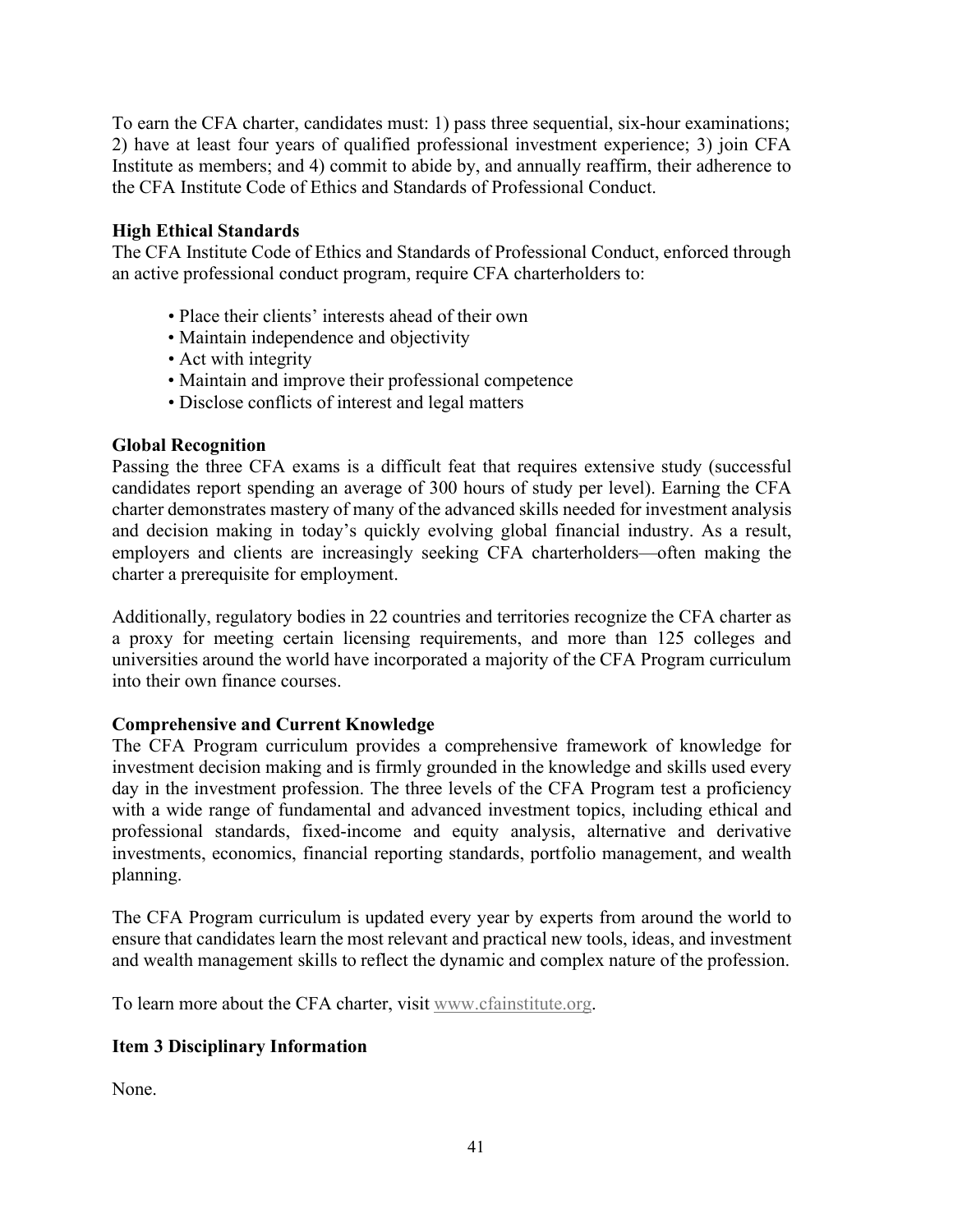# **Item 4 Other Business Activities**

None.

# **Item 5 Additional Compensation**

None.

## **Item 6 Supervision**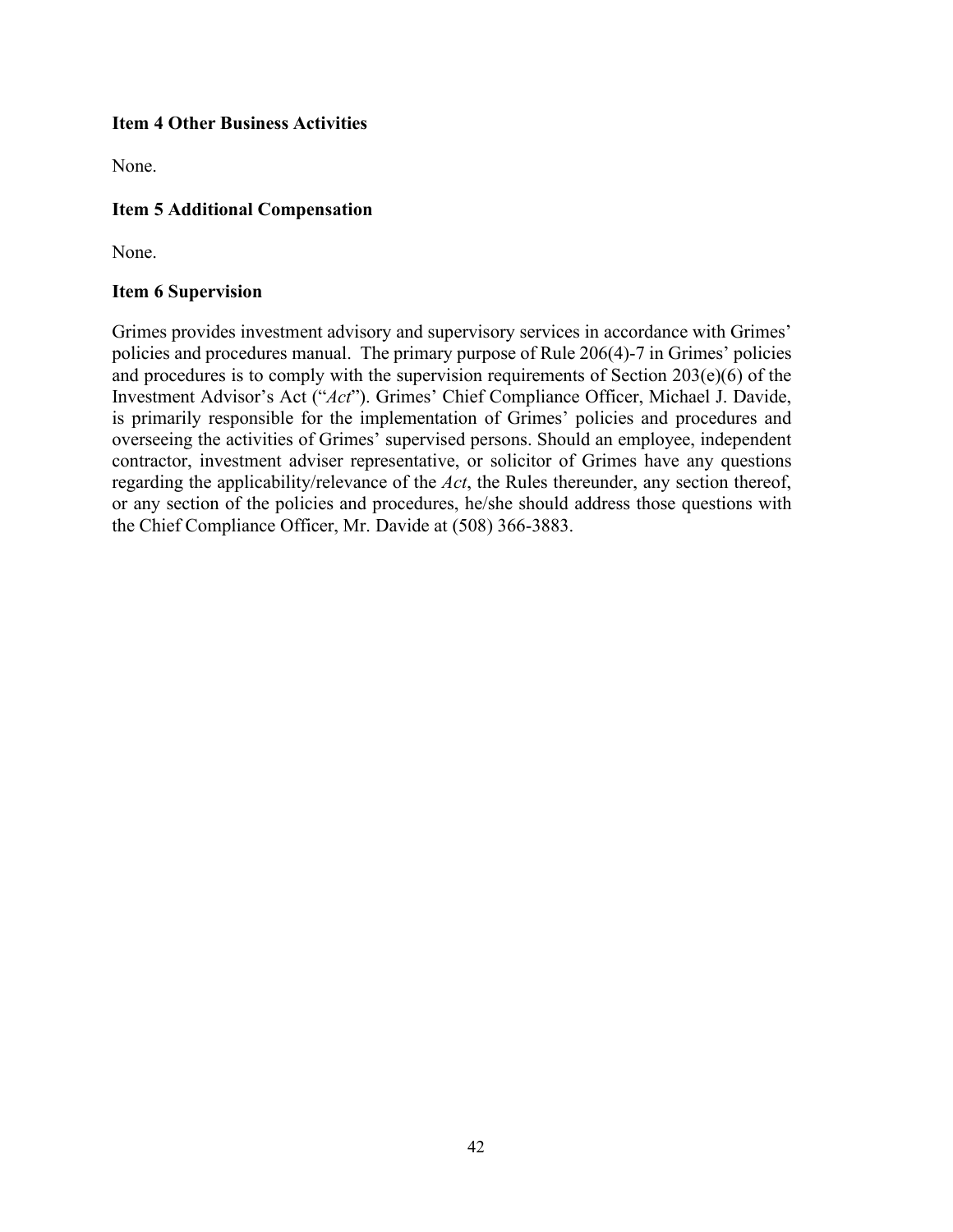# **Maureen Fields, CFA**

Grimes & Company, Inc.

Brochure Supplement Dated February 28, 2022

# Contact: Michael J. Davide, Chief Compliance Officer 110 Turnpike Road, Suite 100 Westborough, Massachusetts 01581

**This Brochure Supplement provides information about Maureen Fields that supplements the Grimes & Company, Inc. ("Grimes") Brochure. You should have received a copy of that Brochure. Please contact Michael J. Davide, Chief Compliance Officer, if you did** *not* **receive Grimes' Brochure or if you have any questions about the contents of this supplement.**

**Additional information about Maureen Fields is available on the SEC's website at [www.adviserinfo.sec.gov.](http://www.adviserinfo.sec.gov/)**

# **Item 2 Education Background and Business Experience**

Maureen Fields was born in 1990. Ms. Fields graduated from Bentley University in 2012, with a Bachelor of Science degree in Economics–Finance. She has been a Research Associate of Grimes since October 2013.

Ms. Fields has held the designation of Chartered Financial Analyst (CFA) since 2016. The CFA charter is a globally respected, graduate-level investment credential established in 1962 and awarded by CFA Institute — the largest global association of investment professionals.

To earn the CFA charter, candidates must: 1) pass three sequential, six-hour examinations; 2) have at least four years of qualified professional investment experience; 3) join CFA Institute as members; and 4) commit to abide by, and annually reaffirm, their adherence to the CFA Institute Code of Ethics and Standards of Professional Conduct.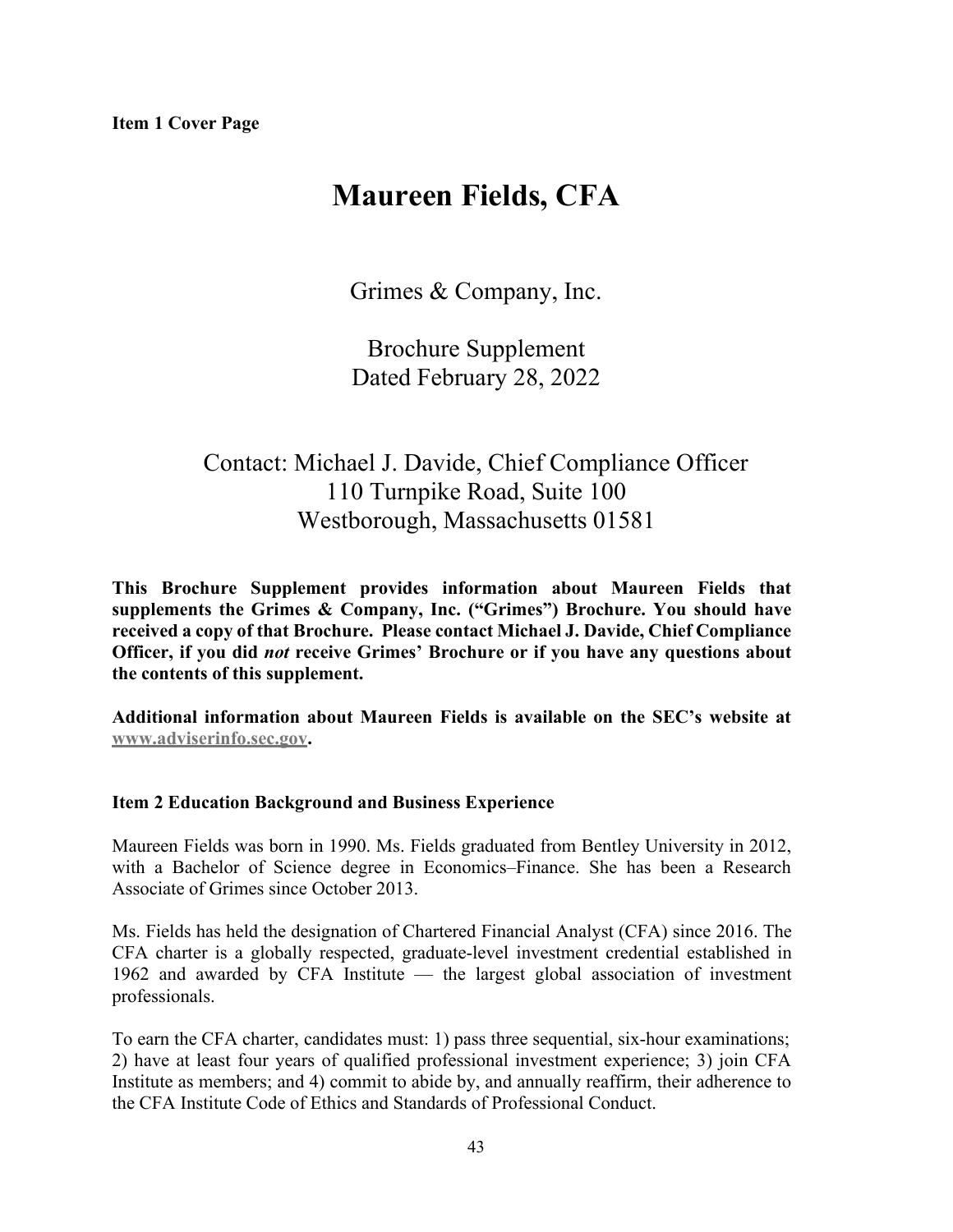# **High Ethical Standards**

The CFA Institute Code of Ethics and Standards of Professional Conduct, enforced through an active professional conduct program, require CFA charterholders to:

- Place their clients' interests ahead of their own
- Maintain independence and objectivity
- Act with integrity
- Maintain and improve their professional competence
- Disclose conflicts of interest and legal matters

## **Global Recognition**

Passing the three CFA exams is a difficult feat that requires extensive study (successful candidates report spending an average of 300 hours of study per level). Earning the CFA charter demonstrates mastery of many of the advanced skills needed for investment analysis and decision making in today's quickly evolving global financial industry. As a result, employers and clients are increasingly seeking CFA charterholders—often making the charter a prerequisite for employment.

Additionally, regulatory bodies in 22 countries and territories recognize the CFA charter as a proxy for meeting certain licensing requirements, and more than 125 colleges and universities around the world have incorporated a majority of the CFA Program curriculum into their own finance courses.

## **Comprehensive and Current Knowledge**

The CFA Program curriculum provides a comprehensive framework of knowledge for investment decision making and is firmly grounded in the knowledge and skills used every day in the investment profession. The three levels of the CFA Program test a proficiency with a wide range of fundamental and advanced investment topics, including ethical and professional standards, fixed-income and equity analysis, alternative and derivative investments, economics, financial reporting standards, portfolio management, and wealth planning.

The CFA Program curriculum is updated every year by experts from around the world to ensure that candidates learn the most relevant and practical new tools, ideas, and investment and wealth management skills to reflect the dynamic and complex nature of the profession.

To learn more about the CFA charter, visit [www.cfainstitute.org.](http://www.cfainstitute.org/)

# **Item 3 Disciplinary Information**

None.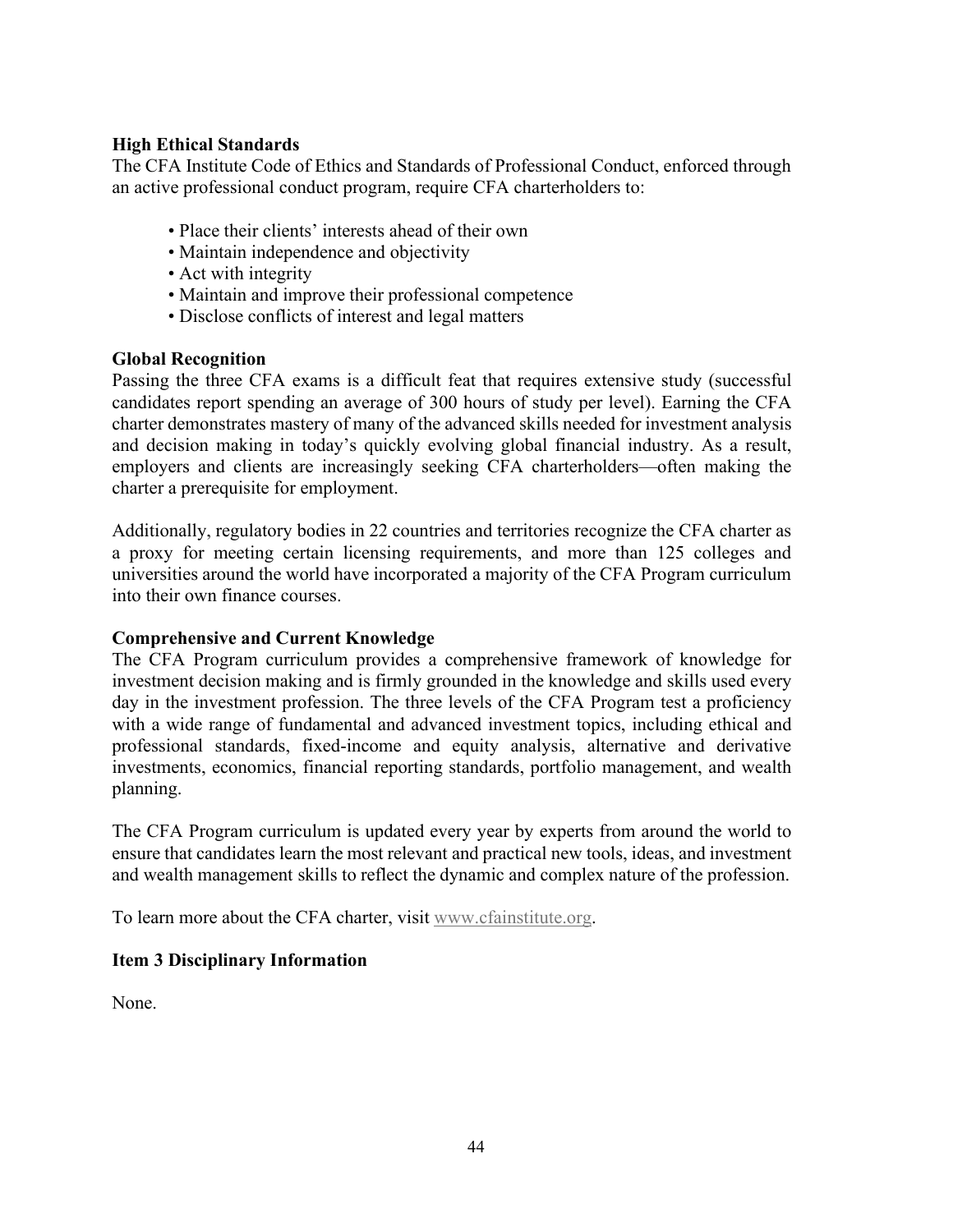# **Item 4 Other Business Activities**

None.

# **Item 5 Additional Compensation**

None.

## **Item 6 Supervision**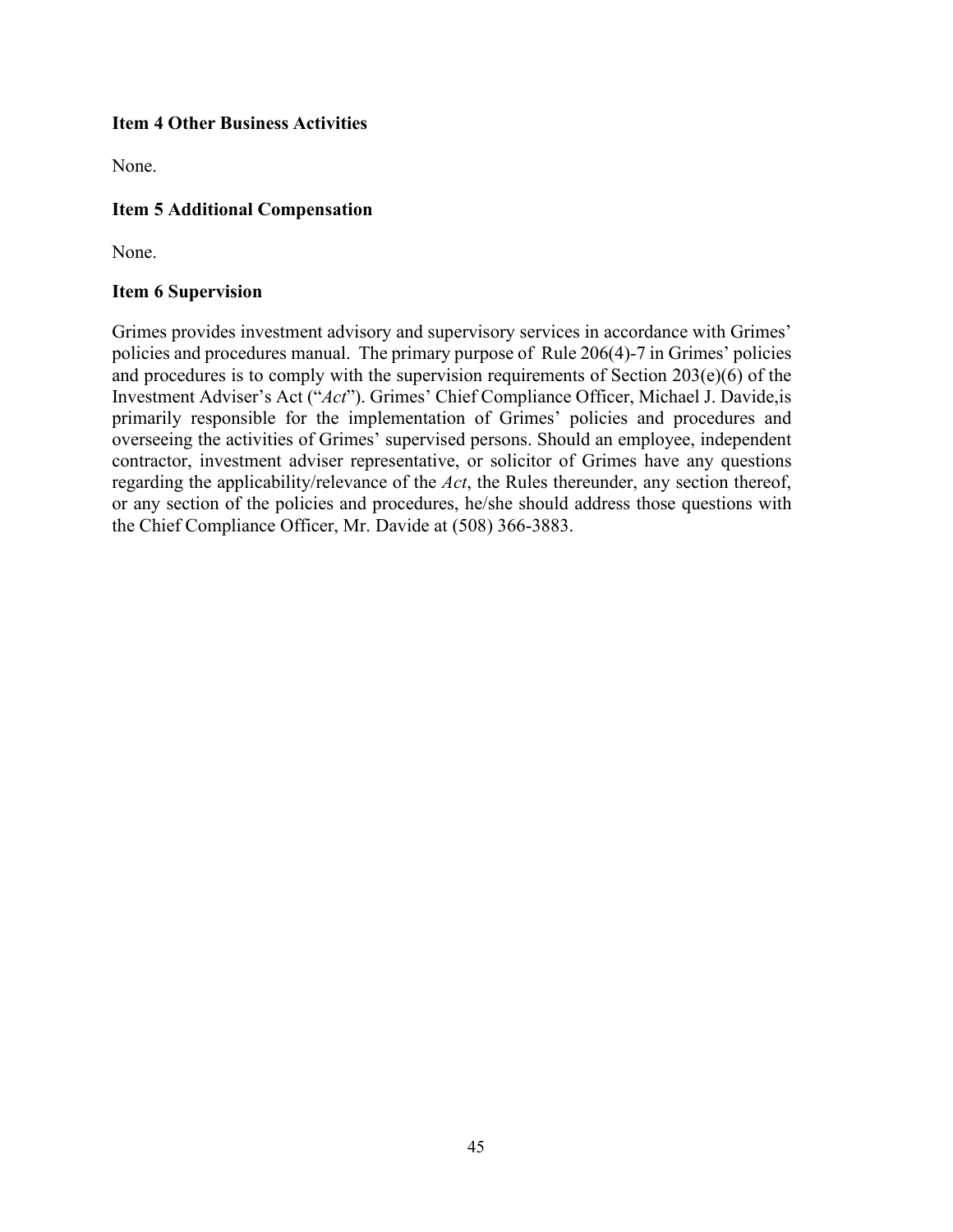# **Tom ONeal French, Jr.**

Grimes & Company, Inc.

Brochure Supplement Dated February 28, 2022

# Contact: Michael J. Davide, Chief Compliance Officer 110 Turnpike Road, Suite 100 Westborough, Massachusetts 01581

**This Brochure Supplement provides information about Tom ONeal French, Jr. that supplements the Grimes & Company, Inc. ("Grimes") Brochure. You should have received a copy of that Brochure. Please contact Michael J. Davide, Chief Compliance Officer, if you did** *not* **receive Grimes' Brochure or if you have any questions about the contents of this supplement.**

**Additional information about Tom ONeal French, Jr. is available on the SEC's website at** [www.adviserinfo.sec.gov](http://www.adviserinfo.sec.gov/)**.**

# **Item 2 Education Background and Business Experience**

Tom ONeal French, Jr. was born in 1970. Mr. French graduated from University of North Texas in 1999 with a Bachelor of Business in Finance. He has been a Financial Advisor with Grimes since June 2017. Prior to that, he was employed by TD Ameritrade, Inc. from December 2006 through June 2017.

# **Item 3 Disciplinary Information**

None.

# **Item 4 Other Business Activities**

None.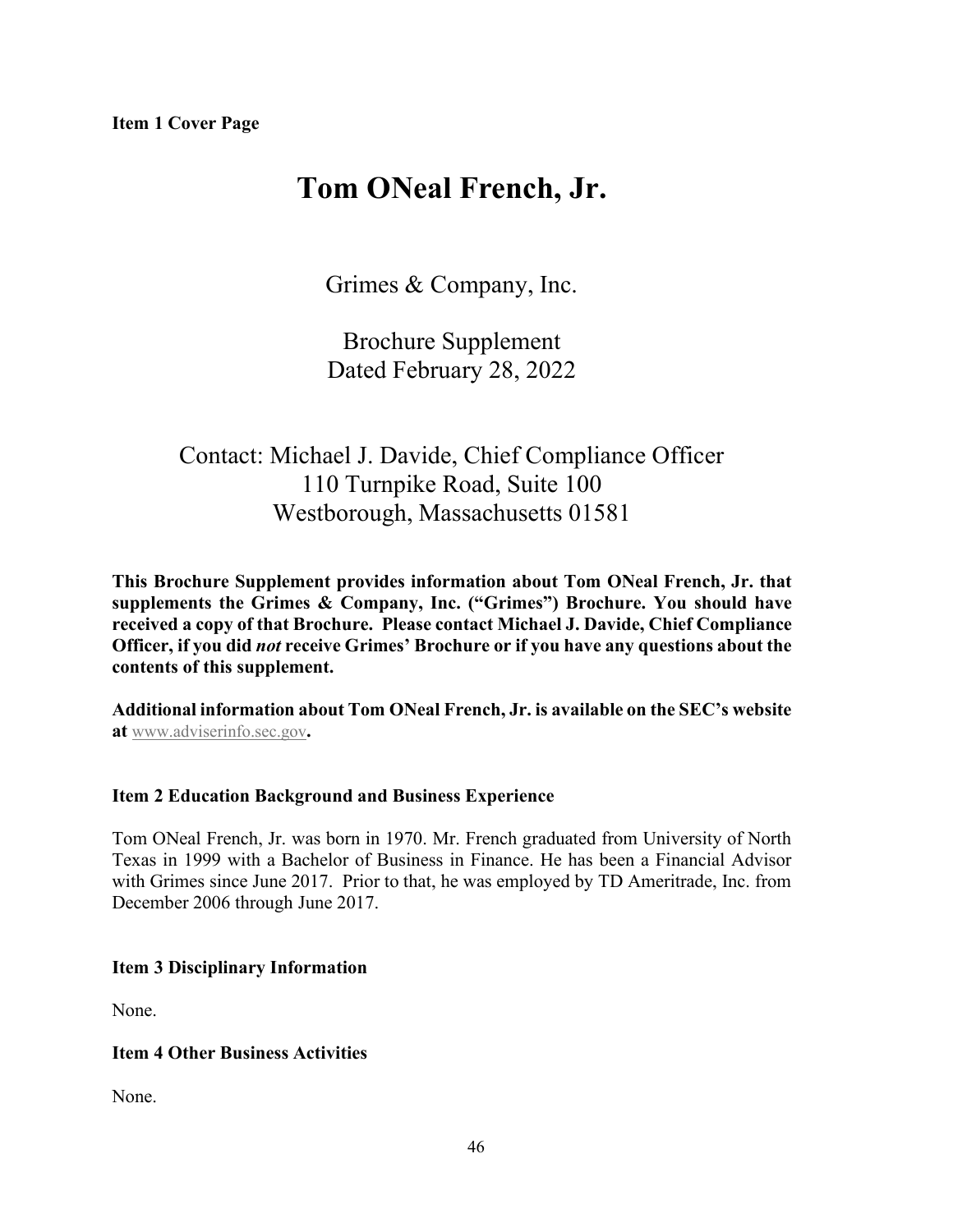# **Item 5 Additional Compensation**

None.

## **Item 6 Supervision**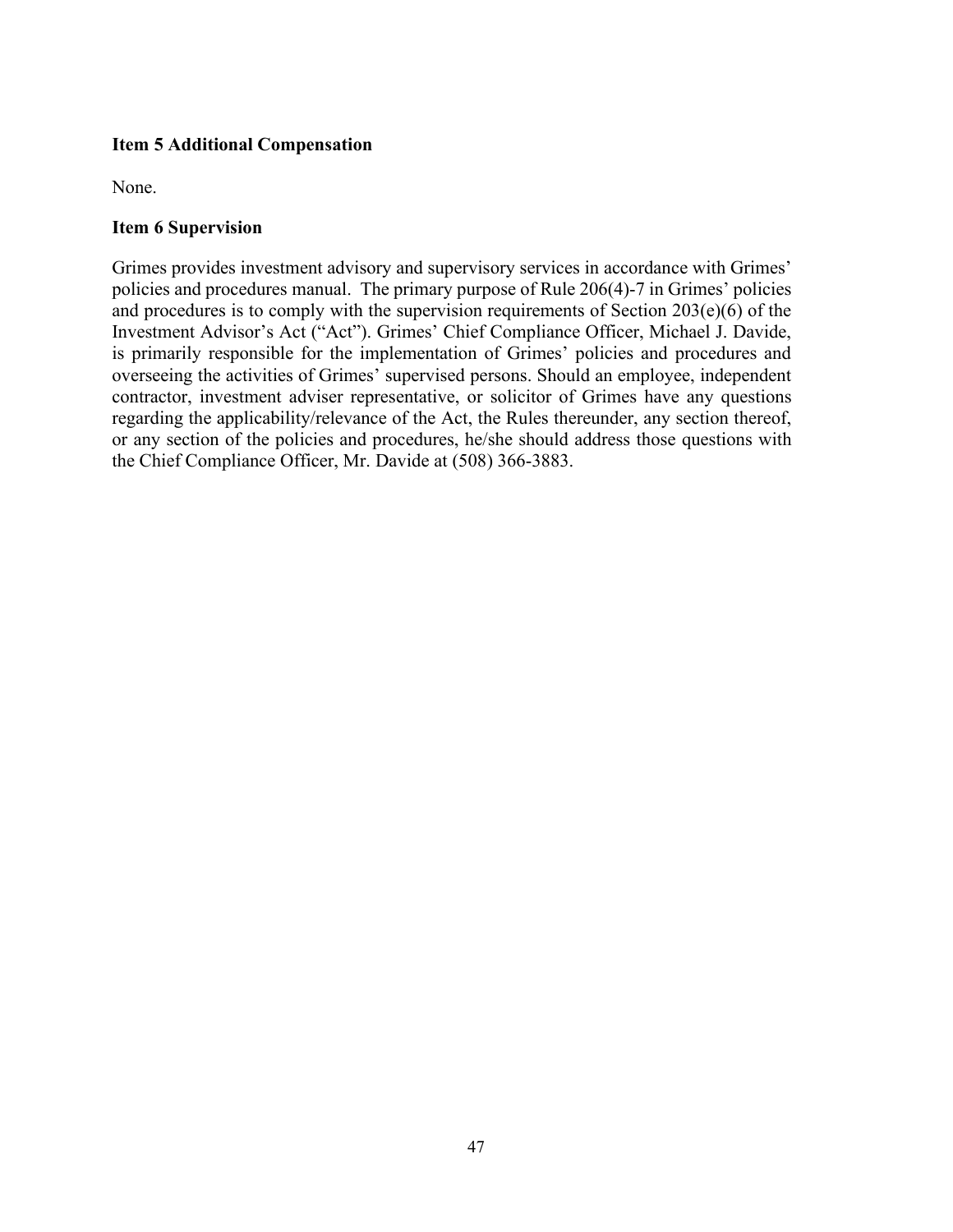# **J. Michael Grenon, CIMA®**

Grimes & Company, Inc.

Brochure Supplement Dated February 28, 2022

# Contact: Michael J. Davide, Chief Compliance Officer 110 Turnpike Road, Suite 100 Westborough, Massachusetts 01581

**This Brochure Supplement provides information about J. Michael Grenon that supplements the Grimes & Company, Inc. ("Grimes") Brochure. You should have received a copy of that Brochure. Please contact Michael J. Davide, Chief Compliance Officer, if you did** *not* **receive Grimes' Brochure or if you have any questions about the contents of this supplement.**

**Additional information about J. Michael Grenon is available on the SEC's website at [www.adviserinfo.sec.gov.](http://www.adviserinfo.sec.gov/)**

# **Item 2 Education Background and Business Experience**

J. Michael Grenon was born in 1970. Mr. Grenon graduated from Villanova University in 1992, with a Bachelor of Arts degree in Economics. He has been a Vice President and Principal with Grimes since March 2006. He has also been a registered representative of NewEdge Securities Inc. since September 2009.

Mr. Grenon has held the designation of Certified Investment Management Analyst (CIMA<sup>®</sup>) since 2004. The CIMA® certification signifies that an individual has met initial and ongoing experience, ethical, education, and examination requirements for investment management consulting, including advanced investment management theory and application. Prerequisites for the CIMA® certification are three years of financial services experience and an acceptable regulatory history. To obtain the CIMA® certification, candidates must pass an online Qualification Examination, successfully complete a one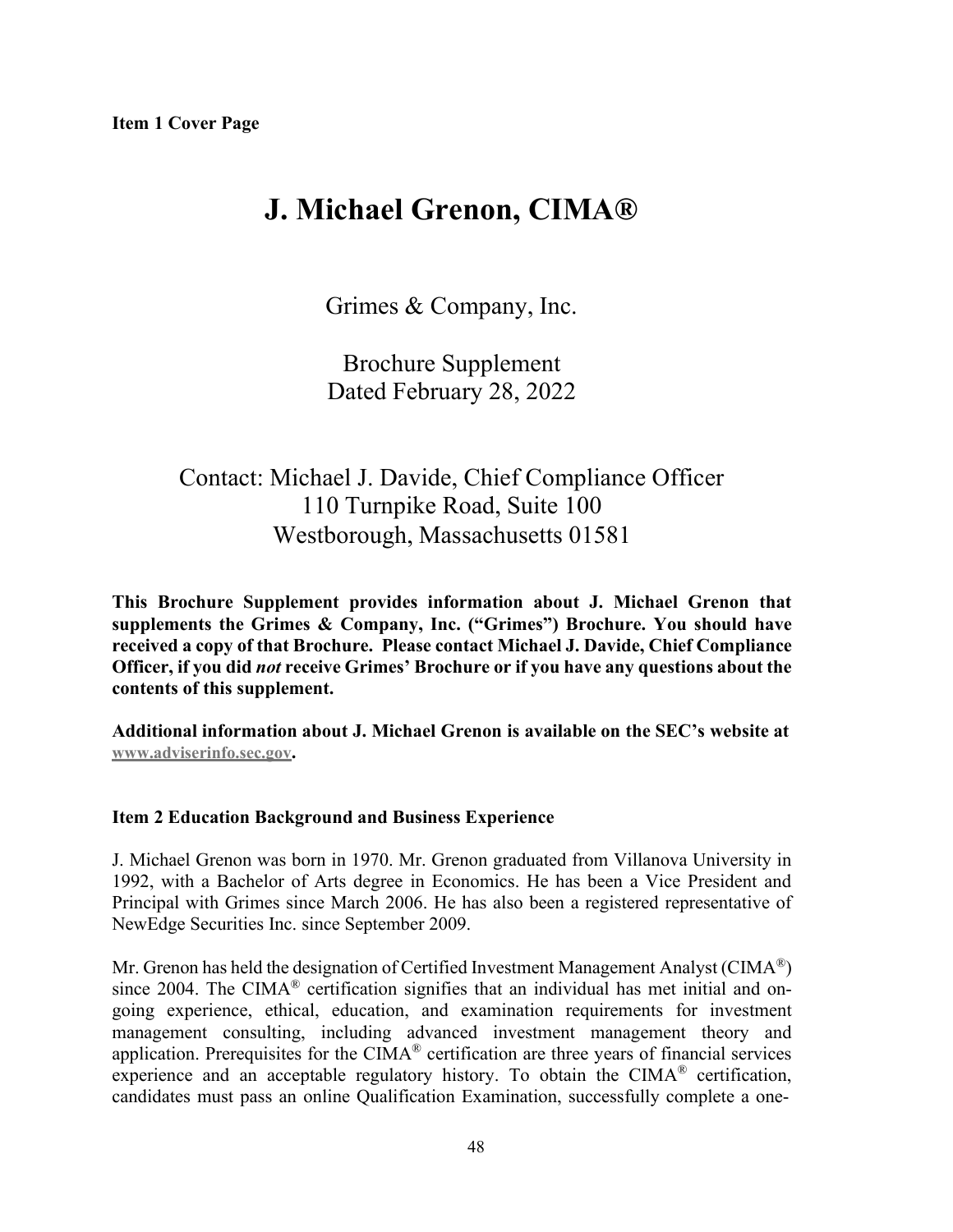week classroom education program provided by a Registered Education Provider at an AACSB accredited university business school and pass an online Certification Examination. CIMA® designees are required to adhere to IMCA's Code of Professional Responsibility, Standards of Practice, and Rules and Guidelines for Use of the Marks. CIMA<sup>®</sup> designees must report 40 hours of continuing education credits, including two ethics hours, every two years to maintain the certification. The designation is administered through Investment Management Consultants Association (IMCA®).

# **Item 3 Disciplinary Information**

None.

# **Item 4 Other Business Activities**

Mr. Grenon is a registered representative of NewEdge Securities Inc.("*NewEdge*"), an SEC Registered and FINRA member broker-dealer. Upon a client request, clients may choose to engage Mr. Grenon in his individual capacity as a registered representative of *NewEdge*, to implement investment recommendations on a commission basis, which could present a conflict of interest, as the receipt of commissions may provide an incentive to recommend investment products based on commissions to be received, rather than on a particular client's need.

In the event the client chooses to purchase investment products through *NewEdge*, brokerage commissions will be charged by *NewEdge* to effect securities transactions, a portion of whichcommissions shall be paid by *NewEdge* to Mr. Grenon. The brokerage commissions chargedby *NewEdge* may be higher or lower than those charged by other broker-dealers. In addition, *NewEdge*, as well as Mr. Grenon, relative to commission mutual fund purchases, may also receive additional ongoing 12b-1 trailing commission compensation directly from the mutual fund company during the period that the client maintains the mutual fund investment. The securities commission business conducted by Mr. Grenon is separate andapart from Grimes' investment management services discussed in Grimes' *Brochure*.

Licensed Insurance Agent. Mr. Grenon, in his individual capacity, is a licensed insurance agent. Upon a client request, clients can engage Mr. Grenon to purchase insurance products on a commission basis. The recommendation by Mr. Grenon that a client purchase an insurance commission product could present a conflict of interest, as the receipt of commissions may provide an incentive to recommend insurance products based on commissions to be received, rather than on a particular client's need.

Because of the extremely limited nature of Mr. Grenon's commission services as set forth above, Mr. Grenon's commission services are not material to Grimes' advisory operations. Grimes' Chief Compliance Officer, Michael J. Davide, remains available to address any questions that a client or prospective client may have regarding the above.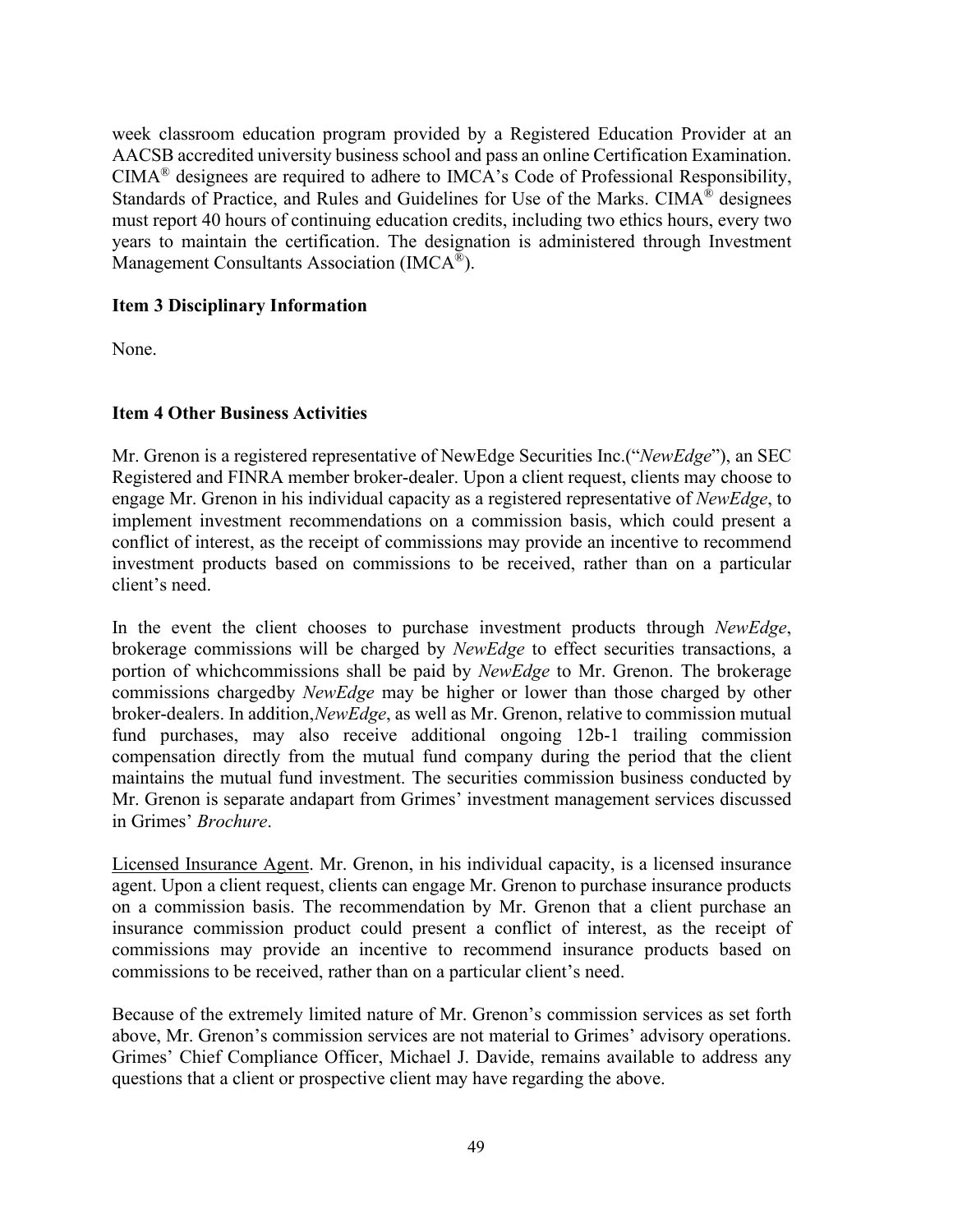# **Item 5 Additional Compensation**

None.

## **Item 6 Supervision**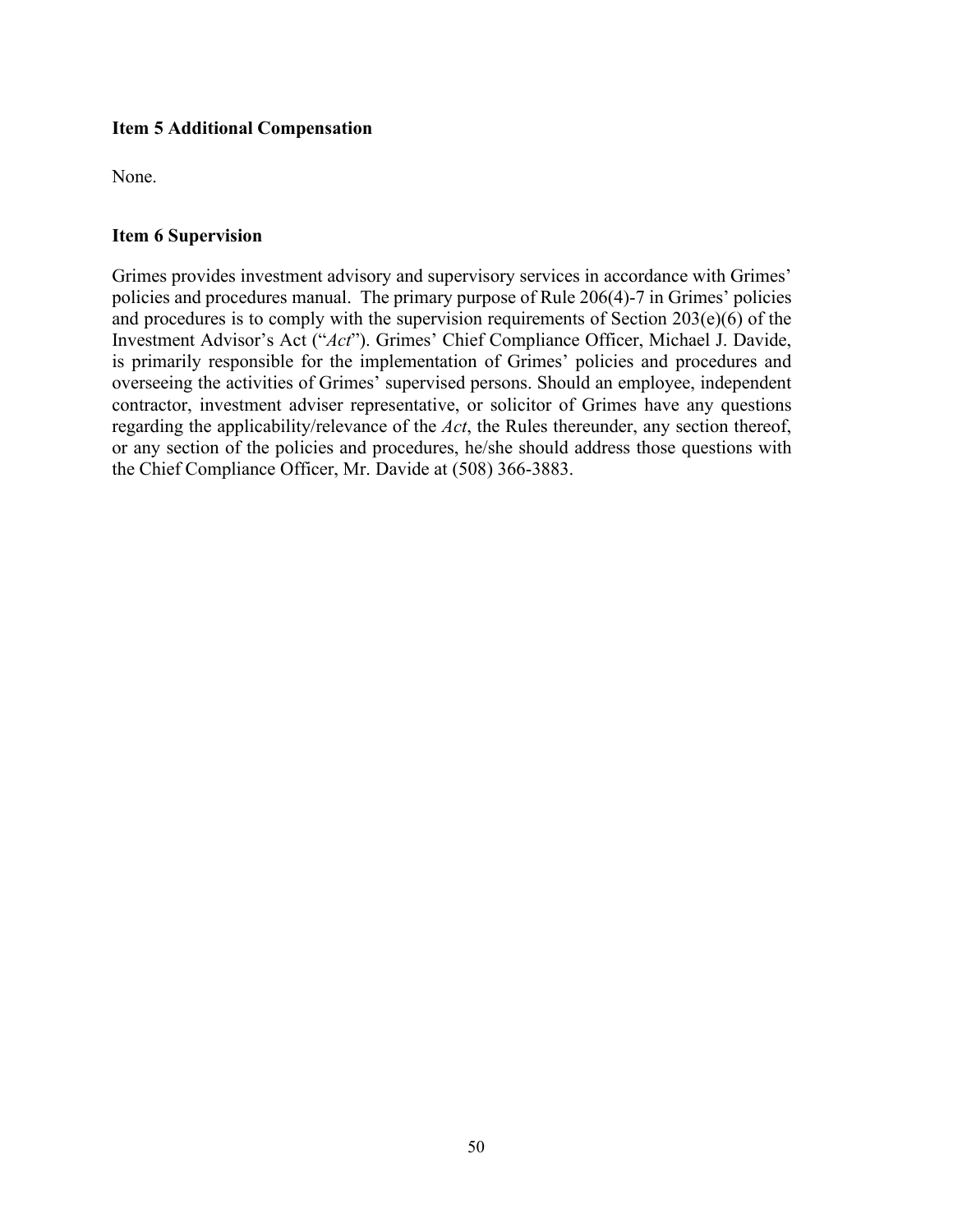# **Kevin T. Grimes, CFA, CFP®**

Grimes & Company, Inc.

Brochure Supplement Dated February 28, 2022

# Contact: Michael J. Davide, Chief Compliance Officer 110 Turnpike Road, Suite 100 Westborough, Massachusetts 01581

**This Brochure Supplement provides information about Kevin T. Grimes that supplements the Grimes & Company, Inc. ("Grimes") Brochure. You should have received a copy of that Brochure. Please contact Michael J. Davide, Chief Compliance Officer, if you did** *not* **receive Grimes' Brochure or if you have any questions about the contents of this supplement.**

**Additional information about Kevin T. Grimes is available on the SEC's website at [www.adviserinfo.sec.gov.](http://www.adviserinfo.sec.gov/)**

# **Item 2 Education Background and Business Experience**

Kevin T. Grimes was born in 1975. Mr. Grimes graduated from Babson College in 1997, with a Bachelor of Science degree in Finance. He has been the President and Chief Investment Officer of Grimes & Company, Inc. since July 2015. He served as Managing Partner and Chief Investment Officer of Grimes from October 2013 through June 2015. Prior to that, he was a Portfolio Manager of Grimes from March 2002 through October 2013. He was also a registered representative of NewEdge Securities Inc. from September2009 to September 2015 and March 2017 to August 2021.

Mr. Grimes has held the designation of Chartered Financial Analyst (CFA) since 2001. The CFA charter is a globally respected, graduate-level investment credential established in 1962 and awarded by CFA Institute — the largest global association of investment professionals.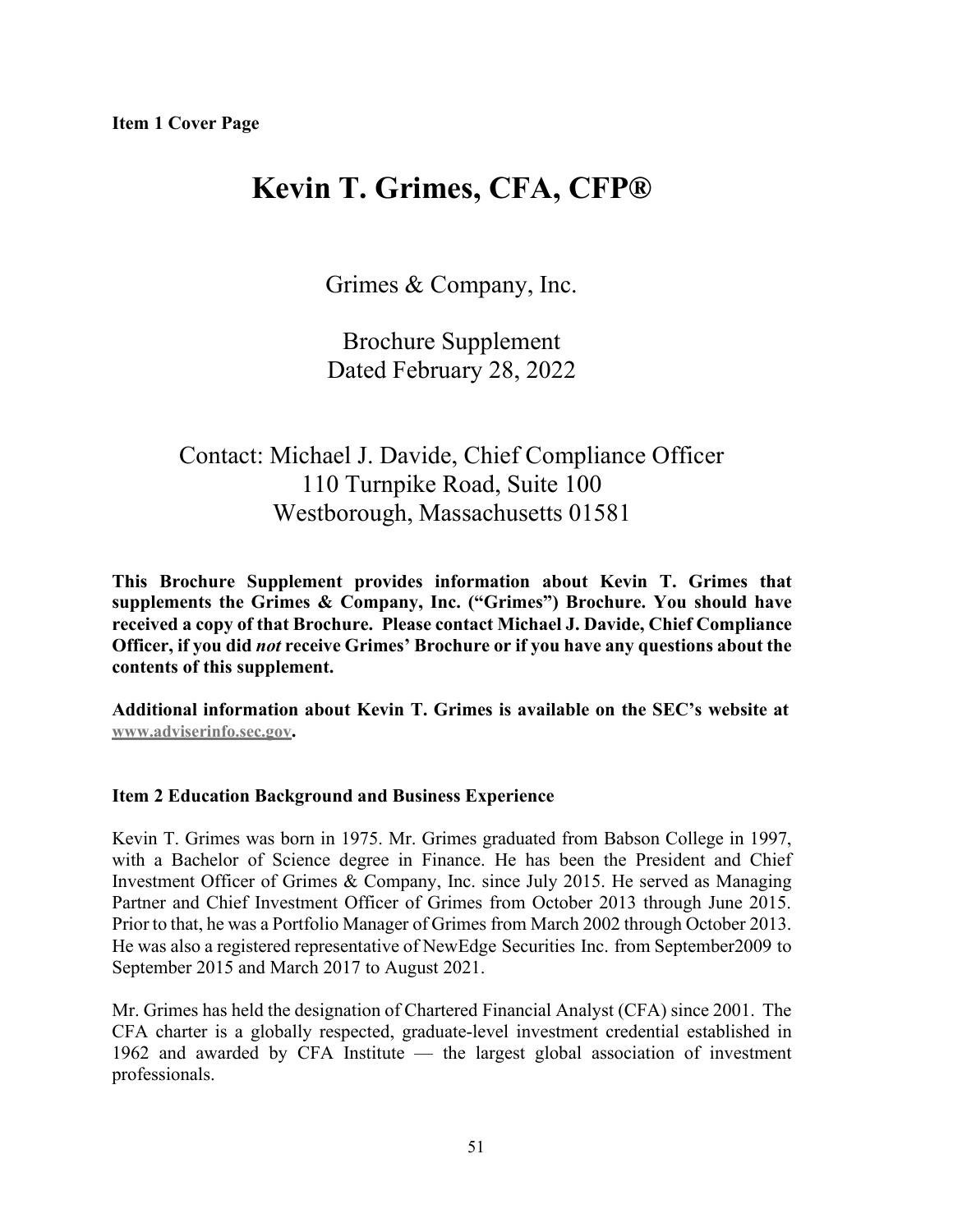To earn the CFA charter, candidates must: 1) pass three sequential, six-hour examinations; 2) have at least four years of qualified professional investment experience; 3) join CFA Institute as members; and 4) commit to abide by, and annually reaffirm, their adherence to the CFA Institute Code of Ethics and Standards of Professional Conduct.

# **High Ethical Standards**

The CFA Institute Code of Ethics and Standards of Professional Conduct, enforced through an active professional conduct program, require CFA charterholders to:

- Place their clients' interests ahead of their own
- Maintain independence and objectivity
- Act with integrity
- Maintain and improve their professional competence
- Disclose conflicts of interest and legal matters

#### **Global Recognition**

Passing the three CFA exams is a difficult feat that requires extensive study (successful candidates report spending an average of 300 hours of study per level). Earning the CFA charter demonstrates mastery of many of the advanced skills needed for investment analysis and decision making in today's quickly evolving global financial industry. As a result, employers and clients are increasingly seeking CFA charterholders—often making the charter a prerequisite for employment.

Additionally, regulatory bodies in 22 countries and territories recognize the CFA charter as a proxy for meeting certain licensing requirements, and more than 125 colleges and universities around the world have incorporated a majority of the CFA Program curriculum into their own finance courses.

## **Comprehensive and Current Knowledge**

The CFA Program curriculum provides a comprehensive framework of knowledge for investment decision making and is firmly grounded in the knowledge and skills used every day in the investment profession. The three levels of the CFA Program test a proficiency with a wide range of fundamental and advanced investment topics, including ethical and professional standards, fixed-income and equity analysis, alternative and derivative investments, economics, financial reporting standards, portfolio management, and wealth planning.

The CFA Program curriculum is updated every year by experts from around the world to ensure that candidates learn the most relevant and practical new tools, ideas, and investment and wealth management skills to reflect the dynamic and complex nature of the profession.

To learn more about the CFA charter, visit [www.cfainstitute.org.](http://www.cfainstitute.org/)

Mr. Grimes has also held the designation of Certified Financial Planner (CFP®) since 2003. The CFP® designation identifies individuals who have completed the mandatory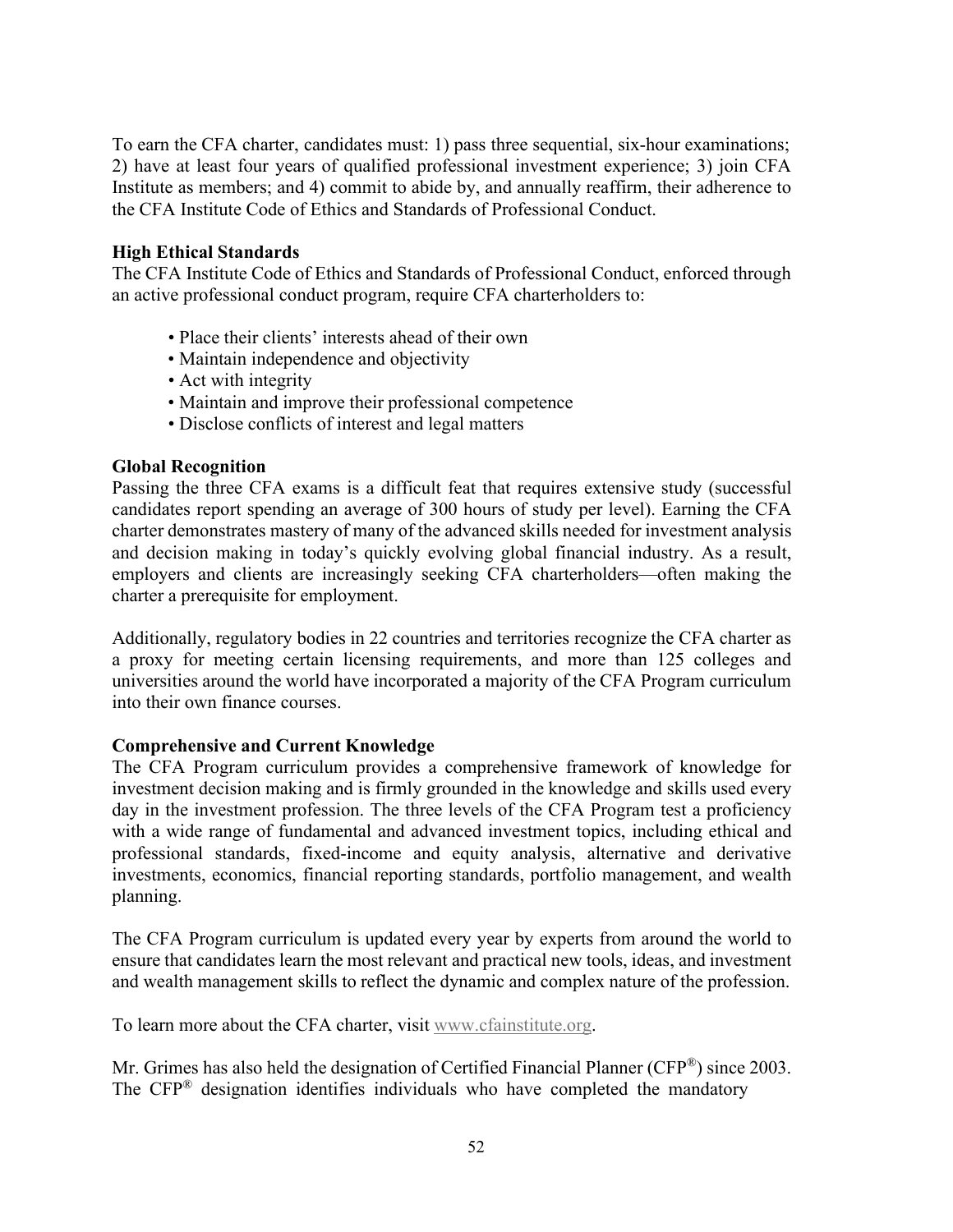examination, education, experience, and ethics requirements mandated by the CFP Board. Candidates must have at least three years of qualifying work experience that relates to financial planning. Candidates are required to hold a bachelor's degree from an accredited university.  $CFP^®$  candidates must pass an examination that covers over 100 financial planning topics, which broadly include: general principles of financial planning, insurance planning and risk management, employee benefits planning, investment planning, income tax planning, retirement planning, and estate planning. Finally, candidates have ongoing ethics requirements and oversight by the CFP Board.

# **Item 3 Disciplinary Information**

None.

# **Item 4 Other Business Activities**

None

# **Item 5 Additional Compensation**

None.

## **Item 6 Supervision**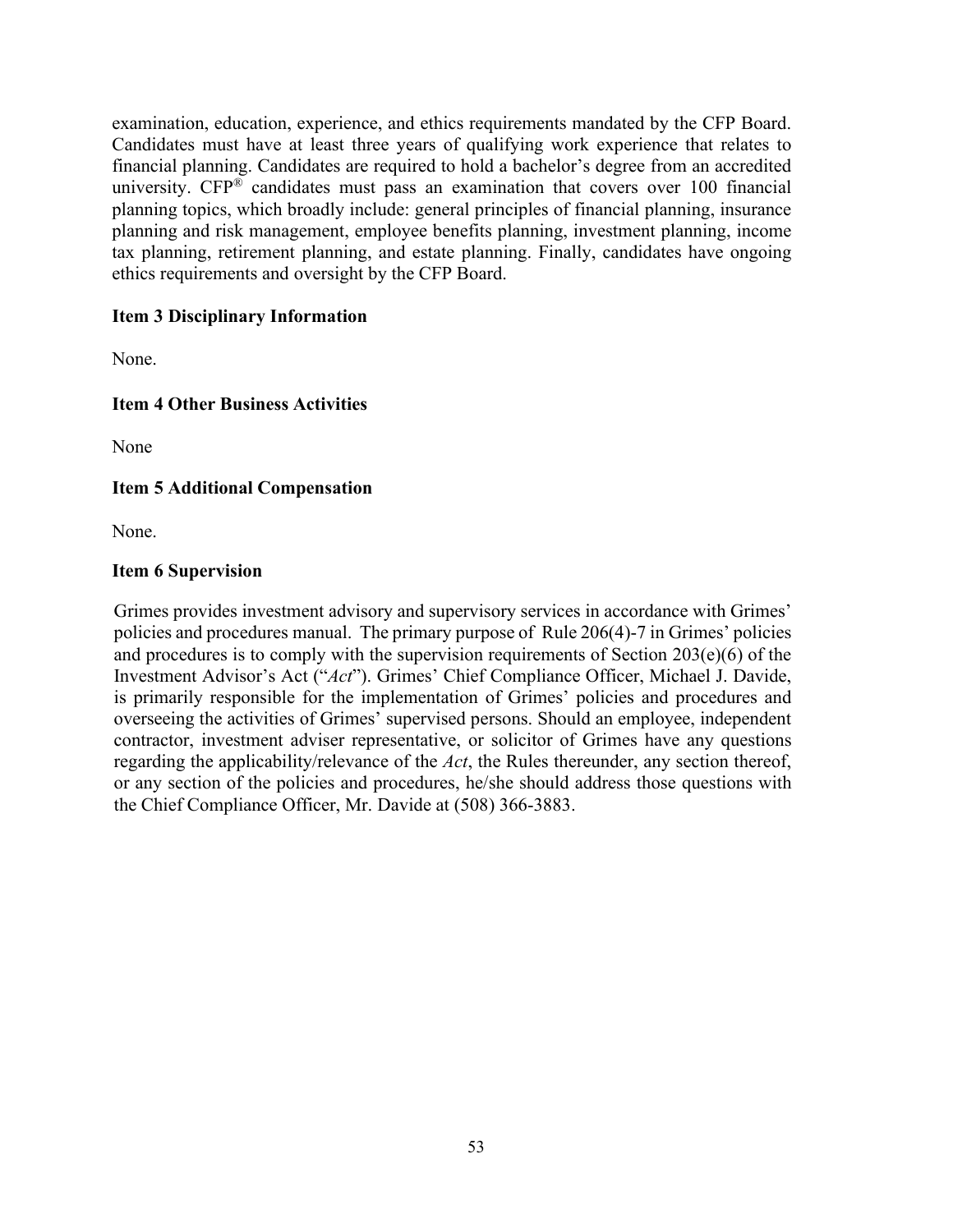# **Molly F. Grimes**

Grimes & Company, Inc.

Brochure Supplement Dated February 28, 2022

# Contact: Michael J. Davide, Chief Compliance Officer 110 Turnpike Road, Suite 100 Westborough, Massachusetts 01581

**This Brochure Supplement provides information about Molly F. Grimes that supplements the Grimes & Company, Inc. ("Grimes") Brochure. You should have received a copy of that Brochure. Please contact Michael J. Davide, Chief Compliance Officer, if you did** *not* **receive Grimes' Brochure or if you have any questions about the contents of this supplement.**

**Additional information about Molly F. Grimes is available on the SEC's website at [www.adviserinfo.sec.gov.](http://www.adviserinfo.sec.gov/)**

# **Item 2 Education Background and Business Experience**

Molly F. Grimes was born in 1992. Ms. Grimes graduated from Dartmouth College in 2014, with a Bachelor of Arts in Neuroscience. She has been a Financial Planner with Grimes since August 2021. Prior to that, she was employed by athenahealth from July 2016 to June 2021.

## **Item 3 Disciplinary Information**

None.

**Item 4 Other Business Activities**

None.

## **Item 5 Additional Compensation**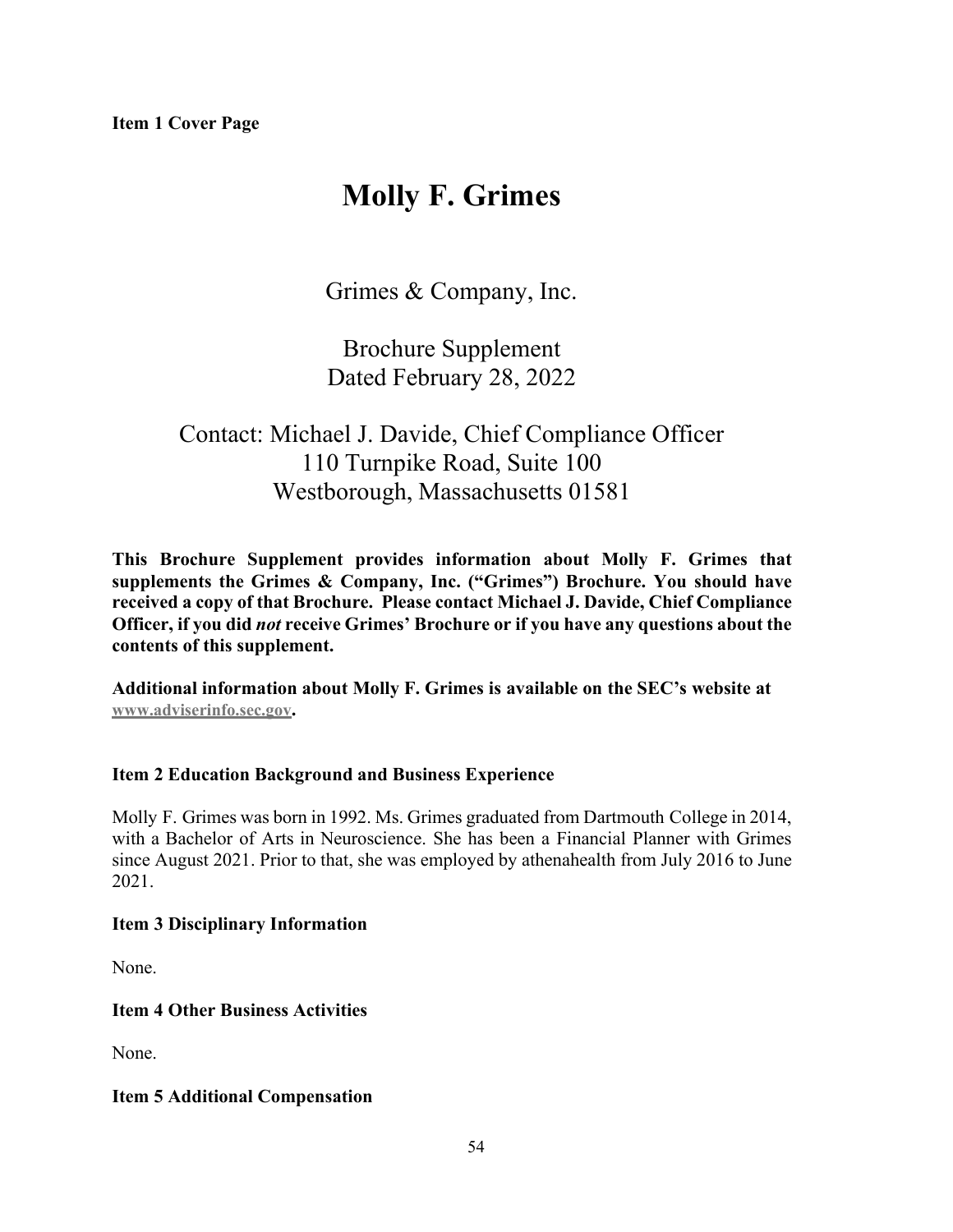None.

# **Item 6 Supervision**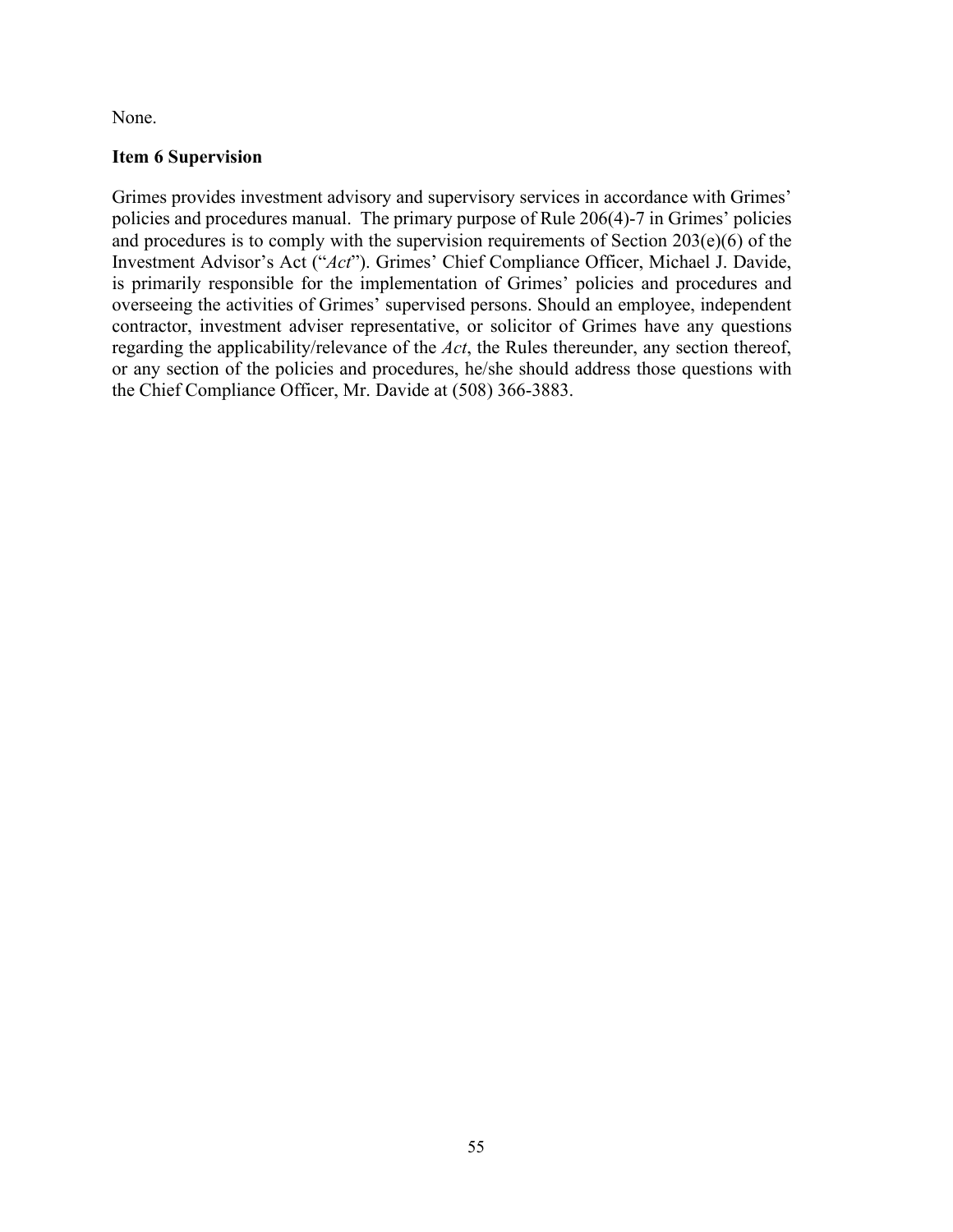# **Thomas A. Grimes, CFP®**

Grimes & Company, Inc.

Brochure Supplement Dated February 28, 2022

# Contact: Michael J. Davide, Chief Compliance Officer 110 Turnpike Road, Suite 100 Westborough, Massachusetts 01581

**This Brochure Supplement provides information about Thomas A. Grimes that supplements the Grimes & Company, Inc. ("Grimes") Brochure. You should have received a copy of that Brochure. Please contact Michael J. Davide, Chief Compliance Officer, if you did** *not* **receive Grimes' Brochure or if you have any questions about the contents of this supplement.**

**Additional information about Thomas A. Grimes is available on the SEC's website at [www.adviserinfo.sec.gov.](http://www.adviserinfo.sec.gov/)**

#### **Item 2 Education Background and Business Experience**

Thomas A. Grimes was born in 1958. Mr. Grimes graduated from the University of Massachusetts/Amherst in 1980, with a Bachelor of Arts degree in Business Management. He also graduated from Babson College in 1990 with a Master of Business Administration. He has been a Vice President and Principal with Grimes since November 2003. He has also been a registered representative of NewEdge Securities Inc. since September 2009.

Mr. Grimes has held the designation of Certified Financial Planner (CFP®) since 1993. The CFP® designation identifies individuals who have completed the mandatory examination, education, experience, and ethics requirements mandated by the CFP Board. Candidates must have at least three years of qualifying work experience that relates to financial planning. Candidates are required to hold a bachelor's degree from an accredited university.  $CFP^®$  candidates must pass an examination that covers over 100 financial planning topics, which broadly include: general principles of financial planning, insurance planning and risk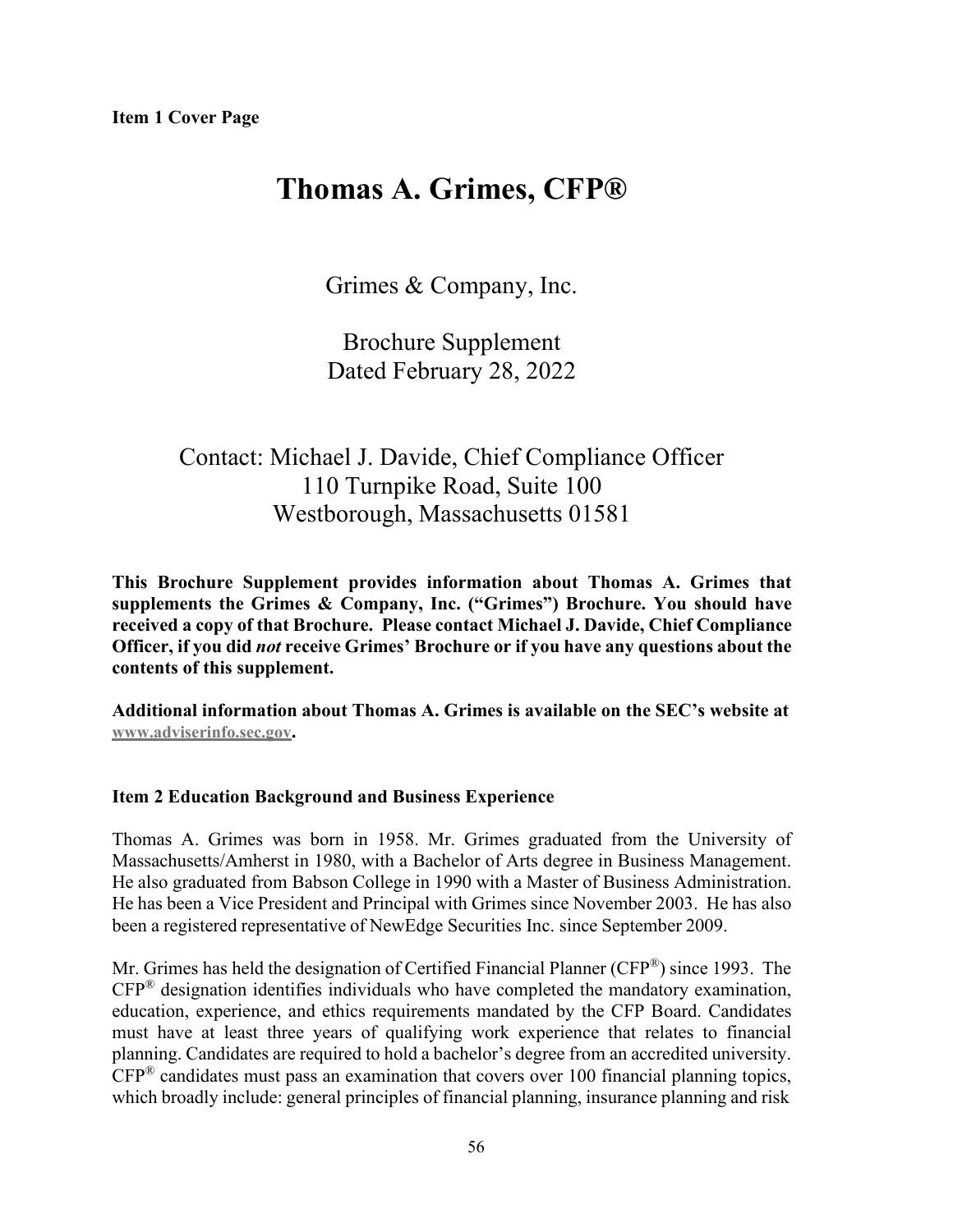management, employee benefits planning, investment planning, income tax planning, retirement planning, and estate planning. Finally, candidates have ongoing ethics requirements and oversight by the CFP Board.

# **Item 3 Disciplinary Information**

None.

# **Item 4 Other Business Activities**

Mr. Grimes is a registered representative of NewEdge Securities Inc.("*NewEdge*"), an SEC Registered and FINRA member broker-dealer. Upon a client request, clients may choose to engage Mr. Grimes in his individual capacity as a registered representative of *NewEdge*, to implement investment recommendations on a commission basis, which could present a conflict of interest, as the receipt of commissions may provide an incentive to recommend investment products based on commissions to be received, rather than on a particular client's need.

In the event the client chooses to purchase investment products through *NewEdge*, brokerage commissions will be charged by *NewEdge* to effect securities transactions, a portion of whichcommissions shall be paid by *NewEdge* to Mr. Grimes. The brokerage commissions chargedby *NewEdge* may be higher or lower than those charged by other broker-dealers. In addition,*NewEdge*, as well as Mr. Grimes, relative to commission mutual fund purchases, may also receive additional ongoing 12b-1 trailing commission compensation directly from the mutual fund company during the period that the client maintains the mutual fund investment. The securities commission business conducted by Mr. Grimes is separate and apart from Grimes' investment management services discussed in Grimes' *Brochure*.

Licensed Insurance Agent. Mr. Grimes, in his individual capacity, is a licensed insurance agent. Upon a client request, clients can engage Mr. Grimes to purchase insurance products on a commission basis. The recommendation by Mr. Grimes that a client purchase an insurance commission product could present a conflict of interest, as the receipt of commissions may provide an incentive to recommend insurance products based on commissions to be received, rather than on a particular client's need.

Because of the extremely limited nature of Mr. Grimes' commission services as set forth above, Mr. Grimes' commission services are not material to Grimes' advisory operations. Grimes' Chief Compliance Officer, Michael J. Davide, remains available to address any questions that a client or prospective client may have regarding the above.

# **Item 5 Additional Compensation**

None.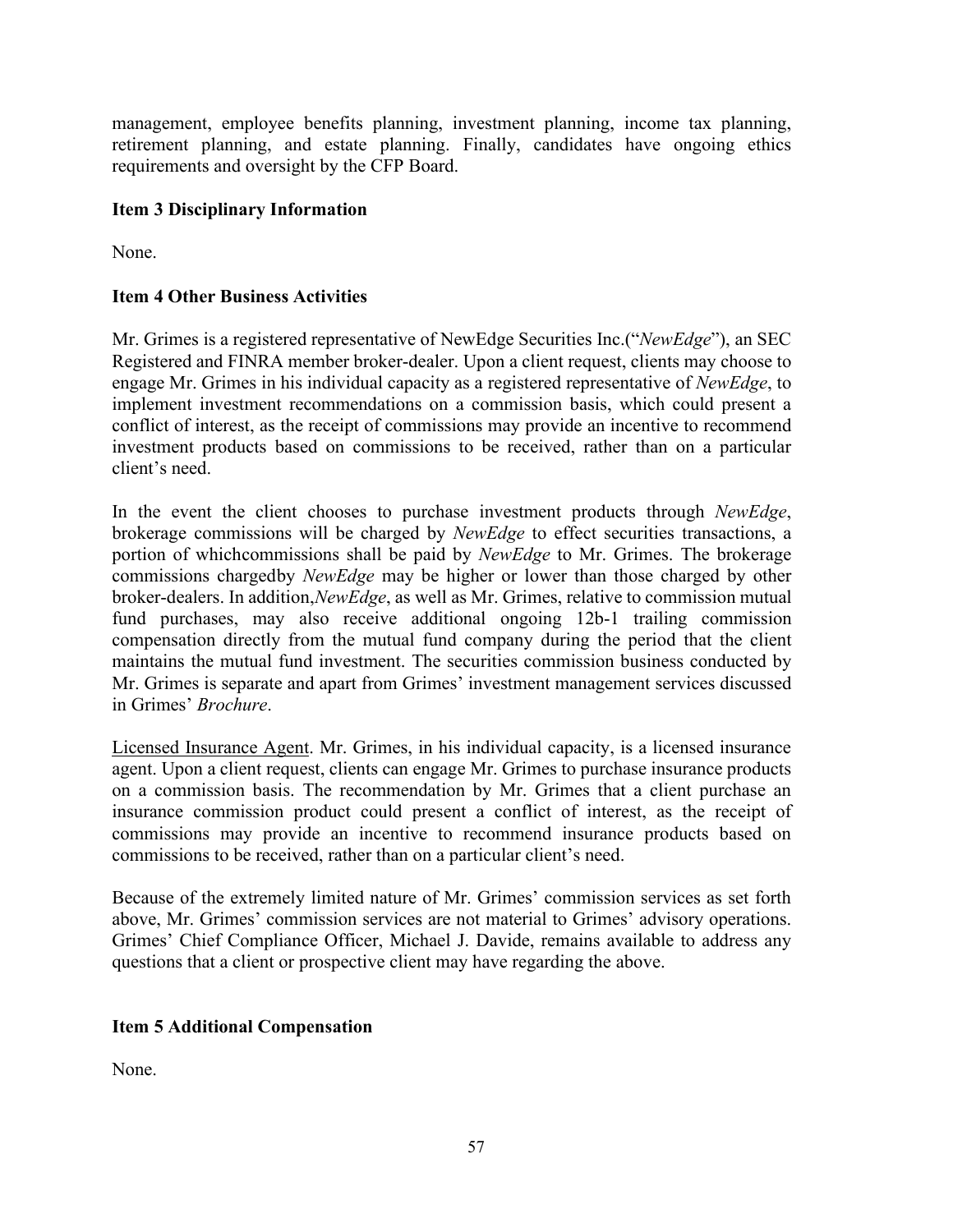#### **Item 6 Supervision**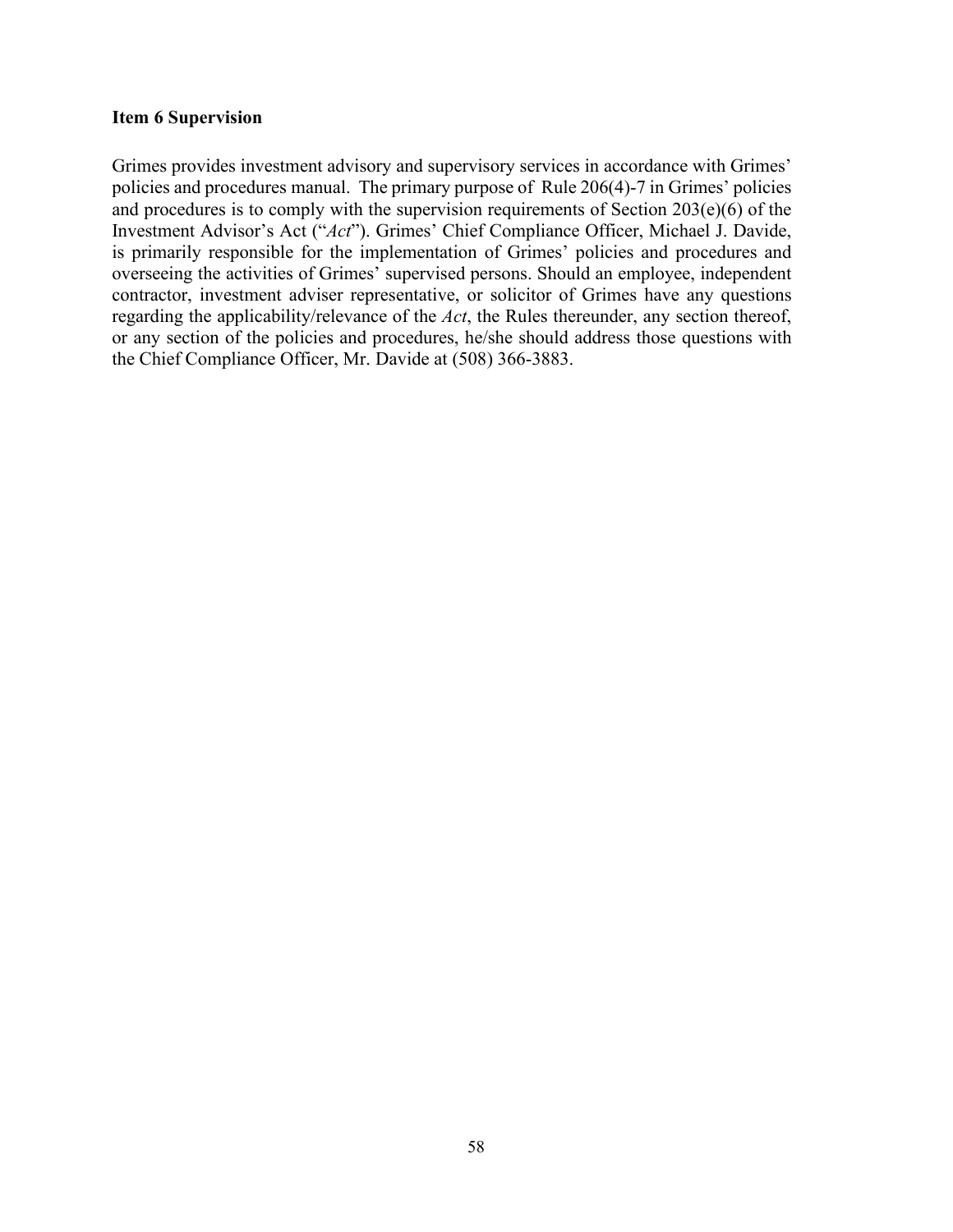# **Timothy J. Grimes**

Grimes & Company, Inc.

Brochure Supplement Dated February 28, 2022

# Contact: Michael J. Davide, Chief Compliance Officer 110 Turnpike Road, Suite 100 Westborough, Massachusetts 01581

**This Brochure Supplement provides information about Timothy J. Grimes that supplements the Grimes & Company, Inc. ("Grimes") Brochure. You should have received a copy of that Brochure. Please contact Michael J. Davide, Chief Compliance Officer, if you did** *not* **receive Grimes' Brochure or if you have any questions about the contents of this supplement.**

**Additional information about Timothy J. Grimes is available on the SEC's website at [www.adviserinfo.sec.gov.](http://www.adviserinfo.sec.gov/)**

# **Item 2 Education Background and Business Experience**

Timothy J. Grimes was born in 1949. Mr. Grimes graduated from Bryant College in 1971, with a Bachelor of Science degree in Business Administration. He has held the title of Founder and Chairman of Grimes since July 2015. Previously, he served as President of Grimes from November 1999 to June 2015. He has also been a registered representative of NewEdge Securities Inc. since September 2009.

# **Item 3 Disciplinary Information**

None.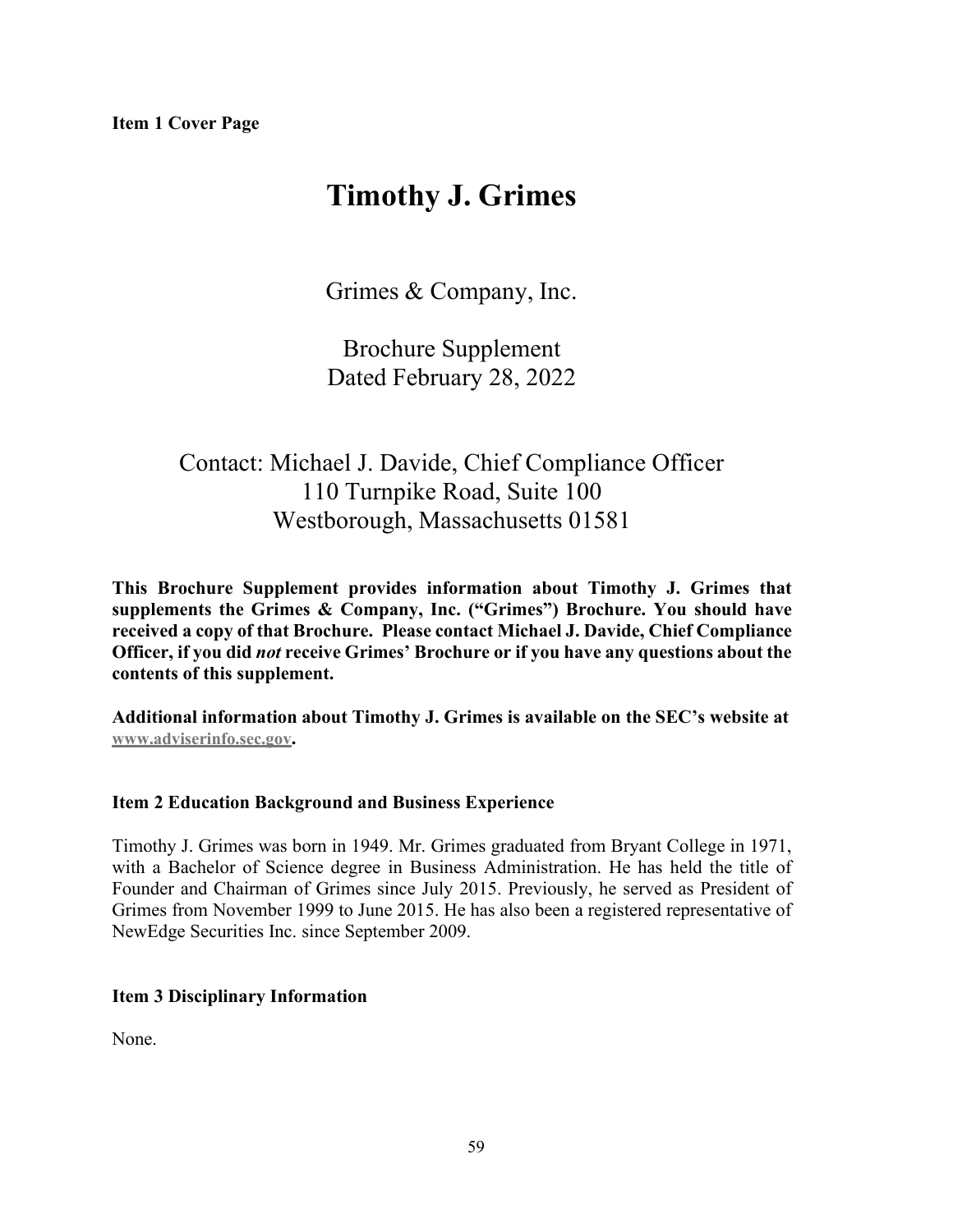## **Item 4 Other Business Activities**

Mr. Grimes is a registered representative of NewEdge Securities Inc.("*NewEdge*"), an SEC Registered and FINRA member broker-dealer. Upon a client request, clients may choose to engage Mr. Grimes in his individual capacity as a registered representative of *NewEdge*, to implement investment recommendations on a commission basis, which could present a conflict of interest, as the receipt of commissions may provide an incentive to recommend investment products based on commissions to be received, rather than on a particular client's need.

In the event the client chooses to purchase investment products through *NewEdge*, brokerage commissions will be charged by *NewEdge* to effect securities transactions, a portion of whichcommissions shall be paid by *NewEdge* to Mr. Grimes. The brokerage commissions chargedby *NewEdge* may be higher or lower than those charged by other broker-dealers. In addition,*NewEdge*, as well as Mr. Grimes, relative to commission mutual fund purchases, may also receive additional ongoing 12b-1 trailing commission compensation directly from the mutual fund company during the period that the client maintains the mutual fund investment. The securities commission business conducted by Mr. Grimes is separate and apart from Grimes' investment management services discussed in Grimes' *Brochure*.

Licensed Insurance Agent. Mr. Grimes, in his individual capacity, is a licensed insurance agent. Upon a client request, clients can engage Mr. Grimes to purchase insurance products on a commission basis. The recommendation by Mr. Grimes that a client purchase an insurance commission product could present a conflict of interest, as the receipt of commissions may provide an incentive to recommend insurance products based on commissions to be received, rather than on a particular client's need.

Because of the extremely limited nature of Mr. Grimes' commission services as set forth above, Mr. Grimes' commission services are not material to Grimes' advisory operations. Grimes' Chief Compliance Officer, Michael J. Davide, remains available to address any questions that a client or prospective client may have regarding the above.

# **Item 5 Additional Compensation**

None.

# **Item 6 Supervision**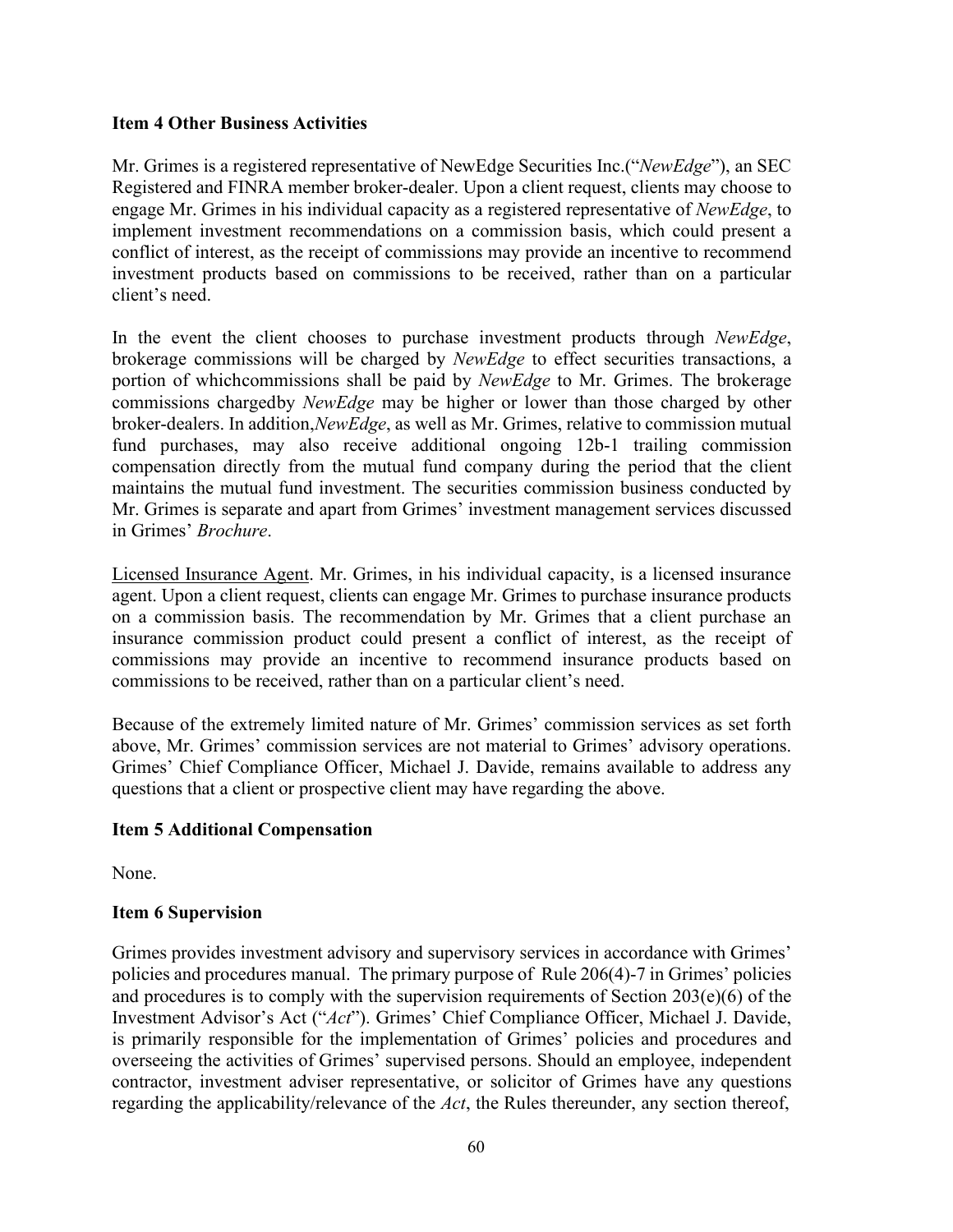or any section of the policies and procedures, he/she should address those questions with the Chief Compliance Officer, Mr. Davide at (508) 366-3883.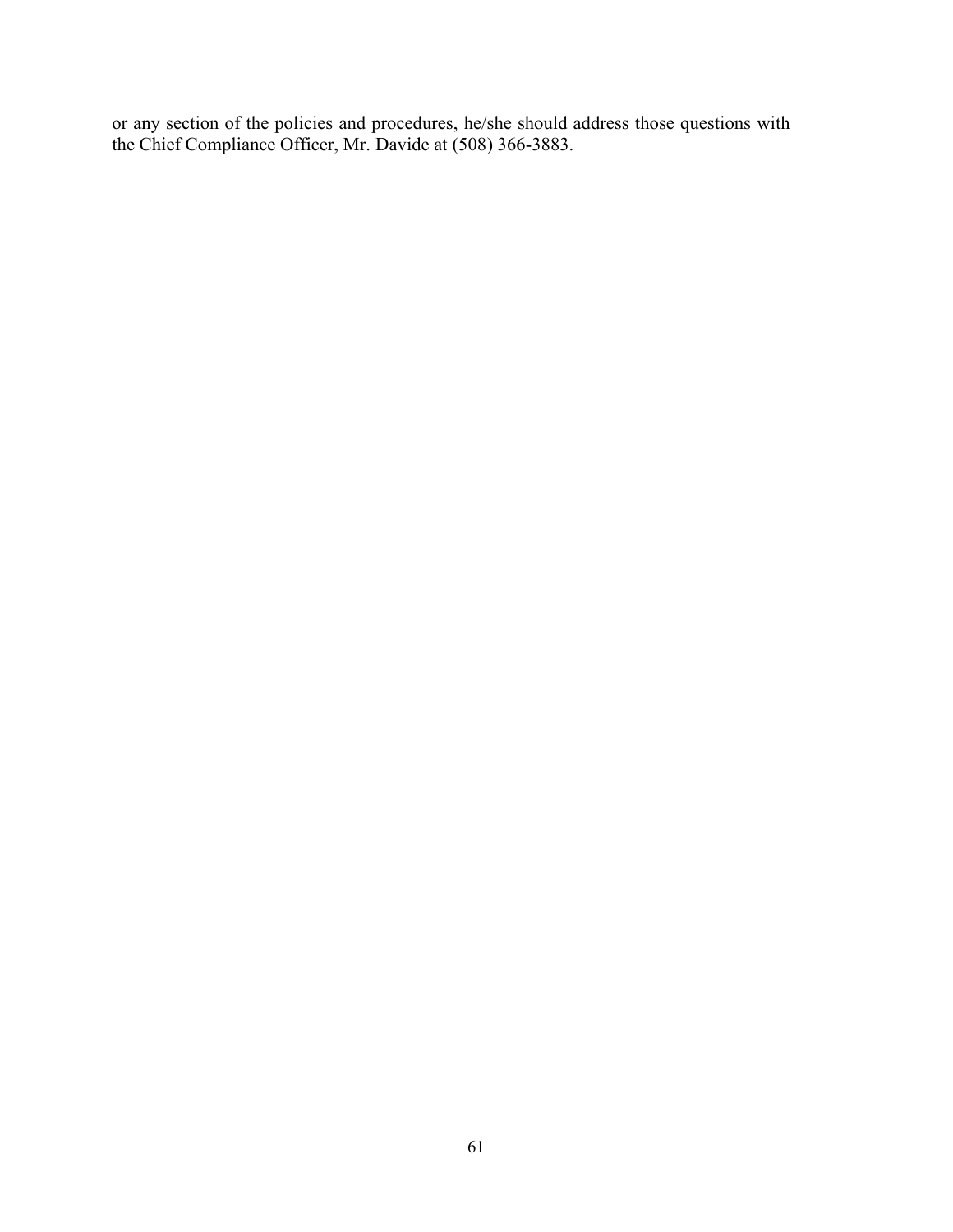# **Adam R. Jacobs, CFA, CFP®**

Grimes & Company, Inc.

Brochure Supplement Dated February 28, 2022

# Contact: Michael J. Davide, Chief Compliance Officer 110 Turnpike Road, Suite 100 Westborough, Massachusetts 01581

**This Brochure Supplement provides information about Adam R. Jacobs that supplements the Grimes & Company, Inc. ("Grimes") Brochure. You should have received a copy of that Brochure. Please contact Michael J. Davide, Chief Compliance Officer, if you did** *not* **receive Grimes' Brochure or if you have any questions about the contents of this supplement.**

**Additional information about Adam R. Jacobs is available on the SEC's website at [www.adviserinfo.sec.gov.](http://www.adviserinfo.sec.gov/)**

## **Item 2 Education Background and Business Experience**

Adam R. Jacobs was born in 1975. Mr. Jacobs graduated from Babson College in 1997, with a Bachelor of Science degree in Finance. He has been a Vice President with Grimes since February 2810. He was formerly a registered representative of NewEdge Securities Inc. from February 2810 through July 2017. Prior to these he was employed by Jacobs Wealth Management, LLC from January 2007 to December 2009, USA Securities Financial from May 2008 to December 2009, Cambridge Investment Research from July 2007 to May 2008, O.N. Equity Sales from April 2007 to June 2007, and by Park Avenue Securities from January 2006 to March 2007.

Mr. Jacobs has held the designation of Chartered Financial Analyst (CFA) since 2001. The CFA charter is a globally respected, graduate-level investment credential established in 1962 and awarded by CFA Institute — the largest global association of investment professionals.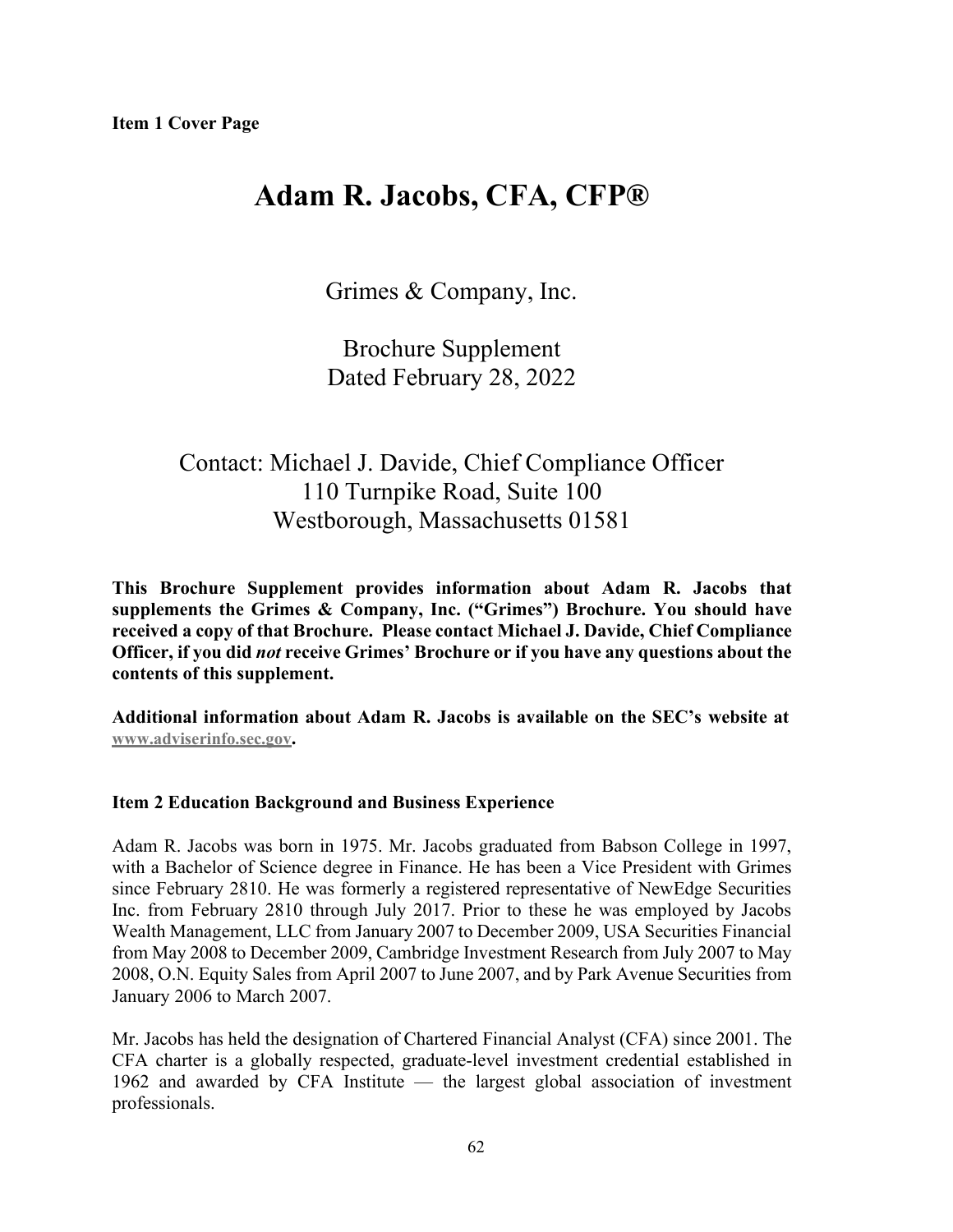To earn the CFA charter, candidates must: 1) pass three sequential, six-hour examinations; 2) have at least four years of qualified professional investment experience; 3) join CFA Institute as members; and 4) commit to abide by, and annually reaffirm, their adherence to the CFA Institute Code of Ethics and Standards of Professional Conduct.

# **High Ethical Standards**

The CFA Institute Code of Ethics and Standards of Professional Conduct, enforced through an active professional conduct program, require CFA charterholders to:

- Place their clients' interests ahead of their own
- Maintain independence and objectivity
- Act with integrity
- Maintain and improve their professional competence
- Disclose conflicts of interest and legal matters

#### **Global Recognition**

Passing the three CFA exams is a difficult feat that requires extensive study (successful candidates report spending an average of 300 hours of study per level). Earning the CFA charter demonstrates mastery of many of the advanced skills needed for investment analysis and decision making in today's quickly evolving global financial industry. As a result, employers and clients are increasingly seeking CFA charterholders—often making the charter a prerequisite for employment.

Additionally, regulatory bodies in 22 countries and territories recognize the CFA charter as a proxy for meeting certain licensing requirements, and more than 125 colleges and universities around the world have incorporated a majority of the CFA Program curriculum into their own finance courses.

## **Comprehensive and Current Knowledge**

The CFA Program curriculum provides a comprehensive framework of knowledge for investment decision making and is firmly grounded in the knowledge and skills used every day in the investment profession. The three levels of the CFA Program test a proficiency with a wide range of fundamental and advanced investment topics, including ethical and professional standards, fixed-income and equity analysis, alternative and derivative investments, economics, financial reporting standards, portfolio management, and wealth planning.

The CFA Program curriculum is updated every year by experts from around the world to ensure that candidates learn the most relevant and practical new tools, ideas, and investment and wealth management skills to reflect the dynamic and complex nature of the profession.

To learn more about the CFA charter, visit [www.cfainstitute.org.](http://www.cfainstitute.org/)

Mr. Jacobs has also held the designation of Certified Financial Planner (CFP®) since 2009. The CFP® designation identifies individuals who have completed the mandatory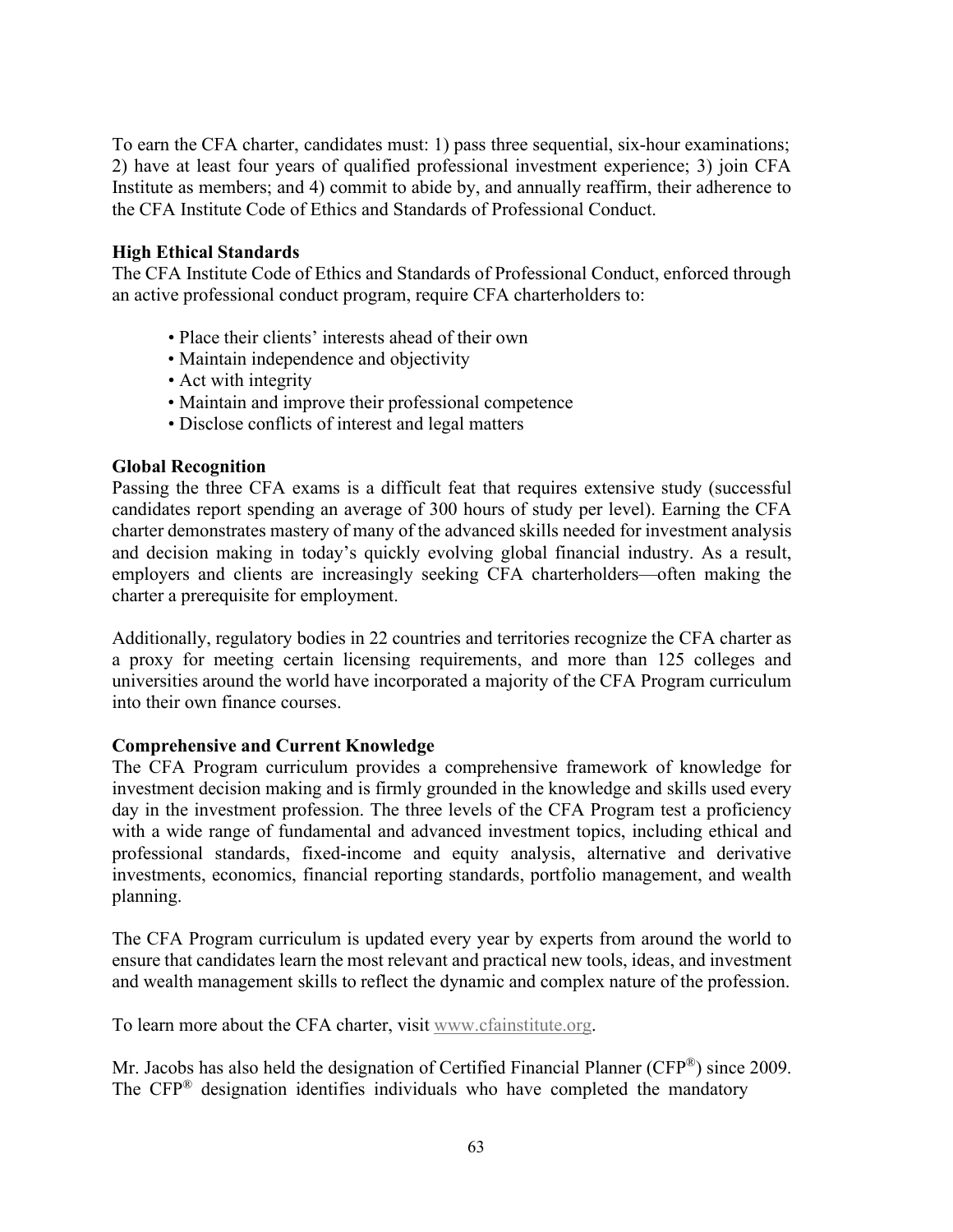examination, education, experience, and ethics requirements mandated by the CFP Board. Candidates must have at least three years of qualifying work experience that relates to financial planning. Candidates are required to hold a bachelor's degree from an accredited university.  $CFP^®$  candidates must pass an examination that covers over 100 financial planning topics, which broadly include: general principles of financial planning, insurance planning and risk management, employee benefits planning, investment planning, income tax planning, retirement planning, and estate planning. Finally, candidates have ongoing ethics requirements and oversight by the CFP Board.

# **Item 3 Disciplinary Information**

None.

# **Item 4 Other Business Activities**

None.

# **Item 5 Additional Compensation**

None.

## **Item 6 Supervision**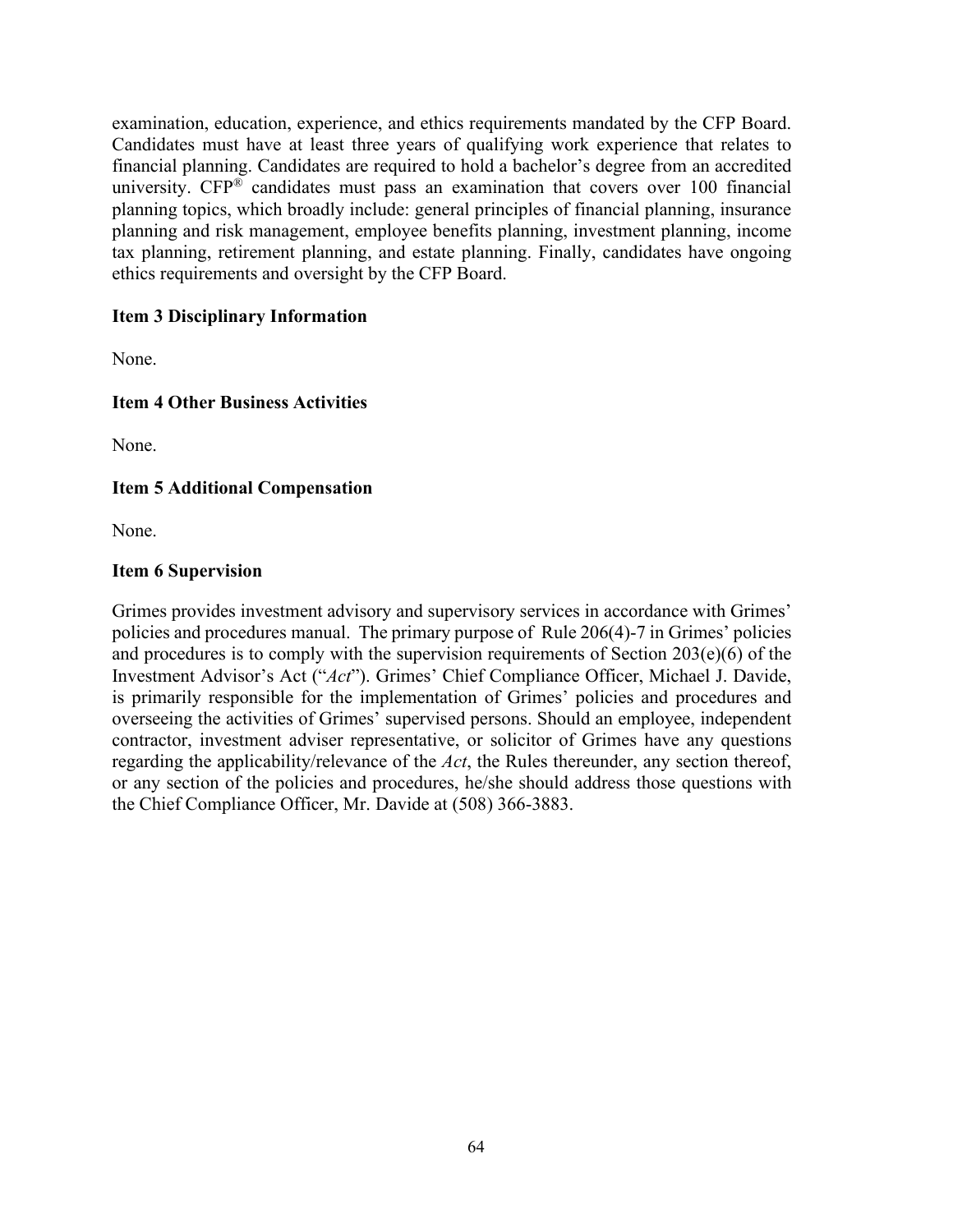# **Karen P. Kelly, CFP®**

Grimes & Company, Inc.

Brochure Supplement Dated February 28, 2022

# Contact: Michael J. Davide, Chief Compliance Officer 110 Turnpike Road, Suite 100 Westborough, Massachusetts 01581

**This Brochure Supplement provides information about Karen P. Kelly that supplements the Grimes & Company, Inc. ("Grimes") Brochure. You should have received a copy of that Brochure. Please contact Michael J. Davide, Chief Compliance Officer, if you did** *not* **receive Grimes' Brochure or if you have any questions about the contents of this supplement.**

**Additional information about Karen P. Kelly is available on the SEC's website at [www.adviserinfo.sec.gov.](http://www.adviserinfo.sec.gov/)**

# **Item 2 Education Background and Business Experience**

Karen P. Kelly was born in 1965. Ms. Kelly graduated from Boston College in 1987, with a Bachelor of Science degree in Business Management with a concentration in Accounting. She has been a Financial Advisor with Grimes since January 2021. Prior to that, she was the Principal at Kelly Consulting LLC from 2003 through 2020.

Ms. Kelly has held the designation of Certified Financial Planner (CFP®) since 2020. The  $CFP^®$  designation identifies individuals who have completed the mandatory examination, education, experience, and ethics requirements mandated by the CFP Board. Candidates must have at least three years of qualifying work experience that relates to financial planning. Candidates are required to hold a bachelor's degree from an accredited university.  $CFP^®$  candidates must pass an examination that covers over 100 financial planning topics, which broadly include: general principles of financial planning, insurance planning and risk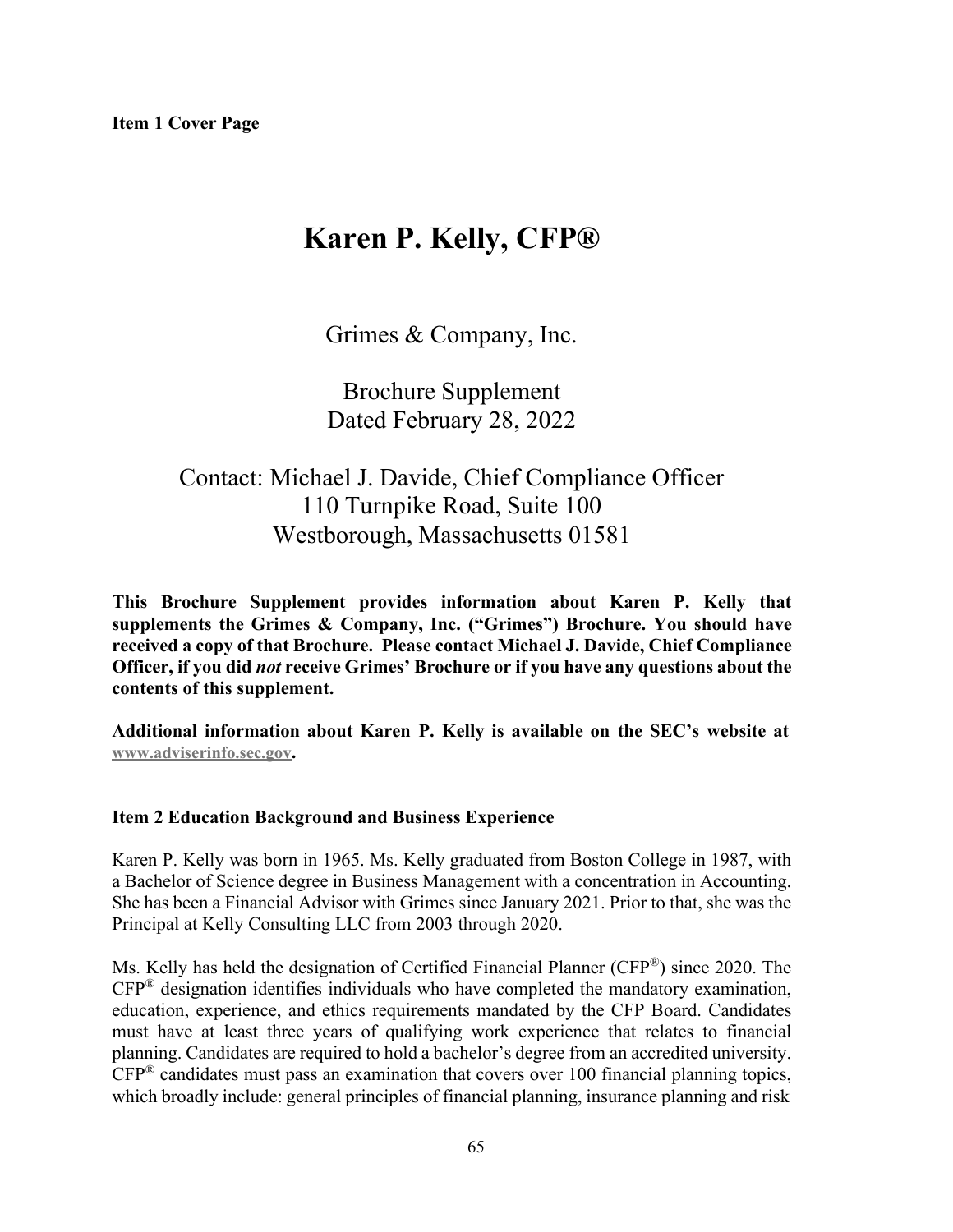management, employee benefits planning, investment planning, income tax planning, retirement planning, and estate planning. Finally, candidates have ongoing ethics requirements and oversight by the CFP Board.

# **Item 3 Disciplinary Information**

None.

# **Item 4 Other Business Activities**

None.

# **Item 5 Additional Compensation**

None.

## **Item 6 Supervision**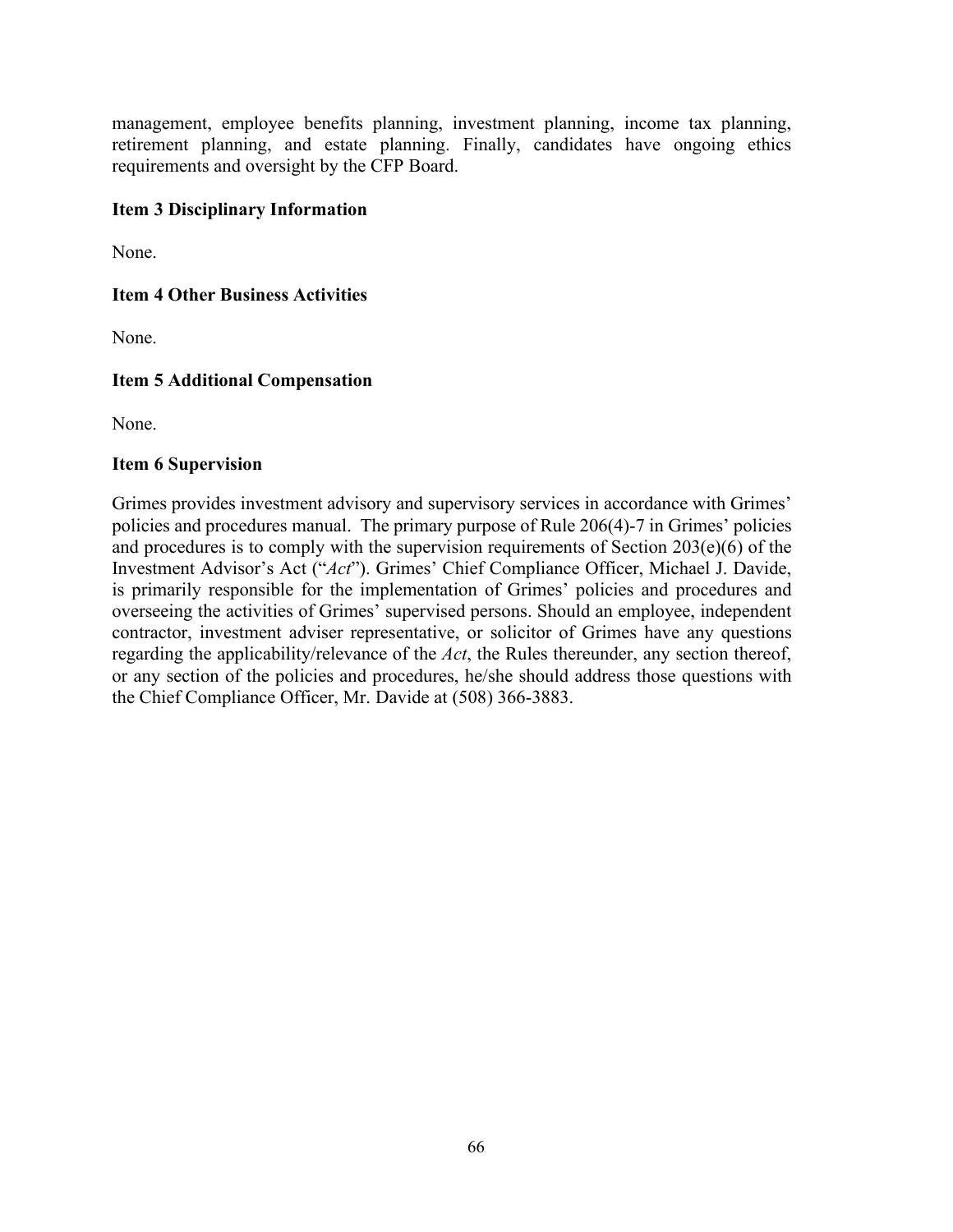# **Jordan A. Letendre, CFP®**

Grimes & Company, Inc.

Brochure Supplement Dated February 28, 2022

# Contact: Michael J. Davide, Chief Compliance Officer 110 Turnpike Road, Suite 100 Westborough, Massachusetts 01581

**This Brochure Supplement provides information about Jordan A. Letendre that supplements the Grimes & Company, Inc. ("Grimes") Brochure. You should have received a copy of that Brochure. Please contact Michael J. Davide, Chief Compliance Officer, if you did** *not* **receive Grimes' Brochure or if you have any questions about the contents of this supplement.**

**Additional information about Jordan A. Letendre is available on the SEC's website at [www.adviserinfo.sec.gov.](http://www.adviserinfo.sec.gov/)**

# **Item 2 Education Background and Business Experience**

Jordan A. Letendre was born in 1988. Mr. Letendre graduated from Bryant University in 2010, with a Bachelor of Science degree in Business Administration and a concentration in Financial Services. He has been a Financial Advisor with Grimes since July 2014.

Mr. Letendre has held the designation of Certified Financial Planner (CFP®) since 2013. The CFP® designation identifies individuals who have completed the mandatory examination, education, experience, and ethics requirements mandated by the CFP Board. Candidates must have at least three years of qualifying work experience that relates to financial planning. Candidates are required to hold a bachelor's degree from an accredited university.  $CFP^{\mathfrak{D}}$  candidates must pass an examination that covers over 100 financial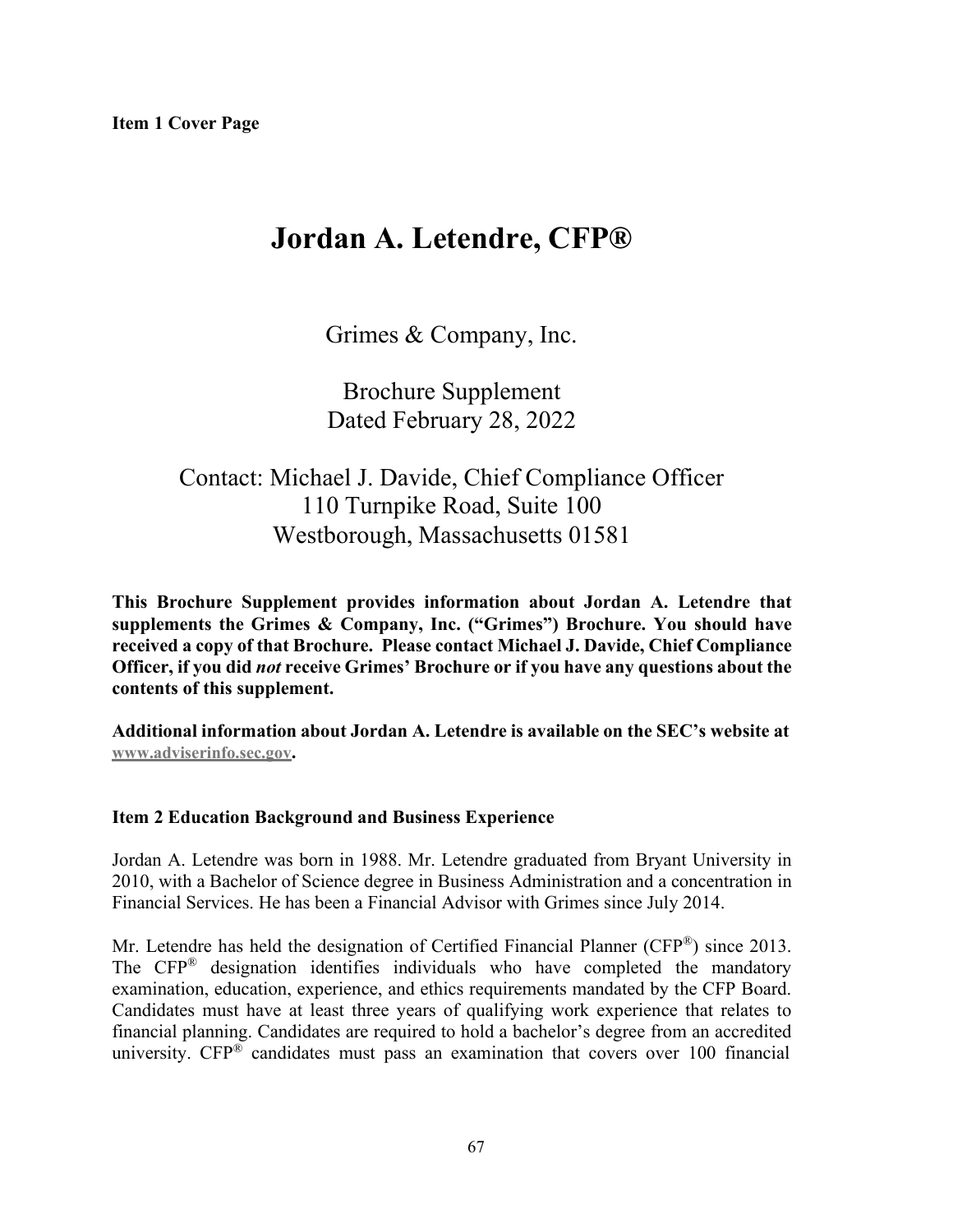planning topics, which broadly include: general principles of financial planning, insurance planning and risk management, employee benefits planning, investment planning, income tax planning, retirement planning, and estate planning. Finally, candidates have ongoing ethics requirements and oversight by the CFP Board.

# **Item 3 Disciplinary Information**

None.

# **Item 4 Other Business Activities**

None.

# **Item 5 Additional Compensation**

None.

## **Item 6 Supervision**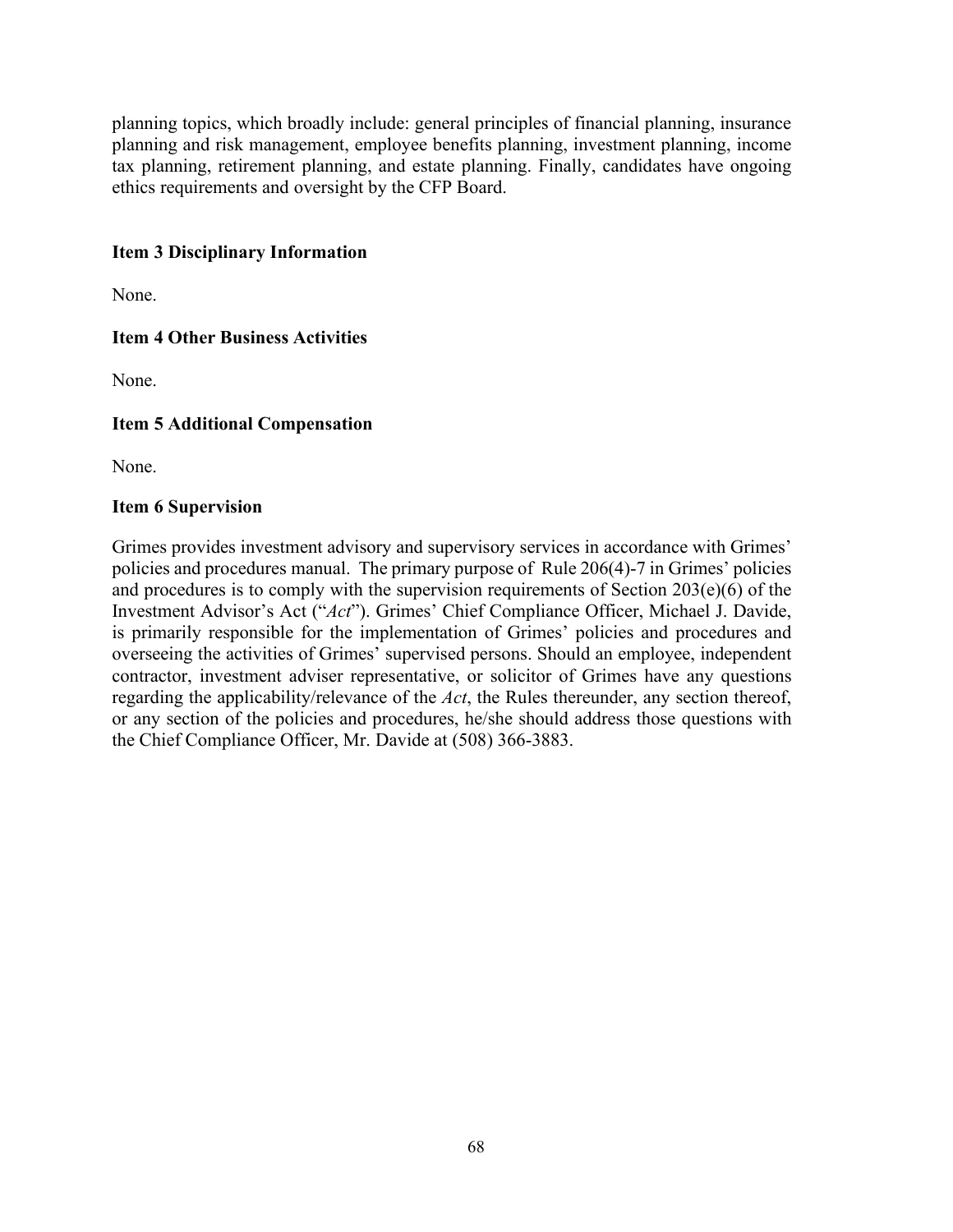# **Laurie L. Littlefield, FPQP™**

Grimes & Company, Inc.

Brochure Supplement Dated February 28, 2022

# Contact: Michael J. Davide, Chief Compliance Officer 110 Turnpike Road, Suite 100 Westborough, Massachusetts 01581

**This Brochure Supplement provides information about Laurie L. Littlefield that supplements the Grimes & Company, Inc. ("Grimes") Brochure. You should have received a copy of that Brochure. Please contact Michael J. Davide, Chief Compliance Officer, if you did** *not* **receive Grimes' Brochure or if you have any questions about the contents of this supplement.**

**Additional information about Laurie L. Littlefield is available on the SEC's website at [www.adviserinfo.sec.gov.](http://www.adviserinfo.sec.gov/)**

## **Item 2 Education Background and Business Experience**

Laurie L. Littlefield was born in 1965. She has been a Senior Client Service Manager of Grimes since April 2005. She was formerly a registered representative of NewEdge Securities Inc. from May 2011 through September 2017.

Ms. Littlefield has held the designation of Financial Paraplanner Qualified Professional™ (FPQP<sup>™)</sup>, formerly referred as Registered Paraplanner ( $RP^®$ ), since 2014. Individuals who hold the FPQP™ designation have completed a course of study encompassing the financial planning process, the five disciplines of financial planning and general financial planning concepts, terminology and product categories. Individuals also complete a three-month long internship. Additionally, individuals must pass an end-of-course examination that tests their ability to synthesize complex concepts and apply theoretical concepts to real-life situations. All designees have agreed to adhere to Standards of [Professional](http://www.cffpdesignations.com/Designee/Standards) Conduct and are subject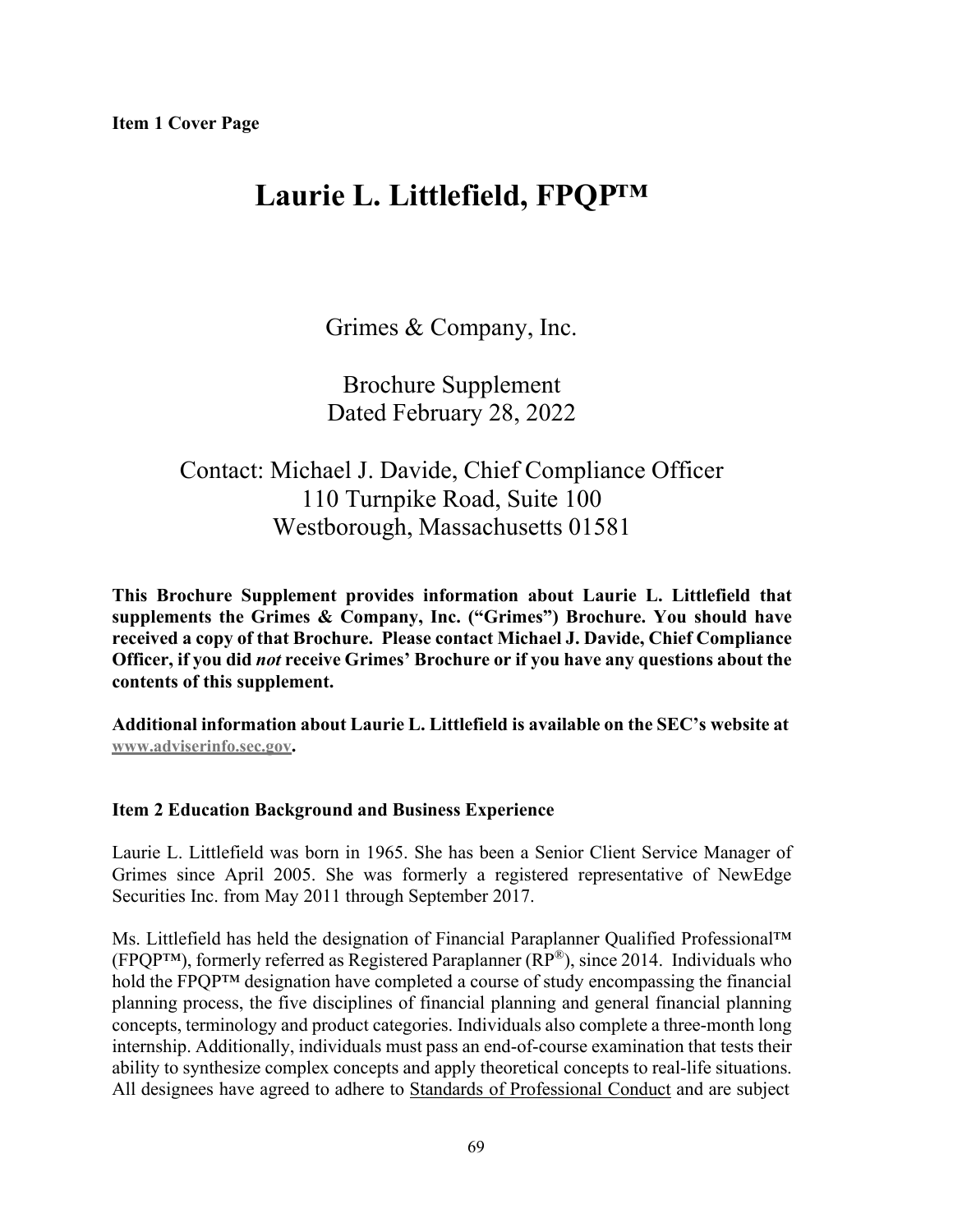to a disciplinary process. Designees renew their designation every two-years by completing 16 hours of continuing education, reaffirming adherence to the Standards of Professional Conduct and complying with self-disclosure requirements.

# **Item 3 Disciplinary Information**

None.

# **Item 4 Other Business Activities**

None.

# **Item 5 Additional Compensation**

None.

## **Item 6 Supervision**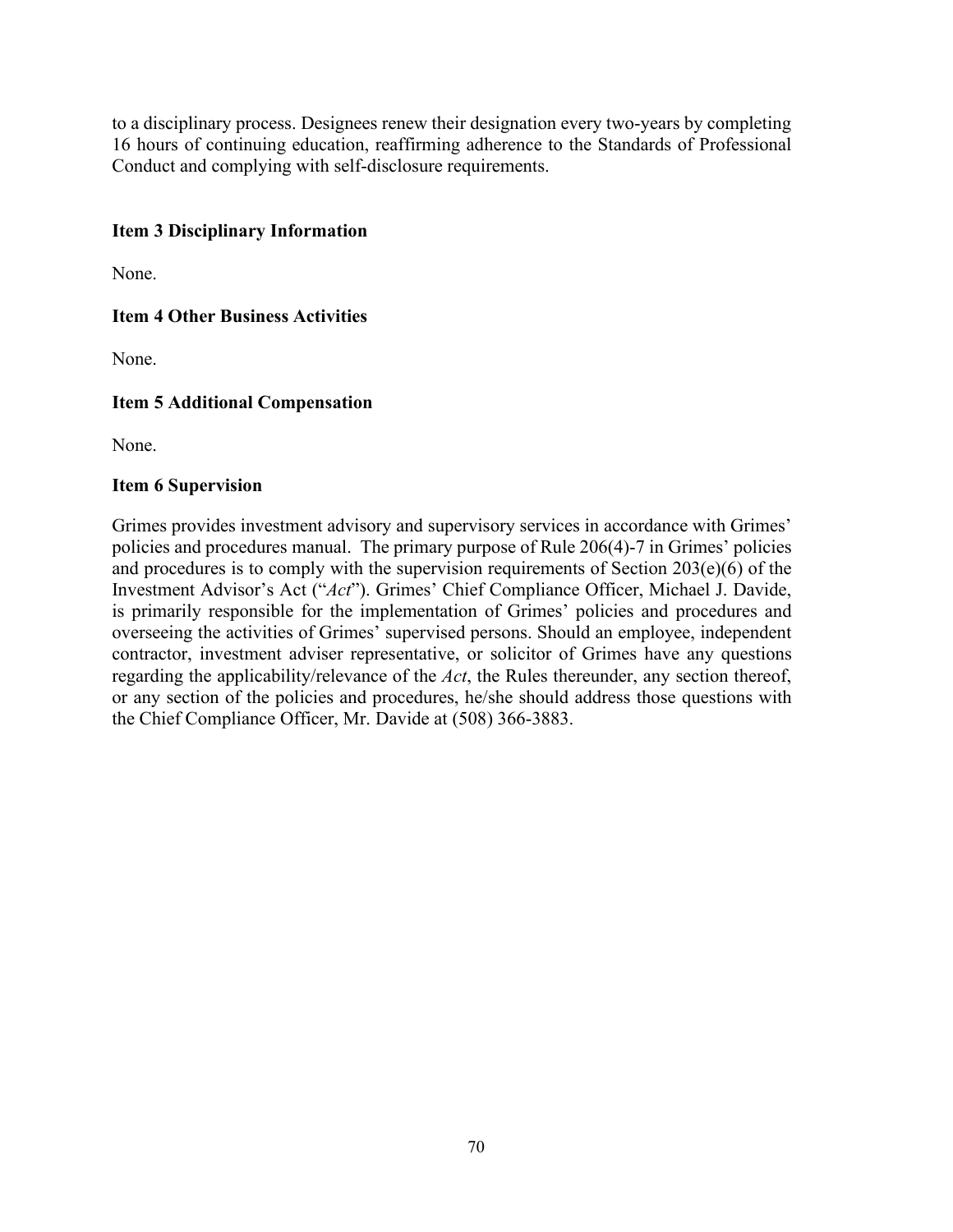# **Jennifer A. Moran, CFP®, AEP®**

Grimes & Company, Inc.

Brochure Supplement Dated February 28, 2022

# Contact: Michael J. Davide, Chief Compliance Officer 110 Turnpike Road, Suite 100 Westborough, Massachusetts 01581

**This Brochure Supplement provides information about Jennifer A. Moran that supplements the Grimes & Company, Inc. ("Grimes") Brochure. You should have received a copy of that Brochure. Please contact Michael J. Davide, Chief Compliance Officer, if you did** *not* **receive Grimes' Brochure or if you have any questions about the contents of this supplement.**

**Additional information about Jennifer A. Moran is available on the SEC's website at [www.adviserinfo.sec.gov.](http://www.adviserinfo.sec.gov/)**

## **Item 2 Education Background and Business Experience**

Jennifer A. Moran was born in 1983. Ms. Moran graduated from Bentley University in 2012, with a Master of Science in Financial Planning and from Syracuse University in 2005 with Bachelor of Science degrees in Finance and Marketing. She has been a Financial Advisor with Grimes since December 2014.

Ms. Moran has held the designation of Certified Financial Planner (CFP®) since 2011. The CFP® designation identifies individuals who have completed the mandatory examination, education, experience, and ethics requirements mandated by the CFP Board. Candidates must have at least three years of qualifying work experience that relates to financial planning. Candidates are required to hold a bachelor's degree from an accredited university.  $CFP^®$  candidates must pass an examination that covers over 100 financial planning topics, which broadly include: general principles of financial planning, insurance planning and risk management, employee benefits planning, investment planning, income tax planning,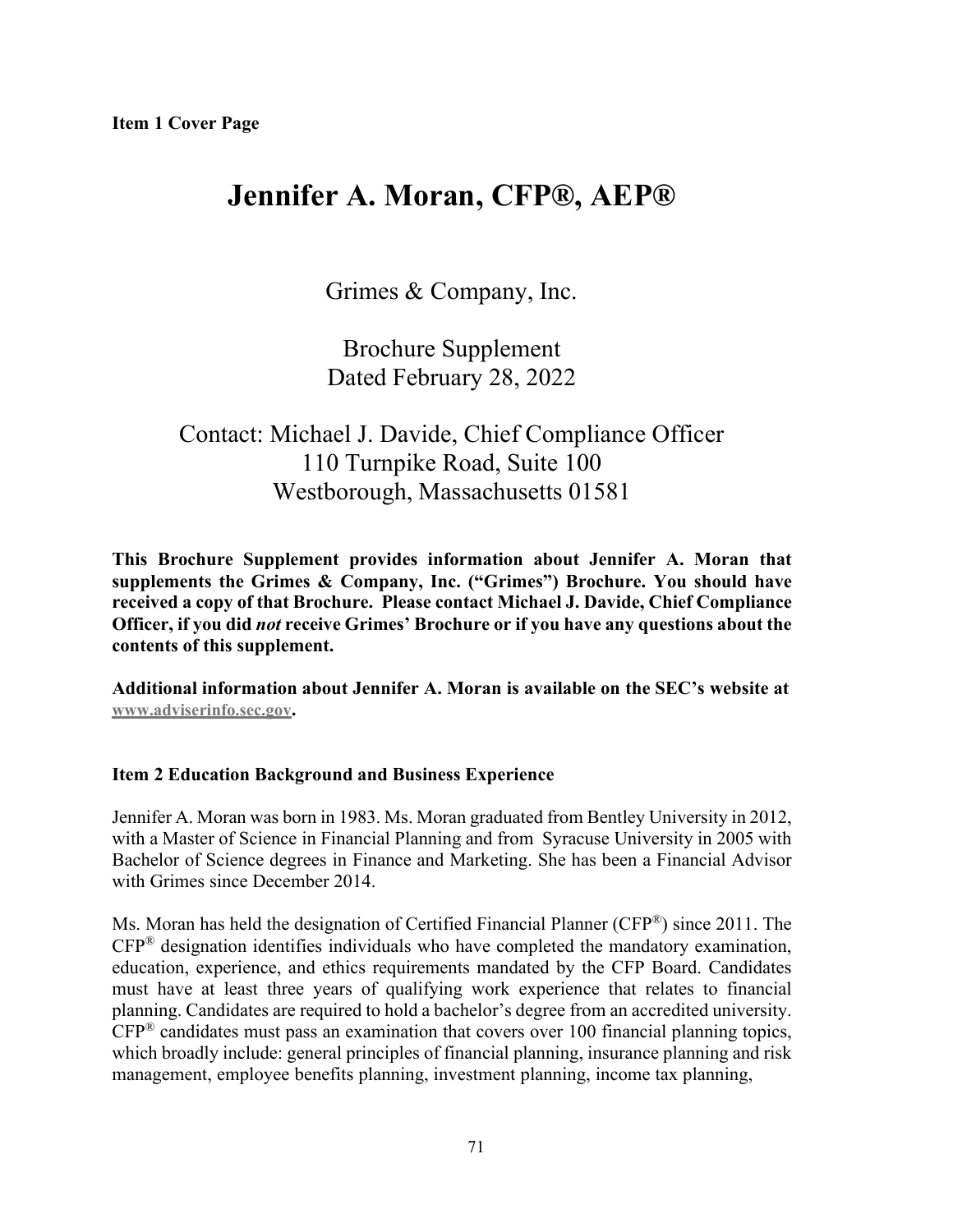retirement planning, and estate planning. Finally, candidates have ongoing ethics requirements and oversight by the CFP Board.

Ms. Moran has held the designations of Accredited Estate Planner (AEP®) since 2014. The AEP® designation is a graduate level specialization in estate planning, obtained in addition to already recognized professional credentials within the various disciplines of estate planning. It is awarded by the National Association of Estate Planners & Councils (NAEPC) to recognize estate planning professionals who meet stringent requirements of experience, knowledge, education, professional reputation, and character. AEP® applicants are required to be members of, and continuously maintain membership in, an affiliated local or regional estate planning council. The applicant must satisfy a minimum of thirty (30) hours of continuing education during the previous twenty-four (24) months, of which at least fifteen (15) hours must have been in estate planning.

# **Item 3 Disciplinary Information**

None.

# **Item 4 Other Business Activities**

None.

# **Item 5 Additional Compensation**

None.

## **Item 6 Supervision**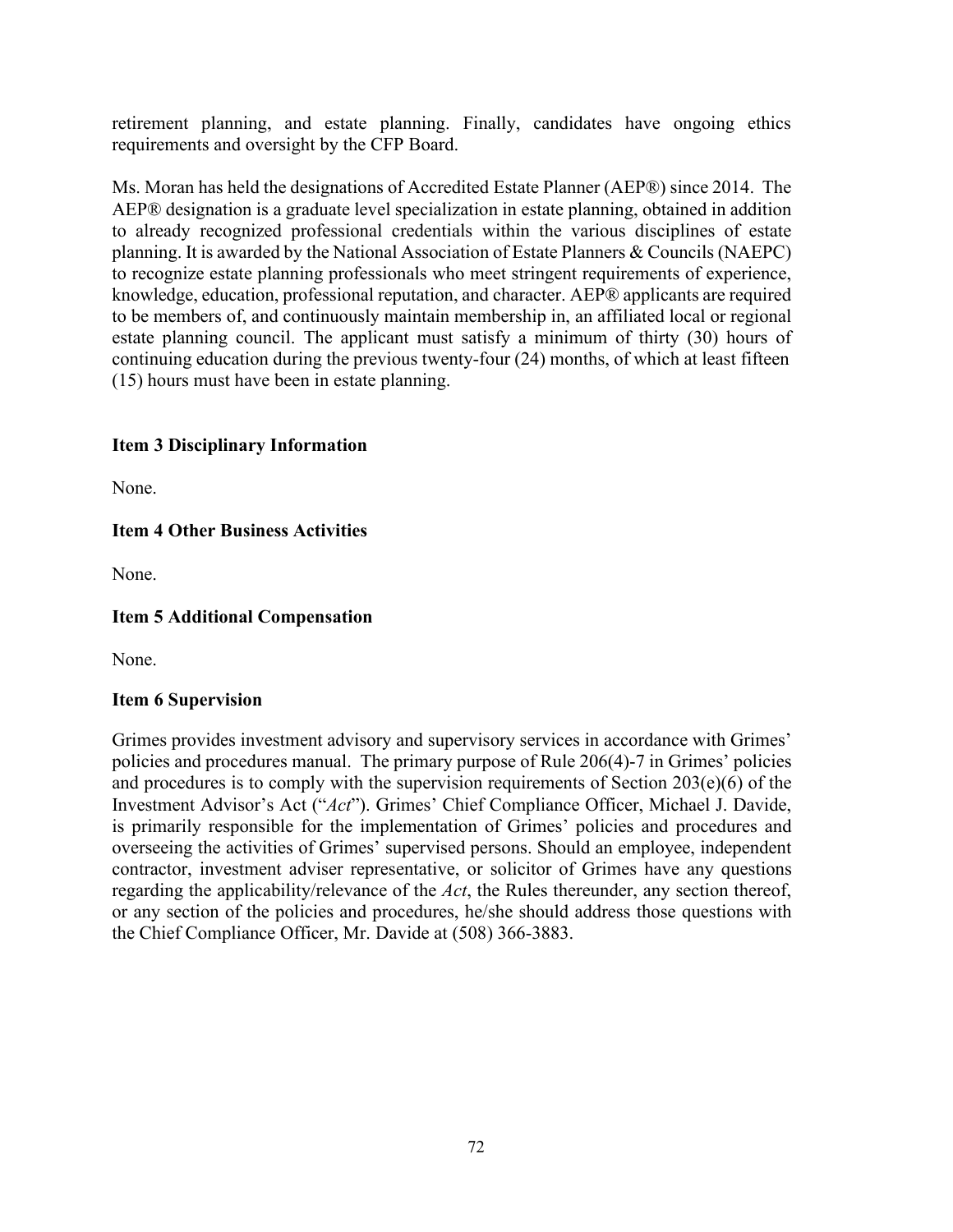# **Timothy Rheaume, CFA**

Grimes & Company, Inc.

Brochure Supplement Dated February 28, 2022

# Contact: Michael J. Davide, Chief Compliance Officer 110 Turnpike Road, Suite 100 Westborough, Massachusetts 01581

**This Brochure Supplement provides information about Timothy Rheaume that supplements the Grimes & Company, Inc. ("Grimes") Brochure. You should have received a copy of that Brochure. Please contact Michael J. Davide, Chief Compliance Officer, if you did** *not* **receive Grimes' Brochure or if you have any questions about the contents of this supplement.**

**Additional information about Timothy Rheaume is available on the SEC's website at [www.adviserinfo.sec.gov.](http://www.adviserinfo.sec.gov/)**

#### **Item 2 Education Background and Business Experience**

Timothy Rheaume was born in 1986. Mr. Rheaume graduated from University of New Hampshire in 2008 with a Bachelor of Science in Business Administration. He has been a Financial Planner with Grimes since January 2022. Prior to that, he was employed by Natixis Investment Managers from February 2815 to December 2021.

Mr. Rheaume has held the designation of Chartered Financial Analyst (CFA) since 2012. The CFA charter is a globally respected, graduate-level investment credential established in 1962 and awarded by CFA Institute — the largest global association of investment professionals.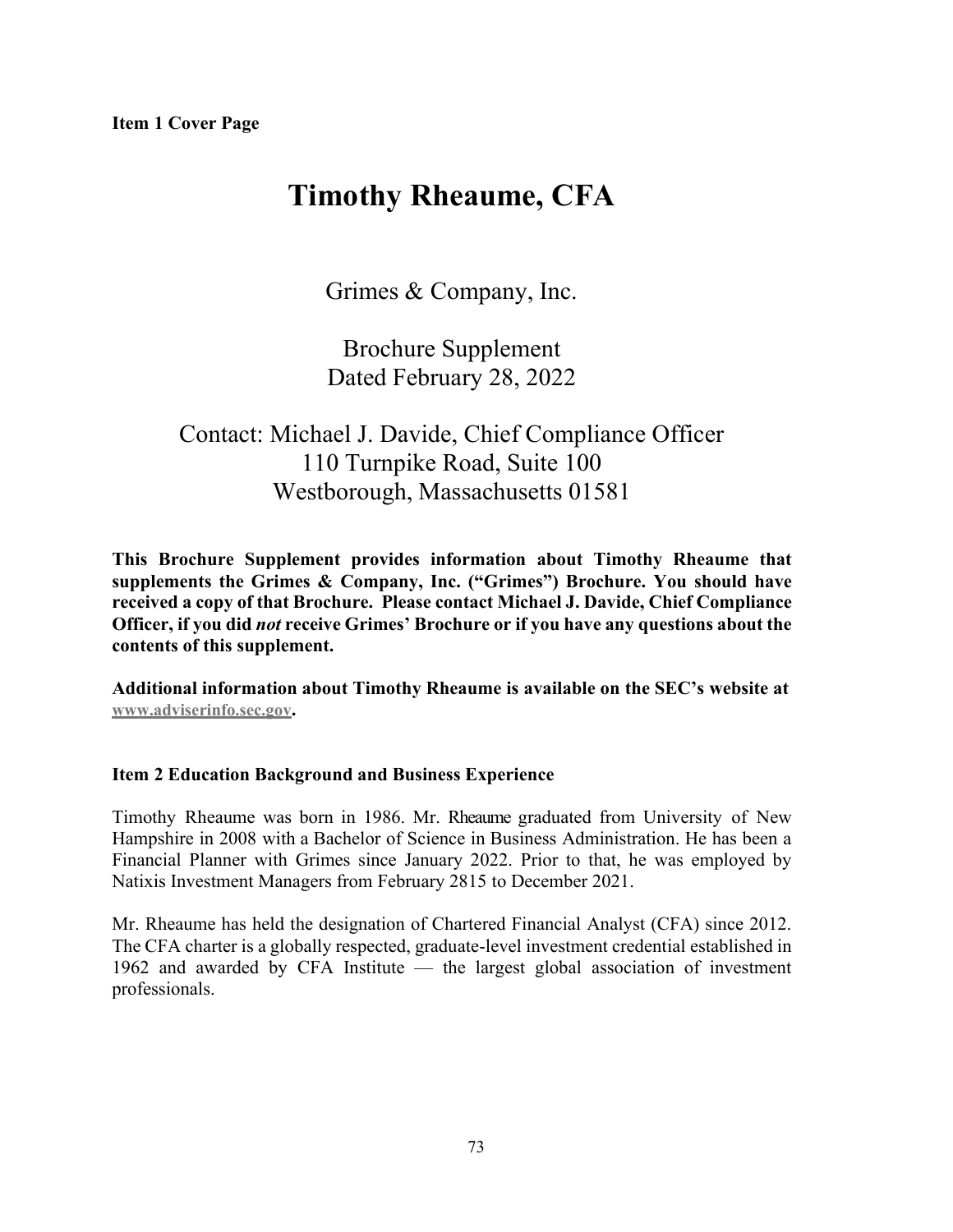To earn the CFA charter, candidates must: 1) pass three sequential, six-hour examinations; 2) have at least four years of qualified professional investment experience; 3) join CFA Institute as members; and 4) commit to abide by, and annually reaffirm, their adherence to the CFA Institute Code of Ethics and Standards of Professional Conduct.

## **High Ethical Standards**

The CFA Institute Code of Ethics and Standards of Professional Conduct, enforced through an active professional conduct program, require CFA charterholders to:

- Place their clients' interests ahead of their own
- Maintain independence and objectivity
- Act with integrity
- Maintain and improve their professional competence
- Disclose conflicts of interest and legal matters

### **Global Recognition**

Passing the three CFA exams is a difficult feat that requires extensive study (successful candidates report spending an average of 300 hours of study per level). Earning the CFA charter demonstrates mastery of many of the advanced skills needed for investment analysis and decision making in today's quickly evolving global financial industry. As a result, employers and clients are increasingly seeking CFA charterholders—often making the charter a prerequisite for employment.

Additionally, regulatory bodies in 22 countries and territories recognize the CFA charter as a proxy for meeting certain licensing requirements, and more than 125 colleges and universities around the world have incorporated a majority of the CFA Program curriculum into their own finance courses.

# **Comprehensive and Current Knowledge**

The CFA Program curriculum provides a comprehensive framework of knowledge for investment decision making and is firmly grounded in the knowledge and skills used every day in the investment profession. The three levels of the CFA Program test a proficiency with a wide range of fundamental and advanced investment topics, including ethical and professional standards, fixed-income and equity analysis, alternative and derivative investments, economics, financial reporting standards, portfolio management, and wealth planning.

The CFA Program curriculum is updated every year by experts from around the world to ensure that candidates learn the most relevant and practical new tools, ideas, and investment and wealth management skills to reflect the dynamic and complex nature of the profession.

To learn more about the CFA charter, visit [www.cfainstitute.org.](http://www.cfainstitute.org/)

# **Item 3 Disciplinary Information**

None.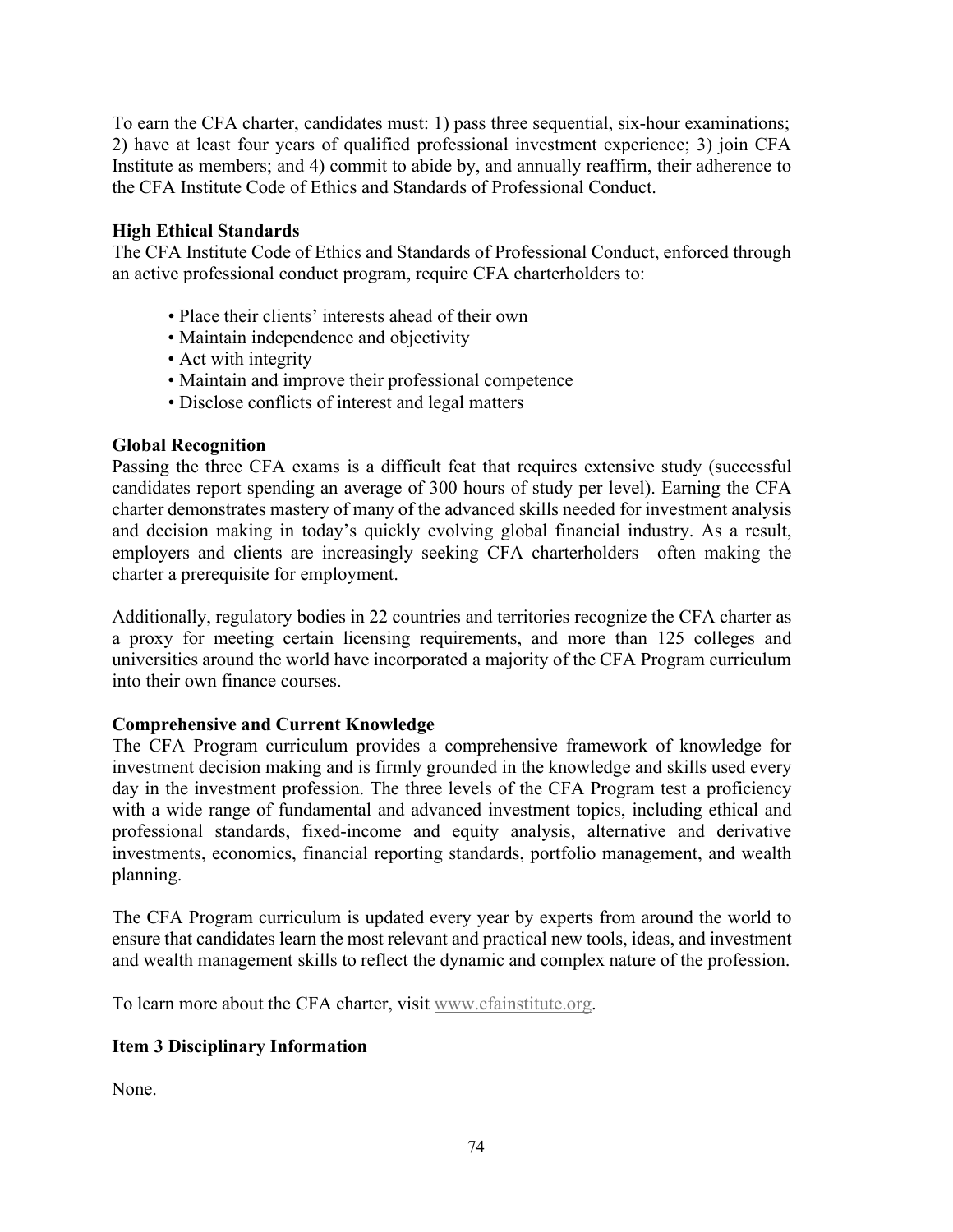## **Item 4 Other Business Activities**

None.

## **Item 5 Additional Compensation**

None.

#### **Item 6 Supervision**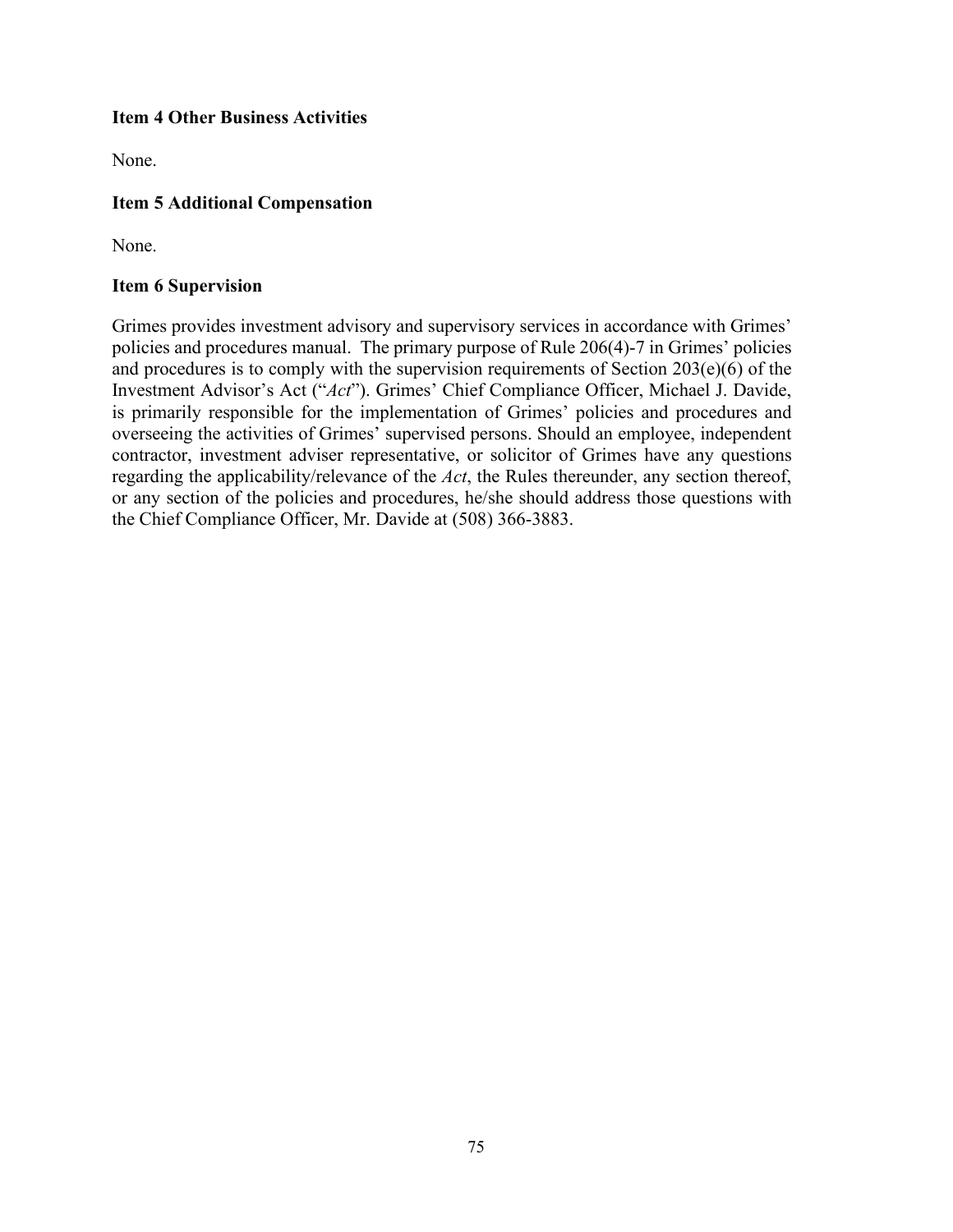# **David R. Roberts, CFP®**

Grimes & Company, Inc.

Brochure Supplement Dated February 28, 2022

# Contact: Michael J. Davide, Chief Compliance Officer 110 Turnpike Road, Suite 100 Westborough, Massachusetts 01581

**This Brochure Supplement provides information about David R. Roberts that supplements the Grimes & Company, Inc. ("Grimes") Brochure. You should have received a copy of that Brochure. Please contact Michael J. Davide, Chief Compliance Officer, if you did** *not* **receive Grimes' Brochure or if you have any questions about the contents of this supplement.**

**Additional information about David R. Roberts is available on the SEC's website at** [www.adviserinfo.sec.gov](http://www.adviserinfo.sec.gov/)**.**

# **Item 2 Education Background and Business Experience**

David R. Roberts was born in 1972. Mr. Roberts graduated from Connecticut College in 1995 with a bachelor's degree of Economics. He has been a Financial Advisor with Grimes since April 2021. Prior to that, he was employed by TD Ameritrade, Inc. from December 1999 to January 2021.

Mr. Roberts has held the designation of Certified Financial Planner (CFP®) since 2021. The CFP® designation identifies individuals who have completed the mandatory examination, education, experience, and ethics requirements mandated by the CFP Board. Candidates must have at least three years of qualifying work experience that relates to financial planning. Candidates are required to hold a bachelor's degree from an accredited university.  $CFP^®$  candidates must pass an examination that covers over 100 financial planning topics, which broadly include: general principles of financial planning, insurance planning and risk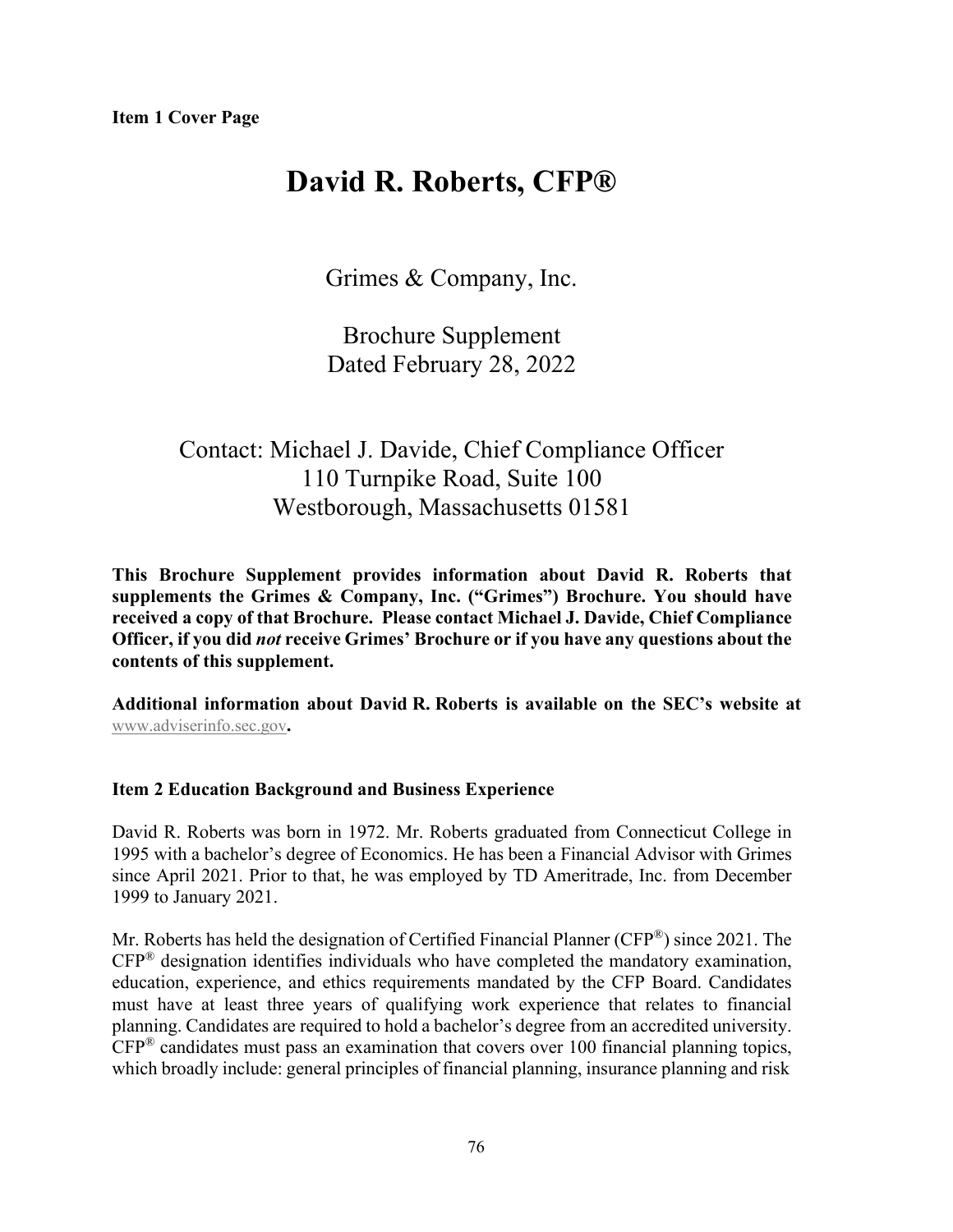management, employee benefits planning, investment planning, income tax planning, retirement planning, and estate planning. Finally, candidates have ongoing ethics requirements and oversight by the CFP Board.

# **Item 3 Disciplinary Information**

None.

### **Item 4 Other Business Activities**

None.

### **Item 5 Additional Compensation**

None.

#### **Item 6 Supervision**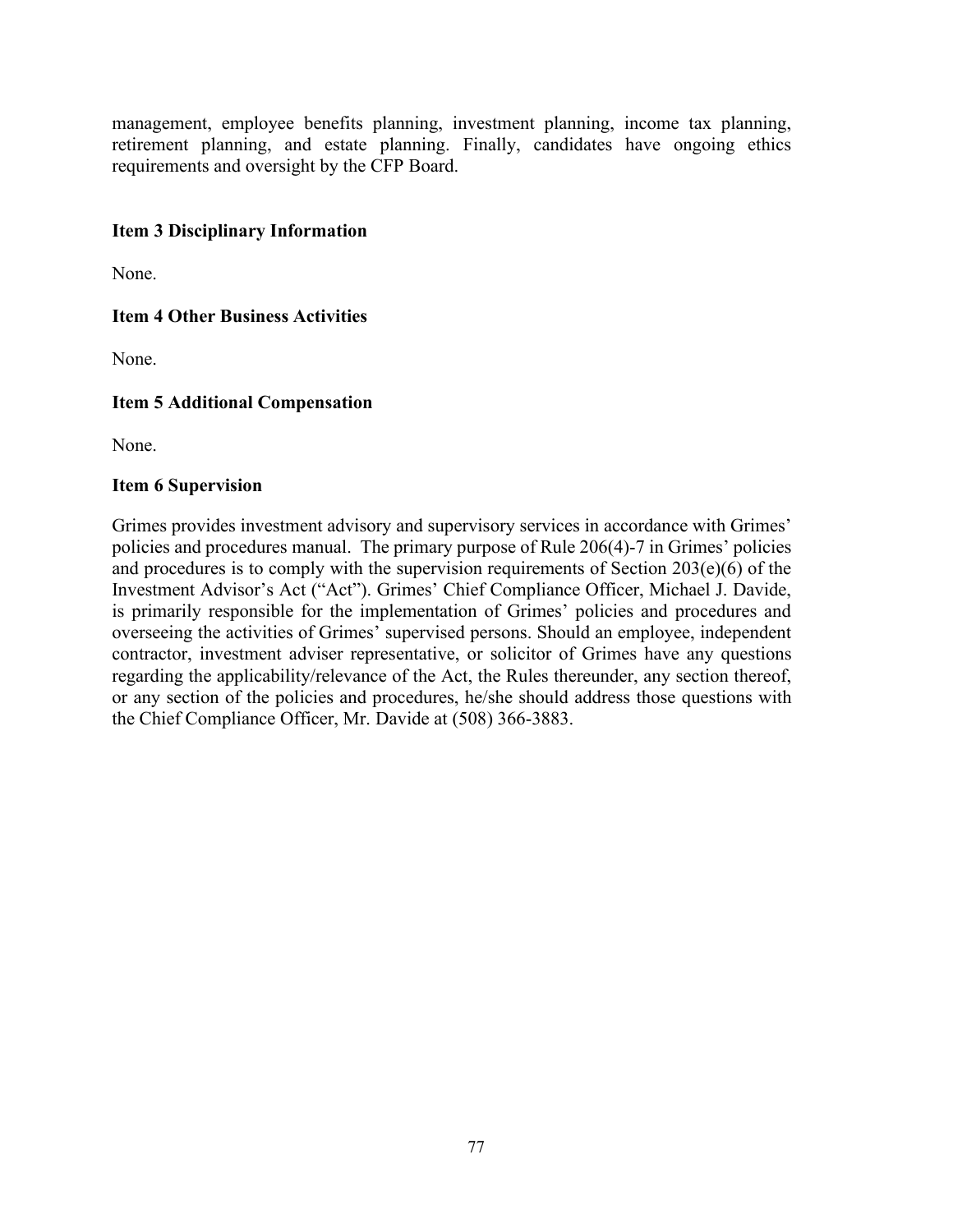# **Jae Y. Song, CFA**

Grimes & Company, Inc.

Brochure Supplement Dated February 28, 2022

# Contact: Michael J. Davide, Chief Compliance Officer 110 Turnpike Road, Suite 100 Westborough, Massachusetts 01581

**This Brochure Supplement provides information about Jae Y. Song that supplements the Grimes & Company, Inc. ("Grimes") Brochure. You should have received a copy of that Brochure. Please contact Michael J. Davide, Chief Compliance Officer, if you did** *not* **receive Grimes' Brochure or if you have any questions about the contents of this supplement.**

#### **Item 2 Education Background and Business Experience**

Jae Y. Song was born in 1973. Mr. Song graduated from Tufts University in 2003 with a Master of Science degree in Electrical Engineering and from Boston University in 1997, with a Bachelor of Science degree in Computer Engineering. He has been a Senior Quantitative Research Manager since January 2018. He was a Senior Quantitative Analyst at Grimes from November 2017 through December 2018. He was a Research Analyst from June 2011 through October 2017.

Mr. Song has held the designation of Chartered Financial Analyst (CFA) since 2016. The CFA charter is a globally respected, graduate-level investment credential established in 1962 and awarded by CFA Institute — the largest global association of investment professionals.

To earn the CFA charter, candidates must: 1) pass three sequential, six-hour examinations; 2) have at least four years of qualified professional investment experience; 3) join CFA Institute as members; and 4) commit to abide by, and annually reaffirm, their adherence to the CFA Institute Code of Ethics and Standards of Professional Conduct.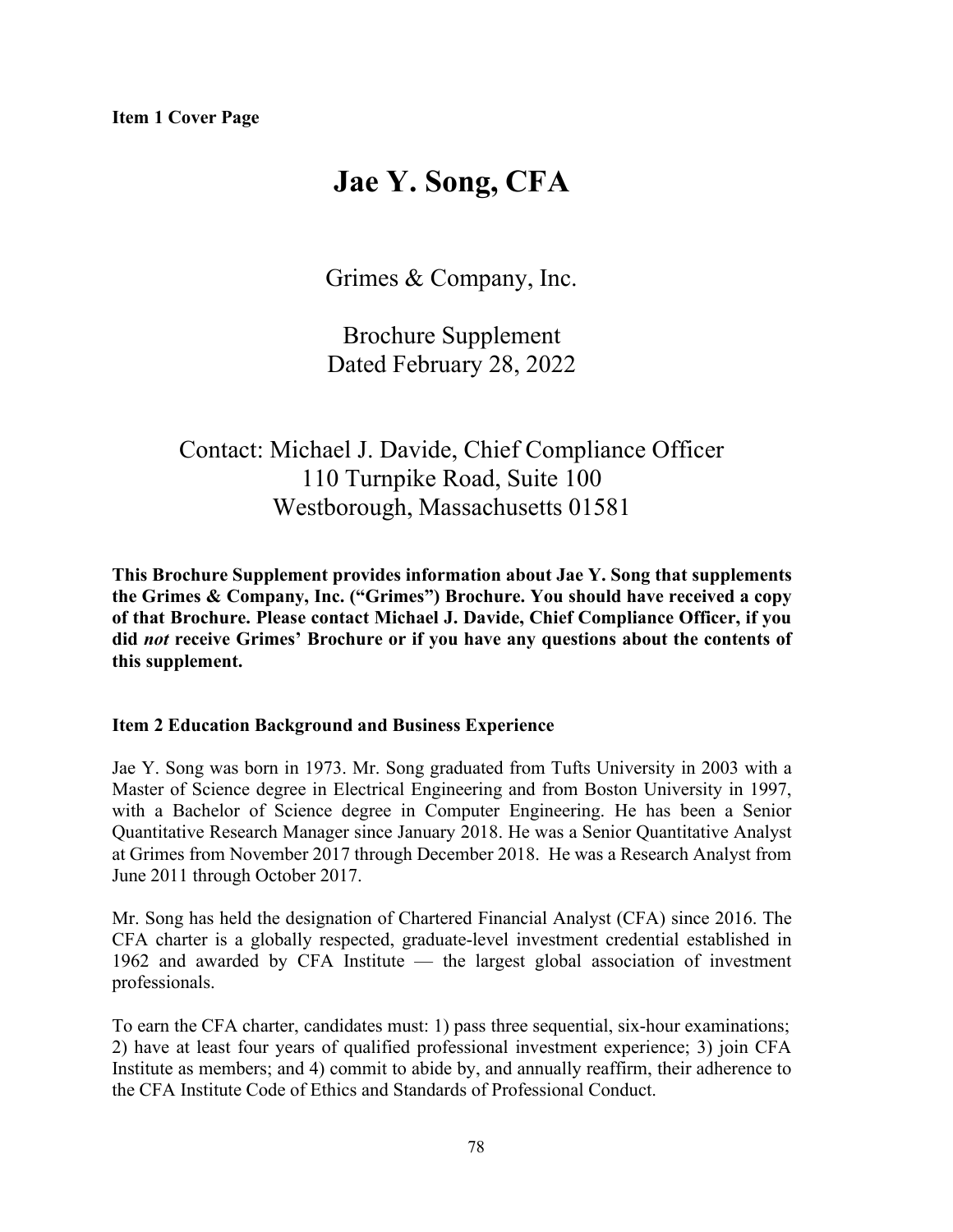## **High Ethical Standards**

The CFA Institute Code of Ethics and Standards of Professional Conduct, enforced through an active professional conduct program, require CFA charterholders to:

- Place their clients' interests ahead of their own
- Maintain independence and objectivity
- Act with integrity
- Maintain and improve their professional competence
- Disclose conflicts of interest and legal matters

#### **Global Recognition**

Passing the three CFA exams is a difficult feat that requires extensive study (successful candidates report spending an average of 300 hours of study per level). Earning the CFA charter demonstrates mastery of many of the advanced skills needed for investment analysis and decision making in today's quickly evolving global financial industry. As a result, employers and clients are increasingly seeking CFA charterholders—often making the charter a prerequisite for employment.

Additionally, regulatory bodies in 22 countries and territories recognize the CFA charter as a proxy for meeting certain licensing requirements, and more than 125 colleges and universities around the world have incorporated a majority of the CFA Program curriculum into their own finance courses.

#### **Comprehensive and Current Knowledge**

The CFA Program curriculum provides a comprehensive framework of knowledge for investment decision making and is firmly grounded in the knowledge and skills used every day in the investment profession. The three levels of the CFA Program test a proficiency with a wide range of fundamental and advanced investment topics, including ethical and professional standards, fixed-income and equity analysis, alternative and derivative investments, economics, financial reporting standards, portfolio management, and wealth planning.

The CFA Program curriculum is updated every year by experts from around the world to ensure that candidates learn the most relevant and practical new tools, ideas, and investment and wealth management skills to reflect the dynamic and complex nature of the profession.

To learn more about the CFA charter, visit [www.cfainstitute.org.](http://www.cfainstitute.org/)

# **Item 3 Disciplinary Information**

None.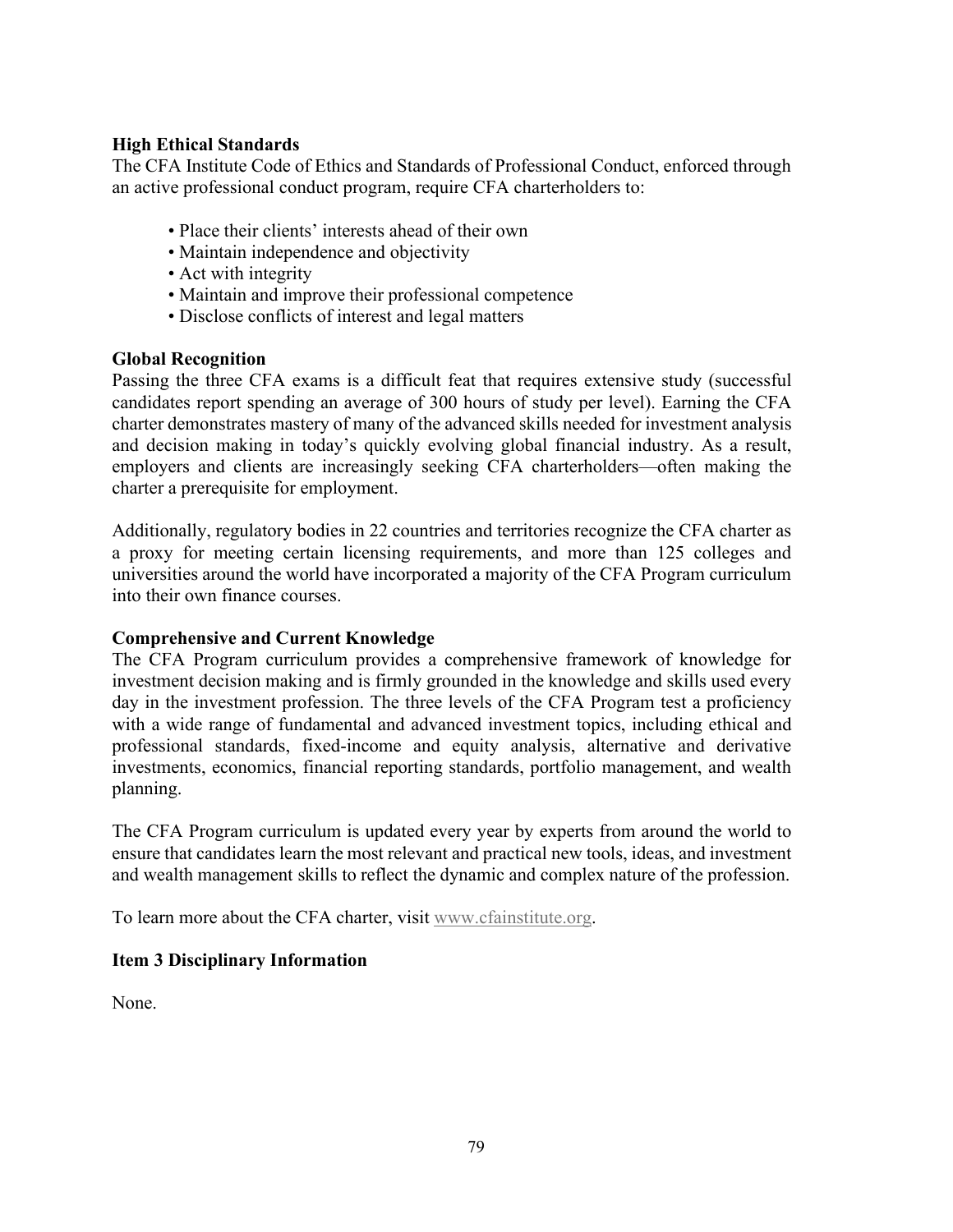## **Item 4 Other Business Activities**

None.

# **Item 5 Additional Compensation**

None.

#### **Item 6 Supervision**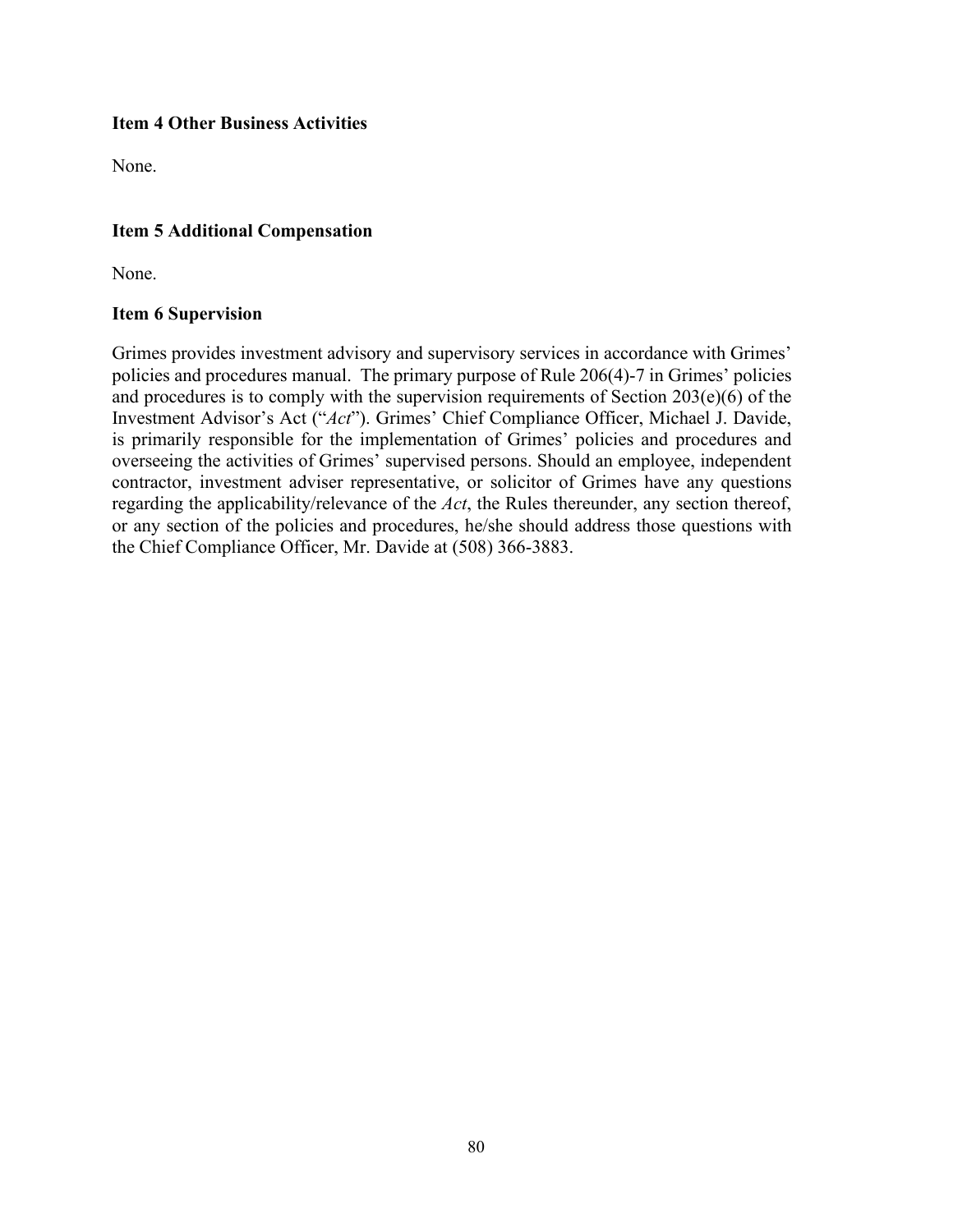# **Emily M. Sricharoenchaikit, CFP®, CRPS®, AIF®**

Grimes & Company, Inc.

Brochure Supplement Dated February 28, 2022

# Contact: Michael J. Davide, Chief Compliance Officer 110 Turnpike Road, Suite 100 Westborough, Massachusetts 01581

**This Brochure Supplement provides information about Emily Sricharoenchaikit that supplements the Grimes & Company, Inc. ("Grimes") Brochure. You should have received a copy of that Brochure. Please contact Michael J. Davide, Chief Compliance Officer, if you did** *not* **receive Grimes' Brochure or if you have any questions about the contents of this supplement.**

**Additional information about Emily M. Sricharoenchaikit is available on the SEC's website at [www.adviserinfo.sec.gov.](http://www.adviserinfo.sec.gov/)**

# **Item 2 Education Background and Business Experience**

Emily M. Sricharoenchaikit was born in 1988. Ms. Sricharoenchaikit graduated from Macalester College in 2010, with a Bachelor of Arts degree in International Studies and Anthropology. She has been a Financial Advisor with Grimes since April 2013. She has also been a registered representative of NewEdge Securities Inc. since May 2013.

Ms. Sricharoenchaikit has also held the designation of Certified Financial Planner (CFP®) since 2015. The  $CFP^{\circledast}$  designation identifies individuals who have completed the mandatory examination, education, experience, and ethics requirements mandated by the CFP Board. Candidates must have at least three years of qualifying work experience that relates to financial planning. Candidates are required to hold a bachelor's degree from an accredited university.  $CFP^{\circledast}$  candidates must pass an examination that covers over 100 financial planning topics, which broadly include: general principles of financial planning, insurance planning and risk management, employee benefits planning, investment planning,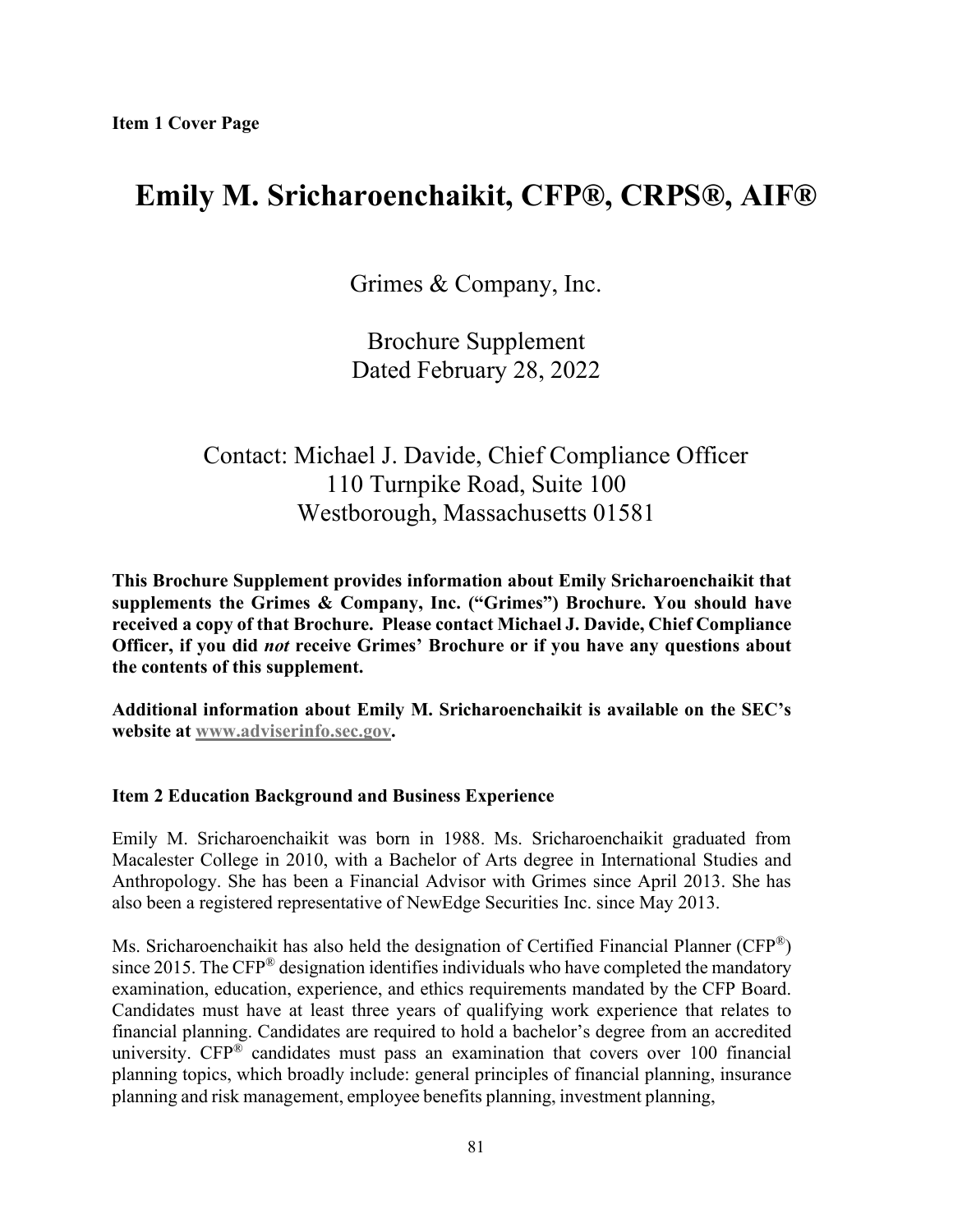income tax planning, retirement planning, and estate planning. Finally, candidates have ongoing ethics requirements and oversight by the CFP Board.

Ms. Sricharoenchaikit has held the designation of Chartered Retirement Plans Specialist (CRPS®) since 2014. The College of Financial Planning awards the CRPS designation to applicants who complete the CRPS professional education program, pass a final examination, commit to a code of ethics and agree to pursue continuing education. Continued use of the CRPS designation is subject to ongoing renewal requirements. Every two (2) years the designee must renew their right to continue using the CRPS designation by completing 16 hours of continuing education and reaffirming to abide by the Standards of Professional Conduct.

Ms. Sricharoenchaikit has held the Accredited Investment Fiduciary Designation (AIF®) since 2014. The AIF Designation certifies that the recipient has specialized knowledge of fiduciary standards of care and their application to the investment management process. To receive the AIF Designation, the individual must meet prerequisite criteria based on a combination of education, relevant industry experience, and/or ongoing professional development, complete a training program, successfully pass a comprehensive, closed-book final examination under the supervision of a proctor and agree to abide by the Code of [Ethics](http://www.fi360.com/main/pdf/codeofethics.pdf) and [Conduct Standards.](http://www.fi360.com/uploads/media/designationqualification.pdf) In order to maintain the AIF Designation, the individual must annually attest to the Code of Ethics and Conduct Standards, and accrue and report a minimum of six hours of continuing education. The Designation is administered by the Center for Fiduciary Studies, the standards-setting body of fi360.

# **Item 3 Disciplinary Information**

None.

#### **Item 4 Other Business Activities**

Ms. Sricharoenchaikit is a registered representative of NewEdge Securities Inc.("*NewEdge*"), an SEC Registered and FINRA member broker-dealer. Upon a client request, clients may choose to engage Ms. Sricharoenchaikit in her individual capacity as a registered representative of *NewEdge*, to implement investment recommendations on a commission basis, which could present a conflict of interest, as the receipt of commissions may provide an incentive to recommend investment products based on commissions to be received, rather than on a particular client's need.

In the event the client chooses to purchase investment products through *NewEdge*, brokerage commissions will be charged by *NewEdge* to effect securities transactions, a portion of whichcommissions shall be paid by *NewEdge* to Ms. Sricharoenchaikit. The brokerage commissionscharged by *NewEdge* may be higher or lower than those charged by other broker-dealers. In addition, *NewEdge*, as well as Ms. Sricharoenchaikit, relative to commission mutual fund purchases, may also receive additional ongoing 12b-1 trailing commission compensation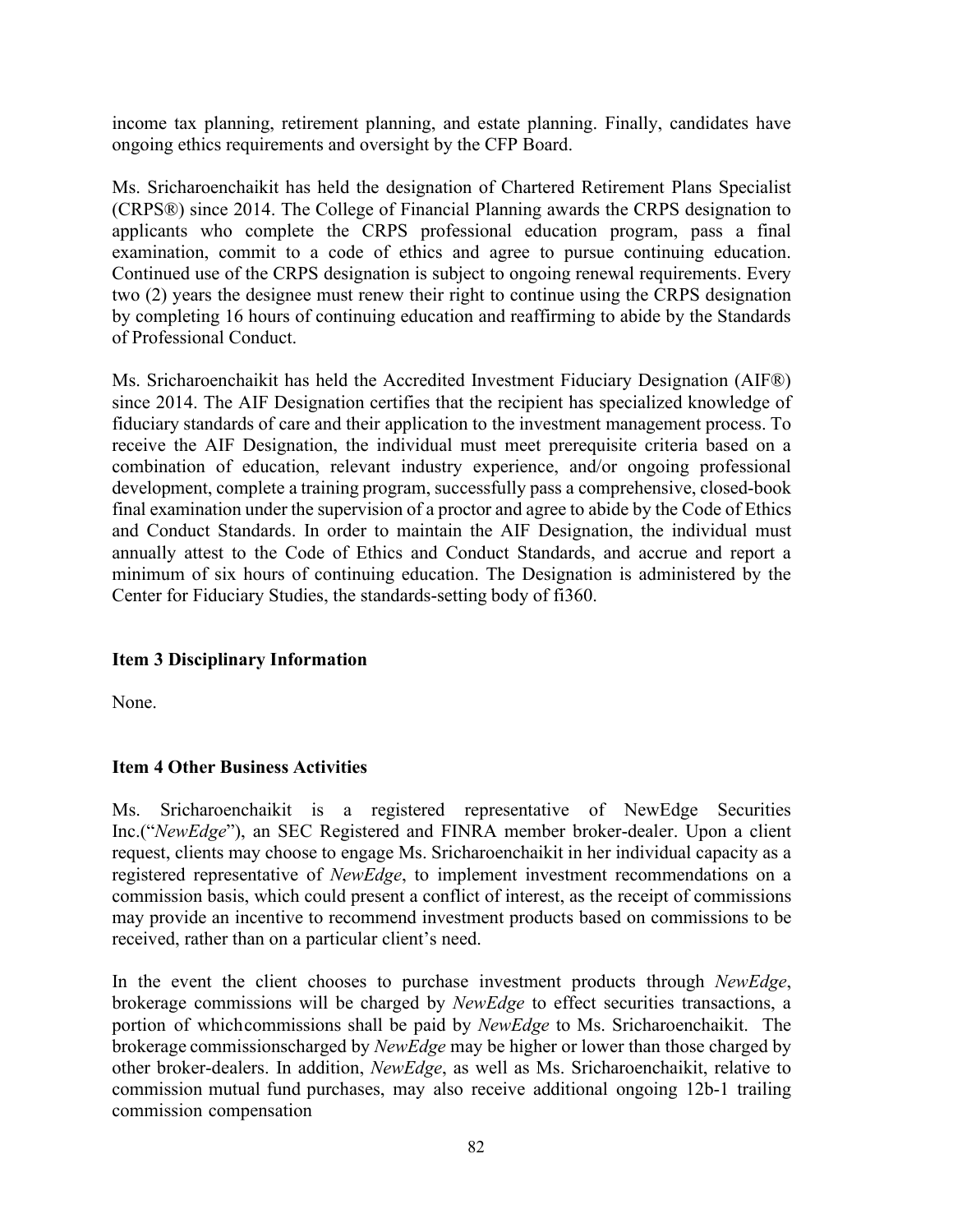directly from the mutual fund company during the period that the client maintains the mutual fund investment. The securities commission business conducted by Ms. Sricharoenchaikit is separate and apart from Grimes' investment management services discussed in Grimes' *Brochure*.

Licensed Insurance Agent. Ms. Sricharoenchaikit, in her individual capacity, is a licensed insurance agent. Upon a client request, clients can engage Ms. Sricharoenchaikit to purchase insurance products on a commission basis. The recommendation by Ms. Sricharoenchaikit that a client purchase an insurance commission product could present a conflict of interest, as the receipt of commissions may provide an incentive to recommend insurance products based on commissions to be received, rather than on a particular client's need.

Because of the extremely limited nature of Ms. Sricharoenchaikit's commission services as set forth above, Ms. Sricharoenchaikit's commission services are not material to Grimes' advisory operations. Grimes' Chief Compliance Officer, Michael J. Davide, remains available to address any questions that a client or prospective client may have regarding the above.

# **Item 5 Additional Compensation**

None.

# **Item 6 Supervision**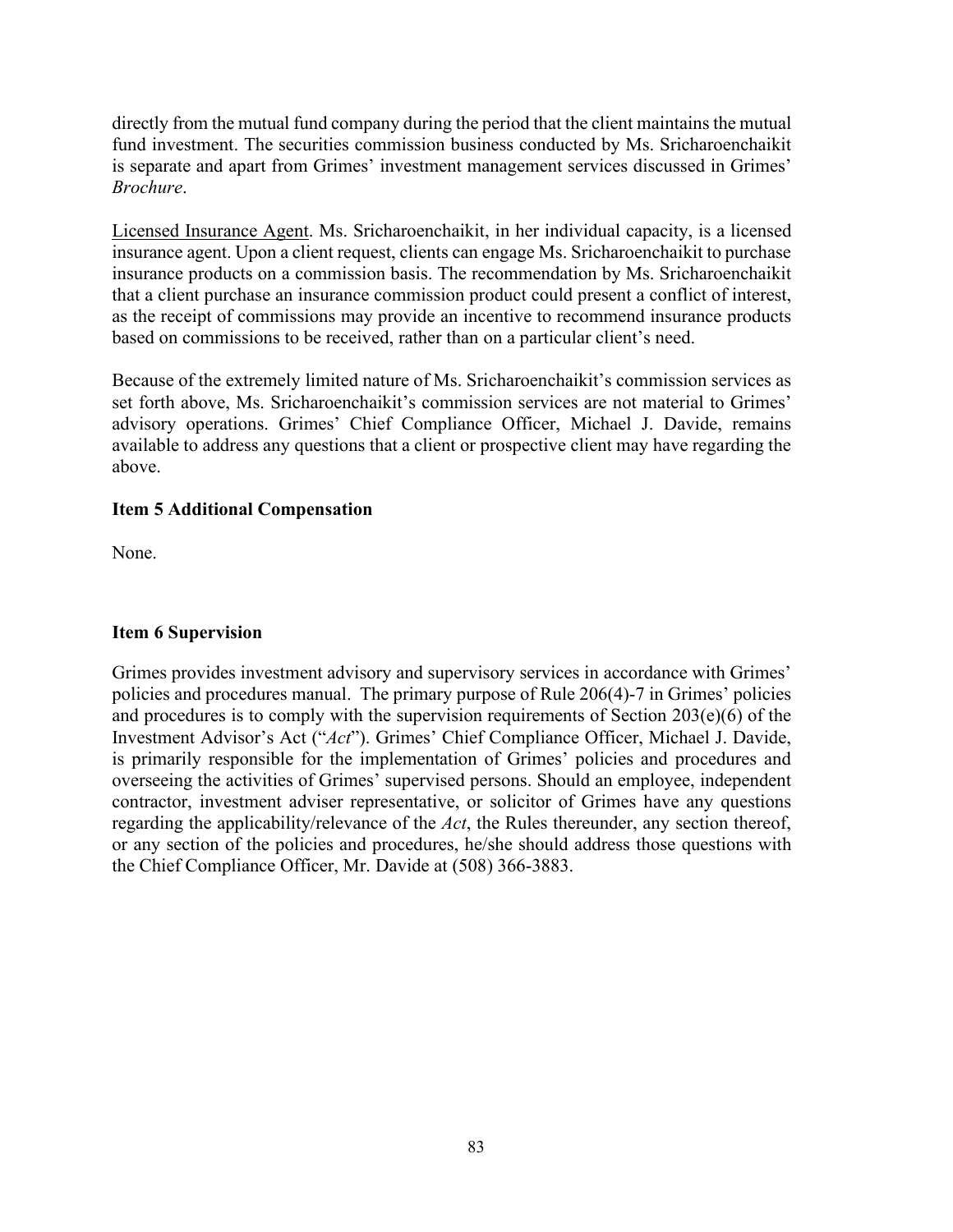# **Gordon J. Thomas, CFP®**

Grimes & Company, Inc.

Brochure Supplement Dated February 28, 2022

# Contact: Michael J. Davide, Chief Compliance Officer 110 Turnpike Road, Suite 100 Westborough, Massachusetts 01581

**This Brochure Supplement provides information about Gordon J. Thomas that supplements the Grimes & Company, Inc. ("Grimes") Brochure. You should have received a copy of that Brochure. Please contact Michael J. Davide, Chief Compliance Officer, if you did** *not* **receive Grimes' Brochure or if you have any questions about the contents of this supplement.**

**Additional information about Gordon J. Thomas is available on the SEC's website at [www.adviserinfo.sec.gov.](http://www.adviserinfo.sec.gov/)**

# **Item 2 Education Background and Business Experience**

Gordon J. Thomas was born in 1990. Mr. Thomas graduated from Wheaton College in 2014, with a Bachelor of Arts in Economics. He has been a Financial Advisor with Grimes since June 2021. Prior to that, he was employed by Baystate Financial from June 2019 to June 2021 and Fidelity Investments from March 2016 to June 2019.

Mr. Thomas has held the designation of Certified Financial Planner (CFP®) since 2019. The CFP® designation identifies individuals who have completed the mandatory examination, education, experience, and ethics requirements mandated by the CFP Board. Candidates must have at least three years of qualifying work experience that relates to financial planning. Candidates are required to hold a bachelor's degree from an accredited university.  $CFP^®$  candidates must pass an examination that covers over 100 financial planning topics, which broadly include: general principles of financial planning, insurance planning and risk management, employee benefits planning, investment planning, income tax planning,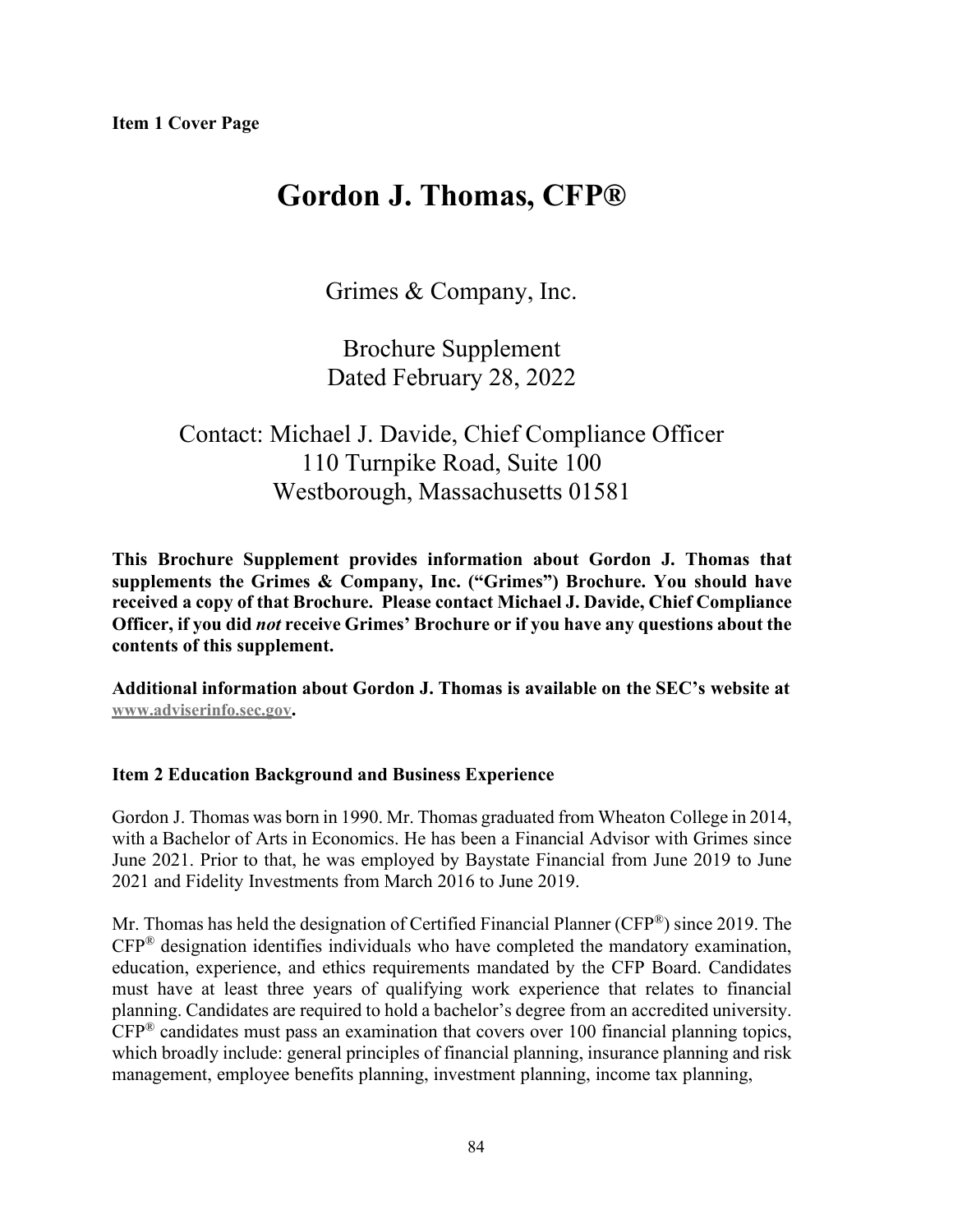retirement planning, and estate planning. Finally, candidates have ongoing ethics requirements and oversight by the CFP Board.

## **Item 3 Disciplinary Information**

None.

## **Item 4 Other Business Activities**

Licensed Insurance Agent. Mr. Thomas, in his individual capacity, is a licensed insurance agent. Upon a client request, clients can engage Mr. Thomas to purchase insurance products on a commission basis. The recommendation by Mr. Thomas that a client purchase an insurance commission product could present a conflict of interest, as the receipt of commissions may provide an incentive to recommend insurance products based on commissions to be received, rather than on a particular client's need.

Because of the extremely limited nature of Mr. Thomas' commission services as set forth above, Mr. Thomas' commission services are not material to Grimes' advisory operations. Grimes' Chief Compliance Officer, Michael J. Davide, remains available to address any questions that a client or prospective client may have regarding the above.

### **Item 5 Additional Compensation**

None.

#### **Item 6 Supervision**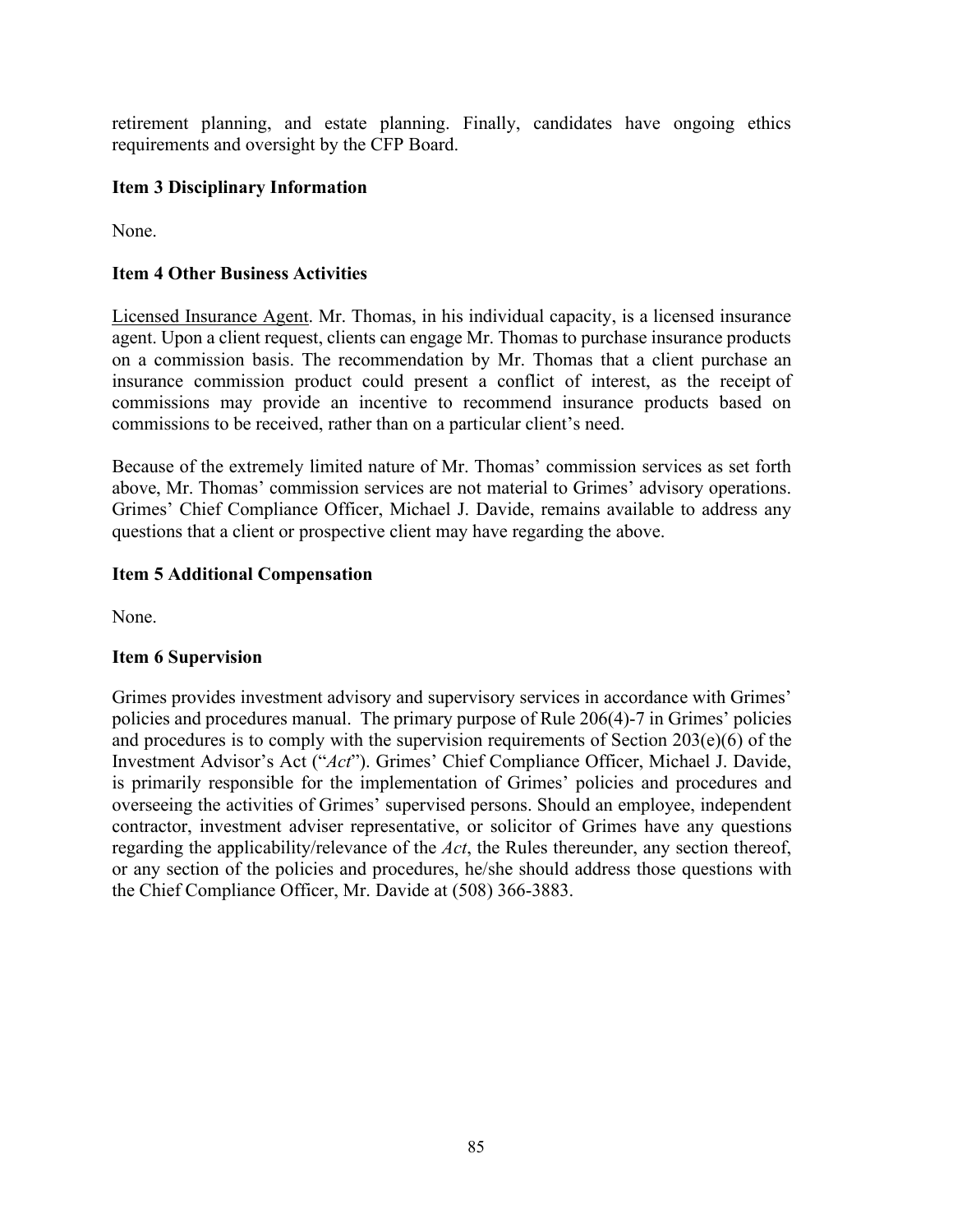# **Benjamin B. Wallace, CFA**

Grimes & Company, Inc.

Brochure Supplement Dated February 28, 2022

# Contact: Michael J. Davide, Chief Compliance Officer 110 Turnpike Road, Suite 100 Westborough, Massachusetts 01581

**This Brochure Supplement provides information about Benjamin B. Wallace that supplements the Grimes & Company, Inc. ("Grimes") Brochure. You should have received a copy of that Brochure. Please contact Michael J. Davide, Chief Compliance Officer, if you did** *not* **receive Grimes' Brochure or if you have any questions about the contents of this supplement.**

**Additional information about Benjamin B. Wallace is available on the SEC's website at [www.adviserinfo.sec.gov.](http://www.adviserinfo.sec.gov/)**

# **Item 2 Education Background and Business Experience**

Benjamin B. Wallace was born in 1977. Mr. Wallace graduated from Franklin & Marshall College in 1999, with a Bachelor of Arts degree in Economics. He has been a Portfolio Manager with Grimes since November 2013. Prior to that he was a Securities Analyst of Grimes from January 2001 through October 2013. He was formerly a registered representative of NewEdge Securities Inc. from May 2011 through September 2015.

Mr. Wallace has held the designation of Chartered Financial Analyst (CFA) since 2002. The CFA charter is a globally respected, graduate-level investment credential established in1962 and awarded by CFA Institute — the largest global association of investment professionals.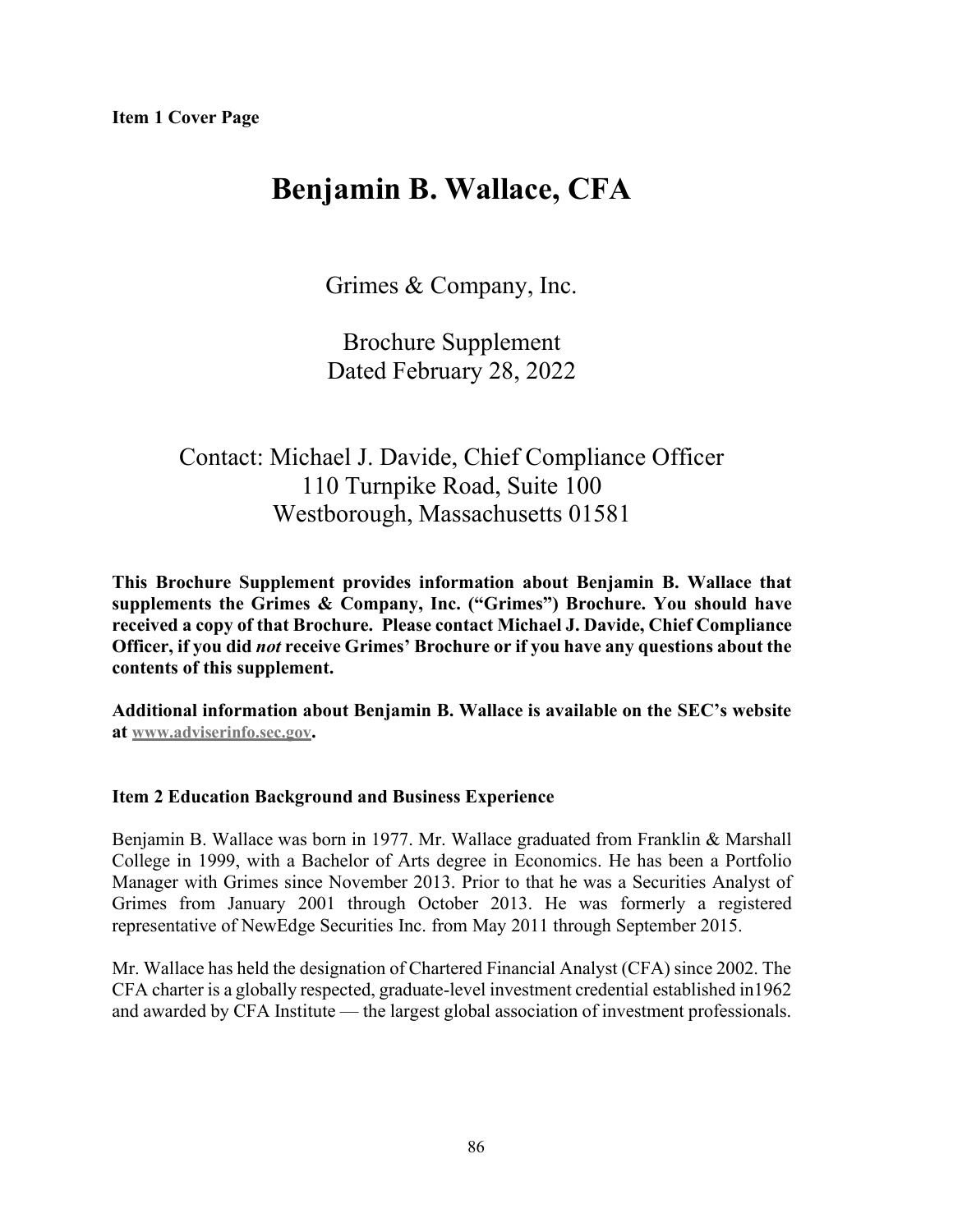To earn the CFA charter, candidates must: 1) pass three sequential, six-hour examinations; 3) have at least four years of qualified professional investment experience; 3) join CFA Institute as members; and 4) commit to abide by, and annually reaffirm, their adherence to the CFA Institute Code of Ethics and Standards of Professional Conduct.

# **High Ethical Standards**

The CFA Institute Code of Ethics and Standards of Professional Conduct, enforced through an active professional conduct program, require CFA charterholders to:

- Place their clients' interests ahead of their own
- Maintain independence and objectivity
- Act with integrity
- Maintain and improve their professional competence
- Disclose conflicts of interest and legal matters

# **Global Recognition**

Passing the three CFA exams is a difficult feat that requires extensive study (successful candidates report spending an average of 300 hours of study per level). Earning the CFA charter demonstrates mastery of many of the advanced skills needed for investment analysis and decision making in today's quickly evolving global financial industry. As a result, employers and clients are increasingly seeking CFA charterholders—often making the charter a prerequisite for employment.

Additionally, regulatory bodies in 22 countries and territories recognize the CFA charter as a proxy for meeting certain licensing requirements, and more than 125 colleges and universities around the world have incorporated a majority of the CFA Program curriculum into their own finance courses.

# **Comprehensive and Current Knowledge**

The CFA Program curriculum provides a comprehensive framework of knowledge for investment decision making and is firmly grounded in the knowledge and skills used every day in the investment profession. The three levels of the CFA Program test a proficiency with a wide range of fundamental and advanced investment topics, including ethical and professional standards, fixed-income and equity analysis, alternative and derivative investments, economics, financial reporting standards, portfolio management, and wealth planning.

The CFA Program curriculum is updated every year by experts from around the world to ensure that candidates learn the most relevant and practical new tools, ideas, and investment and wealth management skills to reflect the dynamic and complex nature of the profession.

To learn more about the CFA charter, visit [www.cfainstitute.org.](http://www.cfainstitute.org/)

# **Item 3 Disciplinary Information**

None.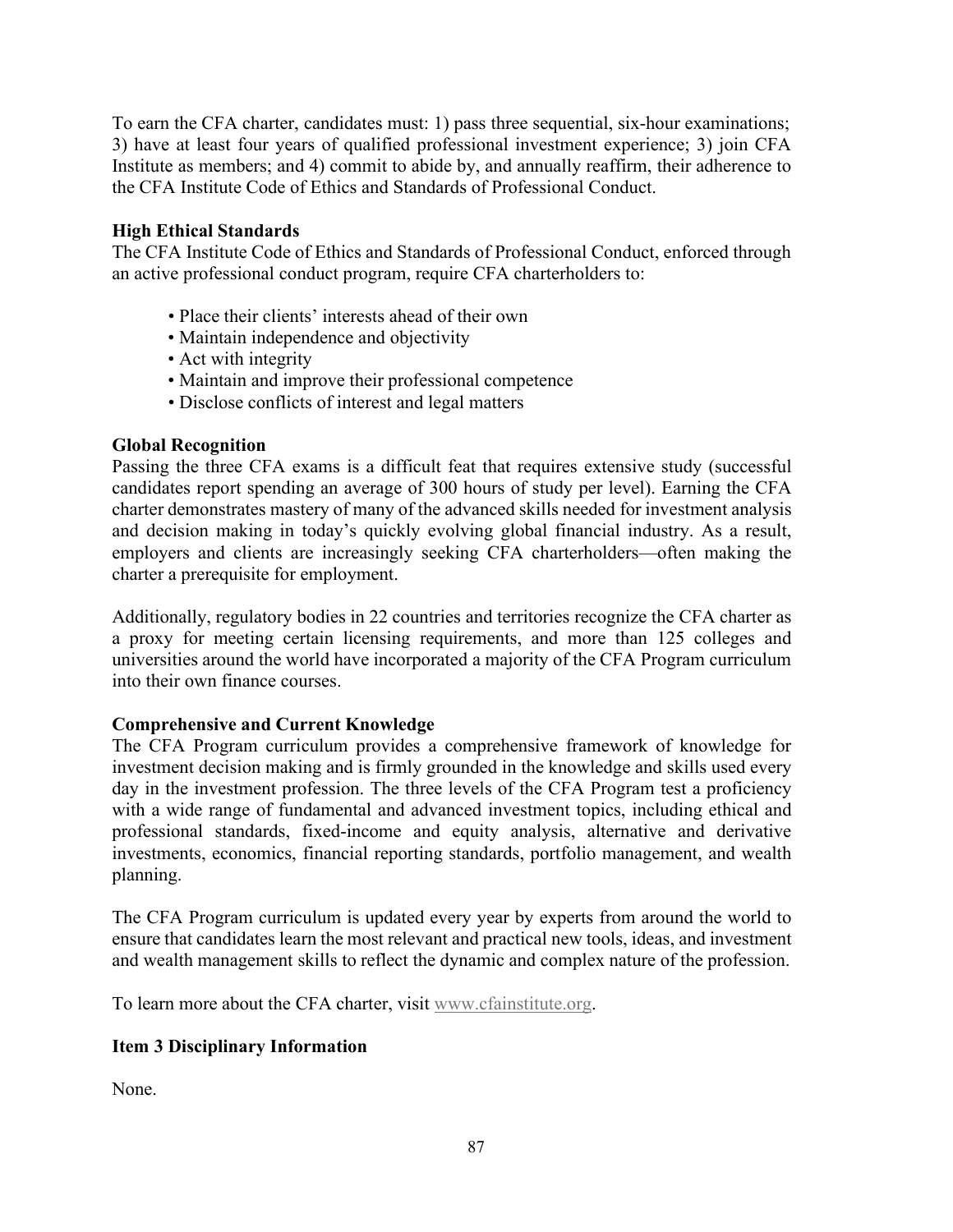#### **Item 4 Other Business Activities**

None.

### **Item 5 Additional Compensation**

None.

#### **Item 6 Supervision**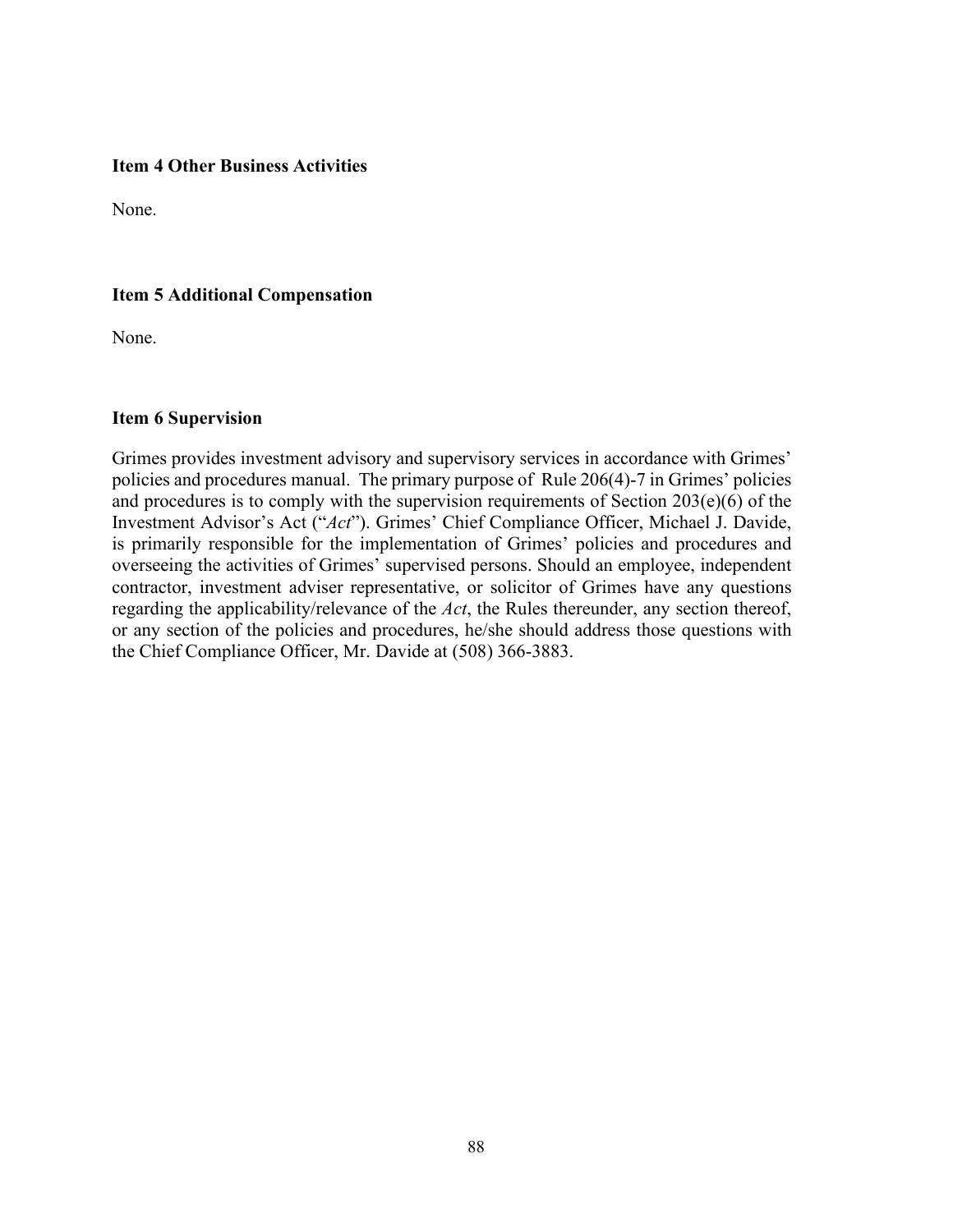# **Emily G. Wood, CFP®, CRPS®**

Grimes & Company, Inc.

Brochure Supplement Dated February 28, 2022

# Contact: Michael J. Davide, Chief Compliance Officer 110 Turnpike Road, Suite 100 Westborough, Massachusetts 01581

**This Brochure Supplement provides information about Emily G. Wood that supplements the Grimes & Company, Inc. ("Grimes") Brochure. You should have received a copy of that Brochure. Please contact Michael J. Davide, Chief Compliance Officer, if you did** *not* **receive Grimes' Brochure or if you have any questions about the contents of this supplement.**

**Additional information about Emily G. Wood is available on the SEC's website at** [www.adviserinfo.sec.gov](http://www.adviserinfo.sec.gov/)**.**

#### **Item 2 Education Background and Business Experience**

Emily G. Wood was born in 1977. Emily graduated from Villanova University in 1999 with a Bachelor of Science degree in Business Management and a minor in English. She has been a Vice President at Grimes since 2002. She has alsobeen a registered representative of NewEdge Securities Inc. since September 2002.

Emily has held the designation of Certified Financial Planner (CFP<sup>®</sup>) since 2004. The CFP<sup>®</sup> designation identifies individuals who have completed the mandatory examination, education, experience, and ethics requirements mandated by the CFP Board. Candidates must have at least three years of qualifying work experience that relates to financial planning. Candidates are required to hold a bachelor's degree from an accredited university.  $CFP^®$  candidates must pass an examination that covers over 100 financial planning topics, which broadly include: general principles of financial planning, insurance planning and risk management, employee benefits planning, investment planning, income tax planning,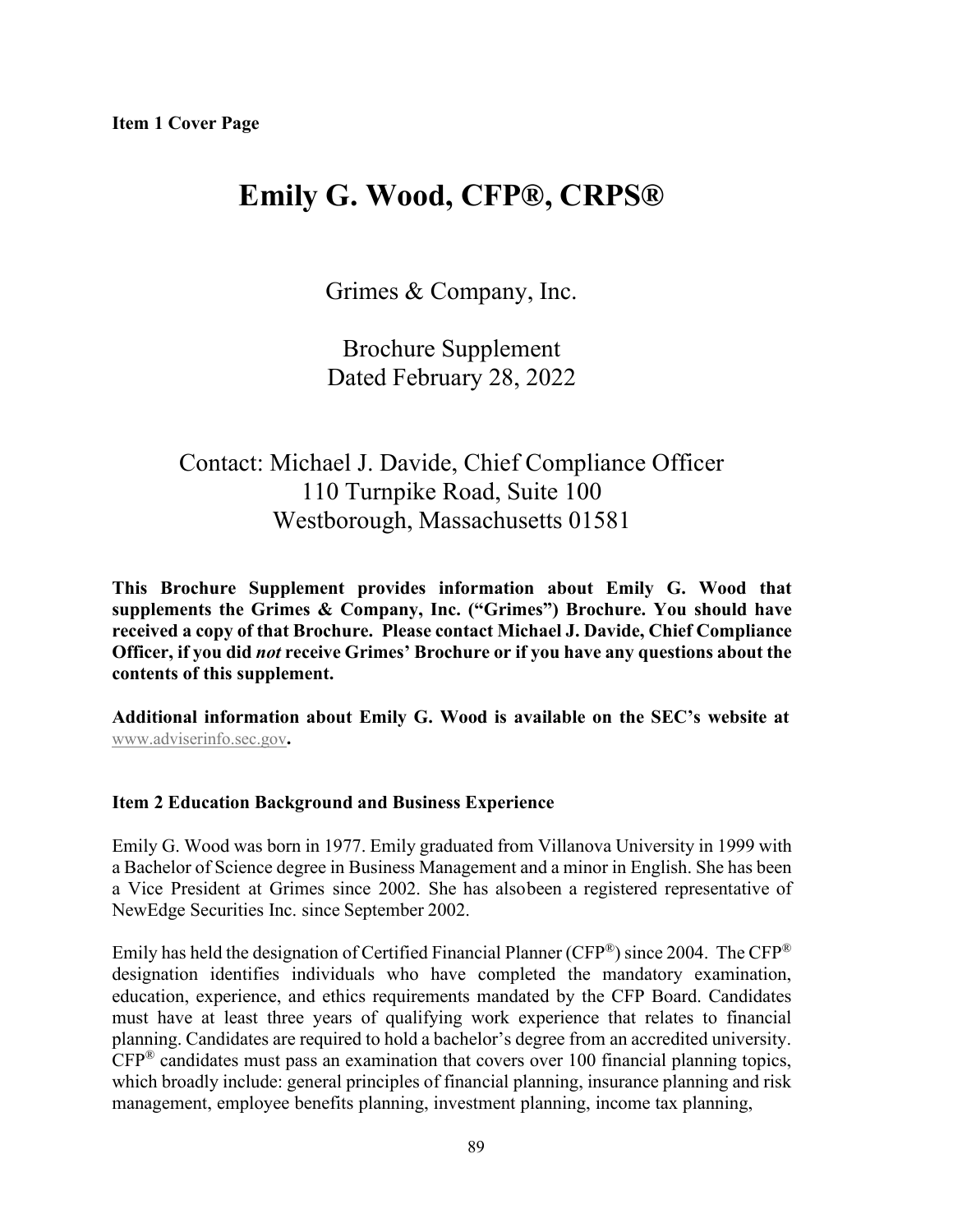retirement planning, and estate planning. Finally, candidates have ongoing ethics requirements and oversight by the CFP Board.

Emily has held the designation of Chartered Retirement Plans Specialist (CRPS®) since 2009. The College of Financial Planning awards the CRPS designation to applicants who complete the CRPS professional education program, pass a final examination, commit to a code of ethics and agree to pursue continuing education. Continued use of the CRPS designation is subject to ongoing renewal requirements. Every two (2) years the designee must renew their right to continue using the CRPS designation by completing 16 hours of continuing education and reaffirming to abide by the Standards of Professional Conduct.

# **Item 3 Disciplinary Information**

None.

# **Item 4 Other Business Activities**

Emily is a registered representative of NewEdge Securities Inc.("*NewEdge*"), an SEC Registered and FINRA member broker-dealer. Upon a client request, clients may choose to engage Emily, in her individual capacity as a registered representative of *NewEdge*, toimplement investment recommendations on a commission basis, which could present a conflict of interest, as the receipt of commissions may provide an incentive to recommend investment products based on commissions to be received, rather than on a particular client's need.

In the event the client chooses to purchase investment products through *NewEdge*, brokerage commissions will be charged by *NewEdge* to effect securities transactions, a portion of which commissions shall be paid by *NewEdge* to Emily. The brokerage commissions charged by *NewEdge* may be higher or lower than those charged by other broker-dealers. In addition, *NewEdge* as well as Emily, relative to commission mutual fund purchases, may also receive additional ongoing 12b-1 trailing commission compensation directly from the mutual fundcompany during the period that the client maintains the mutual fund investment. The securities commission business conducted by Emily is separate and apart fromGrimes' investment management services discussed in Grimes' *Brochure*.

Licensed Insurance Agent. Emily, in her individual capacity, is a licensed insurance agent. Upon a client request, clients can engage Emily to purchase insurance products on a commission basis. The recommendation by Emily that a client purchase an insurance commission product could present a conflict of interest, as the receipt of commissions may provide an incentive to recommend insurance products based on commissions to be received, rather than on a particular client's need.

Because of the extremely limited nature of Emily's commission services as set forth above, Ms. Woods' commission services are not material to Grimes' advisory operations. Grimes'